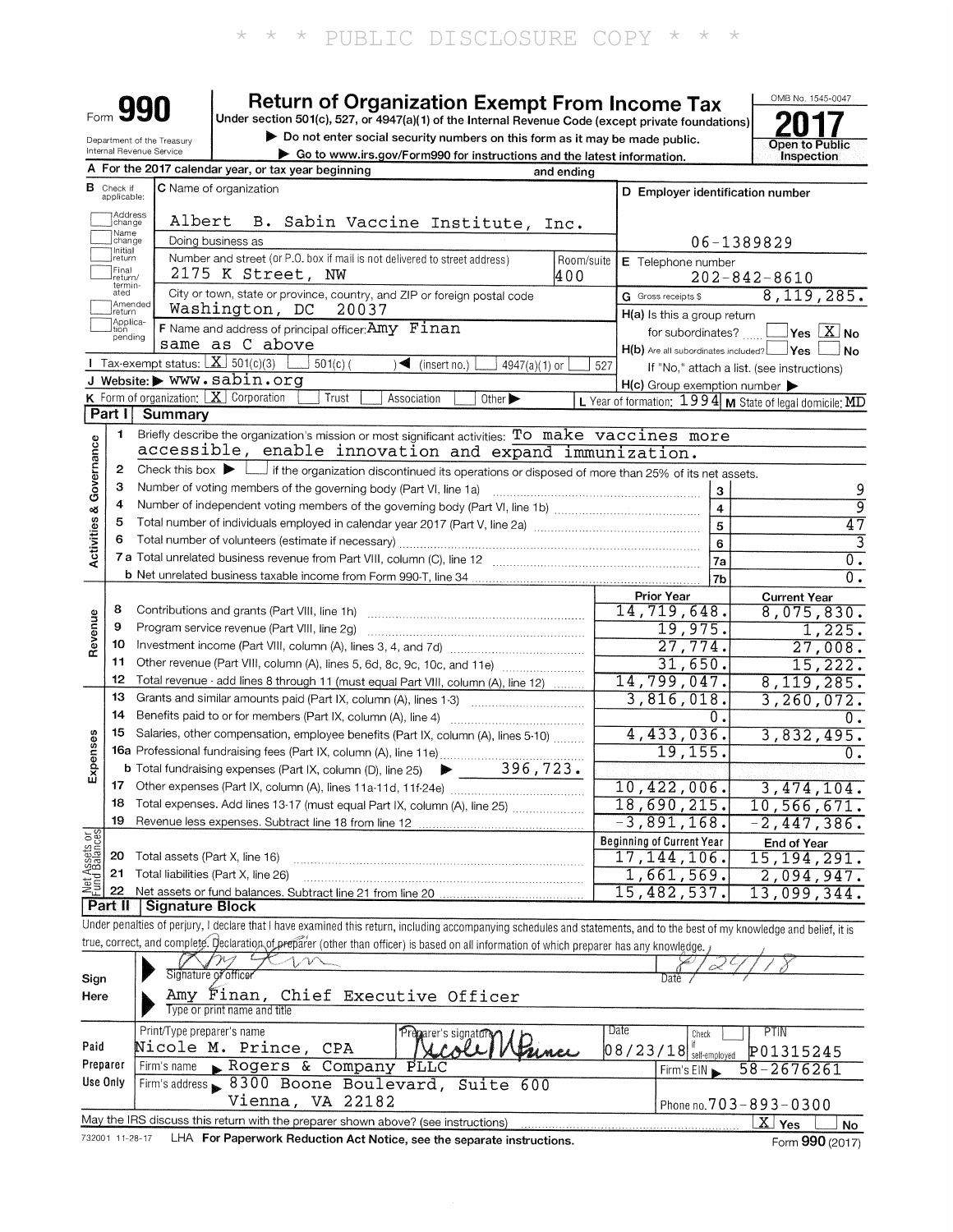|              | 06-1389829<br>Albert B. Sabin Vaccine Institute, Inc.<br>Page 2<br>Form 990 (2017)                                                                                                                                                                     |
|--------------|--------------------------------------------------------------------------------------------------------------------------------------------------------------------------------------------------------------------------------------------------------|
|              | <b>Part III Statement of Program Service Accomplishments</b>                                                                                                                                                                                           |
|              | $\mathbf{X}$<br>Check if Schedule O contains a response or note to any line in this Part III                                                                                                                                                           |
| 1.           | Briefly describe the organization's mission:                                                                                                                                                                                                           |
|              | To make vaccines more accessible, enable innovation and expand<br>immunization across the globe.                                                                                                                                                       |
|              |                                                                                                                                                                                                                                                        |
|              |                                                                                                                                                                                                                                                        |
| $\mathbf{2}$ | Did the organization undertake any significant program services during the year which were not listed on the                                                                                                                                           |
|              | $X$ Yes $\Box$ No<br>prior Form 990 or 990-EZ?                                                                                                                                                                                                         |
|              | If "Yes," describe these new services on Schedule O.                                                                                                                                                                                                   |
| 3            | $X$ Yes $\Box$ No<br>Did the organization cease conducting, or make significant changes in how it conducts, any program services?                                                                                                                      |
|              | If "Yes," describe these changes on Schedule O.                                                                                                                                                                                                        |
| 4            | Describe the organization's program service accomplishments for each of its three largest program services, as measured by expenses.                                                                                                                   |
|              | Section 501(c)(3) and 501(c)(4) organizations are required to report the amount of grants and allocations to others, the total expenses, and                                                                                                           |
|              | revenue, if any, for each program service reported.                                                                                                                                                                                                    |
|              | 4,811,657. including grants of \$1,725,674. ) (Revenue \$<br>) (Expenses \$<br>4a (Code:                                                                                                                                                               |
|              | Vaccine Access and Uptake: Despite scientific advances and<br>international support, 1.5 million people still die each year from                                                                                                                       |
|              | diseases that could have been prevented by routine immunization. Sabin                                                                                                                                                                                 |
|              | works with key decision makers and immunization experts at the country                                                                                                                                                                                 |
|              | and global level to build resilient, sustainable national immunization                                                                                                                                                                                 |
|              | programs to reach every child.                                                                                                                                                                                                                         |
|              |                                                                                                                                                                                                                                                        |
|              | It is countries' responsibility to provide effective and quality                                                                                                                                                                                       |
|              | immunization for all people. Sabin partners with low- and middle-income                                                                                                                                                                                |
|              | countries to strengthen policy, secure financing and build political                                                                                                                                                                                   |
|              | will for immunization. Sabin seeks to help countries establish                                                                                                                                                                                         |
|              | long-term immunization financing and policy solutions that strengthen                                                                                                                                                                                  |
| 4b           | 2,410,850. including grants of \$<br>931, $234.$ (Revenue \$<br>(Expenses \$<br>(Code:                                                                                                                                                                 |
|              | Vaccine Knowledge & Innovation: The immunization landscape is<br>constantly evolving. Immunization professionals are faced with the                                                                                                                    |
|              | challenge of staying up-to-date on new vaccines, changing policies and                                                                                                                                                                                 |
|              | recommendations, and developments in vaccine science, while the general                                                                                                                                                                                |
|              | public is inundated with information, making it difficult to discern                                                                                                                                                                                   |
|              | truth from fiction.                                                                                                                                                                                                                                    |
|              |                                                                                                                                                                                                                                                        |
|              | Sabin drives meaningful, well-informed conversations on emerging and                                                                                                                                                                                   |
|              | established issues across the field of immunization and provides                                                                                                                                                                                       |
|              | training and education on the latest in vaccine science and policy to                                                                                                                                                                                  |
|              | immunization professionals, policymakers and journalists, among others.                                                                                                                                                                                |
|              | $682,199$ $\cdot$ including grants of \$<br>$268, 852.$ ) (Revenue \$                                                                                                                                                                                  |
|              | (Code: 1994, including grants of \$1,000,000) (Revenue \$1,000,000) (Revenue \$1,000,000) (Revenue \$1,000) (Revenue \$1,000) (Revenue \$1,000) (Revenue \$1,000) (Revenue \$1,000) (Revenue \$1,000) (Revenue \$1,000) (Revenue \$1,000)<br>4c (Code: |
|              | approaches in vaccine research and development. For more than a decade,                                                                                                                                                                                |
|              | Sabin has collaborated with organizations around the world conducting                                                                                                                                                                                  |
|              | research to develop new, low-cost vaccines for diseases impacting the                                                                                                                                                                                  |
|              | world's most neglected populations. Focusing on infectious and                                                                                                                                                                                         |
|              | emerging diseases that have high human impact but may lack traditional                                                                                                                                                                                 |
|              | market incentives, Sabin is committed to supporting research to                                                                                                                                                                                        |
|              | identify innovative solutions that will improve the lives of millions                                                                                                                                                                                  |
|              | through immunization.                                                                                                                                                                                                                                  |
|              |                                                                                                                                                                                                                                                        |
|              |                                                                                                                                                                                                                                                        |
|              |                                                                                                                                                                                                                                                        |
|              | 4d Other program services (Describe in Schedule O.)<br>396, 865. including grants of \$<br>334, 312.) (Revenue \$<br>(Expenses \$                                                                                                                      |
|              | 8,301,571.<br>4e Total program service expenses >                                                                                                                                                                                                      |

Form (2017) **990**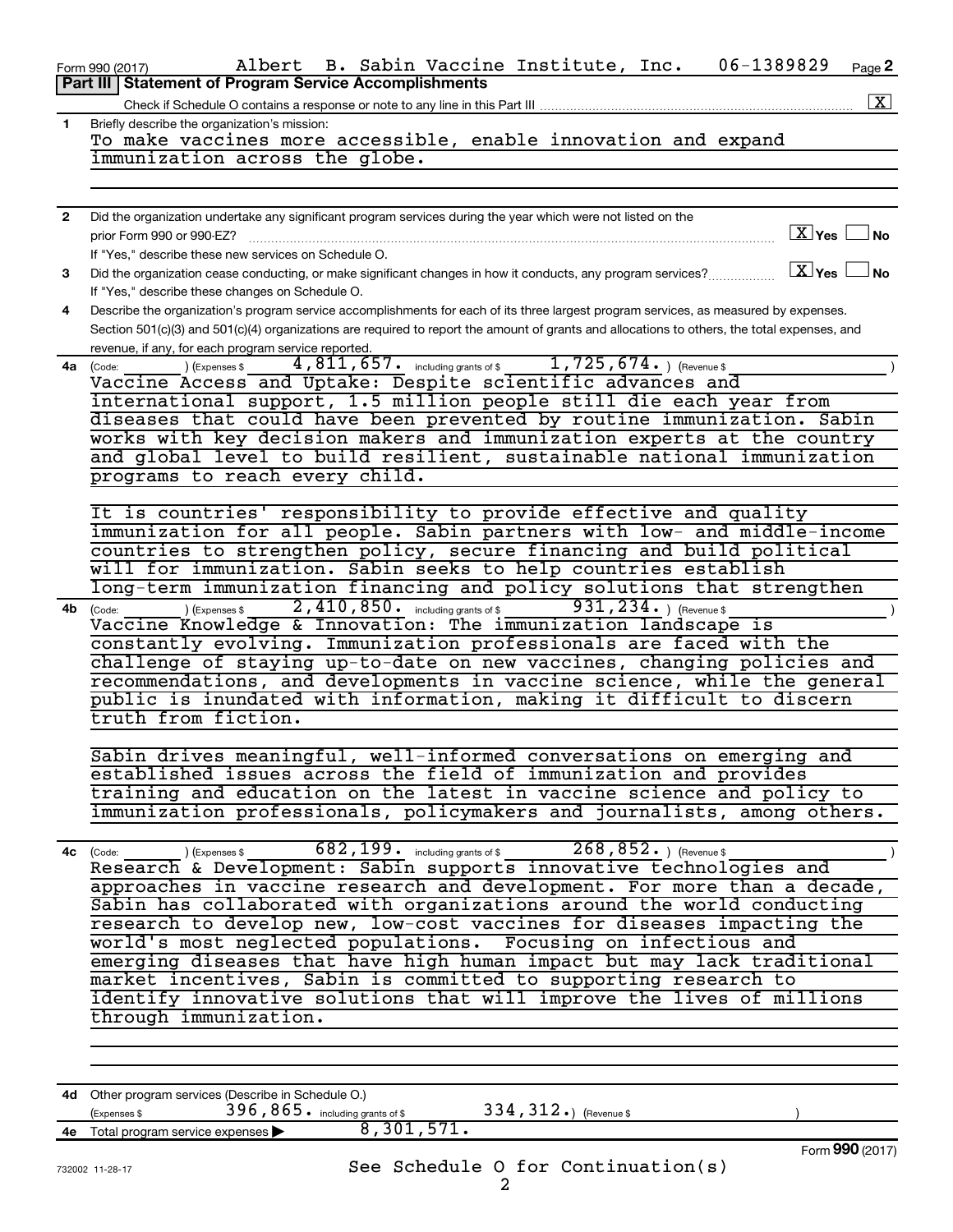|  | Form 990 (2017) |
|--|-----------------|

|    | Part IV   Checklist of Required Schedules                                                                                            |                |                         |                         |
|----|--------------------------------------------------------------------------------------------------------------------------------------|----------------|-------------------------|-------------------------|
|    |                                                                                                                                      |                | Yes                     | No                      |
| 1. | Is the organization described in section 501(c)(3) or $4947(a)(1)$ (other than a private foundation)?                                |                |                         |                         |
|    | If "Yes," complete Schedule A                                                                                                        | 1              | X                       |                         |
| 2  |                                                                                                                                      | $\overline{2}$ | $\overline{\text{x}}$   |                         |
| 3  | Did the organization engage in direct or indirect political campaign activities on behalf of or in opposition to candidates for      |                |                         |                         |
|    | public office? If "Yes," complete Schedule C, Part I                                                                                 | 3              |                         | x                       |
| 4  | Section 501(c)(3) organizations. Did the organization engage in lobbying activities, or have a section 501(h) election in effect     |                |                         |                         |
|    |                                                                                                                                      | 4              | х                       |                         |
| 5  | Is the organization a section 501(c)(4), 501(c)(5), or 501(c)(6) organization that receives membership dues, assessments, or         |                |                         |                         |
|    |                                                                                                                                      | 5              |                         | x                       |
| 6  | Did the organization maintain any donor advised funds or any similar funds or accounts for which donors have the right to            |                |                         |                         |
|    | provide advice on the distribution or investment of amounts in such funds or accounts? If "Yes," complete Schedule D, Part I         | 6              |                         | x                       |
|    |                                                                                                                                      |                |                         |                         |
| 7  | Did the organization receive or hold a conservation easement, including easements to preserve open space,                            | $\overline{7}$ |                         | x                       |
|    | the environment, historic land areas, or historic structures? If "Yes," complete Schedule D, Part II                                 |                |                         |                         |
| 8  | Did the organization maintain collections of works of art, historical treasures, or other similar assets? If "Yes," complete         |                |                         | x                       |
|    |                                                                                                                                      | 8              |                         |                         |
| 9  | Did the organization report an amount in Part X, line 21, for escrow or custodial account liability, serve as a custodian for        |                |                         |                         |
|    | amounts not listed in Part X; or provide credit counseling, debt management, credit repair, or debt negotiation services?            |                |                         |                         |
|    | If "Yes," complete Schedule D, Part IV                                                                                               | 9              |                         | x                       |
| 10 | Did the organization, directly or through a related organization, hold assets in temporarily restricted endowments, permanent        |                |                         |                         |
|    |                                                                                                                                      | 10             |                         | X                       |
| 11 | If the organization's answer to any of the following questions is "Yes," then complete Schedule D, Parts VI, VII, VIII, IX, or X     |                |                         |                         |
|    | as applicable.                                                                                                                       |                |                         |                         |
|    | a Did the organization report an amount for land, buildings, and equipment in Part X, line 10? If "Yes," complete Schedule D,        |                |                         |                         |
|    | Part VI                                                                                                                              | 11a            | х                       |                         |
|    | <b>b</b> Did the organization report an amount for investments - other securities in Part X, line 12 that is 5% or more of its total |                |                         |                         |
|    |                                                                                                                                      | 11b            |                         | x                       |
|    | c Did the organization report an amount for investments - program related in Part X, line 13 that is 5% or more of its total         |                |                         |                         |
|    |                                                                                                                                      | 11c            |                         | x                       |
|    | d Did the organization report an amount for other assets in Part X, line 15 that is 5% or more of its total assets reported in       |                |                         |                         |
|    |                                                                                                                                      | 11d            |                         | x                       |
|    | e Did the organization report an amount for other liabilities in Part X, line 25? If "Yes," complete Schedule D, Part X              | 11e            | $\overline{\textbf{x}}$ |                         |
| f  | Did the organization's separate or consolidated financial statements for the tax year include a footnote that addresses              |                |                         |                         |
|    | the organization's liability for uncertain tax positions under FIN 48 (ASC 740)? If "Yes," complete Schedule D, Part X               | 11f            | х                       |                         |
|    | 12a Did the organization obtain separate, independent audited financial statements for the tax year? If "Yes," complete              |                |                         |                         |
|    | Schedule D, Parts XI and XII                                                                                                         | 12a            | х                       |                         |
|    | b Was the organization included in consolidated, independent audited financial statements for the tax year?                          |                |                         |                         |
|    | If "Yes," and if the organization answered "No" to line 12a, then completing Schedule D, Parts XI and XII is optional                | 12b            |                         | x                       |
| 13 |                                                                                                                                      | 13             |                         | $\overline{\textbf{x}}$ |
|    | 14a Did the organization maintain an office, employees, or agents outside of the United States?                                      | 14a            |                         | $\overline{\mathbf{X}}$ |
|    | <b>b</b> Did the organization have aggregate revenues or expenses of more than \$10,000 from grantmaking, fundraising, business,     |                |                         |                         |
|    | investment, and program service activities outside the United States, or aggregate foreign investments valued at \$100,000           |                |                         |                         |
|    |                                                                                                                                      | 14b            | х                       |                         |
| 15 | Did the organization report on Part IX, column (A), line 3, more than \$5,000 of grants or other assistance to or for any            |                |                         |                         |
|    |                                                                                                                                      | 15             | х                       |                         |
| 16 | Did the organization report on Part IX, column (A), line 3, more than \$5,000 of aggregate grants or other assistance to             |                |                         |                         |
|    |                                                                                                                                      | 16             |                         | x                       |
| 17 | Did the organization report a total of more than \$15,000 of expenses for professional fundraising services on Part IX,              |                |                         |                         |
|    |                                                                                                                                      | 17             |                         | x                       |
| 18 | Did the organization report more than \$15,000 total of fundraising event gross income and contributions on Part VIII, lines         |                |                         |                         |
|    |                                                                                                                                      | 18             |                         | х                       |
|    | Did the organization report more than \$15,000 of gross income from gaming activities on Part VIII, line 9a? If "Yes,"               |                |                         |                         |
| 19 |                                                                                                                                      | 19             |                         | x                       |
|    |                                                                                                                                      |                |                         |                         |

Form (2017) **990**

**3**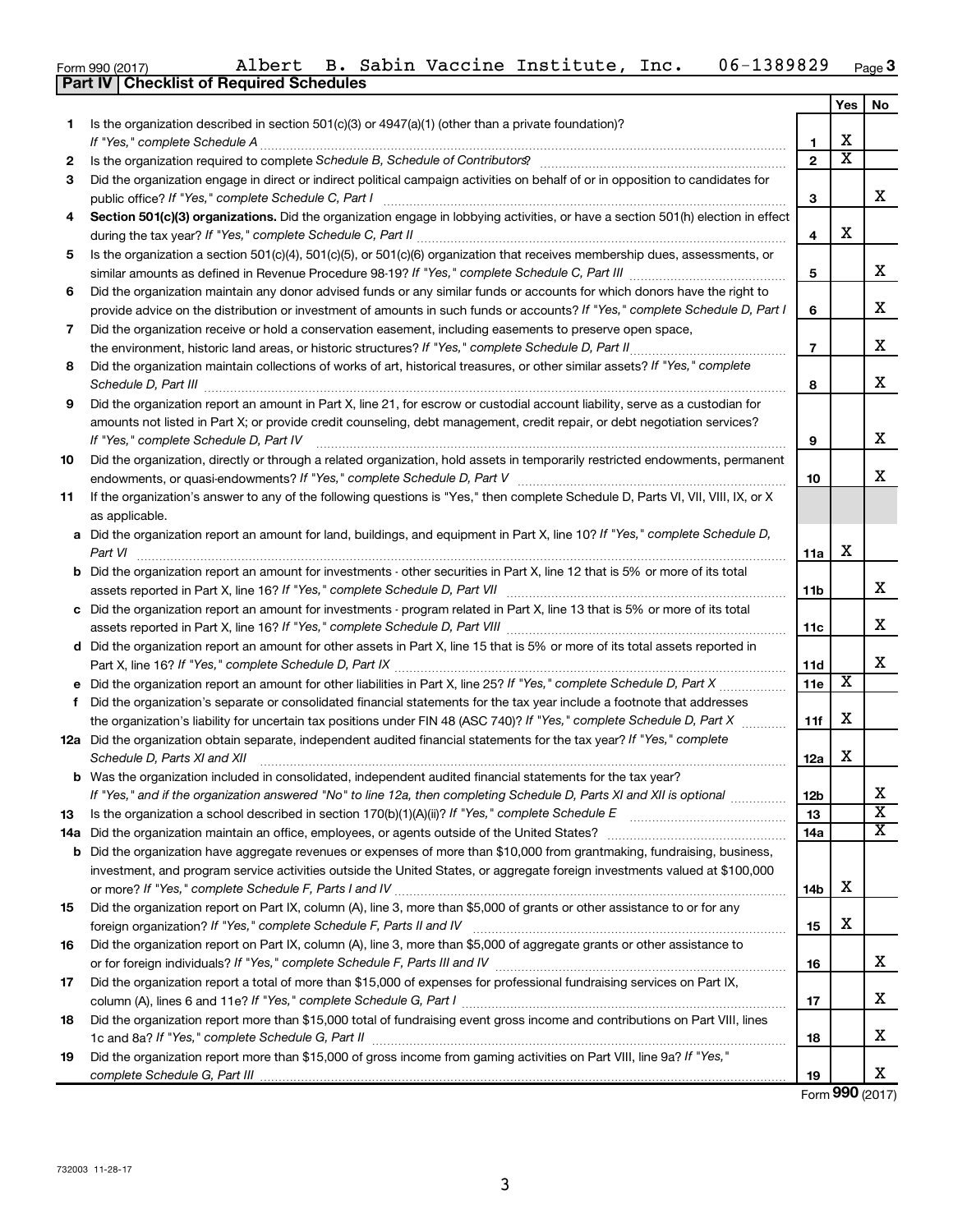| Form 990 (2017) | Albert | <b>B.</b> | Sabin | Vaccine | Institute, | Inc. | 1389829<br>$06 -$ | Page 4 |
|-----------------|--------|-----------|-------|---------|------------|------|-------------------|--------|
|-----------------|--------|-----------|-------|---------|------------|------|-------------------|--------|

|    | <b>Part IV   Checklist of Required Schedules (continued)</b>                                                                                         |                 |     |                         |
|----|------------------------------------------------------------------------------------------------------------------------------------------------------|-----------------|-----|-------------------------|
|    |                                                                                                                                                      |                 | Yes | No                      |
|    | 20a Did the organization operate one or more hospital facilities? If "Yes," complete Schedule H                                                      | 20a             |     | x                       |
| b  |                                                                                                                                                      | 20 <sub>b</sub> |     |                         |
| 21 | Did the organization report more than \$5,000 of grants or other assistance to any domestic organization or                                          |                 |     |                         |
|    |                                                                                                                                                      | 21              | X   |                         |
| 22 | Did the organization report more than \$5,000 of grants or other assistance to or for domestic individuals on                                        |                 |     |                         |
|    |                                                                                                                                                      | 22              |     | x                       |
| 23 | Did the organization answer "Yes" to Part VII, Section A, line 3, 4, or 5 about compensation of the organization's current                           |                 |     |                         |
|    | and former officers, directors, trustees, key employees, and highest compensated employees? If "Yes," complete                                       |                 |     |                         |
|    |                                                                                                                                                      | 23              | X   |                         |
|    | 24a Did the organization have a tax-exempt bond issue with an outstanding principal amount of more than \$100,000 as of the                          |                 |     |                         |
|    | last day of the year, that was issued after December 31, 2002? If "Yes," answer lines 24b through 24d and complete                                   |                 |     |                         |
|    | Schedule K. If "No", go to line 25a                                                                                                                  | 24a             |     | x                       |
| b  |                                                                                                                                                      | 24b             |     |                         |
|    | c Did the organization maintain an escrow account other than a refunding escrow at any time during the year to defease                               |                 |     |                         |
|    |                                                                                                                                                      | 24c             |     |                         |
|    |                                                                                                                                                      | 24d             |     |                         |
|    | 25a Section 501(c)(3), 501(c)(4), and 501(c)(29) organizations. Did the organization engage in an excess benefit                                     |                 |     |                         |
|    |                                                                                                                                                      | 25a             |     | x                       |
|    | <b>b</b> Is the organization aware that it engaged in an excess benefit transaction with a disqualified person in a prior year, and                  |                 |     |                         |
|    | that the transaction has not been reported on any of the organization's prior Forms 990 or 990-EZ? If "Yes," complete                                |                 |     | x                       |
|    | Schedule L, Part I                                                                                                                                   | 25b             |     |                         |
| 26 | Did the organization report any amount on Part X, line 5, 6, or 22 for receivables from or payables to any current or                                |                 |     |                         |
|    | former officers, directors, trustees, key employees, highest compensated employees, or disqualified persons? If "Yes,"                               |                 |     | x                       |
|    | complete Schedule L, Part II<br>Did the organization provide a grant or other assistance to an officer, director, trustee, key employee, substantial | 26              |     |                         |
| 27 | contributor or employee thereof, a grant selection committee member, or to a 35% controlled entity or family member                                  |                 |     |                         |
|    |                                                                                                                                                      | 27              |     | X                       |
| 28 | Was the organization a party to a business transaction with one of the following parties (see Schedule L, Part IV                                    |                 |     |                         |
|    | instructions for applicable filing thresholds, conditions, and exceptions):                                                                          |                 |     |                         |
| а  | A current or former officer, director, trustee, or key employee? If "Yes," complete Schedule L, Part IV                                              | 28a             |     | x                       |
| b  | A family member of a current or former officer, director, trustee, or key employee? If "Yes," complete Schedule L, Part IV                           | 28b             |     | $\overline{\mathtt{x}}$ |
|    | c An entity of which a current or former officer, director, trustee, or key employee (or a family member thereof) was an officer,                    |                 |     |                         |
|    | director, trustee, or direct or indirect owner? If "Yes," complete Schedule L, Part IV                                                               | 28c             |     | х                       |
| 29 |                                                                                                                                                      | 29              |     | $\overline{\mathtt{x}}$ |
| 30 | Did the organization receive contributions of art, historical treasures, or other similar assets, or qualified conservation                          |                 |     |                         |
|    |                                                                                                                                                      | 30              |     | Y<br>ᅀ                  |
| 31 | Did the organization liquidate, terminate, or dissolve and cease operations?                                                                         |                 |     |                         |
|    |                                                                                                                                                      | 31              |     | x                       |
| 32 | Did the organization sell, exchange, dispose of, or transfer more than 25% of its net assets? If "Yes," complete                                     |                 |     |                         |
|    |                                                                                                                                                      | 32              |     | x                       |
| 33 | Did the organization own 100% of an entity disregarded as separate from the organization under Regulations                                           |                 |     |                         |
|    |                                                                                                                                                      | 33              |     | X                       |
| 34 | Was the organization related to any tax-exempt or taxable entity? If "Yes," complete Schedule R, Part II, III, or IV, and                            |                 |     |                         |
|    | Part V, line 1                                                                                                                                       | 34              |     | x                       |
|    |                                                                                                                                                      | 35a             |     | $\overline{\mathtt{x}}$ |
|    | b If "Yes" to line 35a, did the organization receive any payment from or engage in any transaction with a controlled entity                          |                 |     |                         |
|    |                                                                                                                                                      | 35b             |     |                         |
| 36 | Section 501(c)(3) organizations. Did the organization make any transfers to an exempt non-charitable related organization?                           |                 |     |                         |
|    |                                                                                                                                                      | 36              |     | x                       |
| 37 | Did the organization conduct more than 5% of its activities through an entity that is not a related organization                                     |                 |     |                         |
|    |                                                                                                                                                      | 37              |     | x                       |
| 38 | Did the organization complete Schedule O and provide explanations in Schedule O for Part VI, lines 11b and 19?                                       |                 |     |                         |
|    |                                                                                                                                                      | 38              | х   |                         |
|    |                                                                                                                                                      |                 |     | Form 990 (2017)         |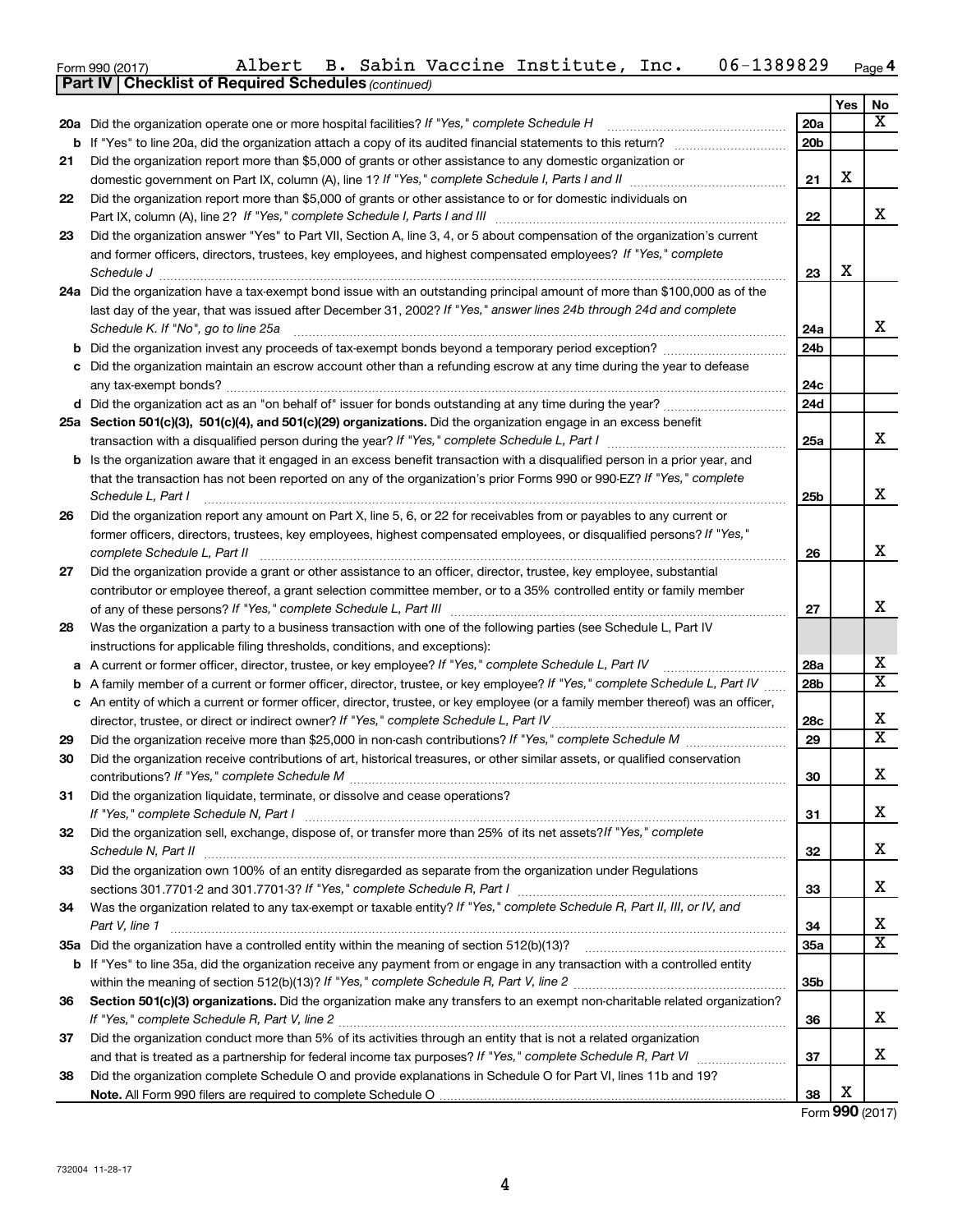|    | B. Sabin Vaccine Institute, Inc.<br>Albert<br>Form 990 (2017)<br><b>Statements Regarding Other IRS Filings and Tax Compliance</b><br>Part V     |                 | 06-1389829 |                |     | Page 5                |
|----|-------------------------------------------------------------------------------------------------------------------------------------------------|-----------------|------------|----------------|-----|-----------------------|
|    | Check if Schedule O contains a response or note to any line in this Part V                                                                      |                 |            |                |     |                       |
|    |                                                                                                                                                 |                 |            |                |     |                       |
|    |                                                                                                                                                 |                 | 22         |                | Yes | No                    |
|    |                                                                                                                                                 | 1a              |            |                |     |                       |
| b  | Enter the number of Forms W-2G included in line 1a. Enter -0- if not applicable                                                                 | 1b              |            |                |     |                       |
| c  | Did the organization comply with backup withholding rules for reportable payments to vendors and reportable gaming                              |                 |            |                |     |                       |
|    |                                                                                                                                                 |                 |            | 1c             | х   |                       |
|    | 2a Enter the number of employees reported on Form W-3, Transmittal of Wage and Tax Statements,                                                  |                 |            |                |     |                       |
|    | filed for the calendar year ending with or within the year covered by this return                                                               | 2a              | 47         |                |     |                       |
| b  | If at least one is reported on line 2a, did the organization file all required federal employment tax returns?                                  |                 |            | 2 <sub>b</sub> | х   |                       |
|    |                                                                                                                                                 |                 |            |                |     |                       |
|    | 3a Did the organization have unrelated business gross income of \$1,000 or more during the year?                                                |                 |            | За             |     | x                     |
|    |                                                                                                                                                 |                 |            | 3 <sub>b</sub> |     |                       |
|    | 4a At any time during the calendar year, did the organization have an interest in, or a signature or other authority over, a                    |                 |            |                |     |                       |
|    | financial account in a foreign country (such as a bank account, securities account, or other financial account)?                                |                 |            | 4a             |     | х                     |
|    | <b>b</b> If "Yes," enter the name of the foreign country: $\blacktriangleright$                                                                 |                 |            |                |     |                       |
|    | See instructions for filing requirements for FinCEN Form 114, Report of Foreign Bank and Financial Accounts (FBAR).                             |                 |            |                |     |                       |
|    |                                                                                                                                                 |                 |            | 5a             |     | х                     |
| b  |                                                                                                                                                 |                 |            | 5 <sub>b</sub> |     | X                     |
|    |                                                                                                                                                 |                 |            | 5c             |     |                       |
|    | 6a Does the organization have annual gross receipts that are normally greater than \$100,000, and did the organization solicit                  |                 |            |                |     |                       |
|    | any contributions that were not tax deductible as charitable contributions?                                                                     |                 |            | 6a             |     | X                     |
|    | <b>b</b> If "Yes," did the organization include with every solicitation an express statement that such contributions or gifts                   |                 |            |                |     |                       |
|    | were not tax deductible?                                                                                                                        |                 |            | 6b             |     |                       |
| 7  | Organizations that may receive deductible contributions under section 170(c).                                                                   |                 |            |                |     |                       |
| a  | Did the organization receive a payment in excess of \$75 made partly as a contribution and partly for goods and services provided to the payor? |                 |            | 7a             |     | х                     |
|    |                                                                                                                                                 |                 |            |                |     |                       |
|    | c Did the organization sell, exchange, or otherwise dispose of tangible personal property for which it was required                             |                 |            |                |     |                       |
|    | to file Form 8282?                                                                                                                              |                 |            | 7c             |     | X                     |
|    |                                                                                                                                                 | 7d              |            |                |     |                       |
| е  | Did the organization receive any funds, directly or indirectly, to pay premiums on a personal benefit contract?                                 |                 |            | 7e             |     | х                     |
| f. | Did the organization, during the year, pay premiums, directly or indirectly, on a personal benefit contract?                                    |                 |            | 7f             |     | $\overline{\text{x}}$ |
| g  | If the organization received a contribution of qualified intellectual property, did the organization file Form 8899 as required?                |                 |            | 7g             |     |                       |
|    | h If the organization received a contribution of cars, boats, airplanes, or other vehicles, did the organization file a Form 1098-C?            |                 |            | 7h             |     |                       |
| 8  | Sponsoring organizations maintaining donor advised funds. Did a donor advised fund maintained by the                                            |                 |            |                |     |                       |
|    | sponsoring organization have excess business holdings at any time during the year?                                                              |                 |            | 8              |     |                       |
| 9  | Sponsoring organizations maintaining donor advised funds.                                                                                       |                 |            |                |     |                       |
| а  | Did the sponsoring organization make any taxable distributions under section 4966?                                                              |                 |            | 9а             |     |                       |
| b  |                                                                                                                                                 |                 |            | 9b             |     |                       |
| 10 | Section 501(c)(7) organizations. Enter:                                                                                                         |                 |            |                |     |                       |
| а  |                                                                                                                                                 | 10a             |            |                |     |                       |
| b  | Gross receipts, included on Form 990, Part VIII, line 12, for public use of club facilities                                                     | 10 <sub>b</sub> |            |                |     |                       |
| 11 | Section 501(c)(12) organizations. Enter:                                                                                                        |                 |            |                |     |                       |
| а  |                                                                                                                                                 | 11a             |            |                |     |                       |
| b  | Gross income from other sources (Do not net amounts due or paid to other sources against                                                        |                 |            |                |     |                       |
|    | amounts due or received from them.)                                                                                                             | 11b             |            |                |     |                       |
|    | 12a Section 4947(a)(1) non-exempt charitable trusts. Is the organization filing Form 990 in lieu of Form 1041?                                  |                 |            | 12a            |     |                       |
| b  | If "Yes," enter the amount of tax-exempt interest received or accrued during the year                                                           | 12b             |            |                |     |                       |
| 13 | Section 501(c)(29) qualified nonprofit health insurance issuers.                                                                                |                 |            |                |     |                       |
|    |                                                                                                                                                 |                 |            | 13a            |     |                       |
| а  | Note. See the instructions for additional information the organization must report on Schedule O.                                               |                 |            |                |     |                       |
|    |                                                                                                                                                 |                 |            |                |     |                       |
| b  | Enter the amount of reserves the organization is required to maintain by the states in which the                                                | 13 <sub>b</sub> |            |                |     |                       |
|    |                                                                                                                                                 | 13с             |            |                |     |                       |
|    |                                                                                                                                                 |                 |            | 14a            |     | х                     |
|    | <b>14a</b> Did the organization receive any payments for indoor tanning services during the tax year?                                           |                 |            | 14b            |     |                       |
|    |                                                                                                                                                 |                 |            |                |     |                       |

|  |  | Form 990 (2017) |
|--|--|-----------------|
|--|--|-----------------|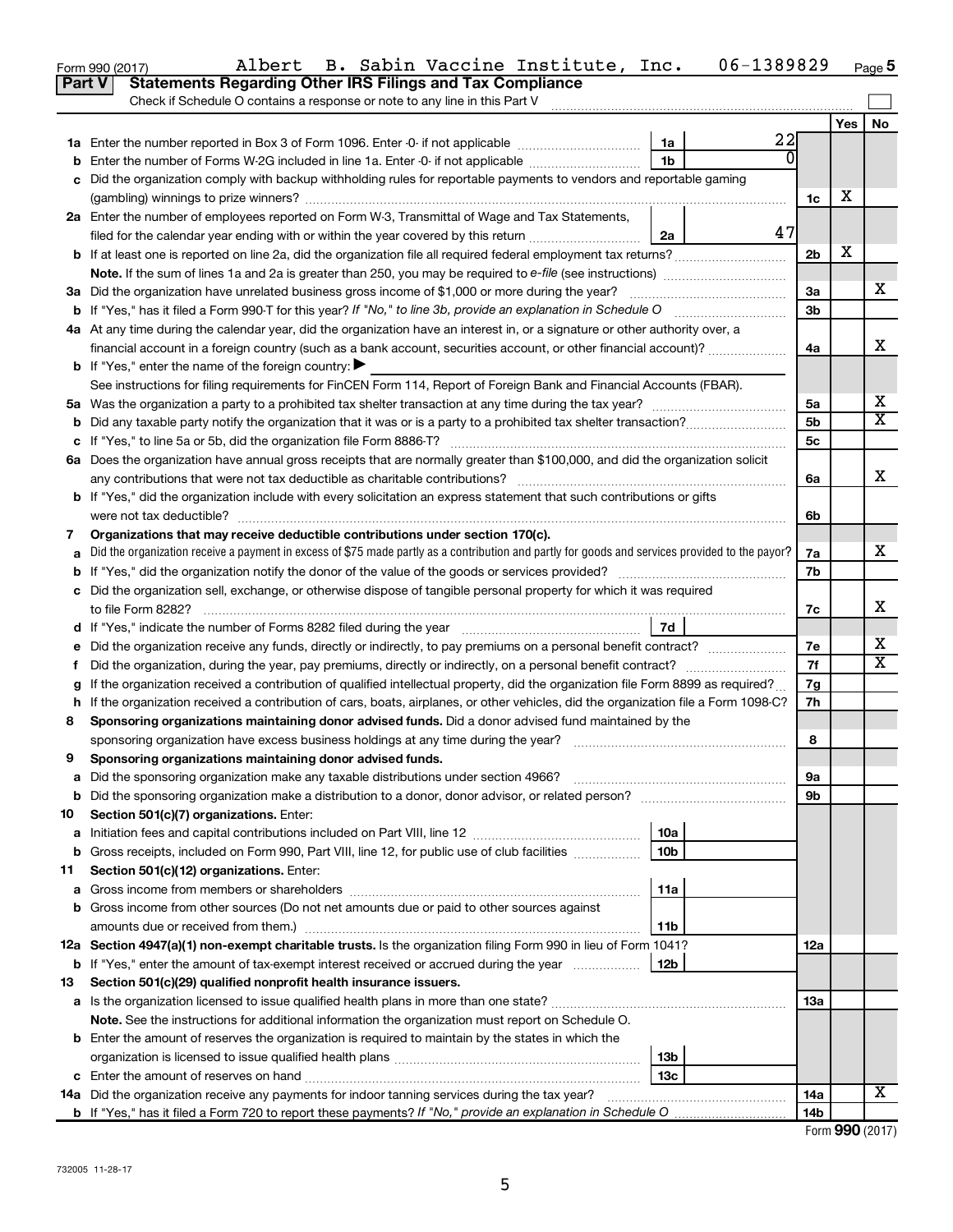| Form 990 (2017) |  |
|-----------------|--|
|-----------------|--|

## Form 990 (2017) Page Albert B. Sabin Vaccine Institute, Inc. 06-1389829

**6**

|                                                                                                                  | Part VI   Governance, Management, and Disclosure For each "Yes" response to lines 2 through 7b below, and for a "No" response |
|------------------------------------------------------------------------------------------------------------------|-------------------------------------------------------------------------------------------------------------------------------|
| to line 8a, 8b, or 10b below, describe the circumstances, processes, or changes in Schedule O. See instructions. |                                                                                                                               |

|     |                                                                                                                                                                                                                                |    |                         |   |                         | X                       |
|-----|--------------------------------------------------------------------------------------------------------------------------------------------------------------------------------------------------------------------------------|----|-------------------------|---|-------------------------|-------------------------|
|     | <b>Section A. Governing Body and Management</b>                                                                                                                                                                                |    |                         |   |                         |                         |
|     |                                                                                                                                                                                                                                |    |                         |   | Yes                     | No                      |
|     | <b>1a</b> Enter the number of voting members of the governing body at the end of the tax year                                                                                                                                  | 1a | 9                       |   |                         |                         |
|     | If there are material differences in voting rights among members of the governing body, or if the governing                                                                                                                    |    |                         |   |                         |                         |
|     | body delegated broad authority to an executive committee or similar committee, explain in Schedule O.                                                                                                                          |    |                         |   |                         |                         |
| b   | Enter the number of voting members included in line 1a, above, who are independent                                                                                                                                             | 1b | 9                       |   |                         |                         |
| 2   | Did any officer, director, trustee, or key employee have a family relationship or a business relationship with any other                                                                                                       |    |                         |   |                         |                         |
|     | officer, director, trustee, or key employee?                                                                                                                                                                                   |    | 2                       |   |                         | x                       |
| 3   | Did the organization delegate control over management duties customarily performed by or under the direct supervision                                                                                                          |    |                         |   |                         |                         |
|     |                                                                                                                                                                                                                                |    | 3                       |   |                         | х                       |
| 4   | Did the organization make any significant changes to its governing documents since the prior Form 990 was filed?                                                                                                               |    | $\overline{\mathbf{4}}$ |   |                         | $\overline{\textbf{x}}$ |
| 5   |                                                                                                                                                                                                                                |    | 5                       |   |                         | $\overline{\textbf{X}}$ |
| 6   |                                                                                                                                                                                                                                |    | 6                       |   |                         | $\overline{\mathtt{x}}$ |
| 7a  | Did the organization have members, stockholders, or other persons who had the power to elect or appoint one or                                                                                                                 |    |                         |   |                         |                         |
|     |                                                                                                                                                                                                                                |    | 7a                      |   |                         | х                       |
|     | <b>b</b> Are any governance decisions of the organization reserved to (or subject to approval by) members, stockholders, or                                                                                                    |    |                         |   |                         |                         |
|     | persons other than the governing body?                                                                                                                                                                                         |    | 7b                      |   |                         | x                       |
| 8   | Did the organization contemporaneously document the meetings held or written actions undertaken during the year by the following:                                                                                              |    |                         |   |                         |                         |
| a   | The governing body? [[11] notice is a construction of the construction of the construction of the construction of the construction of the construction of the construction of the construction of the construction of the cons |    | 8а                      |   | х                       |                         |
| b   | Each committee with authority to act on behalf of the governing body?                                                                                                                                                          |    | 8b                      |   | $\overline{\textbf{x}}$ |                         |
| 9   | Is there any officer, director, trustee, or key employee listed in Part VII, Section A, who cannot be reached at the                                                                                                           |    |                         |   |                         |                         |
|     |                                                                                                                                                                                                                                |    | 9                       |   |                         | x                       |
|     | <b>Section B. Policies</b> (This Section B requests information about policies not required by the Internal Revenue Code.)                                                                                                     |    |                         |   |                         |                         |
|     |                                                                                                                                                                                                                                |    |                         |   | Yes                     | No                      |
|     |                                                                                                                                                                                                                                |    | <b>10a</b>              |   |                         | $\overline{\mathbf{X}}$ |
|     | b If "Yes," did the organization have written policies and procedures governing the activities of such chapters, affiliates,                                                                                                   |    |                         |   |                         |                         |
|     |                                                                                                                                                                                                                                |    | 10 <sub>b</sub>         |   |                         |                         |
|     | 11a Has the organization provided a complete copy of this Form 990 to all members of its governing body before filing the form?                                                                                                |    | 11a                     | X |                         |                         |
| b   | Describe in Schedule O the process, if any, used by the organization to review this Form 990.                                                                                                                                  |    |                         |   |                         |                         |
| 12a | Did the organization have a written conflict of interest policy? If "No," go to line 13                                                                                                                                        |    | 12a                     | х |                         |                         |
| b   | Were officers, directors, or trustees, and key employees required to disclose annually interests that could give rise to conflicts?                                                                                            |    | 12 <sub>b</sub>         |   | $\overline{\textbf{x}}$ |                         |
| с   | Did the organization regularly and consistently monitor and enforce compliance with the policy? If "Yes," describe                                                                                                             |    |                         |   |                         |                         |
|     | in Schedule O how this was done                                                                                                                                                                                                |    | 12c                     | х |                         |                         |
| 13  | Did the organization have a written whistleblower policy?                                                                                                                                                                      |    | 13                      |   | $\overline{\textbf{x}}$ |                         |
| 14  |                                                                                                                                                                                                                                |    | 14                      |   | $\overline{\textbf{x}}$ |                         |
| 15  | Did the process for determining compensation of the following persons include a review and approval by independent                                                                                                             |    |                         |   |                         |                         |
|     | persons, comparability data, and contemporaneous substantiation of the deliberation and decision?                                                                                                                              |    |                         |   |                         |                         |
|     | The organization's CEO, Executive Director, or top management official manufactured content of the organization's CEO, Executive Director, or top management official manufactured and the state of the state of the state of  |    | 15a                     | х |                         |                         |
| b   | Other officers or key employees of the organization                                                                                                                                                                            |    | 15b                     |   | $\overline{\textbf{x}}$ |                         |
|     | If "Yes" to line 15a or 15b, describe the process in Schedule O (see instructions).                                                                                                                                            |    |                         |   |                         |                         |
|     | 16a Did the organization invest in, contribute assets to, or participate in a joint venture or similar arrangement with a                                                                                                      |    |                         |   |                         |                         |
|     | taxable entity during the year?                                                                                                                                                                                                |    | 16a                     |   |                         | х                       |
|     | <b>b</b> If "Yes," did the organization follow a written policy or procedure requiring the organization to evaluate its participation                                                                                          |    |                         |   |                         |                         |
|     | in joint venture arrangements under applicable federal tax law, and take steps to safeguard the organization's                                                                                                                 |    |                         |   |                         |                         |
|     | exempt status with respect to such arrangements?                                                                                                                                                                               |    | 16b                     |   |                         |                         |
|     | <b>Section C. Disclosure</b>                                                                                                                                                                                                   |    |                         |   |                         |                         |
| 17  | List the states with which a copy of this Form 990 is required to be filed $\blacktriangleright$ MD, DC, NY, CA, FL                                                                                                            |    |                         |   |                         |                         |
| 18  | Section 6104 requires an organization to make its Forms 1023 (or 1024 if applicable), 990, and 990-T (Section 501(c)(3)s only) available                                                                                       |    |                         |   |                         |                         |
|     | for public inspection. Indicate how you made these available. Check all that apply.                                                                                                                                            |    |                         |   |                         |                         |
|     | $\lfloor \underline{X} \rfloor$ Upon request<br>Own website<br>Another's website<br>Other (explain in Schedule O)                                                                                                              |    |                         |   |                         |                         |
| 19  | Describe in Schedule O whether (and if so, how) the organization made its governing documents, conflict of interest policy, and financial                                                                                      |    |                         |   |                         |                         |
|     | statements available to the public during the tax year.                                                                                                                                                                        |    |                         |   |                         |                         |
| 20  | State the name, address, and telephone number of the person who possesses the organization's books and records:                                                                                                                |    |                         |   |                         |                         |
|     | The Organization - $202-842-8610$                                                                                                                                                                                              |    |                         |   |                         |                         |
|     | 20037<br>2175 K Street, NW, No. 400, Washington, DC                                                                                                                                                                            |    |                         |   |                         |                         |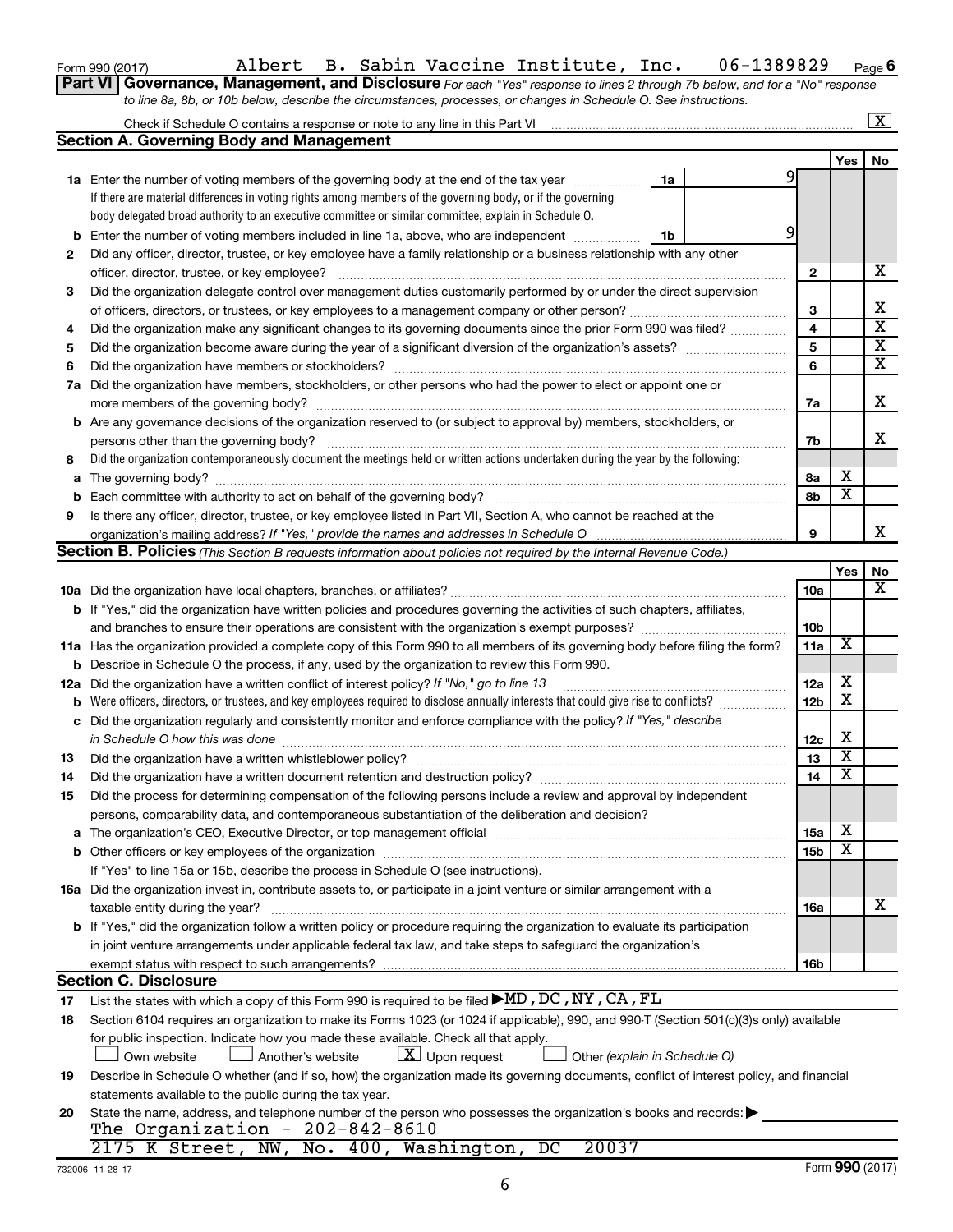Form 990 (2017) Page Albert B. Sabin Vaccine Institute, Inc. 06-1389829

 $\Box$ 

| Part VII Compensation of Officers, Directors, Trustees, Key Employees, Highest Compensated |
|--------------------------------------------------------------------------------------------|
| <b>Employees, and Independent Contractors</b>                                              |

Check if Schedule O contains a response or note to any line in this Part VII

**Section A. Officers, Directors, Trustees, Key Employees, and Highest Compensated Employees**

**1a**  Complete this table for all persons required to be listed. Report compensation for the calendar year ending with or within the organization's tax year.

**•** List all of the organization's current officers, directors, trustees (whether individuals or organizations), regardless of amount of compensation. Enter  $-0$ - in columns  $(D)$ ,  $(E)$ , and  $(F)$  if no compensation was paid.

**•** List all of the organization's **current** key employees, if any. See instructions for definition of "key employee."

**•** List the organization's five current highest compensated employees (other than an officer, director, trustee, or key employee) who received reportable compensation (Box 5 of Form W-2 and/or Box 7 of Form 1099-MISC) of more than \$100,000 from the organization and any related organizations.

**•** List all of the organization's former officers, key employees, and highest compensated employees who received more than \$100,000 of reportable compensation from the organization and any related organizations.

**•** List all of the organization's former directors or trustees that received, in the capacity as a former director or trustee of the organization, more than \$10,000 of reportable compensation from the organization and any related organizations.

List persons in the following order: individual trustees or directors; institutional trustees; officers; key employees; highest compensated employees; and former such persons.

Check this box if neither the organization nor any related organization compensated any current officer, director, or trustee.  $\Box$ 

| Position<br>Name and Title<br>Reportable<br>Reportable<br>Estimated<br>Average<br>(do not check more than one<br>hours per<br>compensation<br>compensation<br>amount of<br>box, unless person is both an<br>officer and a director/trustee)<br>week<br>from<br>from related<br>other<br>Individual trustee or director<br>(list any<br>the<br>organizations<br>compensation<br>hours for<br>organization<br>(W-2/1099-MISC)<br>from the<br>Highest compensated<br>employee<br>trustee<br>(W-2/1099-MISC)<br>related<br>organization<br>Key employee<br>organizations<br>and related<br>Institutional t<br>below<br>organizations<br>Former<br>Officer<br>line)<br>5.00<br>Axel Hoos<br>(1)<br>$\mathbf X$<br>$\mathbf X$<br>$\mathbf 0$ .<br>$\mathbf 0$ .<br>0.<br>Chairman<br>1.00<br>Peter Thoren<br>(2)<br>$\mathbf X$<br>$\mathbf 0$ .<br>X<br>$\mathbf 0$ .<br>$\boldsymbol{0}$ .<br>Vice Chairman<br>1.00<br>Michael Marine<br>(3)<br>$\mathbf X$<br>$\mathbf 0$ .<br>0.<br>X<br>$\mathbf 0$ .<br>Secretary<br>1.00<br>Wendy Holman<br>(4)<br>0.<br>X<br>0.<br>$\boldsymbol{0}$ .<br>Trustee<br>1.00<br>(5)<br>Kenneth Kelley<br>X<br>0.<br>$\mathbf 0$ .<br>$\mathbf 0$ .<br>Trustee<br>1.00<br>(6) Regina Rabinovich<br>$\mathbf 0$ .<br>$\mathbf 0$ .<br>$\mathbf 0$ .<br>х<br>Trustee<br>1.00<br>Philip Russell<br>(7)<br>X<br>$\mathbf 0$ .<br>$\mathbf 0$ .<br>$\mathbf 0$ .<br>Trustee<br>1.00<br>Paul Maddon<br>(8)<br>$\mathbf 0$ .<br>$\mathbf 0$ .<br>$\mathbf 0$ .<br>X<br>Trustee<br>1.00<br>Mark Kline<br>(9)<br>$\mathbf 0$ .<br>$\mathbf 0$ .<br>$\mathbf 0$ .<br>X<br>Trustee (through April 2017)<br>1.00<br>(10) Paul Klotman<br>0.<br>$\mathbf 0$ .<br>$\mathbf X$<br>$\mathbf 0$ .<br>Trustee (through April 2017)<br>1.00<br>(11) Jordan Orange<br>$\mathbf 0$ .<br>$\mathbf 0$ .<br>X<br>$\mathbf 0$ .<br>Trustee (through April 2017)<br>1.00<br>(12) Scott Wulfe<br>0.<br>$\mathbf 0$ .<br>$\mathbf X$<br>0.<br>Trustee (through April 2017)<br>40.00<br>(13) Amy Finan<br>377,725.<br>0.<br>21,976.<br>х<br>CEO<br>40.00<br>(14) Brian Davis<br>$\mathbf X$<br>247,713.<br>0.<br>31,629.<br>COO<br>40.00<br>(15) Bruce Gellin<br>$\mathbf X$<br>223, 324.<br>7,750.<br>0.<br>President, Global Immunization<br>10.00<br>(16) Peter Hotez<br>$\mathbf X$<br>$\mathbf 0$ .<br>0.<br>0.<br>Ex Off. Trust/Pres (through Apr 2017<br>40.00<br>(17) Jon Andrus<br>1,390.<br>$\mathbf X$<br>164,782.<br>0.<br>Executive VP (through Feb 2017) | (A) | (B) |  | (C) |  |  | (D) | (E) | (F) |
|-------------------------------------------------------------------------------------------------------------------------------------------------------------------------------------------------------------------------------------------------------------------------------------------------------------------------------------------------------------------------------------------------------------------------------------------------------------------------------------------------------------------------------------------------------------------------------------------------------------------------------------------------------------------------------------------------------------------------------------------------------------------------------------------------------------------------------------------------------------------------------------------------------------------------------------------------------------------------------------------------------------------------------------------------------------------------------------------------------------------------------------------------------------------------------------------------------------------------------------------------------------------------------------------------------------------------------------------------------------------------------------------------------------------------------------------------------------------------------------------------------------------------------------------------------------------------------------------------------------------------------------------------------------------------------------------------------------------------------------------------------------------------------------------------------------------------------------------------------------------------------------------------------------------------------------------------------------------------------------------------------------------------------------------------------------------------------------------------------------------------------------------------------------------------------------------------------------------------------------------------------------------------------------------------------------------------------------------------------------------------------------------------------------------------------------------------------------------------|-----|-----|--|-----|--|--|-----|-----|-----|
|                                                                                                                                                                                                                                                                                                                                                                                                                                                                                                                                                                                                                                                                                                                                                                                                                                                                                                                                                                                                                                                                                                                                                                                                                                                                                                                                                                                                                                                                                                                                                                                                                                                                                                                                                                                                                                                                                                                                                                                                                                                                                                                                                                                                                                                                                                                                                                                                                                                                         |     |     |  |     |  |  |     |     |     |
|                                                                                                                                                                                                                                                                                                                                                                                                                                                                                                                                                                                                                                                                                                                                                                                                                                                                                                                                                                                                                                                                                                                                                                                                                                                                                                                                                                                                                                                                                                                                                                                                                                                                                                                                                                                                                                                                                                                                                                                                                                                                                                                                                                                                                                                                                                                                                                                                                                                                         |     |     |  |     |  |  |     |     |     |
|                                                                                                                                                                                                                                                                                                                                                                                                                                                                                                                                                                                                                                                                                                                                                                                                                                                                                                                                                                                                                                                                                                                                                                                                                                                                                                                                                                                                                                                                                                                                                                                                                                                                                                                                                                                                                                                                                                                                                                                                                                                                                                                                                                                                                                                                                                                                                                                                                                                                         |     |     |  |     |  |  |     |     |     |
|                                                                                                                                                                                                                                                                                                                                                                                                                                                                                                                                                                                                                                                                                                                                                                                                                                                                                                                                                                                                                                                                                                                                                                                                                                                                                                                                                                                                                                                                                                                                                                                                                                                                                                                                                                                                                                                                                                                                                                                                                                                                                                                                                                                                                                                                                                                                                                                                                                                                         |     |     |  |     |  |  |     |     |     |
|                                                                                                                                                                                                                                                                                                                                                                                                                                                                                                                                                                                                                                                                                                                                                                                                                                                                                                                                                                                                                                                                                                                                                                                                                                                                                                                                                                                                                                                                                                                                                                                                                                                                                                                                                                                                                                                                                                                                                                                                                                                                                                                                                                                                                                                                                                                                                                                                                                                                         |     |     |  |     |  |  |     |     |     |
|                                                                                                                                                                                                                                                                                                                                                                                                                                                                                                                                                                                                                                                                                                                                                                                                                                                                                                                                                                                                                                                                                                                                                                                                                                                                                                                                                                                                                                                                                                                                                                                                                                                                                                                                                                                                                                                                                                                                                                                                                                                                                                                                                                                                                                                                                                                                                                                                                                                                         |     |     |  |     |  |  |     |     |     |
|                                                                                                                                                                                                                                                                                                                                                                                                                                                                                                                                                                                                                                                                                                                                                                                                                                                                                                                                                                                                                                                                                                                                                                                                                                                                                                                                                                                                                                                                                                                                                                                                                                                                                                                                                                                                                                                                                                                                                                                                                                                                                                                                                                                                                                                                                                                                                                                                                                                                         |     |     |  |     |  |  |     |     |     |
|                                                                                                                                                                                                                                                                                                                                                                                                                                                                                                                                                                                                                                                                                                                                                                                                                                                                                                                                                                                                                                                                                                                                                                                                                                                                                                                                                                                                                                                                                                                                                                                                                                                                                                                                                                                                                                                                                                                                                                                                                                                                                                                                                                                                                                                                                                                                                                                                                                                                         |     |     |  |     |  |  |     |     |     |
|                                                                                                                                                                                                                                                                                                                                                                                                                                                                                                                                                                                                                                                                                                                                                                                                                                                                                                                                                                                                                                                                                                                                                                                                                                                                                                                                                                                                                                                                                                                                                                                                                                                                                                                                                                                                                                                                                                                                                                                                                                                                                                                                                                                                                                                                                                                                                                                                                                                                         |     |     |  |     |  |  |     |     |     |
|                                                                                                                                                                                                                                                                                                                                                                                                                                                                                                                                                                                                                                                                                                                                                                                                                                                                                                                                                                                                                                                                                                                                                                                                                                                                                                                                                                                                                                                                                                                                                                                                                                                                                                                                                                                                                                                                                                                                                                                                                                                                                                                                                                                                                                                                                                                                                                                                                                                                         |     |     |  |     |  |  |     |     |     |
|                                                                                                                                                                                                                                                                                                                                                                                                                                                                                                                                                                                                                                                                                                                                                                                                                                                                                                                                                                                                                                                                                                                                                                                                                                                                                                                                                                                                                                                                                                                                                                                                                                                                                                                                                                                                                                                                                                                                                                                                                                                                                                                                                                                                                                                                                                                                                                                                                                                                         |     |     |  |     |  |  |     |     |     |
|                                                                                                                                                                                                                                                                                                                                                                                                                                                                                                                                                                                                                                                                                                                                                                                                                                                                                                                                                                                                                                                                                                                                                                                                                                                                                                                                                                                                                                                                                                                                                                                                                                                                                                                                                                                                                                                                                                                                                                                                                                                                                                                                                                                                                                                                                                                                                                                                                                                                         |     |     |  |     |  |  |     |     |     |
|                                                                                                                                                                                                                                                                                                                                                                                                                                                                                                                                                                                                                                                                                                                                                                                                                                                                                                                                                                                                                                                                                                                                                                                                                                                                                                                                                                                                                                                                                                                                                                                                                                                                                                                                                                                                                                                                                                                                                                                                                                                                                                                                                                                                                                                                                                                                                                                                                                                                         |     |     |  |     |  |  |     |     |     |
|                                                                                                                                                                                                                                                                                                                                                                                                                                                                                                                                                                                                                                                                                                                                                                                                                                                                                                                                                                                                                                                                                                                                                                                                                                                                                                                                                                                                                                                                                                                                                                                                                                                                                                                                                                                                                                                                                                                                                                                                                                                                                                                                                                                                                                                                                                                                                                                                                                                                         |     |     |  |     |  |  |     |     |     |
|                                                                                                                                                                                                                                                                                                                                                                                                                                                                                                                                                                                                                                                                                                                                                                                                                                                                                                                                                                                                                                                                                                                                                                                                                                                                                                                                                                                                                                                                                                                                                                                                                                                                                                                                                                                                                                                                                                                                                                                                                                                                                                                                                                                                                                                                                                                                                                                                                                                                         |     |     |  |     |  |  |     |     |     |
|                                                                                                                                                                                                                                                                                                                                                                                                                                                                                                                                                                                                                                                                                                                                                                                                                                                                                                                                                                                                                                                                                                                                                                                                                                                                                                                                                                                                                                                                                                                                                                                                                                                                                                                                                                                                                                                                                                                                                                                                                                                                                                                                                                                                                                                                                                                                                                                                                                                                         |     |     |  |     |  |  |     |     |     |
|                                                                                                                                                                                                                                                                                                                                                                                                                                                                                                                                                                                                                                                                                                                                                                                                                                                                                                                                                                                                                                                                                                                                                                                                                                                                                                                                                                                                                                                                                                                                                                                                                                                                                                                                                                                                                                                                                                                                                                                                                                                                                                                                                                                                                                                                                                                                                                                                                                                                         |     |     |  |     |  |  |     |     |     |
|                                                                                                                                                                                                                                                                                                                                                                                                                                                                                                                                                                                                                                                                                                                                                                                                                                                                                                                                                                                                                                                                                                                                                                                                                                                                                                                                                                                                                                                                                                                                                                                                                                                                                                                                                                                                                                                                                                                                                                                                                                                                                                                                                                                                                                                                                                                                                                                                                                                                         |     |     |  |     |  |  |     |     |     |
|                                                                                                                                                                                                                                                                                                                                                                                                                                                                                                                                                                                                                                                                                                                                                                                                                                                                                                                                                                                                                                                                                                                                                                                                                                                                                                                                                                                                                                                                                                                                                                                                                                                                                                                                                                                                                                                                                                                                                                                                                                                                                                                                                                                                                                                                                                                                                                                                                                                                         |     |     |  |     |  |  |     |     |     |
|                                                                                                                                                                                                                                                                                                                                                                                                                                                                                                                                                                                                                                                                                                                                                                                                                                                                                                                                                                                                                                                                                                                                                                                                                                                                                                                                                                                                                                                                                                                                                                                                                                                                                                                                                                                                                                                                                                                                                                                                                                                                                                                                                                                                                                                                                                                                                                                                                                                                         |     |     |  |     |  |  |     |     |     |
|                                                                                                                                                                                                                                                                                                                                                                                                                                                                                                                                                                                                                                                                                                                                                                                                                                                                                                                                                                                                                                                                                                                                                                                                                                                                                                                                                                                                                                                                                                                                                                                                                                                                                                                                                                                                                                                                                                                                                                                                                                                                                                                                                                                                                                                                                                                                                                                                                                                                         |     |     |  |     |  |  |     |     |     |
|                                                                                                                                                                                                                                                                                                                                                                                                                                                                                                                                                                                                                                                                                                                                                                                                                                                                                                                                                                                                                                                                                                                                                                                                                                                                                                                                                                                                                                                                                                                                                                                                                                                                                                                                                                                                                                                                                                                                                                                                                                                                                                                                                                                                                                                                                                                                                                                                                                                                         |     |     |  |     |  |  |     |     |     |
|                                                                                                                                                                                                                                                                                                                                                                                                                                                                                                                                                                                                                                                                                                                                                                                                                                                                                                                                                                                                                                                                                                                                                                                                                                                                                                                                                                                                                                                                                                                                                                                                                                                                                                                                                                                                                                                                                                                                                                                                                                                                                                                                                                                                                                                                                                                                                                                                                                                                         |     |     |  |     |  |  |     |     |     |
|                                                                                                                                                                                                                                                                                                                                                                                                                                                                                                                                                                                                                                                                                                                                                                                                                                                                                                                                                                                                                                                                                                                                                                                                                                                                                                                                                                                                                                                                                                                                                                                                                                                                                                                                                                                                                                                                                                                                                                                                                                                                                                                                                                                                                                                                                                                                                                                                                                                                         |     |     |  |     |  |  |     |     |     |
|                                                                                                                                                                                                                                                                                                                                                                                                                                                                                                                                                                                                                                                                                                                                                                                                                                                                                                                                                                                                                                                                                                                                                                                                                                                                                                                                                                                                                                                                                                                                                                                                                                                                                                                                                                                                                                                                                                                                                                                                                                                                                                                                                                                                                                                                                                                                                                                                                                                                         |     |     |  |     |  |  |     |     |     |
|                                                                                                                                                                                                                                                                                                                                                                                                                                                                                                                                                                                                                                                                                                                                                                                                                                                                                                                                                                                                                                                                                                                                                                                                                                                                                                                                                                                                                                                                                                                                                                                                                                                                                                                                                                                                                                                                                                                                                                                                                                                                                                                                                                                                                                                                                                                                                                                                                                                                         |     |     |  |     |  |  |     |     |     |
|                                                                                                                                                                                                                                                                                                                                                                                                                                                                                                                                                                                                                                                                                                                                                                                                                                                                                                                                                                                                                                                                                                                                                                                                                                                                                                                                                                                                                                                                                                                                                                                                                                                                                                                                                                                                                                                                                                                                                                                                                                                                                                                                                                                                                                                                                                                                                                                                                                                                         |     |     |  |     |  |  |     |     |     |
|                                                                                                                                                                                                                                                                                                                                                                                                                                                                                                                                                                                                                                                                                                                                                                                                                                                                                                                                                                                                                                                                                                                                                                                                                                                                                                                                                                                                                                                                                                                                                                                                                                                                                                                                                                                                                                                                                                                                                                                                                                                                                                                                                                                                                                                                                                                                                                                                                                                                         |     |     |  |     |  |  |     |     |     |
|                                                                                                                                                                                                                                                                                                                                                                                                                                                                                                                                                                                                                                                                                                                                                                                                                                                                                                                                                                                                                                                                                                                                                                                                                                                                                                                                                                                                                                                                                                                                                                                                                                                                                                                                                                                                                                                                                                                                                                                                                                                                                                                                                                                                                                                                                                                                                                                                                                                                         |     |     |  |     |  |  |     |     |     |
|                                                                                                                                                                                                                                                                                                                                                                                                                                                                                                                                                                                                                                                                                                                                                                                                                                                                                                                                                                                                                                                                                                                                                                                                                                                                                                                                                                                                                                                                                                                                                                                                                                                                                                                                                                                                                                                                                                                                                                                                                                                                                                                                                                                                                                                                                                                                                                                                                                                                         |     |     |  |     |  |  |     |     |     |
|                                                                                                                                                                                                                                                                                                                                                                                                                                                                                                                                                                                                                                                                                                                                                                                                                                                                                                                                                                                                                                                                                                                                                                                                                                                                                                                                                                                                                                                                                                                                                                                                                                                                                                                                                                                                                                                                                                                                                                                                                                                                                                                                                                                                                                                                                                                                                                                                                                                                         |     |     |  |     |  |  |     |     |     |
|                                                                                                                                                                                                                                                                                                                                                                                                                                                                                                                                                                                                                                                                                                                                                                                                                                                                                                                                                                                                                                                                                                                                                                                                                                                                                                                                                                                                                                                                                                                                                                                                                                                                                                                                                                                                                                                                                                                                                                                                                                                                                                                                                                                                                                                                                                                                                                                                                                                                         |     |     |  |     |  |  |     |     |     |
|                                                                                                                                                                                                                                                                                                                                                                                                                                                                                                                                                                                                                                                                                                                                                                                                                                                                                                                                                                                                                                                                                                                                                                                                                                                                                                                                                                                                                                                                                                                                                                                                                                                                                                                                                                                                                                                                                                                                                                                                                                                                                                                                                                                                                                                                                                                                                                                                                                                                         |     |     |  |     |  |  |     |     |     |
|                                                                                                                                                                                                                                                                                                                                                                                                                                                                                                                                                                                                                                                                                                                                                                                                                                                                                                                                                                                                                                                                                                                                                                                                                                                                                                                                                                                                                                                                                                                                                                                                                                                                                                                                                                                                                                                                                                                                                                                                                                                                                                                                                                                                                                                                                                                                                                                                                                                                         |     |     |  |     |  |  |     |     |     |
|                                                                                                                                                                                                                                                                                                                                                                                                                                                                                                                                                                                                                                                                                                                                                                                                                                                                                                                                                                                                                                                                                                                                                                                                                                                                                                                                                                                                                                                                                                                                                                                                                                                                                                                                                                                                                                                                                                                                                                                                                                                                                                                                                                                                                                                                                                                                                                                                                                                                         |     |     |  |     |  |  |     |     |     |
|                                                                                                                                                                                                                                                                                                                                                                                                                                                                                                                                                                                                                                                                                                                                                                                                                                                                                                                                                                                                                                                                                                                                                                                                                                                                                                                                                                                                                                                                                                                                                                                                                                                                                                                                                                                                                                                                                                                                                                                                                                                                                                                                                                                                                                                                                                                                                                                                                                                                         |     |     |  |     |  |  |     |     |     |
|                                                                                                                                                                                                                                                                                                                                                                                                                                                                                                                                                                                                                                                                                                                                                                                                                                                                                                                                                                                                                                                                                                                                                                                                                                                                                                                                                                                                                                                                                                                                                                                                                                                                                                                                                                                                                                                                                                                                                                                                                                                                                                                                                                                                                                                                                                                                                                                                                                                                         |     |     |  |     |  |  |     |     |     |
|                                                                                                                                                                                                                                                                                                                                                                                                                                                                                                                                                                                                                                                                                                                                                                                                                                                                                                                                                                                                                                                                                                                                                                                                                                                                                                                                                                                                                                                                                                                                                                                                                                                                                                                                                                                                                                                                                                                                                                                                                                                                                                                                                                                                                                                                                                                                                                                                                                                                         |     |     |  |     |  |  |     |     |     |
|                                                                                                                                                                                                                                                                                                                                                                                                                                                                                                                                                                                                                                                                                                                                                                                                                                                                                                                                                                                                                                                                                                                                                                                                                                                                                                                                                                                                                                                                                                                                                                                                                                                                                                                                                                                                                                                                                                                                                                                                                                                                                                                                                                                                                                                                                                                                                                                                                                                                         |     |     |  |     |  |  |     |     |     |
|                                                                                                                                                                                                                                                                                                                                                                                                                                                                                                                                                                                                                                                                                                                                                                                                                                                                                                                                                                                                                                                                                                                                                                                                                                                                                                                                                                                                                                                                                                                                                                                                                                                                                                                                                                                                                                                                                                                                                                                                                                                                                                                                                                                                                                                                                                                                                                                                                                                                         |     |     |  |     |  |  |     |     |     |
|                                                                                                                                                                                                                                                                                                                                                                                                                                                                                                                                                                                                                                                                                                                                                                                                                                                                                                                                                                                                                                                                                                                                                                                                                                                                                                                                                                                                                                                                                                                                                                                                                                                                                                                                                                                                                                                                                                                                                                                                                                                                                                                                                                                                                                                                                                                                                                                                                                                                         |     |     |  |     |  |  |     |     |     |
|                                                                                                                                                                                                                                                                                                                                                                                                                                                                                                                                                                                                                                                                                                                                                                                                                                                                                                                                                                                                                                                                                                                                                                                                                                                                                                                                                                                                                                                                                                                                                                                                                                                                                                                                                                                                                                                                                                                                                                                                                                                                                                                                                                                                                                                                                                                                                                                                                                                                         |     |     |  |     |  |  |     |     |     |

Form (2017) **990**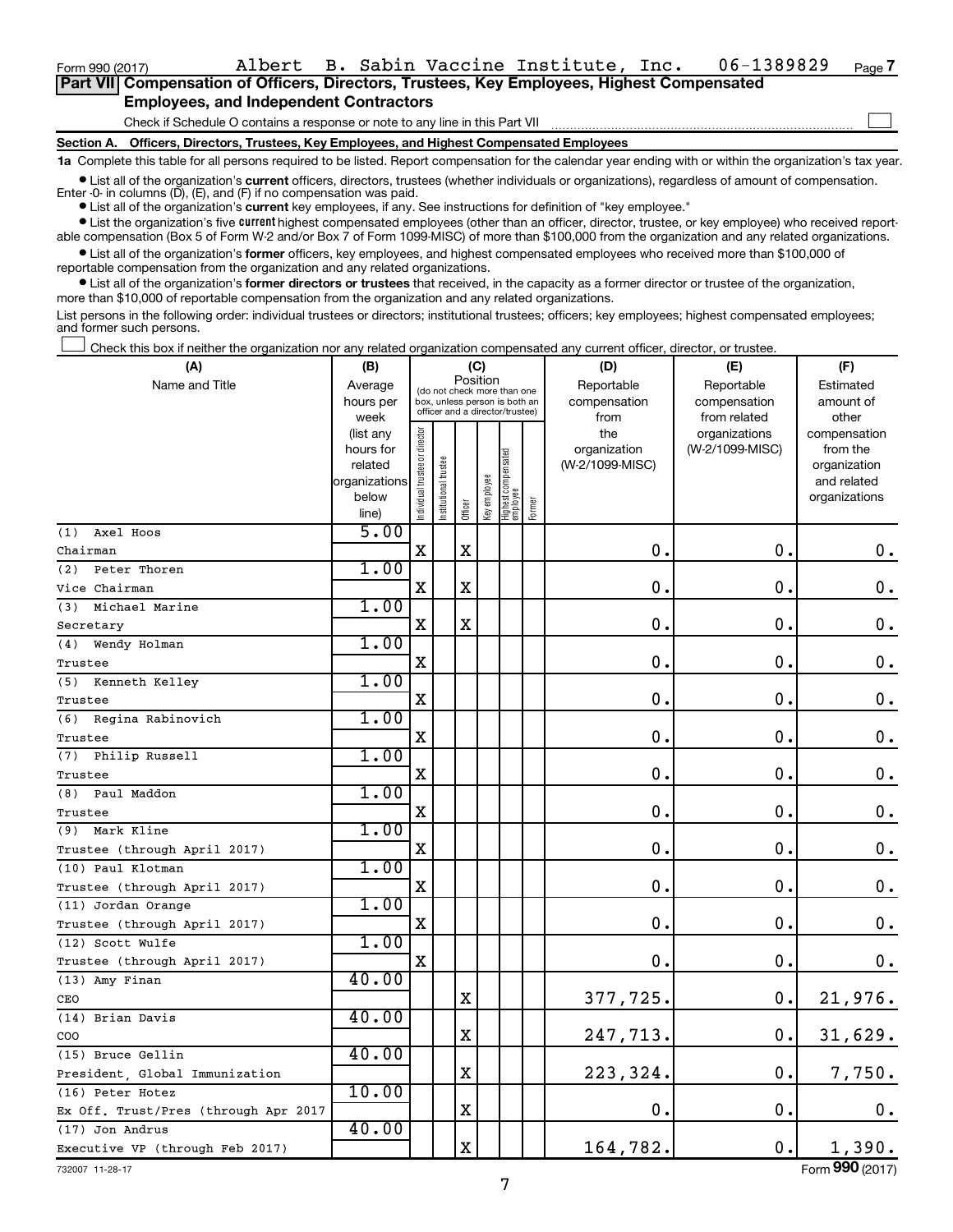| Albert<br>Form 990 (2017)                                                                                                                                                                                                                                    |                                                                      |                                                                                                                    |                       |         |              |                                   |                                           | B. Sabin Vaccine Institute, Inc.                  | 06-1389829                       |                                                 |                                        | Page 8                                                                   |
|--------------------------------------------------------------------------------------------------------------------------------------------------------------------------------------------------------------------------------------------------------------|----------------------------------------------------------------------|--------------------------------------------------------------------------------------------------------------------|-----------------------|---------|--------------|-----------------------------------|-------------------------------------------|---------------------------------------------------|----------------------------------|-------------------------------------------------|----------------------------------------|--------------------------------------------------------------------------|
| <b>Part VII</b><br>Section A. Officers, Directors, Trustees, Key Employees, and Highest Compensated Employees (continued)                                                                                                                                    |                                                                      |                                                                                                                    |                       |         |              |                                   |                                           |                                                   |                                  |                                                 |                                        |                                                                          |
| (A)<br>Name and title                                                                                                                                                                                                                                        | (B)<br>Average<br>hours per<br>week                                  | (C)<br>Position<br>(do not check more than one<br>box, unless person is both an<br>officer and a director/trustee) |                       |         |              |                                   | (D)<br>Reportable<br>compensation<br>from | (E)<br>Reportable<br>compensation<br>from related |                                  |                                                 | (F)<br>Estimated<br>amount of<br>other |                                                                          |
|                                                                                                                                                                                                                                                              | (list any<br>hours for<br>related<br>organizations<br>below<br>line) | Individual trustee or director                                                                                     | Institutional trustee | Officer | Key employee | Highest compensated<br>  employee | Former                                    | the<br>organization<br>(W-2/1099-MISC)            | organizations<br>(W-2/1099-MISC) |                                                 |                                        | compensation<br>from the<br>organization<br>and related<br>organizations |
| (18) Ana Carvalho<br>Director                                                                                                                                                                                                                                | 40.00                                                                |                                                                                                                    |                       |         |              | X                                 |                                           | 191,024.                                          |                                  | 0.                                              |                                        | 27,752.                                                                  |
| (19) Janet Daniels                                                                                                                                                                                                                                           | 40.00                                                                |                                                                                                                    |                       |         |              |                                   |                                           |                                                   |                                  |                                                 |                                        |                                                                          |
| Director, Accounting                                                                                                                                                                                                                                         |                                                                      |                                                                                                                    |                       |         |              | X                                 |                                           | 124,883.                                          |                                  | 0.                                              |                                        | 15,377.                                                                  |
| (20) Denise Garrett                                                                                                                                                                                                                                          | 40.00                                                                |                                                                                                                    |                       |         |              |                                   |                                           |                                                   |                                  |                                                 |                                        |                                                                          |
| VP, Typhoid Programs                                                                                                                                                                                                                                         | 40.00                                                                |                                                                                                                    |                       |         |              | X                                 |                                           | 206,531.                                          |                                  | 0.                                              |                                        | 23,138.                                                                  |
| (21) Tara Hayward<br>VP, Resource Development, Policy                                                                                                                                                                                                        |                                                                      |                                                                                                                    |                       |         |              | X                                 |                                           | 143,807.                                          |                                  | 0.                                              |                                        | 20,971.                                                                  |
| (22) Kathryn McGrath                                                                                                                                                                                                                                         | 40.00                                                                |                                                                                                                    |                       |         |              |                                   |                                           |                                                   |                                  |                                                 |                                        |                                                                          |
| Director, Communications                                                                                                                                                                                                                                     |                                                                      |                                                                                                                    |                       |         |              | X                                 |                                           | 113,207.                                          |                                  | 0.                                              |                                        | 11,720.                                                                  |
|                                                                                                                                                                                                                                                              |                                                                      |                                                                                                                    |                       |         |              |                                   |                                           |                                                   |                                  |                                                 |                                        |                                                                          |
|                                                                                                                                                                                                                                                              |                                                                      |                                                                                                                    |                       |         |              |                                   |                                           |                                                   |                                  |                                                 |                                        |                                                                          |
|                                                                                                                                                                                                                                                              |                                                                      |                                                                                                                    |                       |         |              |                                   |                                           |                                                   |                                  |                                                 |                                        |                                                                          |
|                                                                                                                                                                                                                                                              |                                                                      |                                                                                                                    |                       |         |              |                                   |                                           |                                                   |                                  |                                                 |                                        |                                                                          |
|                                                                                                                                                                                                                                                              |                                                                      |                                                                                                                    |                       |         |              |                                   |                                           | 1,792,996.                                        |                                  | $\overline{0}$ .                                |                                        | 161, 703.                                                                |
|                                                                                                                                                                                                                                                              |                                                                      |                                                                                                                    |                       |         |              |                                   |                                           | σ.<br>1,792,996.                                  |                                  | $\overline{\mathfrak{o}}$ .<br>$\overline{0}$ . |                                        | $\overline{0}$ .<br>161, 703.                                            |
| Total number of individuals (including but not limited to those listed above) who received more than \$100,000 of reportable<br>2                                                                                                                            |                                                                      |                                                                                                                    |                       |         |              |                                   |                                           |                                                   |                                  |                                                 |                                        |                                                                          |
| compensation from the organization $\blacktriangleright$                                                                                                                                                                                                     |                                                                      |                                                                                                                    |                       |         |              |                                   |                                           |                                                   |                                  |                                                 |                                        | 11                                                                       |
|                                                                                                                                                                                                                                                              |                                                                      |                                                                                                                    |                       |         |              |                                   |                                           |                                                   |                                  |                                                 |                                        | Yes<br>No                                                                |
| 3<br>Did the organization list any former officer, director, or trustee, key employee, or highest compensated employee on                                                                                                                                    |                                                                      |                                                                                                                    |                       |         |              |                                   |                                           |                                                   |                                  |                                                 | 3                                      | X                                                                        |
| For any individual listed on line 1a, is the sum of reportable compensation and other compensation from the organization                                                                                                                                     |                                                                      |                                                                                                                    |                       |         |              |                                   |                                           |                                                   |                                  |                                                 |                                        |                                                                          |
| and related organizations greater than \$150,000? If "Yes," complete Schedule J for such individual<br>Did any person listed on line 1a receive or accrue compensation from any unrelated organization or individual for services<br>5                       |                                                                      |                                                                                                                    |                       |         |              |                                   |                                           |                                                   |                                  |                                                 | 4                                      | х                                                                        |
|                                                                                                                                                                                                                                                              |                                                                      |                                                                                                                    |                       |         |              |                                   |                                           |                                                   |                                  |                                                 | 5                                      | X                                                                        |
| <b>Section B. Independent Contractors</b>                                                                                                                                                                                                                    |                                                                      |                                                                                                                    |                       |         |              |                                   |                                           |                                                   |                                  |                                                 |                                        |                                                                          |
| Complete this table for your five highest compensated independent contractors that received more than \$100,000 of compensation from<br>1.<br>the organization. Report compensation for the calendar year ending with or within the organization's tax year. |                                                                      |                                                                                                                    |                       |         |              |                                   |                                           |                                                   |                                  |                                                 |                                        |                                                                          |
| (A)<br>Name and business address                                                                                                                                                                                                                             |                                                                      | <b>NONE</b>                                                                                                        |                       |         |              |                                   | (B)<br>Description of services            |                                                   |                                  | (C)<br>Compensation                             |                                        |                                                                          |
|                                                                                                                                                                                                                                                              |                                                                      |                                                                                                                    |                       |         |              |                                   |                                           |                                                   |                                  |                                                 |                                        |                                                                          |
|                                                                                                                                                                                                                                                              |                                                                      |                                                                                                                    |                       |         |              |                                   |                                           |                                                   |                                  |                                                 |                                        |                                                                          |
|                                                                                                                                                                                                                                                              |                                                                      |                                                                                                                    |                       |         |              |                                   |                                           |                                                   |                                  |                                                 |                                        |                                                                          |
|                                                                                                                                                                                                                                                              |                                                                      |                                                                                                                    |                       |         |              |                                   |                                           |                                                   |                                  |                                                 |                                        |                                                                          |
|                                                                                                                                                                                                                                                              |                                                                      |                                                                                                                    |                       |         |              |                                   |                                           |                                                   |                                  |                                                 |                                        |                                                                          |
|                                                                                                                                                                                                                                                              |                                                                      |                                                                                                                    |                       |         |              |                                   |                                           |                                                   |                                  |                                                 |                                        |                                                                          |
| Total number of independent contractors (including but not limited to those listed above) who received more than<br>2<br>\$100,000 of compensation from the organization                                                                                     |                                                                      |                                                                                                                    |                       |         | 0            |                                   |                                           |                                                   |                                  |                                                 |                                        |                                                                          |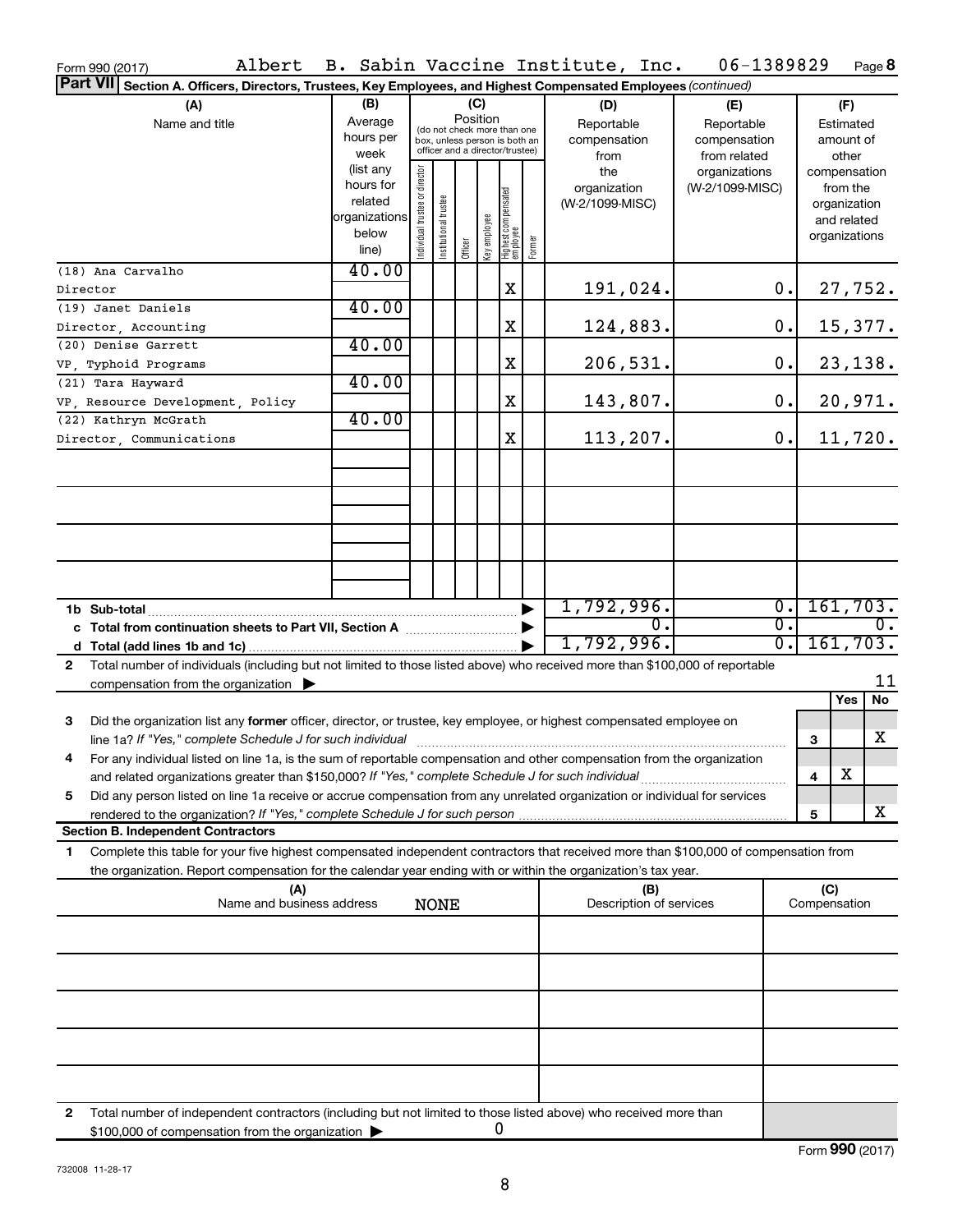|                                                           |                  |   | Albert<br>Form 990 (2017)                                                                                            |                |                             | B. Sabin Vaccine Institute, Inc. |                                                 | 06-1389829                                         | Page 9                                                      |
|-----------------------------------------------------------|------------------|---|----------------------------------------------------------------------------------------------------------------------|----------------|-----------------------------|----------------------------------|-------------------------------------------------|----------------------------------------------------|-------------------------------------------------------------|
|                                                           | <b>Part VIII</b> |   | <b>Statement of Revenue</b>                                                                                          |                |                             |                                  |                                                 |                                                    |                                                             |
|                                                           |                  |   |                                                                                                                      |                |                             |                                  |                                                 |                                                    |                                                             |
|                                                           |                  |   |                                                                                                                      |                |                             | (A)<br>Total revenue             | (B)<br>Related or<br>exempt function<br>revenue | $\overline{C}$<br>Unrelated<br>business<br>revenue | Revenue excluded<br>trom tax under<br>sections<br>512 - 514 |
|                                                           |                  |   | 1 a Federated campaigns                                                                                              | 1a             |                             |                                  |                                                 |                                                    |                                                             |
|                                                           |                  |   |                                                                                                                      | 1b             |                             |                                  |                                                 |                                                    |                                                             |
|                                                           |                  |   |                                                                                                                      | 1c             |                             |                                  |                                                 |                                                    |                                                             |
|                                                           |                  |   | d Related organizations                                                                                              | 1 <sub>d</sub> |                             |                                  |                                                 |                                                    |                                                             |
|                                                           |                  |   | e Government grants (contributions)                                                                                  | 1e             | 558,899.                    |                                  |                                                 |                                                    |                                                             |
|                                                           |                  |   | f All other contributions, gifts, grants, and                                                                        |                |                             |                                  |                                                 |                                                    |                                                             |
|                                                           |                  |   | similar amounts not included above                                                                                   |                | $\frac{1}{11}$ 7, 516, 931. |                                  |                                                 |                                                    |                                                             |
| Contributions, Gifts, Grants<br>and Other Similar Amounts |                  |   | <b>g</b> Noncash contributions included in lines 1a-1f: \$                                                           |                | 4,935.                      |                                  |                                                 |                                                    |                                                             |
|                                                           |                  |   |                                                                                                                      |                | $\blacktriangleright$       | 8,075,830.                       |                                                 |                                                    |                                                             |
|                                                           |                  |   |                                                                                                                      |                | <b>Business Code</b>        |                                  |                                                 |                                                    |                                                             |
|                                                           |                  |   | 2 a Membership dues                                                                                                  |                | 900099                      | 1,225.                           | 1,225.                                          |                                                    |                                                             |
|                                                           |                  | b | <u> 1989 - Johann Barn, fransk politik (f. 1989)</u>                                                                 |                |                             |                                  |                                                 |                                                    |                                                             |
|                                                           |                  | с | <u> 1989 - Johann Barn, mars ann an t-Amhain Aonaich an t-Aonaich an t-Aonaich ann an t-Aonaich ann an t-Aonaich</u> |                |                             |                                  |                                                 |                                                    |                                                             |
|                                                           |                  | d | the contract of the contract of the contract of the                                                                  |                |                             |                                  |                                                 |                                                    |                                                             |
| Program Service<br>Revenue                                |                  | е |                                                                                                                      |                |                             |                                  |                                                 |                                                    |                                                             |
|                                                           |                  |   | All other program service revenue                                                                                    |                |                             |                                  |                                                 |                                                    |                                                             |
|                                                           |                  |   |                                                                                                                      |                | ▶                           | 1,225.                           |                                                 |                                                    |                                                             |
|                                                           | 3                |   | Investment income (including dividends, interest, and                                                                |                |                             |                                  |                                                 |                                                    |                                                             |
|                                                           |                  |   |                                                                                                                      |                |                             | 27,008.                          |                                                 |                                                    | 27,008.                                                     |
|                                                           | 4                |   | Income from investment of tax-exempt bond proceeds                                                                   |                |                             |                                  |                                                 |                                                    |                                                             |
|                                                           | 5                |   |                                                                                                                      |                |                             |                                  |                                                 |                                                    |                                                             |
|                                                           |                  |   |                                                                                                                      | (i) Real       | (ii) Personal               |                                  |                                                 |                                                    |                                                             |
|                                                           |                  |   | 6 a Gross rents                                                                                                      |                |                             |                                  |                                                 |                                                    |                                                             |
|                                                           |                  |   | <b>b</b> Less: rental expenses  [                                                                                    |                |                             |                                  |                                                 |                                                    |                                                             |
|                                                           |                  |   | c Rental income or (loss)                                                                                            |                |                             |                                  |                                                 |                                                    |                                                             |
|                                                           |                  |   |                                                                                                                      |                | ▶                           |                                  |                                                 |                                                    |                                                             |
|                                                           |                  |   | <b>7 a</b> Gross amount from sales of                                                                                | (i) Securities | (ii) Other                  |                                  |                                                 |                                                    |                                                             |
|                                                           |                  |   | assets other than inventory                                                                                          |                |                             |                                  |                                                 |                                                    |                                                             |
|                                                           |                  |   | <b>b</b> Less: cost or other basis                                                                                   |                |                             |                                  |                                                 |                                                    |                                                             |
|                                                           |                  |   | and sales expenses  [                                                                                                |                |                             |                                  |                                                 |                                                    |                                                             |
|                                                           |                  |   |                                                                                                                      |                |                             |                                  |                                                 |                                                    |                                                             |
|                                                           |                  |   | 8 a Gross income from fundraising events (not                                                                        |                |                             |                                  |                                                 |                                                    |                                                             |
| <b>Other Revenue</b>                                      |                  |   | including \$                                                                                                         |                |                             |                                  |                                                 |                                                    |                                                             |
|                                                           |                  |   | contributions reported on line 1c). See                                                                              |                |                             |                                  |                                                 |                                                    |                                                             |
|                                                           |                  |   |                                                                                                                      |                |                             |                                  |                                                 |                                                    |                                                             |
|                                                           |                  |   |                                                                                                                      | b              |                             |                                  |                                                 |                                                    |                                                             |
|                                                           |                  |   | c Net income or (loss) from fundraising events                                                                       |                | .                           |                                  |                                                 |                                                    |                                                             |
|                                                           |                  |   | 9 a Gross income from gaming activities. See                                                                         |                |                             |                                  |                                                 |                                                    |                                                             |
|                                                           |                  |   |                                                                                                                      |                |                             |                                  |                                                 |                                                    |                                                             |
|                                                           |                  |   |                                                                                                                      | $\mathbf{b}$   |                             |                                  |                                                 |                                                    |                                                             |
|                                                           |                  |   | c Net income or (loss) from gaming activities                                                                        |                | ▶                           |                                  |                                                 |                                                    |                                                             |
|                                                           |                  |   | 10 a Gross sales of inventory, less returns                                                                          |                |                             |                                  |                                                 |                                                    |                                                             |
|                                                           |                  |   |                                                                                                                      |                |                             |                                  |                                                 |                                                    |                                                             |
|                                                           |                  |   |                                                                                                                      |                |                             |                                  |                                                 |                                                    |                                                             |
|                                                           |                  |   | c Net income or (loss) from sales of inventory                                                                       |                |                             |                                  |                                                 |                                                    |                                                             |
|                                                           |                  |   | Miscellaneous Revenue                                                                                                |                | <b>Business Code</b>        |                                  |                                                 |                                                    |                                                             |
|                                                           |                  |   | 11 a Refunds                                                                                                         |                | 900099                      | 15,222.                          |                                                 |                                                    | 15,222.                                                     |
|                                                           |                  | b | the control of the control of the control of                                                                         |                |                             |                                  |                                                 |                                                    |                                                             |
|                                                           |                  | с | <u> 1980 - John Stein, mars and de Britain Born Book</u>                                                             |                |                             |                                  |                                                 |                                                    |                                                             |
|                                                           |                  |   |                                                                                                                      |                |                             |                                  |                                                 |                                                    |                                                             |
|                                                           |                  |   |                                                                                                                      |                |                             | 15,222.                          |                                                 |                                                    |                                                             |
|                                                           | 12               |   |                                                                                                                      |                |                             |                                  | 1,225.                                          | $\overline{0}$ .                                   | 42, 230.                                                    |

732009 11-28-17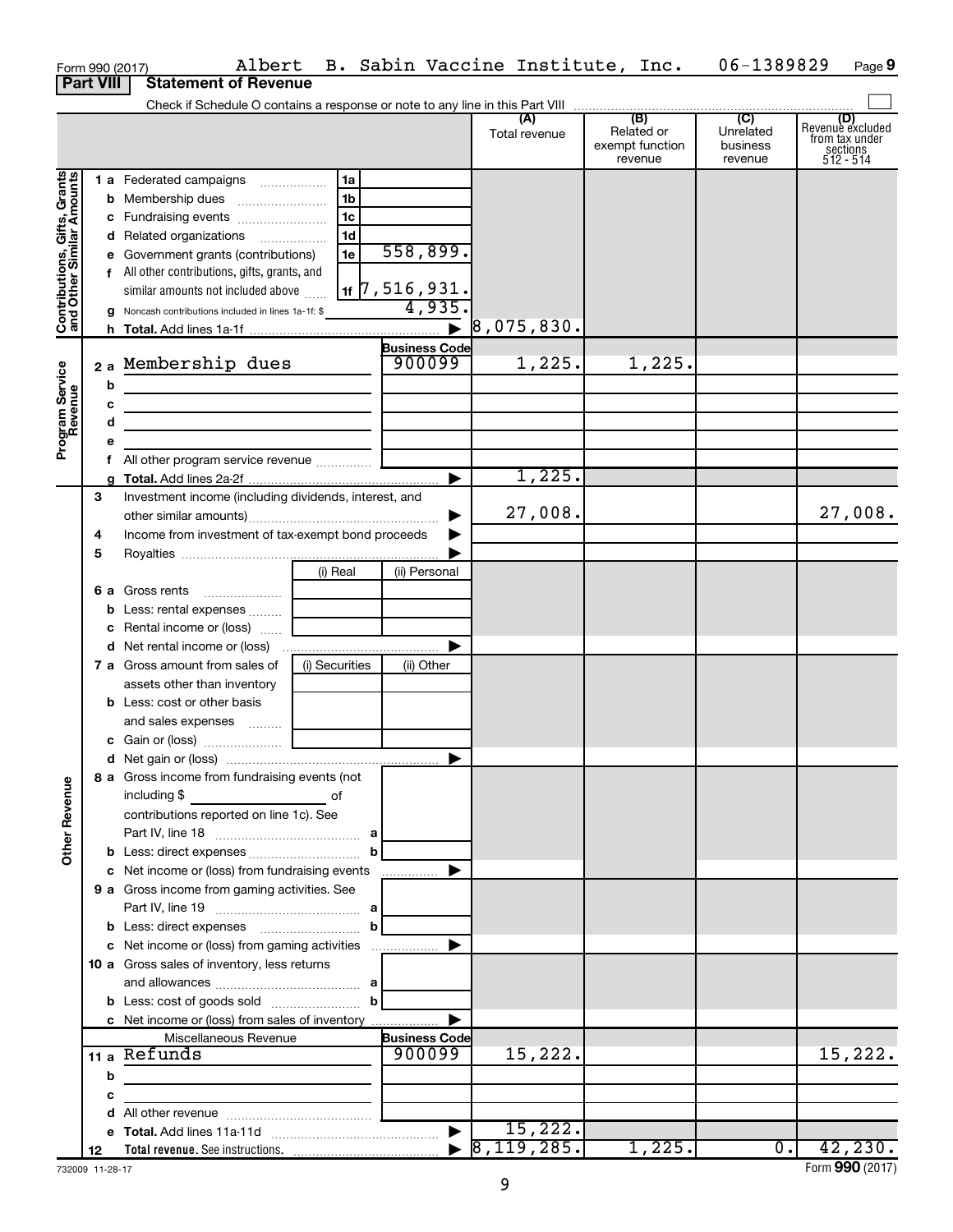## Form 990 (2017) Albert B. Sabin Vaccine Institute, Inc. 06-1389829 Page 06-1389829 Page 10 **Part IX Statement of Functional Expenses**

*Section 501(c)(3) and 501(c)(4) organizations must complete all columns. All other organizations must complete column (A).*

|    | Check if Schedule O contains a response or note to any line in this Part IX                              |                     |                             |                                    |                         |
|----|----------------------------------------------------------------------------------------------------------|---------------------|-----------------------------|------------------------------------|-------------------------|
|    | Do not include amounts reported on lines 6b,                                                             | (A)                 | (B)                         | (C)                                | (D)                     |
|    | 7b, 8b, 9b, and 10b of Part VIII.                                                                        | Total expenses      | Program service<br>expenses | Management and<br>general expenses | Fundraising<br>expenses |
| 1. | Grants and other assistance to domestic organizations                                                    |                     |                             |                                    |                         |
|    | and domestic governments. See Part IV, line 21                                                           | 2,464,852.          | 2,464,852.                  |                                    |                         |
| 2  | Grants and other assistance to domestic                                                                  |                     |                             |                                    |                         |
|    | individuals. See Part IV, line 22                                                                        |                     |                             |                                    |                         |
| 3  | Grants and other assistance to foreign                                                                   |                     |                             |                                    |                         |
|    | organizations, foreign governments, and foreign                                                          |                     |                             |                                    |                         |
|    | individuals. See Part IV, lines 15 and 16                                                                | 795, 220.           | 795,220.                    |                                    |                         |
| 4  | Benefits paid to or for members                                                                          |                     |                             |                                    |                         |
| 5  | Compensation of current officers, directors,                                                             |                     |                             |                                    |                         |
|    | trustees, and key employees                                                                              | 1,076,288.          | 713,951.                    | 273,057.                           | 89,280.                 |
| 6  | Compensation not included above, to disqualified                                                         |                     |                             |                                    |                         |
|    | persons (as defined under section 4958(f)(1)) and                                                        |                     |                             |                                    |                         |
|    | persons described in section 4958(c)(3)(B)                                                               |                     |                             |                                    |                         |
| 7  | Other salaries and wages                                                                                 | 2, 236, 365.        | 1,494,943.                  | 553,704.                           | 187,718.                |
| 8  | Pension plan accruals and contributions (include                                                         |                     |                             |                                    |                         |
|    | section 401(k) and 403(b) employer contributions)                                                        | 77,394.             | 49,298.                     | 21,044.                            | 7,052.                  |
| 9  |                                                                                                          | 231, 360.           | 129,954.                    | 87,770.                            | 13,636.                 |
| 10 |                                                                                                          | 211,088.            | 145,864.                    | 46,992.                            | 18, 232.                |
| 11 | Fees for services (non-employees):                                                                       |                     |                             |                                    |                         |
|    |                                                                                                          |                     |                             |                                    |                         |
| b  |                                                                                                          | 1,476.              | 1,476.                      |                                    |                         |
|    |                                                                                                          | 15,867.             |                             | 15,867.                            |                         |
| d  |                                                                                                          |                     |                             |                                    |                         |
|    | e Professional fundraising services. See Part IV, line 17                                                |                     |                             |                                    |                         |
| f  | Investment management fees                                                                               |                     |                             |                                    |                         |
|    | g Other. (If line 11g amount exceeds 10% of line 25,                                                     |                     |                             |                                    |                         |
|    | column (A) amount, list line 11g expenses on Sch O.)                                                     | 912,803.            | 783,851.                    | 89,858.                            | 39,094.                 |
| 12 | Advertising and promotion                                                                                | 134,919.            | 84,675.                     | 41,525.                            | 8,719.                  |
| 13 |                                                                                                          | 106, 419.           | 49,583.                     | 53,953.                            | 2,883.                  |
| 14 |                                                                                                          | 65,721.             | 26,698.                     | 35, 333.                           | 3,690.                  |
| 15 |                                                                                                          |                     |                             |                                    |                         |
| 16 |                                                                                                          | 456,925.            |                             | 456,925.                           |                         |
| 17 | Travel                                                                                                   | 456, 160.           | 433,986.                    | 4,141.                             | 18,033.                 |
| 18 | Payments of travel or entertainment expenses                                                             |                     |                             |                                    |                         |
|    | for any federal, state, or local public officials                                                        |                     |                             |                                    |                         |
| 19 | Conferences, conventions, and meetings                                                                   | 843,596.            | 827,822.                    | 15,774.                            |                         |
| 20 | Interest                                                                                                 | 291.                | 278.                        | 13.                                |                         |
| 21 |                                                                                                          |                     |                             |                                    |                         |
| 22 | Depreciation, depletion, and amortization                                                                | 338,577.            | 252,600.                    | 85,977.                            |                         |
| 23 | Insurance                                                                                                | 76,666.             | 19,223.                     | 57,443.                            |                         |
| 24 | Other expenses. Itemize expenses not covered<br>above. (List miscellaneous expenses in line 24e. If line |                     |                             |                                    |                         |
|    | 24e amount exceeds 10% of line 25, column (A)                                                            |                     |                             |                                    |                         |
|    | amount, list line 24e expenses on Schedule O.)                                                           |                     |                             |                                    |                         |
| a  | Dues/subscriptions<br>Miscellaneous                                                                      | 50, 298.<br>14,386. | 25,843.                     | 16, 259.<br>12,742.                | 8,196.<br>190.          |
|    |                                                                                                          |                     | 1,454.                      |                                    |                         |
| с  |                                                                                                          |                     |                             |                                    |                         |
| d  |                                                                                                          |                     |                             |                                    |                         |
| е  | All other expenses                                                                                       | 10, 566, 671.       | 8,301,571.                  | 1,868,377.                         | 396, 723.               |
| 25 | Total functional expenses. Add lines 1 through 24e                                                       |                     |                             |                                    |                         |
| 26 | Joint costs. Complete this line only if the organization                                                 |                     |                             |                                    |                         |
|    | reported in column (B) joint costs from a combined<br>educational campaign and fundraising solicitation. |                     |                             |                                    |                         |
|    | Check here $\blacktriangleright$                                                                         |                     |                             |                                    |                         |
|    | if following SOP 98-2 (ASC 958-720)                                                                      |                     |                             |                                    |                         |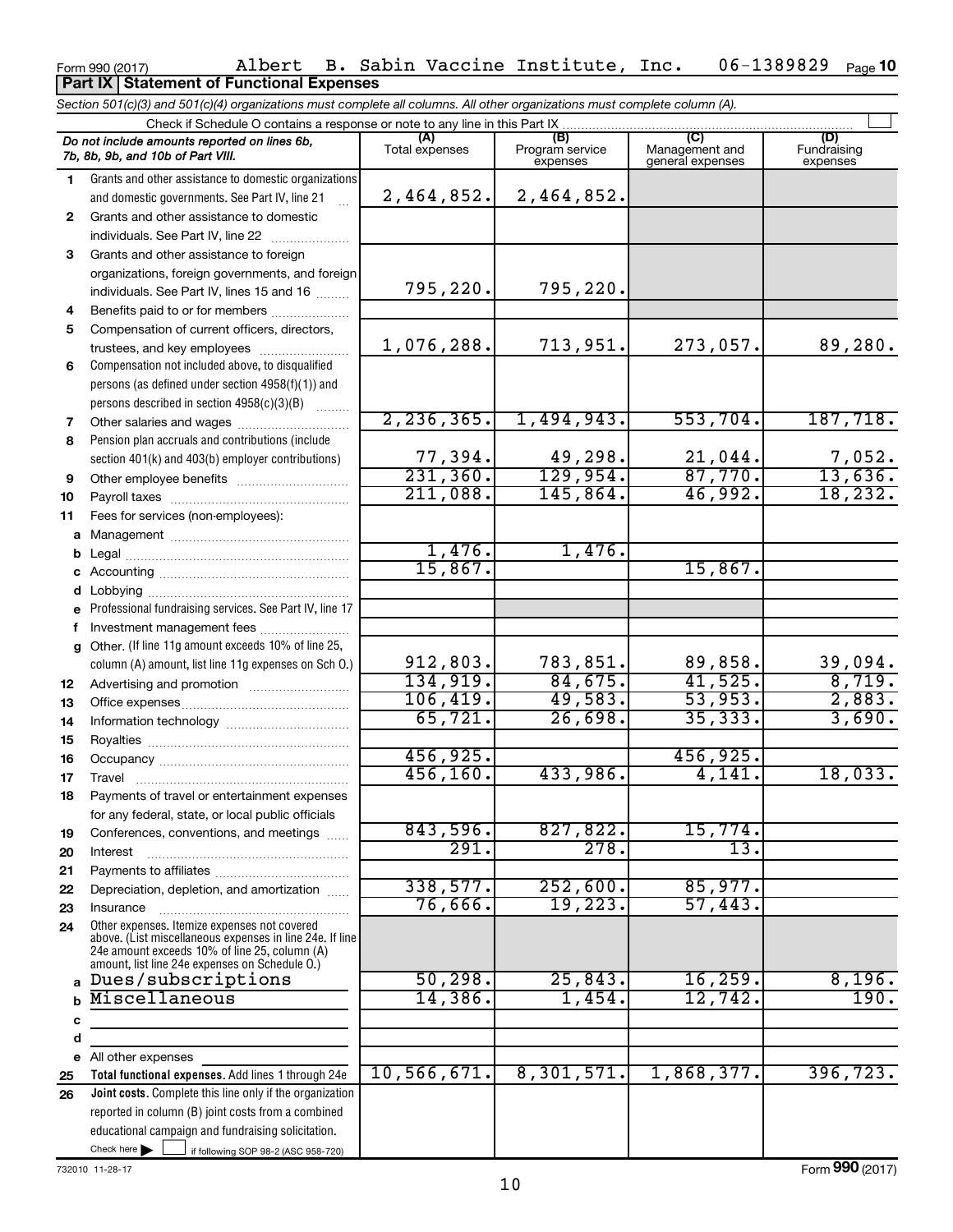| <b>Part X   Balance Sheet</b> |
|-------------------------------|

|                             |    |                                                                                                                           | (A)<br>Beginning of year |                         | (B)<br>End of year       |
|-----------------------------|----|---------------------------------------------------------------------------------------------------------------------------|--------------------------|-------------------------|--------------------------|
|                             | 1  |                                                                                                                           | 2,388,225.               | $\mathbf{1}$            | 2,192,495.               |
|                             | 2  |                                                                                                                           | 9,861,579.               | $\overline{\mathbf{2}}$ | 8,587,760.               |
|                             | З  |                                                                                                                           | 1,435,208.               | 3                       | 761,908.                 |
|                             | 4  |                                                                                                                           | 270,584.                 | 4                       | 18, 156.                 |
|                             | 5  | Loans and other receivables from current and former officers, directors,                                                  |                          |                         |                          |
|                             |    | trustees, key employees, and highest compensated employees. Complete                                                      |                          |                         |                          |
|                             |    |                                                                                                                           |                          | 5                       |                          |
|                             | 6  | Loans and other receivables from other disqualified persons (as defined under                                             |                          |                         |                          |
|                             |    | section 4958(f)(1)), persons described in section 4958(c)(3)(B), and contributing                                         |                          |                         |                          |
|                             |    | employers and sponsoring organizations of section 501(c)(9) voluntary                                                     |                          |                         |                          |
|                             |    | employees' beneficiary organizations (see instr). Complete Part II of Sch L                                               |                          | 6                       |                          |
| Assets                      | 7  |                                                                                                                           |                          | 7                       |                          |
|                             | 8  |                                                                                                                           |                          | 8                       |                          |
|                             | 9  | Prepaid expenses and deferred charges                                                                                     | 142,853.                 | $\boldsymbol{9}$        | 101,638.                 |
|                             |    | <b>10a</b> Land, buildings, and equipment: cost or other                                                                  |                          |                         |                          |
|                             |    | $\frac{1,157,539.}{380,593.}$<br>basis. Complete Part VI of Schedule D  10a                                               |                          |                         |                          |
|                             |    | 10 <sub>b</sub><br><b>b</b> Less: accumulated depreciation                                                                | 29, 168.                 | 10 <sub>c</sub>         | 776,946.                 |
|                             | 11 |                                                                                                                           | 226,583.                 | 11                      | 288, 872.                |
|                             | 12 |                                                                                                                           |                          | 12                      |                          |
|                             | 13 |                                                                                                                           |                          | 13                      |                          |
|                             | 14 |                                                                                                                           | 2,717,553.               | 14                      | 2,464,953.               |
|                             | 15 |                                                                                                                           | 72, 353.                 | 15                      | 1,563.                   |
|                             | 16 |                                                                                                                           | 17, 144, 106.            | 16                      | 15, 194, 291.            |
|                             | 17 |                                                                                                                           | 1,329,780.               | 17                      | 592, 250.                |
|                             | 18 |                                                                                                                           |                          | 18                      |                          |
|                             | 19 |                                                                                                                           | 85,024.                  | 19                      | 4,100.                   |
|                             | 20 |                                                                                                                           |                          | 20                      |                          |
|                             | 21 | Escrow or custodial account liability. Complete Part IV of Schedule D                                                     |                          | 21                      |                          |
|                             | 22 | Loans and other payables to current and former officers, directors, trustees,                                             |                          |                         |                          |
| Liabilities                 |    | key employees, highest compensated employees, and disqualified persons.                                                   |                          |                         |                          |
|                             |    |                                                                                                                           |                          | 22                      |                          |
|                             | 23 | Secured mortgages and notes payable to unrelated third parties                                                            |                          | 23                      |                          |
|                             | 24 | Unsecured notes and loans payable to unrelated third parties                                                              |                          | 24                      |                          |
|                             | 25 | Other liabilities (including federal income tax, payables to related third                                                |                          |                         |                          |
|                             |    | parties, and other liabilities not included on lines 17-24). Complete Part X of                                           |                          |                         |                          |
|                             |    | Schedule D                                                                                                                | 246,765.<br>1,661,569.   | 25                      | 1,498,597.<br>2,094,947. |
|                             | 26 |                                                                                                                           |                          | 26                      |                          |
|                             |    | Organizations that follow SFAS 117 (ASC 958), check here $\blacktriangleright \begin{array}{c} \boxed{X} \end{array}$ and |                          |                         |                          |
|                             |    | complete lines 27 through 29, and lines 33 and 34.                                                                        | 1,728,442.               | 27                      | 2,029,399.               |
|                             | 27 |                                                                                                                           | 13,754,095.              | 28                      | 11,069,945.              |
|                             | 28 | Permanently restricted net assets                                                                                         |                          | 29                      |                          |
|                             | 29 | Organizations that do not follow SFAS 117 (ASC 958), check here ▶                                                         |                          |                         |                          |
|                             |    |                                                                                                                           |                          |                         |                          |
| Net Assets or Fund Balances | 30 | and complete lines 30 through 34.                                                                                         |                          | 30                      |                          |
|                             | 31 | Paid-in or capital surplus, or land, building, or equipment fund                                                          |                          | 31                      |                          |
|                             | 32 | Retained earnings, endowment, accumulated income, or other funds                                                          |                          | 32                      |                          |
|                             | 33 |                                                                                                                           | 15,482,537.              | 33                      | 13,099,344.              |
|                             | 34 |                                                                                                                           | 17, 144, 106.            | 34                      | 15, 194, 291.            |
|                             |    |                                                                                                                           |                          |                         |                          |

Form (2017) **990**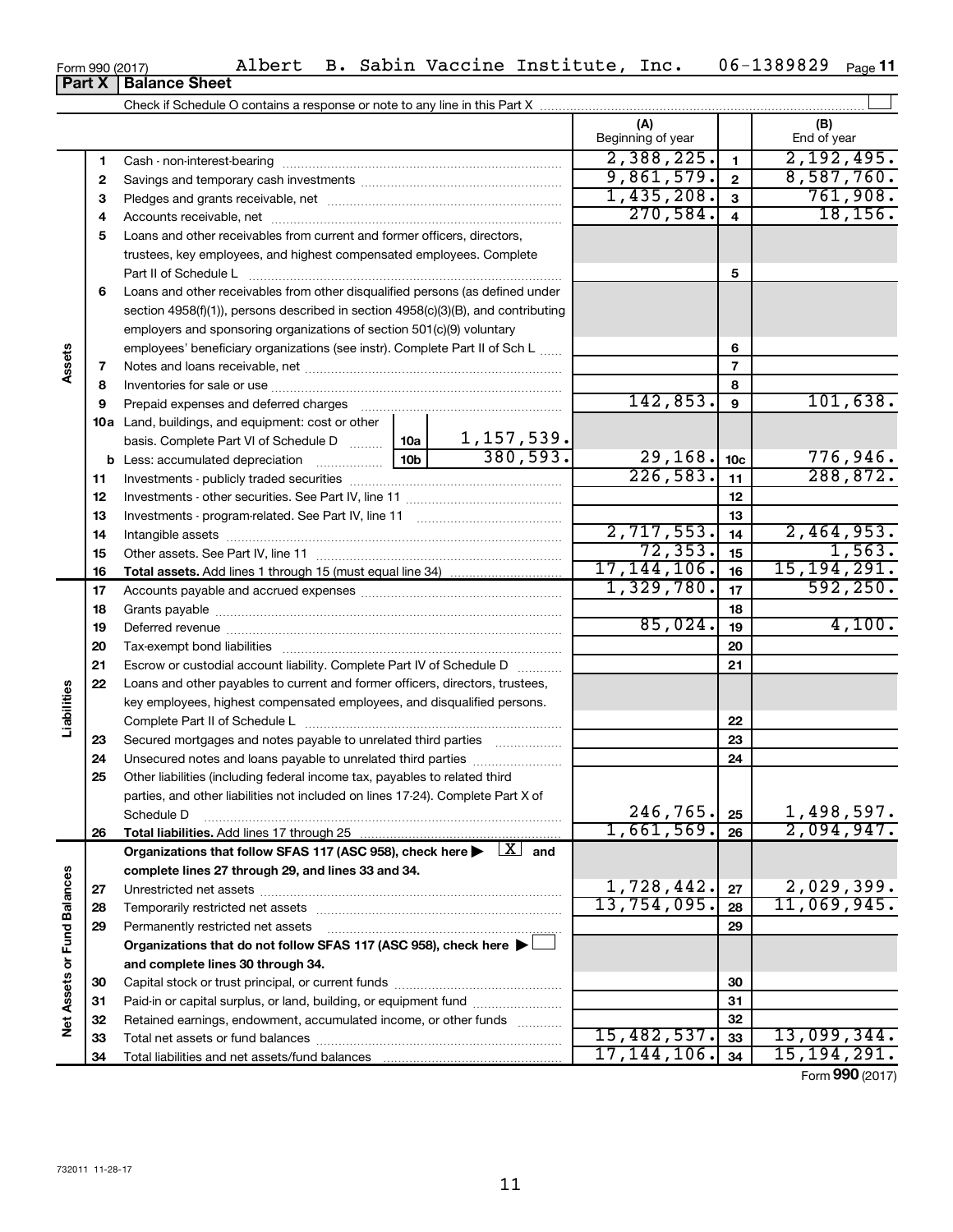|    | B. Sabin Vaccine Institute, Inc.<br>Albert<br>Form 990 (2017)                                                                   |                         | 06-1389829     |            | Page 12                 |
|----|---------------------------------------------------------------------------------------------------------------------------------|-------------------------|----------------|------------|-------------------------|
|    | Part XI   Reconciliation of Net Assets                                                                                          |                         |                |            |                         |
|    | Check if Schedule O contains a response or note to any line in this Part XI                                                     |                         |                |            | X                       |
|    |                                                                                                                                 |                         |                |            |                         |
| 1  |                                                                                                                                 | $\mathbf{1}$            | 8, 119, 285.   |            |                         |
| 2  |                                                                                                                                 | $\mathbf{2}$            | 10, 566, 671.  |            |                         |
| з  | Revenue less expenses. Subtract line 2 from line 1                                                                              | 3                       | $-2,447,386$ . |            |                         |
| 4  |                                                                                                                                 | $\overline{\mathbf{A}}$ | 15,482,537.    |            |                         |
| 5  |                                                                                                                                 | 5                       |                | 65, 215.   |                         |
| 6  | Donated services and use of facilities                                                                                          | 6                       |                |            |                         |
| 7  | Investment expenses                                                                                                             | $\overline{7}$          |                |            |                         |
| 8  | Prior period adjustments                                                                                                        | 8                       |                |            |                         |
| 9  |                                                                                                                                 | $\mathbf{Q}$            |                | $-1,022.$  |                         |
| 10 | Net assets or fund balances at end of year. Combine lines 3 through 9 (must equal Part X, line 33,                              |                         |                |            |                         |
|    | column (B))                                                                                                                     | 10                      | 13,099,344.    |            |                         |
|    | Part XII Financial Statements and Reporting                                                                                     |                         |                |            |                         |
|    |                                                                                                                                 |                         |                |            | $\overline{\mathbf{X}}$ |
|    |                                                                                                                                 |                         |                | Yes        | <b>No</b>               |
| 1  | $\overline{X}$ Accrual<br>Accounting method used to prepare the Form 990: $\Box$ Cash<br>Other                                  |                         |                |            |                         |
|    | If the organization changed its method of accounting from a prior year or checked "Other," explain in Schedule O.               |                         |                |            |                         |
|    | 2a Were the organization's financial statements compiled or reviewed by an independent accountant?                              |                         | 2a             |            | X                       |
|    | If "Yes," check a box below to indicate whether the financial statements for the year were compiled or reviewed on a            |                         |                |            |                         |
|    | separate basis, consolidated basis, or both:                                                                                    |                         |                |            |                         |
|    | Consolidated basis<br>$\Box$ Both consolidated and separate basis<br>Separate basis                                             |                         |                |            |                         |
|    |                                                                                                                                 |                         | 2 <sub>b</sub> | х          |                         |
|    | If "Yes," check a box below to indicate whether the financial statements for the year were audited on a separate basis,         |                         |                |            |                         |
|    | consolidated basis, or both:                                                                                                    |                         |                |            |                         |
|    | $\lfloor \underline{X} \rfloor$ Separate basis<br>Consolidated basis<br>Both consolidated and separate basis                    |                         |                |            |                         |
|    | c If "Yes" to line 2a or 2b, does the organization have a committee that assumes responsibility for oversight of the audit,     |                         |                |            |                         |
|    | review, or compilation of its financial statements and selection of an independent accountant?                                  |                         | 2c             | х          |                         |
|    | If the organization changed either its oversight process or selection process during the tax year, explain in Schedule O.       |                         |                |            |                         |
|    | 3a As a result of a federal award, was the organization required to undergo an audit or audits as set forth in the Single Audit |                         |                |            |                         |
|    |                                                                                                                                 |                         | За             |            | x                       |
|    | b If "Yes," did the organization undergo the required audit or audits? If the organization did not undergo the required audit   |                         |                |            |                         |
|    |                                                                                                                                 |                         | 3b             | <b>000</b> |                         |

Form (2017) **990**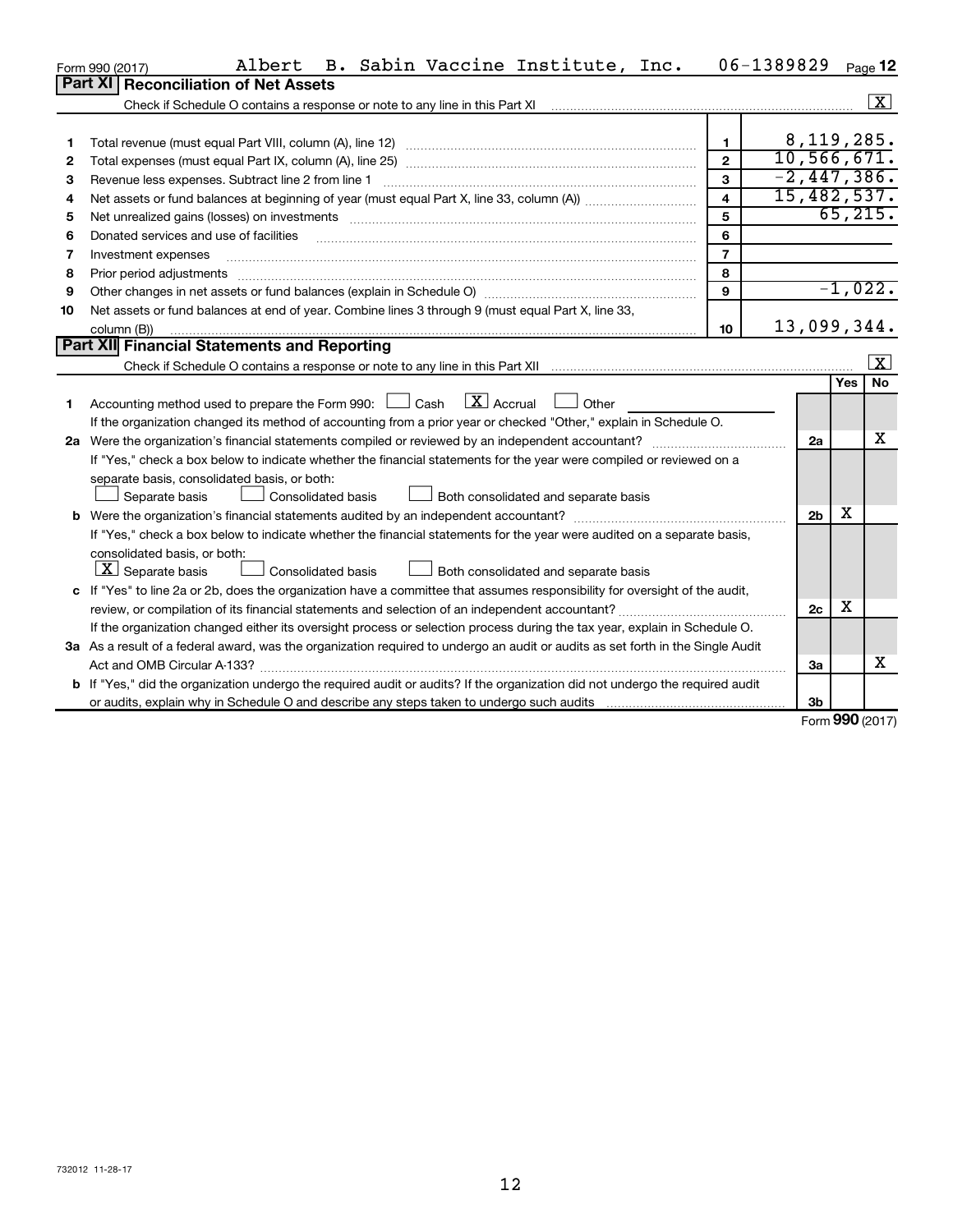| <b>SCHEDULE A</b> |
|-------------------|
|-------------------|

Department of the Treasury Internal Revenue Service

| (Form 990 or 990-EZ) |  |  |
|----------------------|--|--|
|                      |  |  |

# Form 990 or 990-EZ)<br>
Complete if the organization is a section 501(c)(3) organization or a section<br> **Public Charity Status and Public Support**

**4947(a)(1) nonexempt charitable trust. | Attach to Form 990 or Form 990-EZ.** 

**| Go to www.irs.gov/Form990 for instructions and the latest information.**

| OMB No 1545-0047                    |
|-------------------------------------|
|                                     |
| <b>Open to Public</b><br>Inspection |

|        |            | Name of the organization                                                                                                                                                   |          |                                                        |                                                                |    |                            | <b>Employer identification number</b> |
|--------|------------|----------------------------------------------------------------------------------------------------------------------------------------------------------------------------|----------|--------------------------------------------------------|----------------------------------------------------------------|----|----------------------------|---------------------------------------|
|        |            | Albert                                                                                                                                                                     |          | B. Sabin Vaccine Institute, Inc.                       |                                                                |    |                            | 06-1389829                            |
| Part I |            | Reason for Public Charity Status (All organizations must complete this part.) See instructions.                                                                            |          |                                                        |                                                                |    |                            |                                       |
|        |            | The organization is not a private foundation because it is: (For lines 1 through 12, check only one box.)                                                                  |          |                                                        |                                                                |    |                            |                                       |
| 1      |            | A church, convention of churches, or association of churches described in section 170(b)(1)(A)(i).                                                                         |          |                                                        |                                                                |    |                            |                                       |
| 2      |            | A school described in section 170(b)(1)(A)(ii). (Attach Schedule E (Form 990 or 990-EZ).)                                                                                  |          |                                                        |                                                                |    |                            |                                       |
| з      |            | A hospital or a cooperative hospital service organization described in section 170(b)(1)(A)(iii).                                                                          |          |                                                        |                                                                |    |                            |                                       |
| 4      |            | A medical research organization operated in conjunction with a hospital described in section 170(b)(1)(A)(iii). Enter the hospital's name,                                 |          |                                                        |                                                                |    |                            |                                       |
|        |            | city, and state:                                                                                                                                                           |          |                                                        |                                                                |    |                            |                                       |
| 5      |            | An organization operated for the benefit of a college or university owned or operated by a governmental unit described in<br>section 170(b)(1)(A)(iv). (Complete Part II.) |          |                                                        |                                                                |    |                            |                                       |
| 6      |            | A federal, state, or local government or governmental unit described in section 170(b)(1)(A)(v).                                                                           |          |                                                        |                                                                |    |                            |                                       |
| 7      | <u>x  </u> | An organization that normally receives a substantial part of its support from a governmental unit or from the general public described in                                  |          |                                                        |                                                                |    |                            |                                       |
|        |            | section 170(b)(1)(A)(vi). (Complete Part II.)                                                                                                                              |          |                                                        |                                                                |    |                            |                                       |
| 8      |            | A community trust described in section 170(b)(1)(A)(vi). (Complete Part II.)                                                                                               |          |                                                        |                                                                |    |                            |                                       |
| 9      |            | An agricultural research organization described in section 170(b)(1)(A)(ix) operated in conjunction with a land-grant college                                              |          |                                                        |                                                                |    |                            |                                       |
|        |            | or university or a non-land-grant college of agriculture (see instructions). Enter the name, city, and state of the college or                                             |          |                                                        |                                                                |    |                            |                                       |
|        |            | university:                                                                                                                                                                |          |                                                        |                                                                |    |                            |                                       |
| 10     |            | An organization that normally receives: (1) more than 33 1/3% of its support from contributions, membership fees, and gross receipts from                                  |          |                                                        |                                                                |    |                            |                                       |
|        |            | activities related to its exempt functions - subject to certain exceptions, and (2) no more than 33 1/3% of its support from gross investment                              |          |                                                        |                                                                |    |                            |                                       |
|        |            | income and unrelated business taxable income (less section 511 tax) from businesses acquired by the organization after June 30, 1975.                                      |          |                                                        |                                                                |    |                            |                                       |
|        |            | See section 509(a)(2). (Complete Part III.)                                                                                                                                |          |                                                        |                                                                |    |                            |                                       |
| 11     |            | An organization organized and operated exclusively to test for public safety. See section 509(a)(4).                                                                       |          |                                                        |                                                                |    |                            |                                       |
| 12     |            | An organization organized and operated exclusively for the benefit of, to perform the functions of, or to carry out the purposes of one or                                 |          |                                                        |                                                                |    |                            |                                       |
|        |            | more publicly supported organizations described in section 509(a)(1) or section 509(a)(2). See section 509(a)(3). Check the box in                                         |          |                                                        |                                                                |    |                            |                                       |
|        |            | lines 12a through 12d that describes the type of supporting organization and complete lines 12e, 12f, and 12g.                                                             |          |                                                        |                                                                |    |                            |                                       |
| a      |            | Type I. A supporting organization operated, supervised, or controlled by its supported organization(s), typically by giving                                                |          |                                                        |                                                                |    |                            |                                       |
|        |            | the supported organization(s) the power to regularly appoint or elect a majority of the directors or trustees of the supporting                                            |          |                                                        |                                                                |    |                            |                                       |
|        |            | organization. You must complete Part IV, Sections A and B.                                                                                                                 |          |                                                        |                                                                |    |                            |                                       |
| b      |            | Type II. A supporting organization supervised or controlled in connection with its supported organization(s), by having                                                    |          |                                                        |                                                                |    |                            |                                       |
|        |            | control or management of the supporting organization vested in the same persons that control or manage the supported                                                       |          |                                                        |                                                                |    |                            |                                       |
|        |            | organization(s). You must complete Part IV, Sections A and C.                                                                                                              |          |                                                        |                                                                |    |                            |                                       |
| c      |            | Type III functionally integrated. A supporting organization operated in connection with, and functionally integrated with,                                                 |          |                                                        |                                                                |    |                            |                                       |
|        |            | its supported organization(s) (see instructions). You must complete Part IV, Sections A, D, and E.                                                                         |          |                                                        |                                                                |    |                            |                                       |
| d      |            | Type III non-functionally integrated. A supporting organization operated in connection with its supported organization(s)                                                  |          |                                                        |                                                                |    |                            |                                       |
|        |            | that is not functionally integrated. The organization generally must satisfy a distribution requirement and an attentiveness                                               |          |                                                        |                                                                |    |                            |                                       |
|        |            | requirement (see instructions). You must complete Part IV, Sections A and D, and Part V.                                                                                   |          |                                                        |                                                                |    |                            |                                       |
| е      |            | Check this box if the organization received a written determination from the IRS that it is a Type I, Type II, Type III                                                    |          |                                                        |                                                                |    |                            |                                       |
|        |            | functionally integrated, or Type III non-functionally integrated supporting organization.                                                                                  |          |                                                        |                                                                |    |                            |                                       |
|        |            |                                                                                                                                                                            |          |                                                        |                                                                |    |                            |                                       |
| g      |            | Provide the following information about the supported organization(s).                                                                                                     |          |                                                        |                                                                |    |                            |                                       |
|        |            | (i) Name of supported                                                                                                                                                      | (ii) EIN | (iii) Type of organization<br>(described on lines 1-10 | (iv) Is the organization listed<br>in your governing document? |    | (v) Amount of monetary     | (vi) Amount of other                  |
|        |            | organization                                                                                                                                                               |          | above (see instructions))                              | Yes                                                            | No | support (see instructions) | support (see instructions)            |
|        |            |                                                                                                                                                                            |          |                                                        |                                                                |    |                            |                                       |
|        |            |                                                                                                                                                                            |          |                                                        |                                                                |    |                            |                                       |
|        |            |                                                                                                                                                                            |          |                                                        |                                                                |    |                            |                                       |
|        |            |                                                                                                                                                                            |          |                                                        |                                                                |    |                            |                                       |
|        |            |                                                                                                                                                                            |          |                                                        |                                                                |    |                            |                                       |
|        |            |                                                                                                                                                                            |          |                                                        |                                                                |    |                            |                                       |
|        |            |                                                                                                                                                                            |          |                                                        |                                                                |    |                            |                                       |
| Total  |            |                                                                                                                                                                            |          |                                                        |                                                                |    |                            |                                       |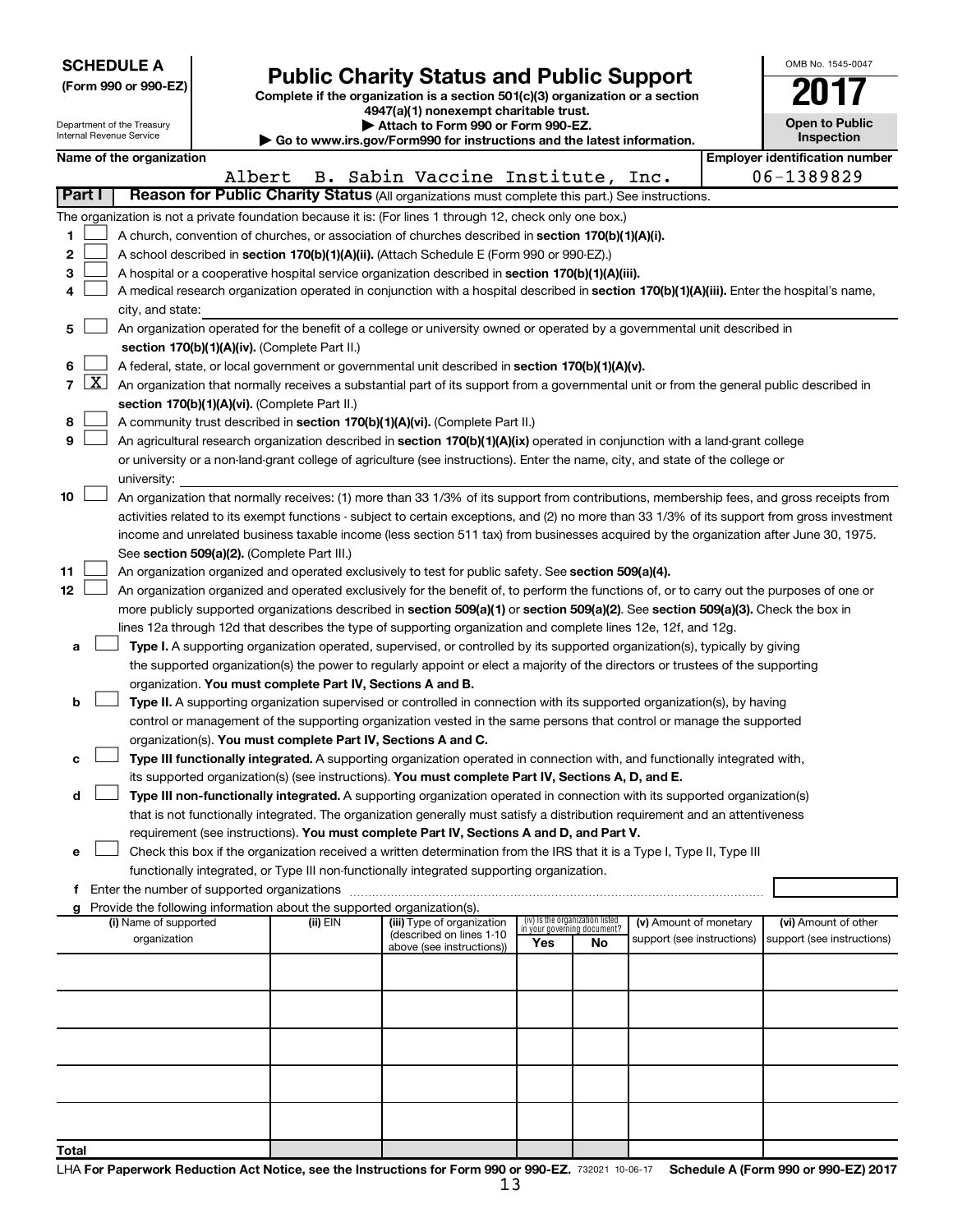#### Schedule A (Form 990 or 990-EZ) 2017 AL**Dert B. Sabin Vaccine Institute, Inc.**06-1389829 <sub>Page</sub> 2 **Part II Support Schedule for Organizations Described in Sections 170(b)(1)(A)(iv) and 170(b)(1)(A)(vi)** Albert B. Sabin Vaccine Institute, Inc.06-1389829

(Complete only if you checked the box on line 5, 7, or 8 of Part I or if the organization failed to qualify under Part III. If the organization fails to qualify under the tests listed below, please complete Part III.)

| <b>Section A. Public Support</b>                                                                                                           |             |             |             |             |            |                                    |
|--------------------------------------------------------------------------------------------------------------------------------------------|-------------|-------------|-------------|-------------|------------|------------------------------------|
| Calendar year (or fiscal year beginning in)                                                                                                | (a) 2013    | (b) 2014    | $(c)$ 2015  | $(d)$ 2016  | (e) 2017   | (f) Total                          |
| 1 Gifts, grants, contributions, and                                                                                                        |             |             |             |             |            |                                    |
| membership fees received. (Do not                                                                                                          |             |             |             |             |            |                                    |
| include any "unusual grants.")                                                                                                             | 19,979,693. | 18,983,738. | 17,896,741. | 14,719,648. | 8,075,830. | 79,655,650.                        |
| 2 Tax revenues levied for the organ-                                                                                                       |             |             |             |             |            |                                    |
| ization's benefit and either paid to                                                                                                       |             |             |             |             |            |                                    |
| or expended on its behalf                                                                                                                  |             |             |             |             |            |                                    |
| 3 The value of services or facilities                                                                                                      |             |             |             |             |            |                                    |
| furnished by a governmental unit to                                                                                                        |             |             |             |             |            |                                    |
| the organization without charge                                                                                                            |             |             |             |             |            |                                    |
| 4 Total. Add lines 1 through 3                                                                                                             | 19,979,693. | 18,983,738. | 17,896,741. | 14,719,648  | 8,075,830  | 79,655,650.                        |
| 5 The portion of total contributions                                                                                                       |             |             |             |             |            |                                    |
| by each person (other than a                                                                                                               |             |             |             |             |            |                                    |
| governmental unit or publicly                                                                                                              |             |             |             |             |            |                                    |
| supported organization) included                                                                                                           |             |             |             |             |            |                                    |
| on line 1 that exceeds 2% of the                                                                                                           |             |             |             |             |            |                                    |
| amount shown on line 11,                                                                                                                   |             |             |             |             |            |                                    |
| column (f)                                                                                                                                 |             |             |             |             |            | 37, 421, 675.                      |
| 6 Public support. Subtract line 5 from line 4.                                                                                             |             |             |             |             |            | 42, 233, 975.                      |
| <b>Section B. Total Support</b>                                                                                                            |             |             |             |             |            |                                    |
| Calendar year (or fiscal year beginning in)                                                                                                | (a) 2013    | (b) 2014    | $(c)$ 2015  | $(d)$ 2016  | (e) 2017   | (f) Total                          |
| <b>7</b> Amounts from line 4                                                                                                               | 19,979,693. | 18,983,738  | 17,896,741  | 14,719,648  | 8,075,830  | 79,655,650.                        |
| 8 Gross income from interest,                                                                                                              |             |             |             |             |            |                                    |
|                                                                                                                                            |             |             |             |             |            |                                    |
| dividends, payments received on                                                                                                            |             |             |             |             |            |                                    |
| securities loans, rents, royalties,                                                                                                        | 24,246.     | 28,526.     | 23,756.     | 27,774.     | 27,008.    | 131,310.                           |
| and income from similar sources                                                                                                            |             |             |             |             |            |                                    |
| 9 Net income from unrelated business                                                                                                       |             |             |             |             |            |                                    |
| activities, whether or not the                                                                                                             |             |             |             |             |            |                                    |
| business is regularly carried on                                                                                                           |             |             |             |             |            |                                    |
| 10 Other income. Do not include gain                                                                                                       |             |             |             |             |            |                                    |
| or loss from the sale of capital                                                                                                           |             |             |             | 31,650.     | 15,222.    | 46,872.                            |
| assets (Explain in Part VI.)                                                                                                               |             |             |             |             |            |                                    |
| <b>11 Total support.</b> Add lines 7 through 10                                                                                            |             |             |             |             |            | 79,833,832.<br>58,450.             |
| <b>12</b> Gross receipts from related activities, etc. (see instructions)                                                                  |             |             |             |             | 12         |                                    |
| 13 First five years. If the Form 990 is for the organization's first, second, third, fourth, or fifth tax year as a section 501(c)(3)      |             |             |             |             |            |                                    |
| organization, check this box and stop here<br><b>Section C. Computation of Public Support Percentage</b>                                   |             |             |             |             |            |                                    |
|                                                                                                                                            |             |             |             |             |            | 52.90                              |
|                                                                                                                                            |             |             |             |             | 14         | %<br>46.98                         |
|                                                                                                                                            |             |             |             |             | 15         | %                                  |
| 16a 33 1/3% support test - 2017. If the organization did not check the box on line 13, and line 14 is 33 1/3% or more, check this box and  |             |             |             |             |            | $\blacktriangleright$ $\mathbf{X}$ |
| stop here. The organization qualifies as a publicly supported organization                                                                 |             |             |             |             |            |                                    |
| b 33 1/3% support test - 2016. If the organization did not check a box on line 13 or 16a, and line 15 is 33 1/3% or more, check this box   |             |             |             |             |            |                                    |
| and stop here. The organization qualifies as a publicly supported organization manufaction and stop here. The organization                 |             |             |             |             |            |                                    |
| 17a 10% -facts-and-circumstances test - 2017. If the organization did not check a box on line 13, 16a, or 16b, and line 14 is 10% or more, |             |             |             |             |            |                                    |
| and if the organization meets the "facts-and-circumstances" test, check this box and stop here. Explain in Part VI how the organization    |             |             |             |             |            |                                    |
|                                                                                                                                            |             |             |             |             |            |                                    |
| b 10% -facts-and-circumstances test - 2016. If the organization did not check a box on line 13, 16a, 16b, or 17a, and line 15 is 10% or    |             |             |             |             |            |                                    |
| more, and if the organization meets the "facts-and-circumstances" test, check this box and stop here. Explain in Part VI how the           |             |             |             |             |            |                                    |
| organization meets the "facts-and-circumstances" test. The organization qualifies as a publicly supported organization                     |             |             |             |             |            |                                    |
| 18 Private foundation. If the organization did not check a box on line 13, 16a, 16b, 17a, or 17b, check this box and see instructions      |             |             |             |             |            |                                    |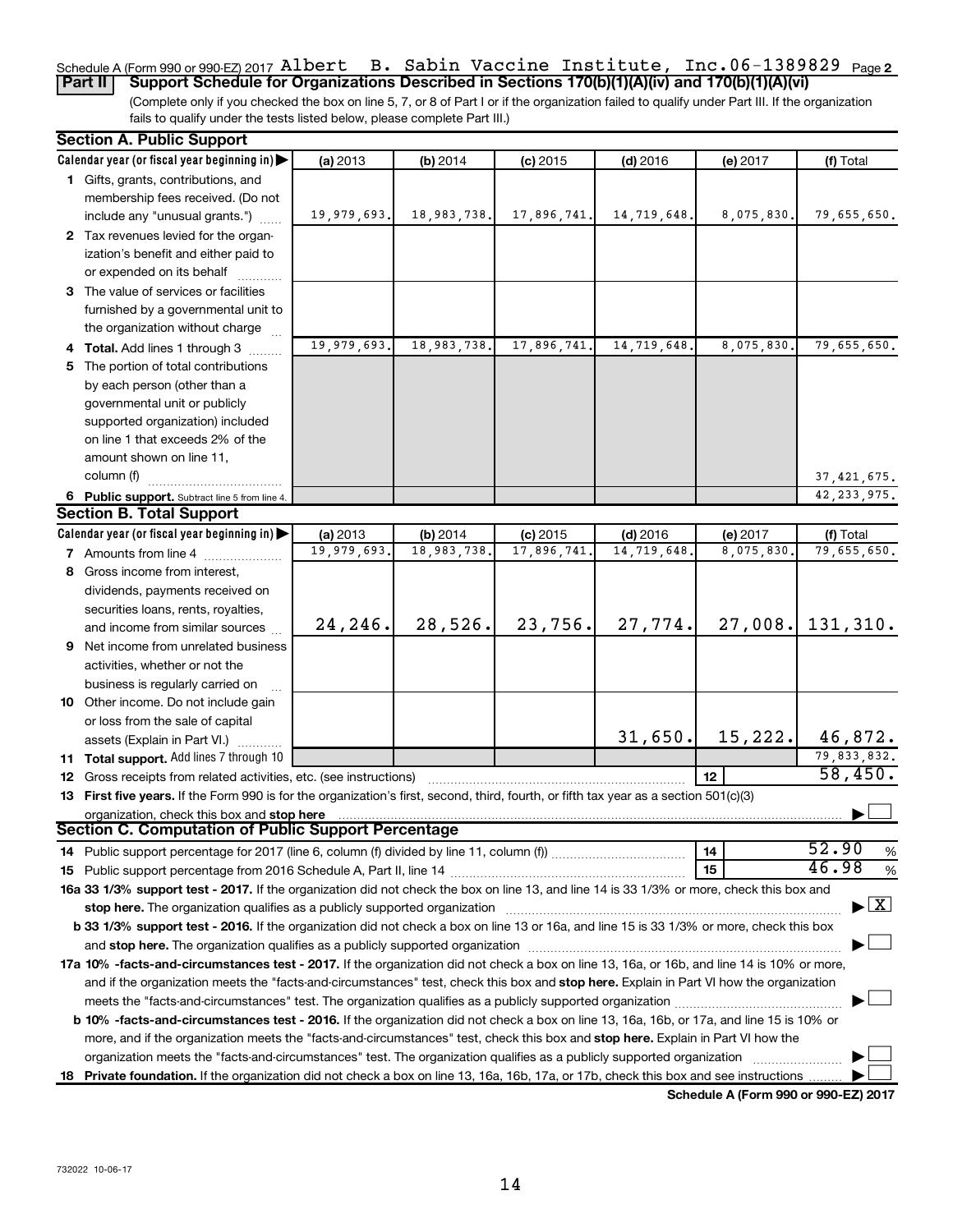## Schedule A (Form 990 or 990-EZ) 2017  ${\tt Albert-B.~Sabin~Vaccine~Institute,~Inc.06-1389829~Page 3}$ **Part III Support Schedule for Organizations Described in Section 509(a)(2)**

(Complete only if you checked the box on line 10 of Part I or if the organization failed to qualify under Part II. If the organization fails to qualify under the tests listed below, please complete Part II.)

|    | <b>Section A. Public Support</b>                                                                                                                    |          |          |            |            |          |           |
|----|-----------------------------------------------------------------------------------------------------------------------------------------------------|----------|----------|------------|------------|----------|-----------|
|    | Calendar year (or fiscal year beginning in)                                                                                                         | (a) 2013 | (b) 2014 | $(c)$ 2015 | $(d)$ 2016 | (e) 2017 | (f) Total |
|    | 1 Gifts, grants, contributions, and                                                                                                                 |          |          |            |            |          |           |
|    | membership fees received. (Do not                                                                                                                   |          |          |            |            |          |           |
|    | include any "unusual grants.")                                                                                                                      |          |          |            |            |          |           |
|    | 2 Gross receipts from admissions,                                                                                                                   |          |          |            |            |          |           |
|    | merchandise sold or services per-                                                                                                                   |          |          |            |            |          |           |
|    | formed, or facilities furnished in                                                                                                                  |          |          |            |            |          |           |
|    | any activity that is related to the<br>organization's tax-exempt purpose                                                                            |          |          |            |            |          |           |
|    | 3 Gross receipts from activities that                                                                                                               |          |          |            |            |          |           |
|    | are not an unrelated trade or bus-                                                                                                                  |          |          |            |            |          |           |
|    | iness under section 513                                                                                                                             |          |          |            |            |          |           |
|    |                                                                                                                                                     |          |          |            |            |          |           |
|    | 4 Tax revenues levied for the organ-                                                                                                                |          |          |            |            |          |           |
|    | ization's benefit and either paid to                                                                                                                |          |          |            |            |          |           |
|    | or expended on its behalf                                                                                                                           |          |          |            |            |          |           |
|    | 5 The value of services or facilities                                                                                                               |          |          |            |            |          |           |
|    | furnished by a governmental unit to                                                                                                                 |          |          |            |            |          |           |
|    | the organization without charge                                                                                                                     |          |          |            |            |          |           |
|    | 6 Total. Add lines 1 through 5                                                                                                                      |          |          |            |            |          |           |
|    | 7a Amounts included on lines 1, 2, and                                                                                                              |          |          |            |            |          |           |
|    | 3 received from disqualified persons                                                                                                                |          |          |            |            |          |           |
|    | <b>b</b> Amounts included on lines 2 and 3 received                                                                                                 |          |          |            |            |          |           |
|    | from other than disqualified persons that<br>exceed the greater of \$5,000 or 1% of the                                                             |          |          |            |            |          |           |
|    | amount on line 13 for the year                                                                                                                      |          |          |            |            |          |           |
|    | c Add lines 7a and 7b                                                                                                                               |          |          |            |            |          |           |
|    | 8 Public support. (Subtract line 7c from line 6.)                                                                                                   |          |          |            |            |          |           |
|    | <b>Section B. Total Support</b>                                                                                                                     |          |          |            |            |          |           |
|    | Calendar year (or fiscal year beginning in)                                                                                                         | (a) 2013 | (b) 2014 | $(c)$ 2015 | $(d)$ 2016 | (e) 2017 | (f) Total |
|    | 9 Amounts from line 6                                                                                                                               |          |          |            |            |          |           |
|    | <b>10a</b> Gross income from interest,                                                                                                              |          |          |            |            |          |           |
|    | dividends, payments received on                                                                                                                     |          |          |            |            |          |           |
|    | securities loans, rents, royalties,<br>and income from similar sources                                                                              |          |          |            |            |          |           |
|    | <b>b</b> Unrelated business taxable income                                                                                                          |          |          |            |            |          |           |
|    | (less section 511 taxes) from businesses                                                                                                            |          |          |            |            |          |           |
|    | acquired after June 30, 1975                                                                                                                        |          |          |            |            |          |           |
|    | $\cdots$                                                                                                                                            |          |          |            |            |          |           |
|    | c Add lines 10a and 10b                                                                                                                             |          |          |            |            |          |           |
|    | <b>11</b> Net income from unrelated business<br>activities not included in line 10b.                                                                |          |          |            |            |          |           |
|    | whether or not the business is                                                                                                                      |          |          |            |            |          |           |
|    | regularly carried on                                                                                                                                |          |          |            |            |          |           |
|    | <b>12</b> Other income. Do not include gain<br>or loss from the sale of capital                                                                     |          |          |            |            |          |           |
|    | assets (Explain in Part VI.) …………                                                                                                                   |          |          |            |            |          |           |
|    | <b>13</b> Total support. (Add lines 9, 10c, 11, and 12.)                                                                                            |          |          |            |            |          |           |
|    | 14 First five years. If the Form 990 is for the organization's first, second, third, fourth, or fifth tax year as a section 501(c)(3) organization, |          |          |            |            |          |           |
|    | check this box and stop here                                                                                                                        |          |          |            |            |          |           |
|    | Section C. Computation of Public Support Percentage                                                                                                 |          |          |            |            |          |           |
|    |                                                                                                                                                     |          |          |            |            | 15       | %         |
|    | 16 Public support percentage from 2016 Schedule A, Part III, line 15                                                                                |          |          |            |            | 16       | %         |
|    | Section D. Computation of Investment Income Percentage                                                                                              |          |          |            |            |          |           |
|    |                                                                                                                                                     |          |          |            |            | 17       | ℅         |
|    | 18 Investment income percentage from 2016 Schedule A, Part III, line 17                                                                             |          |          |            |            | 18       | %         |
|    | 19a 33 1/3% support tests - 2017. If the organization did not check the box on line 14, and line 15 is more than 33 1/3%, and line 17 is not        |          |          |            |            |          |           |
|    | more than 33 1/3%, check this box and stop here. The organization qualifies as a publicly supported organization                                    |          |          |            |            |          |           |
|    | b 33 1/3% support tests - 2016. If the organization did not check a box on line 14 or line 19a, and line 16 is more than 33 1/3%, and               |          |          |            |            |          |           |
|    | line 18 is not more than 33 1/3%, check this box and stop here. The organization qualifies as a publicly supported organization                     |          |          |            |            |          |           |
| 20 |                                                                                                                                                     |          |          |            |            |          |           |
|    |                                                                                                                                                     |          |          |            |            |          |           |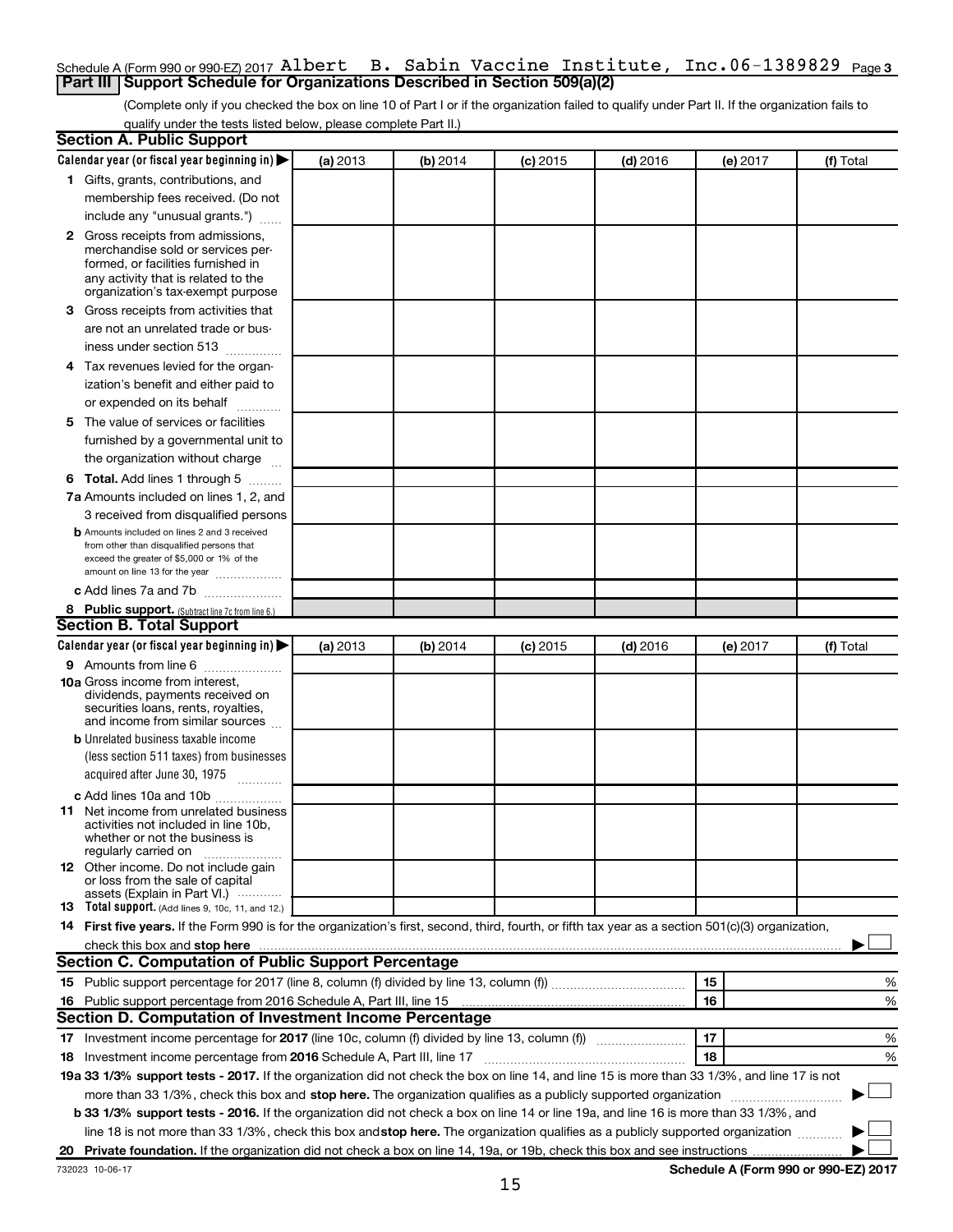## Schedule A (Form 990 or 990-EZ) 2017 <code>Albert B.</code> Sabin Vaccine Institute, Inc.06-1389829 <code>page4</code>

## **Part IV Supporting Organizations**

(Complete only if you checked a box in line 12 on Part I. If you checked 12a of Part I, complete Sections A and B. If you checked 12b of Part I, complete Sections A and C. If you checked 12c of Part I, complete Sections A, D, and E. If you checked 12d of Part I, complete Sections A and D, and complete Part V.)

## **Section A. All Supporting Organizations**

- **1** Are all of the organization's supported organizations listed by name in the organization's governing documents? If "No," describe in Part VI how the supported organizations are designated. If designated by *class or purpose, describe the designation. If historic and continuing relationship, explain.*
- **2** Did the organization have any supported organization that does not have an IRS determination of status under section 509(a)(1) or (2)? If "Yes," explain in Part **VI** how the organization determined that the supported *organization was described in section 509(a)(1) or (2).*
- **3a** Did the organization have a supported organization described in section 501(c)(4), (5), or (6)? If "Yes," answer *(b) and (c) below.*
- **b** Did the organization confirm that each supported organization qualified under section 501(c)(4), (5), or (6) and satisfied the public support tests under section 509(a)(2)? If "Yes," describe in Part VI when and how the *organization made the determination.*
- **c** Did the organization ensure that all support to such organizations was used exclusively for section 170(c)(2)(B) purposes? If "Yes," explain in Part VI what controls the organization put in place to ensure such use.
- **4 a** *If* Was any supported organization not organized in the United States ("foreign supported organization")? *"Yes," and if you checked 12a or 12b in Part I, answer (b) and (c) below.*
- **b** Did the organization have ultimate control and discretion in deciding whether to make grants to the foreign supported organization? If "Yes," describe in Part VI how the organization had such control and discretion *despite being controlled or supervised by or in connection with its supported organizations.*
- **c** Did the organization support any foreign supported organization that does not have an IRS determination under sections 501(c)(3) and 509(a)(1) or (2)? If "Yes," explain in Part VI what controls the organization used *to ensure that all support to the foreign supported organization was used exclusively for section 170(c)(2)(B) purposes.*
- **5a** Did the organization add, substitute, or remove any supported organizations during the tax year? If "Yes," answer (b) and (c) below (if applicable). Also, provide detail in **Part VI,** including (i) the names and EIN *numbers of the supported organizations added, substituted, or removed; (ii) the reasons for each such action; (iii) the authority under the organization's organizing document authorizing such action; and (iv) how the action was accomplished (such as by amendment to the organizing document).*
- **b** Type I or Type II only. Was any added or substituted supported organization part of a class already designated in the organization's organizing document?
- **c Substitutions only.**  Was the substitution the result of an event beyond the organization's control?
- **6** Did the organization provide support (whether in the form of grants or the provision of services or facilities) to **Part VI.** support or benefit one or more of the filing organization's supported organizations? If "Yes," provide detail in anyone other than (i) its supported organizations, (ii) individuals that are part of the charitable class benefited by one or more of its supported organizations, or (iii) other supporting organizations that also
- **7** Did the organization provide a grant, loan, compensation, or other similar payment to a substantial contributor regard to a substantial contributor? If "Yes," complete Part I of Schedule L (Form 990 or 990-EZ). (defined in section 4958(c)(3)(C)), a family member of a substantial contributor, or a 35% controlled entity with
- **8** Did the organization make a loan to a disqualified person (as defined in section 4958) not described in line 7? *If "Yes," complete Part I of Schedule L (Form 990 or 990-EZ).*
- **9 a** Was the organization controlled directly or indirectly at any time during the tax year by one or more in section 509(a)(1) or (2))? If "Yes," provide detail in **Part VI.** disqualified persons as defined in section 4946 (other than foundation managers and organizations described
- **b** Did one or more disqualified persons (as defined in line 9a) hold a controlling interest in any entity in which the supporting organization had an interest? If "Yes," provide detail in Part VI.
- **c** Did a disqualified person (as defined in line 9a) have an ownership interest in, or derive any personal benefit from, assets in which the supporting organization also had an interest? If "Yes," provide detail in Part VI.
- **10 a** Was the organization subject to the excess business holdings rules of section 4943 because of section supporting organizations)? If "Yes," answer 10b below. 4943(f) (regarding certain Type II supporting organizations, and all Type III non-functionally integrated
- **b** Did the organization have any excess business holdings in the tax year? (Use Schedule C, Form 4720, to *determine whether the organization had excess business holdings.)*

**1 2 3a 3b 3c 4a 4b 4c 5a 5b 5c 6 7 8 9a 9b 9c 10a**

**Yes No**

**10b**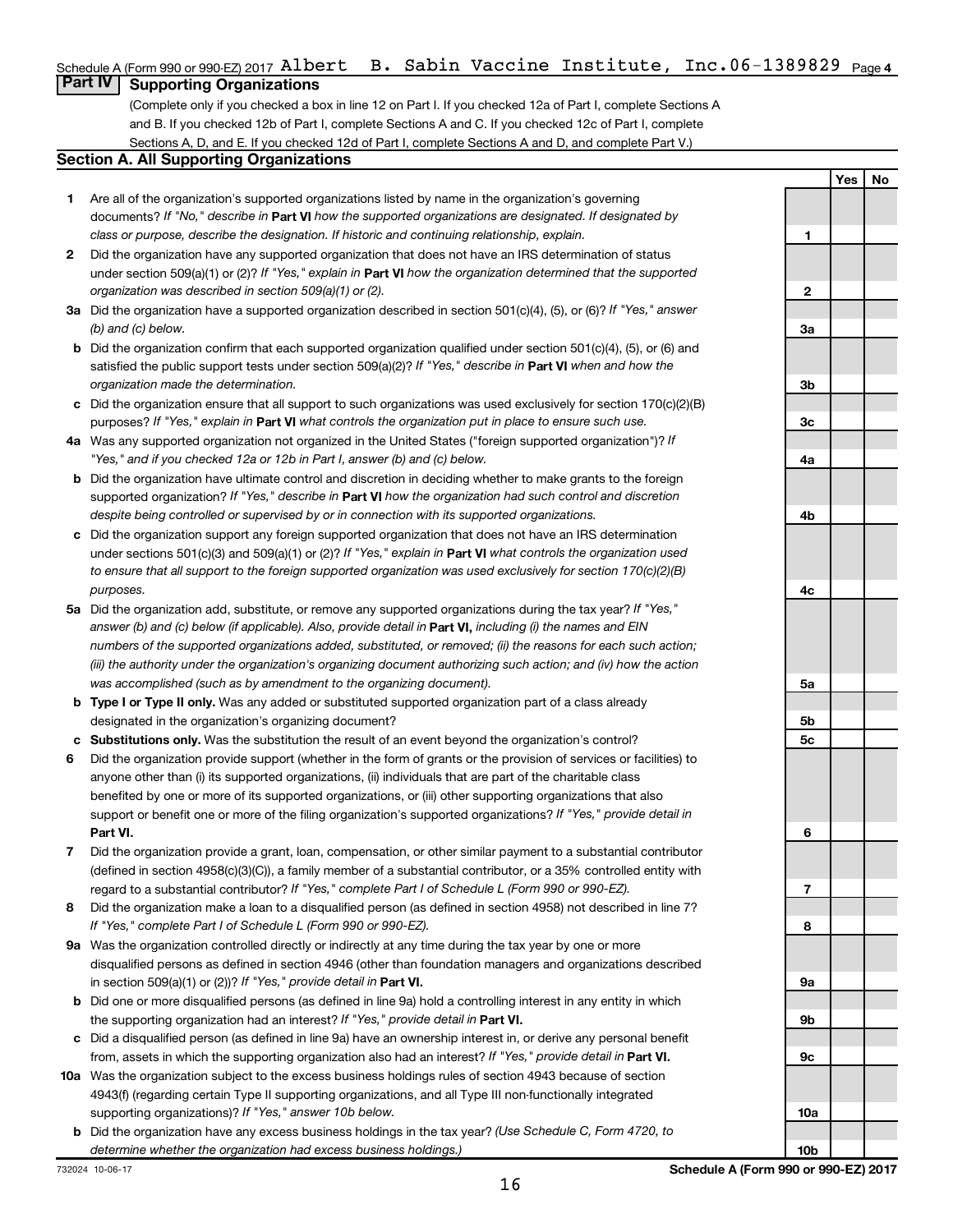## Schedule A (Form 990 or 990-EZ) 2017 <code>AlDert B.</code> Sabin Vaccine Institute, Inc.06-1389829  $_{\text{Page 5}}$ **Part IV Supporting Organizations** *(continued)* Albert B. Sabin Vaccine Institute, Inc.06-1389829

|    |                                                                                                                                                                              |              | Yes | No |
|----|------------------------------------------------------------------------------------------------------------------------------------------------------------------------------|--------------|-----|----|
| 11 | Has the organization accepted a gift or contribution from any of the following persons?                                                                                      |              |     |    |
|    | a A person who directly or indirectly controls, either alone or together with persons described in (b) and (c)                                                               |              |     |    |
|    | below, the governing body of a supported organization?<br><b>b</b> A family member of a person described in (a) above?                                                       | 11a<br>11b   |     |    |
|    |                                                                                                                                                                              | 11c          |     |    |
|    | c A 35% controlled entity of a person described in (a) or (b) above? If "Yes" to a, b, or c, provide detail in Part VI.<br><b>Section B. Type I Supporting Organizations</b> |              |     |    |
|    |                                                                                                                                                                              |              | Yes | No |
| 1. | Did the directors, trustees, or membership of one or more supported organizations have the power to                                                                          |              |     |    |
|    | regularly appoint or elect at least a majority of the organization's directors or trustees at all times during the                                                           |              |     |    |
|    | tax year? If "No," describe in Part VI how the supported organization(s) effectively operated, supervised, or                                                                |              |     |    |
|    | controlled the organization's activities. If the organization had more than one supported organization,                                                                      |              |     |    |
|    | describe how the powers to appoint and/or remove directors or trustees were allocated among the supported                                                                    |              |     |    |
|    | organizations and what conditions or restrictions, if any, applied to such powers during the tax year.                                                                       | 1            |     |    |
| 2  | Did the organization operate for the benefit of any supported organization other than the supported                                                                          |              |     |    |
|    | organization(s) that operated, supervised, or controlled the supporting organization? If "Yes," explain in                                                                   |              |     |    |
|    | Part VI how providing such benefit carried out the purposes of the supported organization(s) that operated,                                                                  |              |     |    |
|    | supervised, or controlled the supporting organization.                                                                                                                       | $\mathbf{2}$ |     |    |
|    | <b>Section C. Type II Supporting Organizations</b>                                                                                                                           |              |     |    |
|    |                                                                                                                                                                              |              | Yes | No |
| 1. | Were a majority of the organization's directors or trustees during the tax year also a majority of the directors                                                             |              |     |    |
|    | or trustees of each of the organization's supported organization(s)? If "No," describe in Part VI how control                                                                |              |     |    |
|    | or management of the supporting organization was vested in the same persons that controlled or managed                                                                       |              |     |    |
|    | the supported organization(s).                                                                                                                                               | 1            |     |    |
|    | <b>Section D. All Type III Supporting Organizations</b>                                                                                                                      |              |     |    |
|    |                                                                                                                                                                              |              | Yes | No |
| 1  | Did the organization provide to each of its supported organizations, by the last day of the fifth month of the                                                               |              |     |    |
|    | organization's tax year, (i) a written notice describing the type and amount of support provided during the prior tax                                                        |              |     |    |
|    | year, (ii) a copy of the Form 990 that was most recently filed as of the date of notification, and (iii) copies of the                                                       |              |     |    |
|    | organization's governing documents in effect on the date of notification, to the extent not previously provided?                                                             | 1            |     |    |
| 2  | Were any of the organization's officers, directors, or trustees either (i) appointed or elected by the supported                                                             |              |     |    |
|    | organization(s) or (ii) serving on the governing body of a supported organization? If "No," explain in <b>Part VI</b> how                                                    |              |     |    |
|    | the organization maintained a close and continuous working relationship with the supported organization(s).                                                                  | $\mathbf{2}$ |     |    |
| 3  | By reason of the relationship described in (2), did the organization's supported organizations have a                                                                        |              |     |    |
|    | significant voice in the organization's investment policies and in directing the use of the organization's                                                                   |              |     |    |
|    | income or assets at all times during the tax year? If "Yes," describe in Part VI the role the organization's                                                                 |              |     |    |
|    | supported organizations played in this regard.                                                                                                                               | 3            |     |    |
|    | Section E. Type III Functionally Integrated Supporting Organizations                                                                                                         |              |     |    |
| 1  | Check the box next to the method that the organization used to satisfy the Integral Part Test during the yealsee instructions).                                              |              |     |    |
| а  | The organization satisfied the Activities Test. Complete line 2 below.                                                                                                       |              |     |    |
| b  | The organization is the parent of each of its supported organizations. Complete line 3 below.                                                                                |              |     |    |
| c  | The organization supported a governmental entity. Describe in Part VI how you supported a government entity (see instructions).                                              |              |     |    |
| 2  | Activities Test. Answer (a) and (b) below.                                                                                                                                   |              | Yes | No |
| а  | Did substantially all of the organization's activities during the tax year directly further the exempt purposes of                                                           |              |     |    |
|    | the supported organization(s) to which the organization was responsive? If "Yes," then in Part VI identify                                                                   |              |     |    |
|    | those supported organizations and explain how these activities directly furthered their exempt purposes,                                                                     |              |     |    |
|    | how the organization was responsive to those supported organizations, and how the organization determined                                                                    |              |     |    |
|    | that these activities constituted substantially all of its activities.                                                                                                       | 2a           |     |    |
|    | <b>b</b> Did the activities described in (a) constitute activities that, but for the organization's involvement, one or more                                                 |              |     |    |
|    | of the organization's supported organization(s) would have been engaged in? If "Yes," explain in Part VI the                                                                 |              |     |    |
|    | reasons for the organization's position that its supported organization(s) would have engaged in these                                                                       |              |     |    |
|    | activities but for the organization's involvement.                                                                                                                           | 2b           |     |    |
| З  | Parent of Supported Organizations. Answer (a) and (b) below.                                                                                                                 |              |     |    |
| а  | Did the organization have the power to regularly appoint or elect a majority of the officers, directors, or                                                                  |              |     |    |
|    | trustees of each of the supported organizations? Provide details in Part VI.                                                                                                 | За           |     |    |
|    | <b>b</b> Did the organization exercise a substantial degree of direction over the policies, programs, and activities of each                                                 |              |     |    |
|    | of its supported organizations? If "Yes," describe in Part VI the role played by the organization in this regard.                                                            | 3b           |     |    |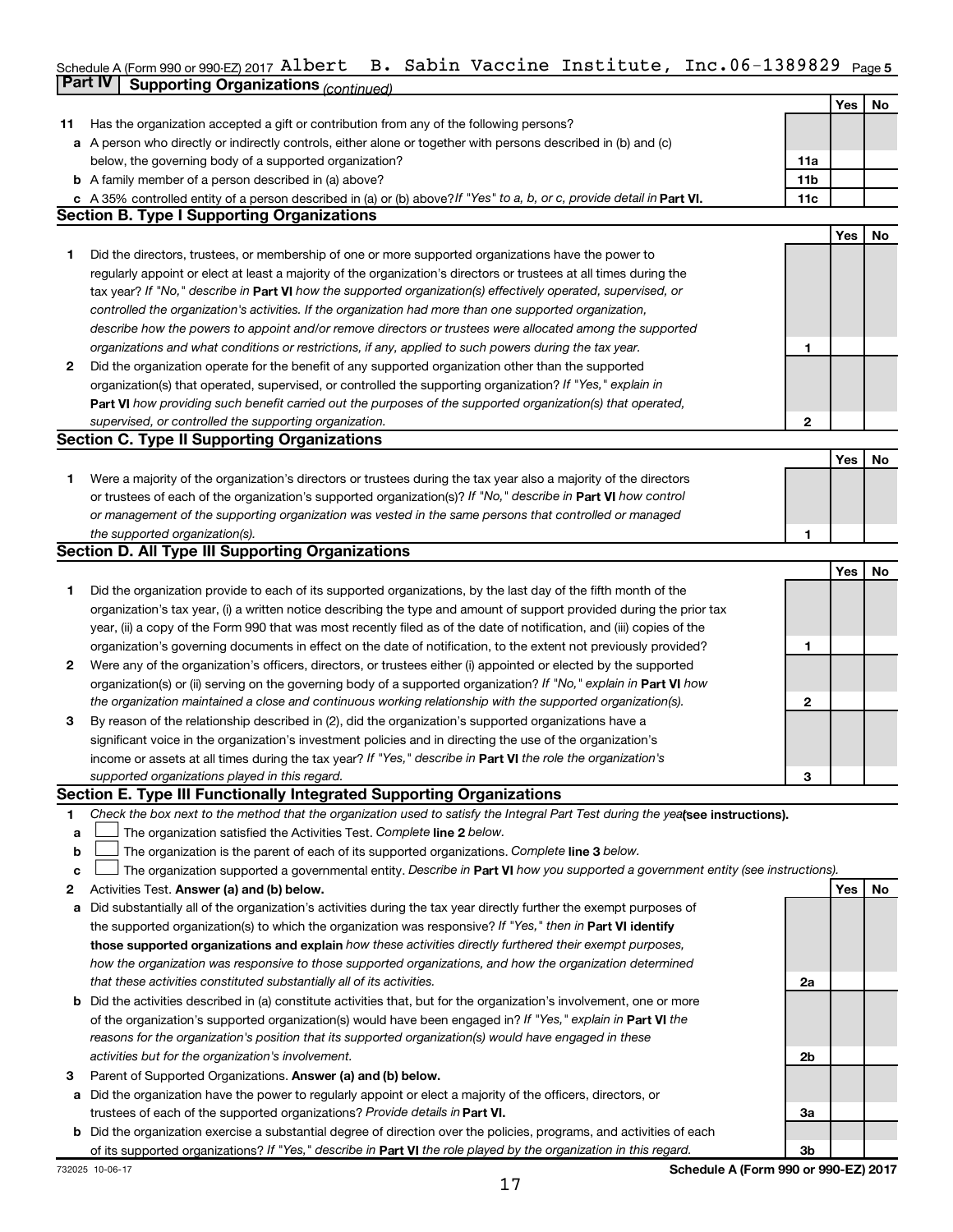|                                                                                         |  |  | Schedule A (Form 990 or 990-EZ) 2017 Albert B. Sabin Vaccine Institute, Inc. $06-1389829$ Page 6 |  |
|-----------------------------------------------------------------------------------------|--|--|--------------------------------------------------------------------------------------------------|--|
| <b>Part V</b>   Type III Non-Functionally Integrated 509(a)(3) Supporting Organizations |  |  |                                                                                                  |  |

1 **Letter See instructions.** All Check here if the organization satisfied the Integral Part Test as a qualifying trust on Nov. 20, 1970 (explain in Part VI.) See instructions. All other Type III non-functionally integrated supporting organizations must complete Sections A through E.

|    | Section A - Adjusted Net Income                                              | (A) Prior Year | (B) Current Year<br>(optional) |                                |
|----|------------------------------------------------------------------------------|----------------|--------------------------------|--------------------------------|
| 1  | Net short-term capital gain                                                  | 1              |                                |                                |
| 2  | Recoveries of prior-year distributions                                       | $\mathbf{2}$   |                                |                                |
| З  | Other gross income (see instructions)                                        | 3              |                                |                                |
| 4  | Add lines 1 through 3                                                        | 4              |                                |                                |
| 5  | Depreciation and depletion                                                   | 5              |                                |                                |
| 6  | Portion of operating expenses paid or incurred for production or             |                |                                |                                |
|    | collection of gross income or for management, conservation, or               |                |                                |                                |
|    | maintenance of property held for production of income (see instructions)     | 6              |                                |                                |
| 7  | Other expenses (see instructions)                                            | $\overline{7}$ |                                |                                |
| 8  | Adjusted Net Income (subtract lines 5, 6, and 7 from line 4)                 | 8              |                                |                                |
|    | <b>Section B - Minimum Asset Amount</b>                                      |                | (A) Prior Year                 | (B) Current Year<br>(optional) |
| 1. | Aggregate fair market value of all non-exempt-use assets (see                |                |                                |                                |
|    | instructions for short tax year or assets held for part of year):            |                |                                |                                |
|    | a Average monthly value of securities                                        | 1a             |                                |                                |
|    | <b>b</b> Average monthly cash balances                                       | 1b             |                                |                                |
|    | c Fair market value of other non-exempt-use assets                           | 1c             |                                |                                |
|    | d Total (add lines 1a, 1b, and 1c)                                           | 1 <sub>d</sub> |                                |                                |
|    | e Discount claimed for blockage or other                                     |                |                                |                                |
|    | factors (explain in detail in Part VI):                                      |                |                                |                                |
| 2  | Acquisition indebtedness applicable to non-exempt-use assets                 | $\mathbf{2}$   |                                |                                |
| 3  | Subtract line 2 from line 1d                                                 | 3              |                                |                                |
| 4  | Cash deemed held for exempt use. Enter 1-1/2% of line 3 (for greater amount, |                |                                |                                |
|    | see instructions)                                                            | 4              |                                |                                |
| 5  | Net value of non-exempt-use assets (subtract line 4 from line 3)             | 5              |                                |                                |
| 6  | Multiply line 5 by .035                                                      | 6              |                                |                                |
| 7  | Recoveries of prior-year distributions                                       | $\overline{7}$ |                                |                                |
| 8  | Minimum Asset Amount (add line 7 to line 6)                                  | 8              |                                |                                |
|    | <b>Section C - Distributable Amount</b>                                      |                |                                | <b>Current Year</b>            |
| 1  | Adjusted net income for prior year (from Section A, line 8, Column A)        | 1              |                                |                                |
| 2  | Enter 85% of line 1                                                          | $\mathbf{2}$   |                                |                                |
| 3  | Minimum asset amount for prior year (from Section B, line 8, Column A)       | 3              |                                |                                |
| 4  | Enter greater of line 2 or line 3                                            | 4              |                                |                                |
| 5  | Income tax imposed in prior year                                             | 5              |                                |                                |
| 6  | <b>Distributable Amount.</b> Subtract line 5 from line 4, unless subject to  |                |                                |                                |
|    | emergency temporary reduction (see instructions)                             | 6              |                                |                                |

**7** Let Check here if the current year is the organization's first as a non-functionally integrated Type III supporting organization (see instructions).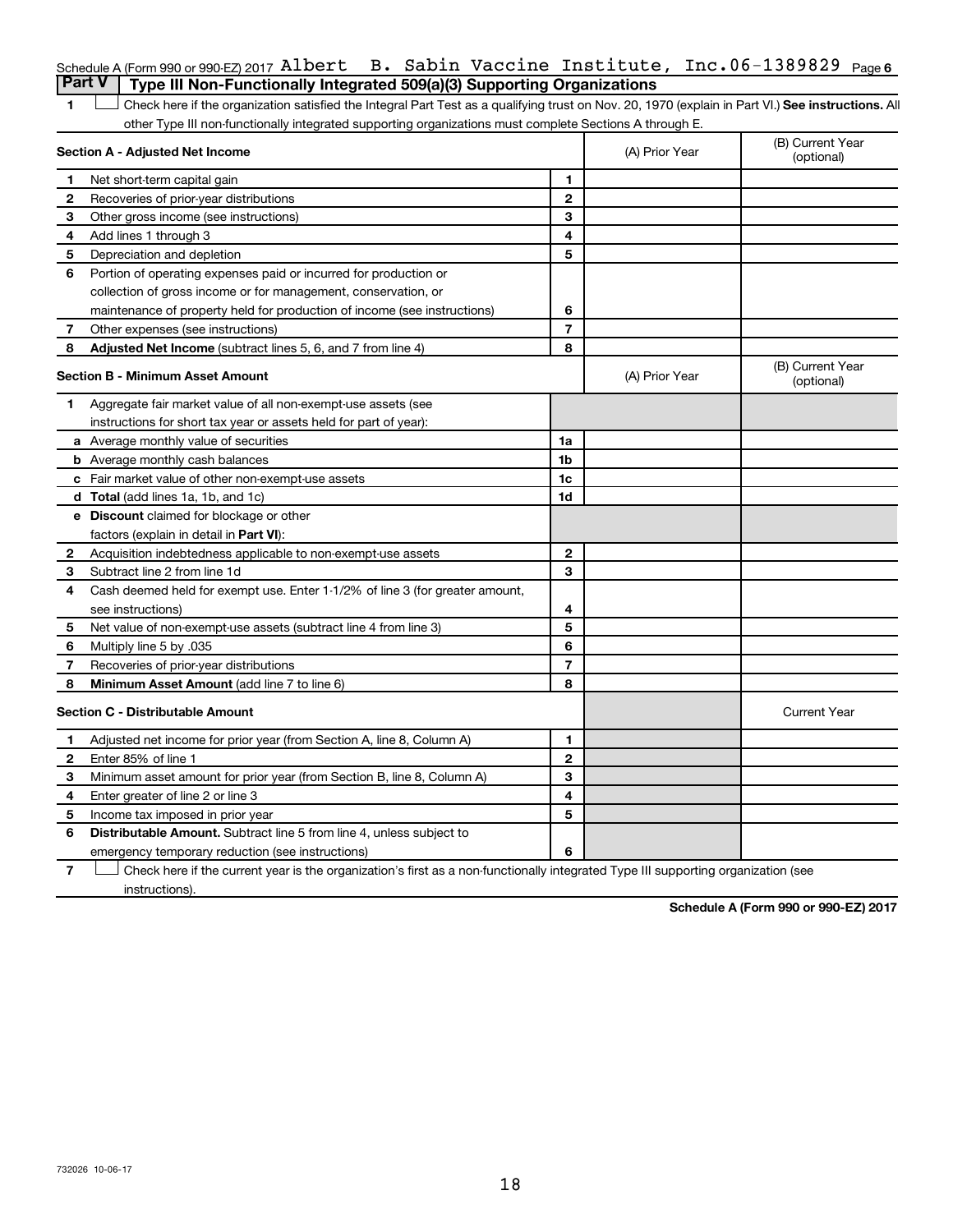## Schedule A (Form 990 or 990-EZ) 2017 <code>Albert B.</code> Sabin Vaccine Institute, Inc.06-1389829 <code>page</code>7 **Part V Type III Non-Functional Schedule A (Form 990 or 990-EZ) 2017 Albert**

| <b>Fail V</b> | <u>rype iii Non-Functionally integrated 509(a)(3) Supporting Organizations (continued)</u> |                             |                                       |                                                |
|---------------|--------------------------------------------------------------------------------------------|-----------------------------|---------------------------------------|------------------------------------------------|
|               | Section D - Distributions                                                                  |                             |                                       | <b>Current Year</b>                            |
| 1             | Amounts paid to supported organizations to accomplish exempt purposes                      |                             |                                       |                                                |
| 2             | Amounts paid to perform activity that directly furthers exempt purposes of supported       |                             |                                       |                                                |
|               | organizations, in excess of income from activity                                           |                             |                                       |                                                |
| 3             | Administrative expenses paid to accomplish exempt purposes of supported organizations      |                             |                                       |                                                |
| 4             | Amounts paid to acquire exempt-use assets                                                  |                             |                                       |                                                |
| 5             | Qualified set-aside amounts (prior IRS approval required)                                  |                             |                                       |                                                |
| 6             | Other distributions (describe in Part VI). See instructions.                               |                             |                                       |                                                |
| 7             | <b>Total annual distributions.</b> Add lines 1 through 6.                                  |                             |                                       |                                                |
| 8             | Distributions to attentive supported organizations to which the organization is responsive |                             |                                       |                                                |
|               | (provide details in Part VI). See instructions.                                            |                             |                                       |                                                |
| 9             | Distributable amount for 2017 from Section C. line 6                                       |                             |                                       |                                                |
| 10            | Line 8 amount divided by line 9 amount                                                     |                             |                                       |                                                |
|               |                                                                                            | (i)                         | (ii)                                  | (iii)                                          |
|               | Section E - Distribution Allocations (see instructions)                                    | <b>Excess Distributions</b> | <b>Underdistributions</b><br>Pre-2017 | <b>Distributable</b><br><b>Amount for 2017</b> |
| 1             | Distributable amount for 2017 from Section C. line 6                                       |                             |                                       |                                                |
| 2             | Underdistributions, if any, for years prior to 2017 (reason-                               |                             |                                       |                                                |
|               | able cause required-explain in Part VI). See instructions.                                 |                             |                                       |                                                |
| З             | Excess distributions carryover, if any, to 2017                                            |                             |                                       |                                                |
| a             |                                                                                            |                             |                                       |                                                |
|               | $b$ From 2013                                                                              |                             |                                       |                                                |
|               | $c$ From 2014                                                                              |                             |                                       |                                                |
|               | <b>d</b> From 2015                                                                         |                             |                                       |                                                |
|               | e From 2016                                                                                |                             |                                       |                                                |
|               | f Total of lines 3a through e                                                              |                             |                                       |                                                |
|               | g Applied to underdistributions of prior years                                             |                             |                                       |                                                |
|               | <b>h</b> Applied to 2017 distributable amount                                              |                             |                                       |                                                |
| i.            | Carryover from 2012 not applied (see instructions)                                         |                             |                                       |                                                |
|               | Remainder. Subtract lines 3g, 3h, and 3i from 3f.                                          |                             |                                       |                                                |
| 4             | Distributions for 2017 from Section D,                                                     |                             |                                       |                                                |
|               | \$<br>line $7:$                                                                            |                             |                                       |                                                |
|               | <b>a</b> Applied to underdistributions of prior years                                      |                             |                                       |                                                |
|               | <b>b</b> Applied to 2017 distributable amount                                              |                             |                                       |                                                |
|               | <b>c</b> Remainder. Subtract lines 4a and 4b from 4.                                       |                             |                                       |                                                |
| 5             | Remaining underdistributions for years prior to 2017, if                                   |                             |                                       |                                                |
|               | any. Subtract lines 3g and 4a from line 2. For result greater                              |                             |                                       |                                                |
|               | than zero, explain in Part VI. See instructions.                                           |                             |                                       |                                                |
| 6             | Remaining underdistributions for 2017. Subtract lines 3h                                   |                             |                                       |                                                |
|               | and 4b from line 1. For result greater than zero, explain in                               |                             |                                       |                                                |
|               |                                                                                            |                             |                                       |                                                |
|               | <b>Part VI.</b> See instructions.                                                          |                             |                                       |                                                |
| 7             | Excess distributions carryover to 2018. Add lines 3j                                       |                             |                                       |                                                |
|               | and 4c.                                                                                    |                             |                                       |                                                |
| 8             | Breakdown of line 7:                                                                       |                             |                                       |                                                |
|               | <b>a</b> Excess from 2013                                                                  |                             |                                       |                                                |
|               | <b>b</b> Excess from 2014                                                                  |                             |                                       |                                                |
|               | c Excess from 2015                                                                         |                             |                                       |                                                |
|               | d Excess from 2016                                                                         |                             |                                       |                                                |
|               | e Excess from 2017                                                                         |                             |                                       |                                                |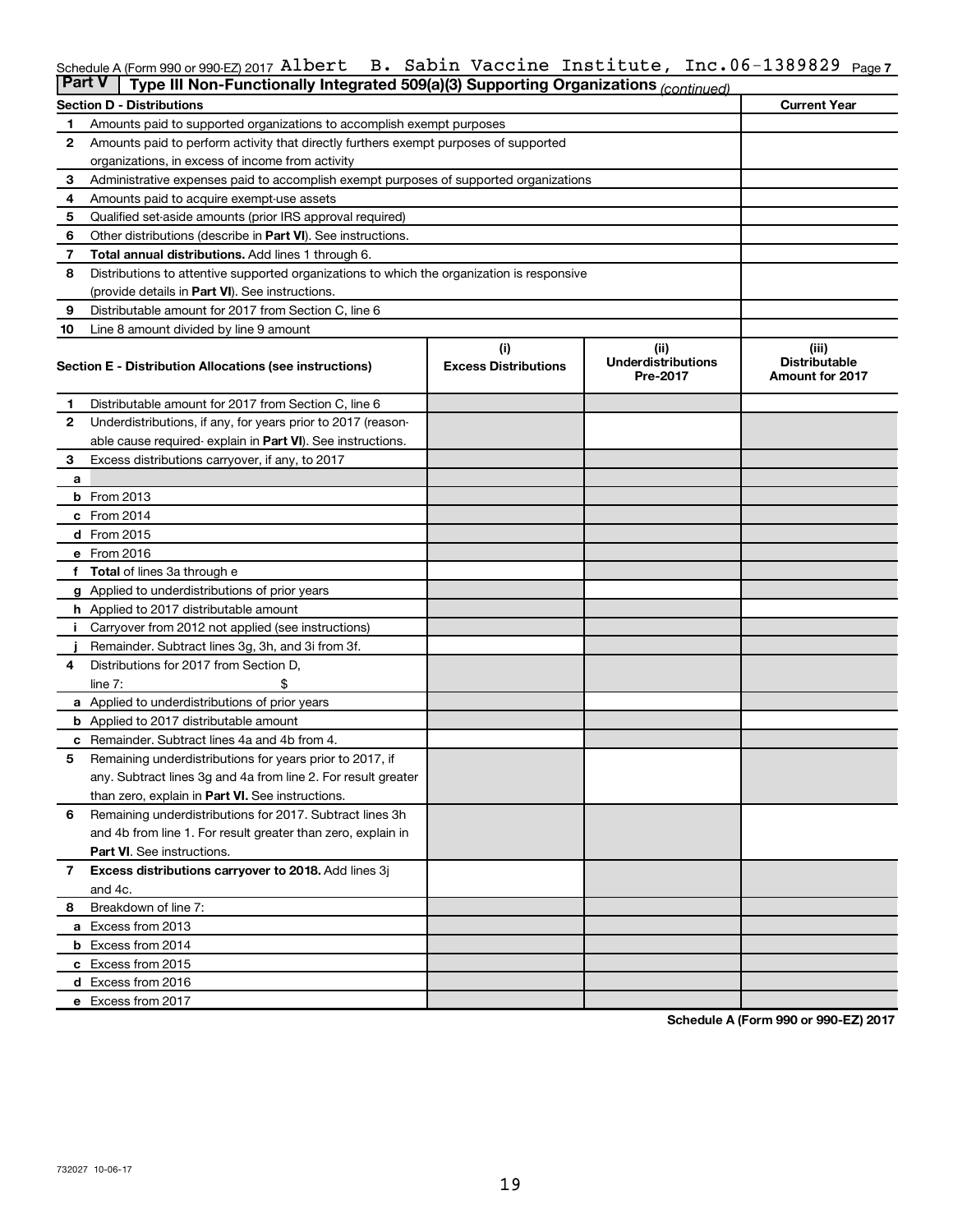|                | Schedule A (Form 990 or 990-EZ) 2017 Albert |  |  |  | B. Sabin Vaccine Institute, Inc.06-1389829 Page8                                                                                                                                                                                                                                                 |  |
|----------------|---------------------------------------------|--|--|--|--------------------------------------------------------------------------------------------------------------------------------------------------------------------------------------------------------------------------------------------------------------------------------------------------|--|
| <b>Part VI</b> |                                             |  |  |  | Supplemental Information. Provide the explanations required by Part II, line 10; Part II, line 17a or 17b; Part III, line 12;                                                                                                                                                                    |  |
|                |                                             |  |  |  | Part IV, Section A, lines 1, 2, 3b, 3c, 4b, 4c, 5a, 6, 9a, 9b, 9c, 11a, 11b, and 11c; Part IV, Section B, lines 1 and 2; Part IV, Section C,<br>line 1; Part IV, Section D, lines 2 and 3; Part IV, Section E, lines 1c, 2a, 2b, 3a, and 3b; Part V, line 1; Part V, Section B, line 1e; Part V, |  |
|                |                                             |  |  |  | Section D, lines 5, 6, and 8; and Part V, Section E, lines 2, 5, and 6. Also complete this part for any additional information.                                                                                                                                                                  |  |
|                | (See instructions.)                         |  |  |  |                                                                                                                                                                                                                                                                                                  |  |
|                |                                             |  |  |  |                                                                                                                                                                                                                                                                                                  |  |
|                |                                             |  |  |  |                                                                                                                                                                                                                                                                                                  |  |
|                |                                             |  |  |  |                                                                                                                                                                                                                                                                                                  |  |
|                |                                             |  |  |  |                                                                                                                                                                                                                                                                                                  |  |
|                |                                             |  |  |  |                                                                                                                                                                                                                                                                                                  |  |
|                |                                             |  |  |  |                                                                                                                                                                                                                                                                                                  |  |
|                |                                             |  |  |  |                                                                                                                                                                                                                                                                                                  |  |
|                |                                             |  |  |  |                                                                                                                                                                                                                                                                                                  |  |
|                |                                             |  |  |  |                                                                                                                                                                                                                                                                                                  |  |
|                |                                             |  |  |  |                                                                                                                                                                                                                                                                                                  |  |
|                |                                             |  |  |  |                                                                                                                                                                                                                                                                                                  |  |
|                |                                             |  |  |  |                                                                                                                                                                                                                                                                                                  |  |
|                |                                             |  |  |  |                                                                                                                                                                                                                                                                                                  |  |
|                |                                             |  |  |  |                                                                                                                                                                                                                                                                                                  |  |
|                |                                             |  |  |  |                                                                                                                                                                                                                                                                                                  |  |
|                |                                             |  |  |  |                                                                                                                                                                                                                                                                                                  |  |
|                |                                             |  |  |  |                                                                                                                                                                                                                                                                                                  |  |
|                |                                             |  |  |  |                                                                                                                                                                                                                                                                                                  |  |
|                |                                             |  |  |  |                                                                                                                                                                                                                                                                                                  |  |
|                |                                             |  |  |  |                                                                                                                                                                                                                                                                                                  |  |
|                |                                             |  |  |  |                                                                                                                                                                                                                                                                                                  |  |
|                |                                             |  |  |  |                                                                                                                                                                                                                                                                                                  |  |
|                |                                             |  |  |  |                                                                                                                                                                                                                                                                                                  |  |
|                |                                             |  |  |  |                                                                                                                                                                                                                                                                                                  |  |
|                |                                             |  |  |  |                                                                                                                                                                                                                                                                                                  |  |
|                |                                             |  |  |  |                                                                                                                                                                                                                                                                                                  |  |
|                |                                             |  |  |  |                                                                                                                                                                                                                                                                                                  |  |
|                |                                             |  |  |  |                                                                                                                                                                                                                                                                                                  |  |
|                |                                             |  |  |  |                                                                                                                                                                                                                                                                                                  |  |
|                |                                             |  |  |  |                                                                                                                                                                                                                                                                                                  |  |
|                |                                             |  |  |  |                                                                                                                                                                                                                                                                                                  |  |
|                |                                             |  |  |  |                                                                                                                                                                                                                                                                                                  |  |
|                |                                             |  |  |  |                                                                                                                                                                                                                                                                                                  |  |
|                |                                             |  |  |  |                                                                                                                                                                                                                                                                                                  |  |
|                |                                             |  |  |  |                                                                                                                                                                                                                                                                                                  |  |
|                |                                             |  |  |  |                                                                                                                                                                                                                                                                                                  |  |
|                |                                             |  |  |  |                                                                                                                                                                                                                                                                                                  |  |
|                |                                             |  |  |  |                                                                                                                                                                                                                                                                                                  |  |
|                |                                             |  |  |  |                                                                                                                                                                                                                                                                                                  |  |
|                |                                             |  |  |  |                                                                                                                                                                                                                                                                                                  |  |
|                |                                             |  |  |  |                                                                                                                                                                                                                                                                                                  |  |
|                |                                             |  |  |  |                                                                                                                                                                                                                                                                                                  |  |
|                |                                             |  |  |  |                                                                                                                                                                                                                                                                                                  |  |
|                |                                             |  |  |  |                                                                                                                                                                                                                                                                                                  |  |
|                |                                             |  |  |  |                                                                                                                                                                                                                                                                                                  |  |
|                |                                             |  |  |  |                                                                                                                                                                                                                                                                                                  |  |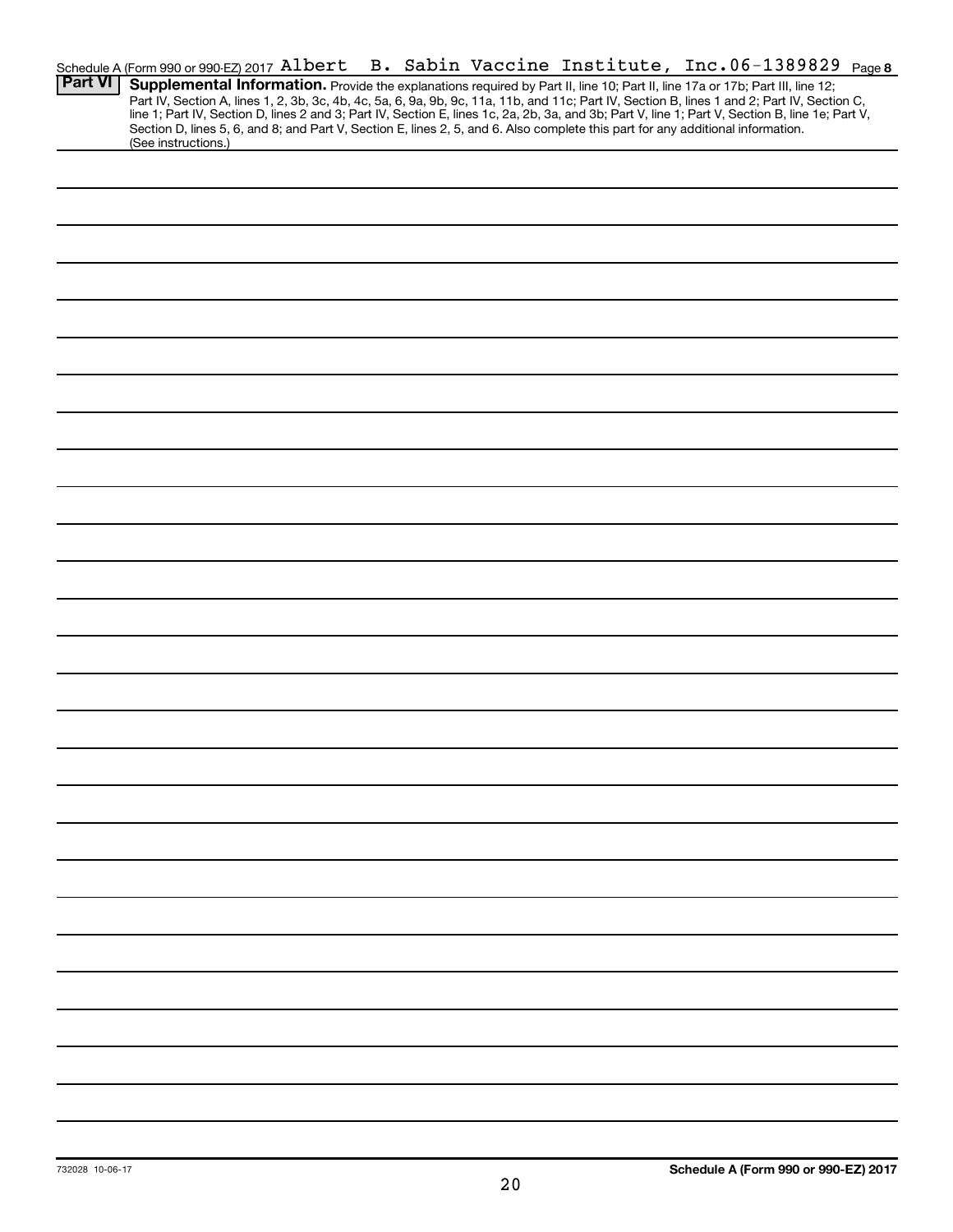\* PUBLIC DISCLOSURE COPY

**| Go to www.irs.gov/Form990 for the latest information.**

OMB No. 1545-0047

**2017**

## **(Form 990, 990-EZ, or 990-PF) | Attach to Form 990, Form 990-EZ, or Form 990-PF. Schedule B Schedule of Contributors**

Department of the Treasury Internal Revenue Service

| Name of the organization              |                                                                             | <b>Employer identification number</b> |
|---------------------------------------|-----------------------------------------------------------------------------|---------------------------------------|
|                                       | B. Sabin Vaccine Institute, Inc.<br>Albert                                  | 06-1389829                            |
| <b>Organization type (check one):</b> |                                                                             |                                       |
| Filers of:                            | Section:                                                                    |                                       |
| Form 990 or 990-EZ                    | $\lfloor \underline{X} \rfloor$ 501(c)( 3) (enter number) organization      |                                       |
|                                       | $4947(a)(1)$ nonexempt charitable trust not treated as a private foundation |                                       |
|                                       | 527 political organization                                                  |                                       |
| Form 990-PF                           | 501(c)(3) exempt private foundation                                         |                                       |
|                                       | 4947(a)(1) nonexempt charitable trust treated as a private foundation       |                                       |
|                                       | 501(c)(3) taxable private foundation                                        |                                       |

Check if your organization is covered by the General Rule or a Special Rule.

**Note:**  Only a section 501(c)(7), (8), or (10) organization can check boxes for both the General Rule and a Special Rule. See instructions.

## **General Rule**

 $\Box$ 

For an organization filing Form 990, 990-EZ, or 990-PF that received, during the year, contributions totaling \$5,000 or more (in money or property) from any one contributor. Complete Parts I and II. See instructions for determining a contributor's total contributions.

## **Special Rules**

any one contributor, during the year, total contributions of the greater of (1) \$5,000; or (2) 2% of the amount on (i) Form 990, Part VIII, line 1h;  $\boxed{\text{X}}$  For an organization described in section 501(c)(3) filing Form 990 or 990-EZ that met the 33 1/3% support test of the regulations under sections 509(a)(1) and 170(b)(1)(A)(vi), that checked Schedule A (Form 990 or 990-EZ), Part II, line 13, 16a, or 16b, and that received from or (ii) Form 990-EZ, line 1. Complete Parts I and II.

year, total contributions of more than \$1,000 *exclusively* for religious, charitable, scientific, literary, or educational purposes, or for For an organization described in section 501(c)(7), (8), or (10) filing Form 990 or 990-EZ that received from any one contributor, during the the prevention of cruelty to children or animals. Complete Parts I, II, and III.  $\Box$ 

purpose. Don't complete any of the parts unless the General Rule applies to this organization because it received nonexclusively year, contributions exclusively for religious, charitable, etc., purposes, but no such contributions totaled more than \$1,000. If this box is checked, enter here the total contributions that were received during the year for an exclusively religious, charitable, etc., For an organization described in section 501(c)(7), (8), or (10) filing Form 990 or 990-EZ that received from any one contributor, during the religious, charitable, etc., contributions totaling \$5,000 or more during the year  $\ldots$  $\ldots$  $\ldots$  $\ldots$  $\ldots$  $\ldots$  $\Box$ 

**Caution:**  An organization that isn't covered by the General Rule and/or the Special Rules doesn't file Schedule B (Form 990, 990-EZ, or 990-PF),  **must** but it answer "No" on Part IV, line 2, of its Form 990; or check the box on line H of its Form 990-EZ or on its Form 990-PF, Part I, line 2, to certify that it doesn't meet the filing requirements of Schedule B (Form 990, 990-EZ, or 990-PF).

LHA For Paperwork Reduction Act Notice, see the instructions for Form 990, 990-EZ, or 990-PF. Schedule B (Form 990, 990-EZ, or 990-PF) (2017)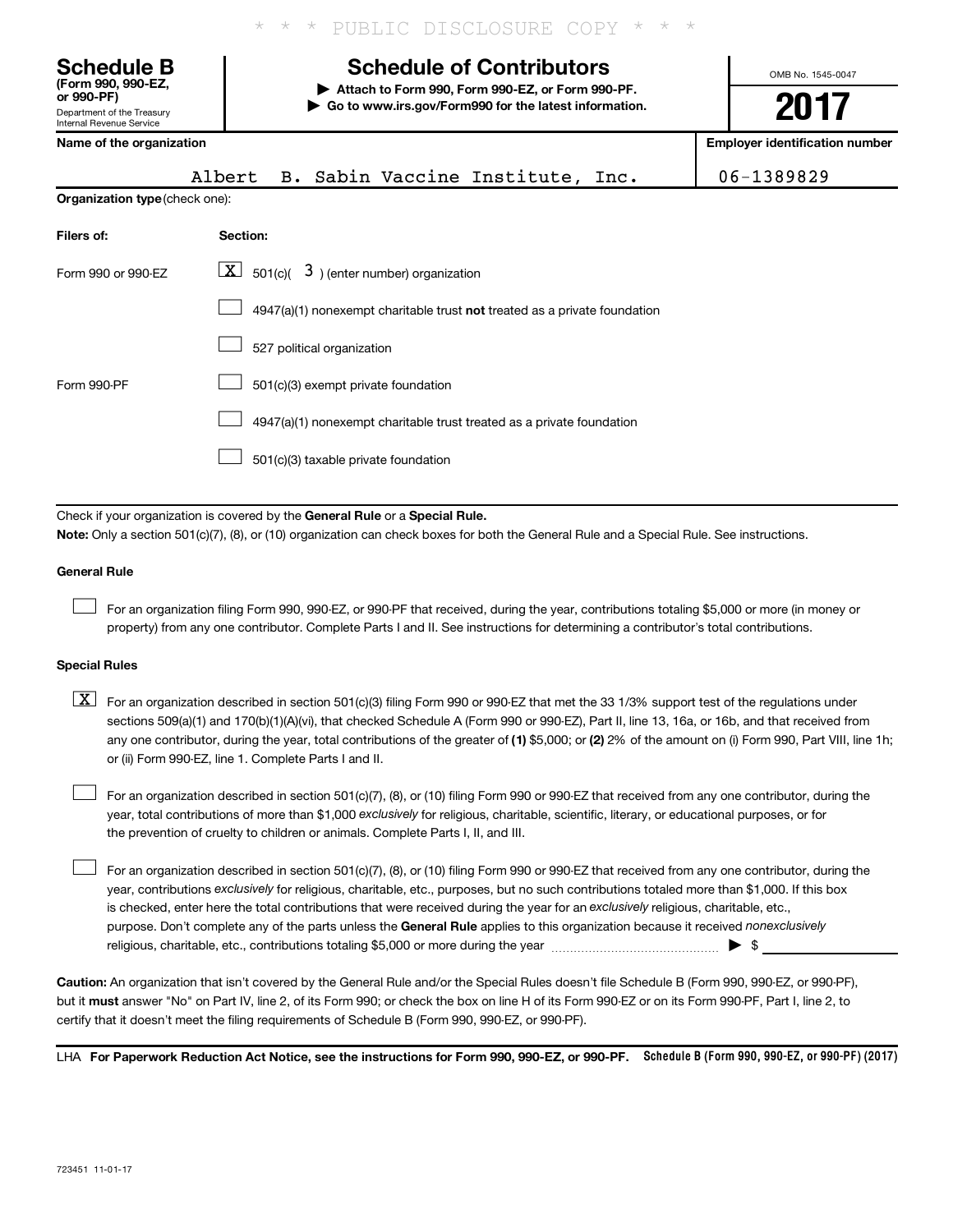| $(201^{-7})$<br>990-E7<br>Schedule<br>(Form 990.<br>. or 990-PF` | Paɑe |
|------------------------------------------------------------------|------|
|                                                                  |      |

**2**

**Name of organization Employer identification number**

## Albert B. Sabin Vaccine Institute, Inc. 1989829

| Part I     | <b>Contributors</b> (see instructions). Use duplicate copies of Part I if additional space is needed. |                                   |                                                                                                                    |
|------------|-------------------------------------------------------------------------------------------------------|-----------------------------------|--------------------------------------------------------------------------------------------------------------------|
| (a)<br>No. | (b)<br>Name, address, and ZIP + 4                                                                     | (c)<br><b>Total contributions</b> | (d)<br>Type of contribution                                                                                        |
| 1          |                                                                                                       | 2,619,008.<br>\$                  | $\overline{\mathbf{X}}$<br>Person<br>Payroll<br><b>Noncash</b><br>(Complete Part II for<br>noncash contributions.) |
| (a)<br>No. | (b)<br>Name, address, and ZIP + 4                                                                     | (c)<br><b>Total contributions</b> | (d)<br>Type of contribution                                                                                        |
| 2          |                                                                                                       | 2,315,585.<br>\$                  | $\overline{\mathbf{X}}$<br>Person<br>Payroll<br>Noncash<br>(Complete Part II for<br>noncash contributions.)        |
| (a)<br>No. | (b)<br>Name, address, and ZIP + 4                                                                     | (c)<br><b>Total contributions</b> | (d)<br>Type of contribution                                                                                        |
| 3          |                                                                                                       | 558,899.<br>\$                    | $\overline{\mathbf{X}}$<br>Person<br>Payroll<br>Noncash<br>(Complete Part II for<br>noncash contributions.)        |
| (a)<br>No. | (b)<br>Name, address, and ZIP + 4                                                                     | (c)<br><b>Total contributions</b> | (d)<br>Type of contribution                                                                                        |
| 4          |                                                                                                       | 464,000.<br>\$                    | $\overline{\mathbf{X}}$<br>Person<br>Payroll<br>Noncash<br>(Complete Part II for<br>noncash contributions.)        |
| (a)<br>No. | (b)<br>Name, address, and ZIP + 4                                                                     | (c)<br><b>Total contributions</b> | (d)<br>Type of contribution                                                                                        |
| 5          |                                                                                                       | 400,000.<br>\$                    | $\overline{\text{X}}$<br>Person<br>Payroll<br>Noncash<br>(Complete Part II for<br>noncash contributions.)          |
| (a)<br>No. | (b)<br>Name, address, and ZIP + 4                                                                     | (c)<br><b>Total contributions</b> | (d)<br>Type of contribution                                                                                        |
| 6          |                                                                                                       | 602,005.<br>\$                    | $\overline{\text{X}}$<br>Person<br>Payroll<br>Noncash<br>(Complete Part II for<br>noncash contributions.)          |

**Schedule B (Form 990, 990-EZ, or 990-PF) (2017)**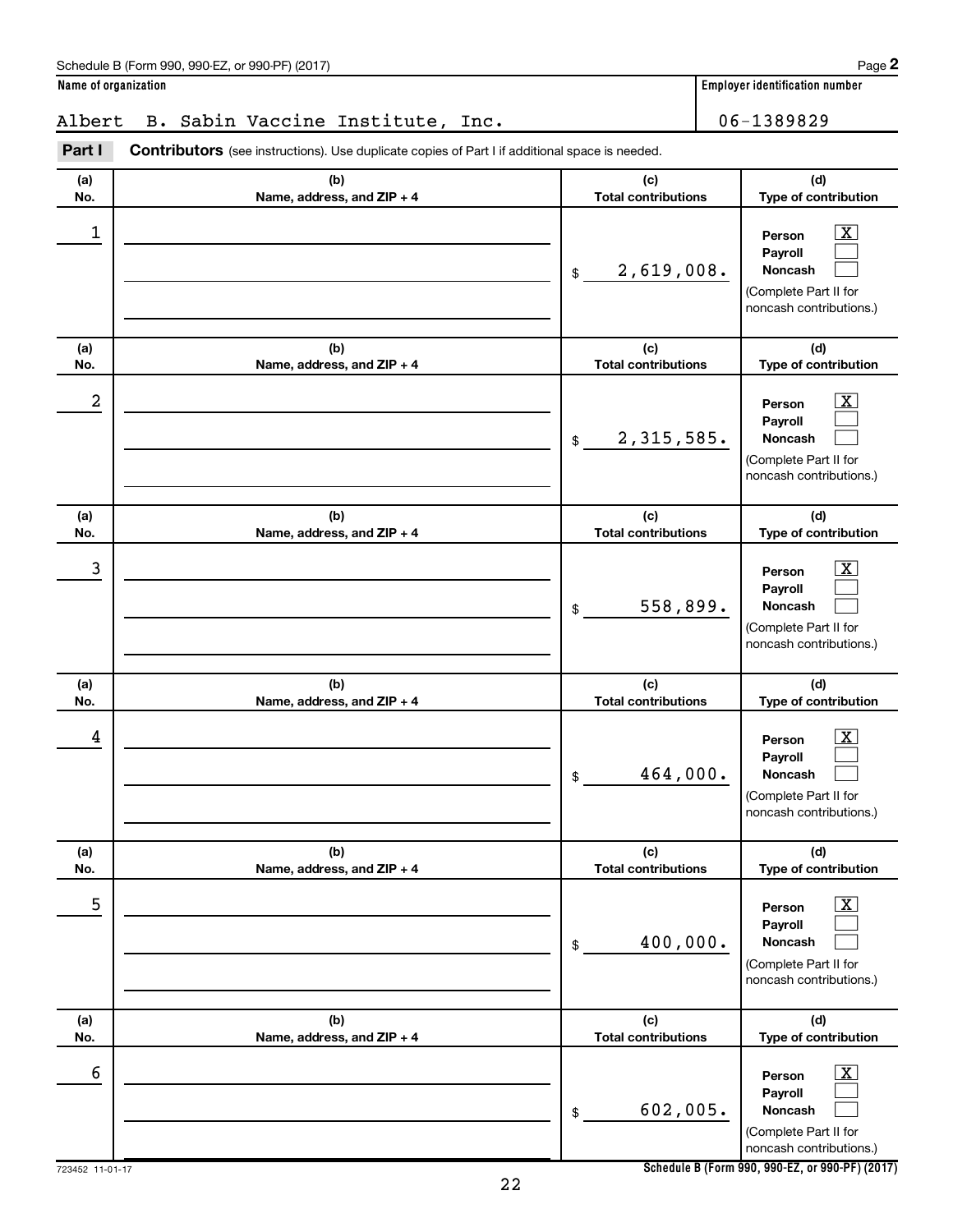| (c)<br>(d)<br>(a)<br>(b)<br><b>Total contributions</b><br>Type of contribution<br>No.<br>Name, address, and ZIP + 4<br>8<br>$\overline{\textbf{X}}$<br>Person<br>Payroll<br>201,738.<br>Noncash<br>\$<br>(Complete Part II for<br>noncash contributions.)<br>(c)<br>(d)<br>(a)<br>(b)<br><b>Total contributions</b><br>Type of contribution<br>No.<br>Name, address, and ZIP + 4<br>Person<br>Payroll<br>Noncash<br>\$<br>(Complete Part II for<br>noncash contributions.)<br>(c)<br>(d)<br>(a)<br>(b)<br><b>Total contributions</b><br>Type of contribution<br>No.<br>Name, address, and ZIP + 4<br>Person<br>Payroll<br>Noncash<br>\$<br>(Complete Part II for<br>noncash contributions.)<br>(b)<br>(c)<br>(d)<br>(a)<br><b>Total contributions</b><br>Name, address, and ZIP + 4<br>Type of contribution<br>No.<br>Person<br>Payroll<br>Noncash<br>\$<br>(Complete Part II for<br>noncash contributions.)<br>(b)<br>(c)<br>(d)<br>(a)<br>Name, address, and ZIP + 4<br><b>Total contributions</b><br>Type of contribution<br>No.<br>Person<br>Payroll<br>Noncash<br>\$<br>(Complete Part II for<br>noncash contributions.) | 7              | 213,850.<br>\$ | $\overline{\text{X}}$<br>Person<br>Payroll<br>Noncash<br>(Complete Part II for<br>noncash contributions.) |
|-------------------------------------------------------------------------------------------------------------------------------------------------------------------------------------------------------------------------------------------------------------------------------------------------------------------------------------------------------------------------------------------------------------------------------------------------------------------------------------------------------------------------------------------------------------------------------------------------------------------------------------------------------------------------------------------------------------------------------------------------------------------------------------------------------------------------------------------------------------------------------------------------------------------------------------------------------------------------------------------------------------------------------------------------------------------------------------------------------------------------------|----------------|----------------|-----------------------------------------------------------------------------------------------------------|
|                                                                                                                                                                                                                                                                                                                                                                                                                                                                                                                                                                                                                                                                                                                                                                                                                                                                                                                                                                                                                                                                                                                               |                |                |                                                                                                           |
|                                                                                                                                                                                                                                                                                                                                                                                                                                                                                                                                                                                                                                                                                                                                                                                                                                                                                                                                                                                                                                                                                                                               |                |                |                                                                                                           |
|                                                                                                                                                                                                                                                                                                                                                                                                                                                                                                                                                                                                                                                                                                                                                                                                                                                                                                                                                                                                                                                                                                                               |                |                |                                                                                                           |
|                                                                                                                                                                                                                                                                                                                                                                                                                                                                                                                                                                                                                                                                                                                                                                                                                                                                                                                                                                                                                                                                                                                               |                |                |                                                                                                           |
|                                                                                                                                                                                                                                                                                                                                                                                                                                                                                                                                                                                                                                                                                                                                                                                                                                                                                                                                                                                                                                                                                                                               |                |                |                                                                                                           |
|                                                                                                                                                                                                                                                                                                                                                                                                                                                                                                                                                                                                                                                                                                                                                                                                                                                                                                                                                                                                                                                                                                                               |                |                |                                                                                                           |
|                                                                                                                                                                                                                                                                                                                                                                                                                                                                                                                                                                                                                                                                                                                                                                                                                                                                                                                                                                                                                                                                                                                               |                |                |                                                                                                           |
|                                                                                                                                                                                                                                                                                                                                                                                                                                                                                                                                                                                                                                                                                                                                                                                                                                                                                                                                                                                                                                                                                                                               |                |                |                                                                                                           |
|                                                                                                                                                                                                                                                                                                                                                                                                                                                                                                                                                                                                                                                                                                                                                                                                                                                                                                                                                                                                                                                                                                                               |                |                |                                                                                                           |
| Schedule B (Form 990, 990-EZ, or 990-PF) (2017)<br>23                                                                                                                                                                                                                                                                                                                                                                                                                                                                                                                                                                                                                                                                                                                                                                                                                                                                                                                                                                                                                                                                         | 23452 11-01-17 |                |                                                                                                           |

06-1389829

**(d) Type of contribution**

**(a) No.**

**Name of organization Employer identification number**

**(c) Total contributions**

|  |  | Albert B. Sabin Vaccine Institute, Inc. |  |
|--|--|-----------------------------------------|--|
|  |  |                                         |  |

**(b) Name, address, and ZIP + 4**

Part I Contributors (see instructions). Use duplicate copies of Part I if additional space is needed.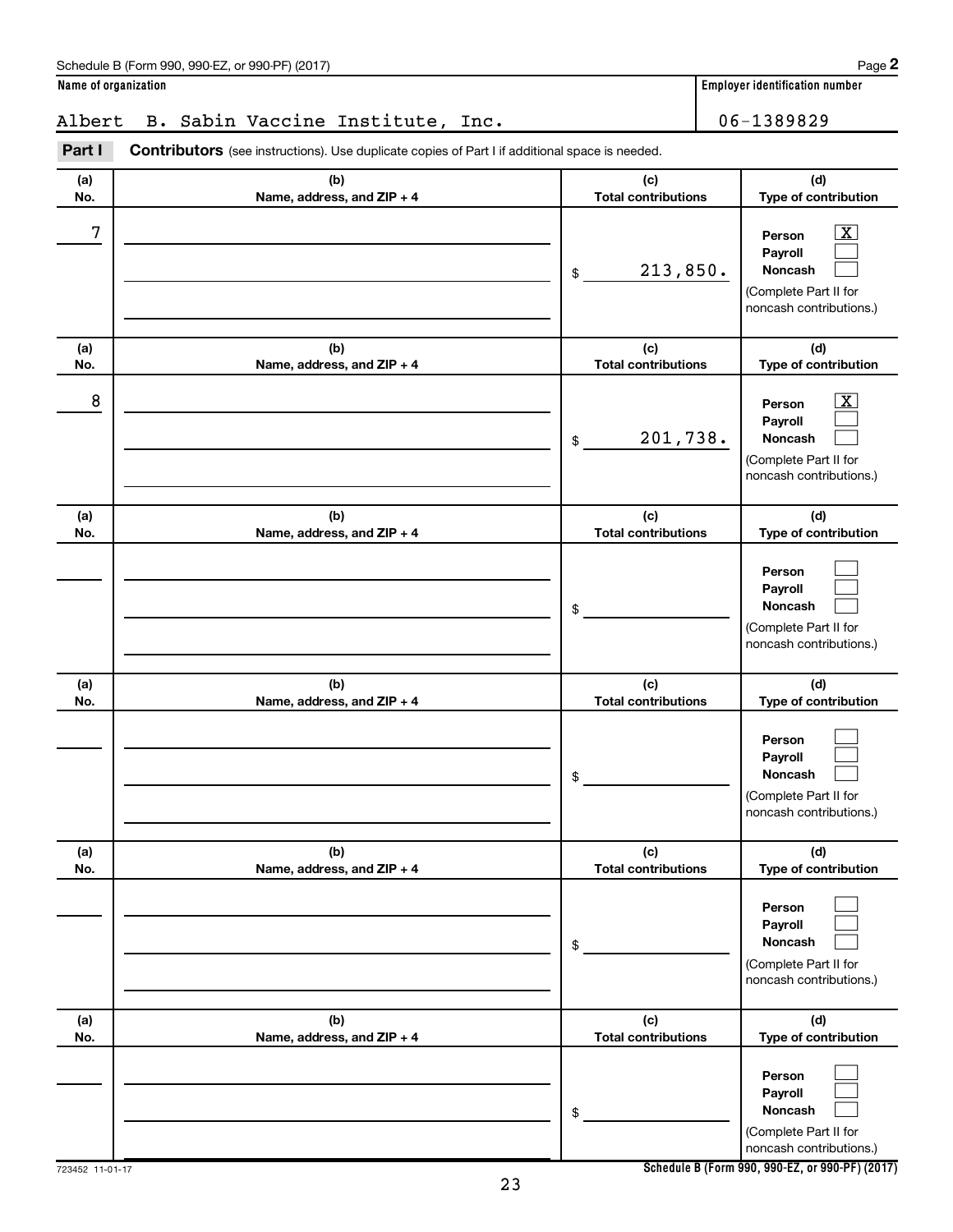| (a)<br>No.<br>from<br>Part I | (b)<br>Description of noncash property given | (c)<br>FMV (or estimate)<br>(See instructions.) | (d)<br>Date received                            |
|------------------------------|----------------------------------------------|-------------------------------------------------|-------------------------------------------------|
|                              |                                              | \$                                              |                                                 |
| (a)<br>No.<br>from<br>Part I | (b)<br>Description of noncash property given | (c)<br>FMV (or estimate)<br>(See instructions.) | (d)<br>Date received                            |
|                              |                                              | \$                                              |                                                 |
| (a)<br>No.<br>from<br>Part I | (b)<br>Description of noncash property given | (c)<br>FMV (or estimate)<br>(See instructions.) | (d)<br>Date received                            |
|                              |                                              | \$                                              |                                                 |
| (a)<br>No.<br>from<br>Part I | (b)<br>Description of noncash property given | (c)<br>FMV (or estimate)<br>(See instructions.) | (d)<br>Date received                            |
|                              |                                              | \$                                              |                                                 |
| (a)<br>No.<br>from<br>Part I | (b)<br>Description of noncash property given | (c)<br>FMV (or estimate)<br>(See instructions.) | (d)<br>Date received                            |
|                              |                                              | \$                                              |                                                 |
| (a)<br>No.<br>from<br>Part I | (b)<br>Description of noncash property given | (c)<br>FMV (or estimate)<br>(See instructions.) | (d)<br>Date received                            |
| 723453 11-01-17              |                                              | \$                                              | Schedule B (Form 990, 990-EZ, or 990-PF) (2017) |

Part II Noncash Property (see instructions). Use duplicate copies of Part II if additional space is needed.

Albert B. Sabin Vaccine Institute, Inc. 1989829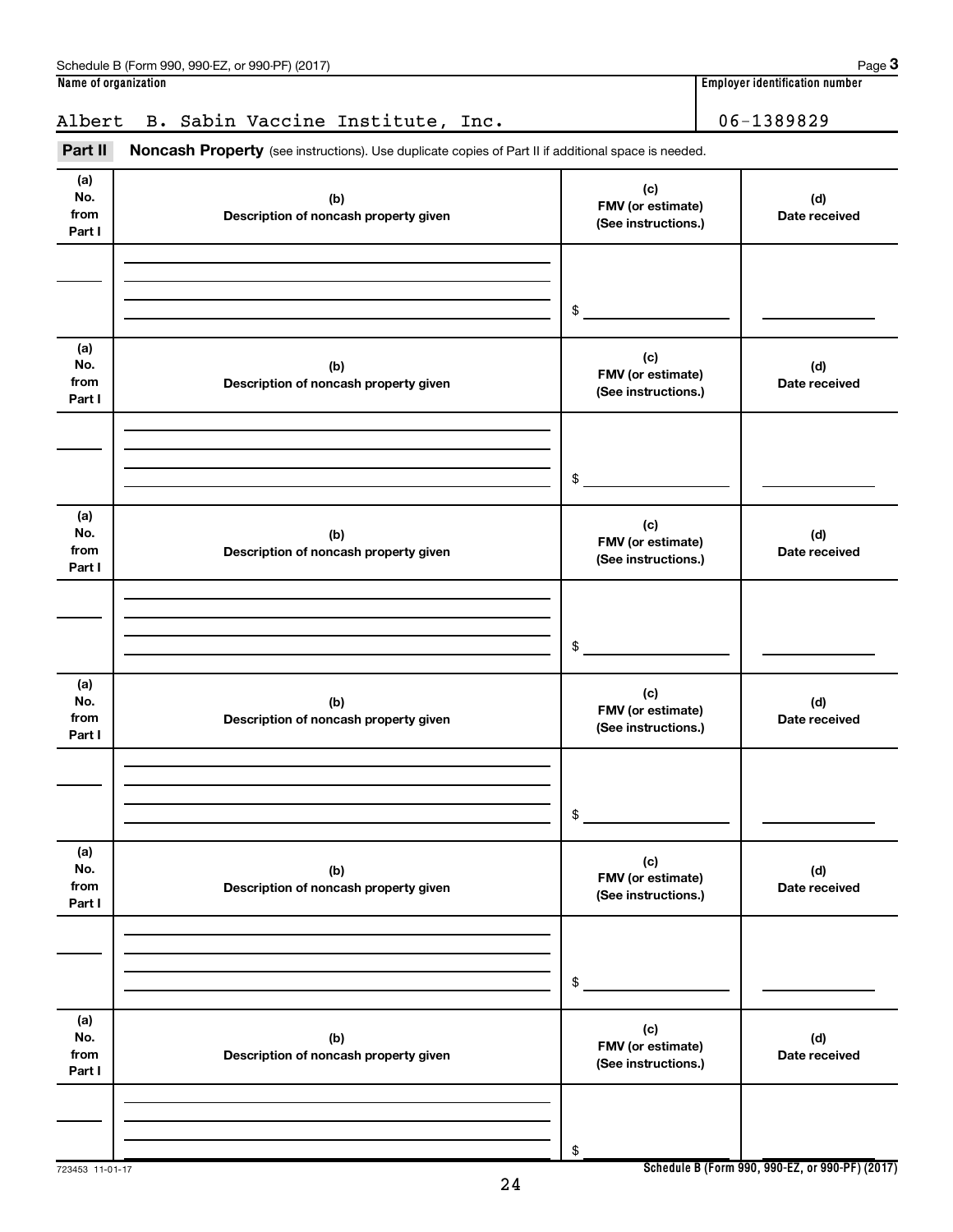| Name of organization |                                                                                                                                                          |                      | <b>Employer identification number</b>                                                                                                                    |
|----------------------|----------------------------------------------------------------------------------------------------------------------------------------------------------|----------------------|----------------------------------------------------------------------------------------------------------------------------------------------------------|
| Albert               | B. Sabin Vaccine Institute, Inc.                                                                                                                         |                      | 06-1389829                                                                                                                                               |
| Part III             | the year from any one contributor. Complete columns (a) through (e) and the following line entry. For organizations                                      |                      | Exclusively religious, charitable, etc., contributions to organizations described in section $501(c)(7)$ , (8), or (10) that total more than \$1,000 for |
|                      | completing Part III, enter the total of exclusively religious, charitable, etc., contributions of \$1,000 or less for the year. (Enter this info. once.) |                      |                                                                                                                                                          |
| (a) No.              | Use duplicate copies of Part III if additional space is needed.                                                                                          |                      |                                                                                                                                                          |
| from                 | (b) Purpose of gift                                                                                                                                      | (c) Use of gift      | (d) Description of how gift is held                                                                                                                      |
| Part I               |                                                                                                                                                          |                      |                                                                                                                                                          |
|                      |                                                                                                                                                          |                      |                                                                                                                                                          |
|                      |                                                                                                                                                          |                      |                                                                                                                                                          |
|                      |                                                                                                                                                          |                      |                                                                                                                                                          |
|                      |                                                                                                                                                          | (e) Transfer of gift |                                                                                                                                                          |
|                      |                                                                                                                                                          |                      |                                                                                                                                                          |
|                      | Transferee's name, address, and ZIP + 4                                                                                                                  |                      | Relationship of transferor to transferee                                                                                                                 |
|                      |                                                                                                                                                          |                      |                                                                                                                                                          |
|                      |                                                                                                                                                          |                      |                                                                                                                                                          |
|                      |                                                                                                                                                          |                      |                                                                                                                                                          |
| (a) No.<br>from      | (b) Purpose of gift                                                                                                                                      | (c) Use of gift      | (d) Description of how gift is held                                                                                                                      |
| Part I               |                                                                                                                                                          |                      |                                                                                                                                                          |
|                      |                                                                                                                                                          |                      |                                                                                                                                                          |
|                      |                                                                                                                                                          |                      |                                                                                                                                                          |
|                      |                                                                                                                                                          |                      |                                                                                                                                                          |
|                      |                                                                                                                                                          | (e) Transfer of gift |                                                                                                                                                          |
|                      |                                                                                                                                                          |                      |                                                                                                                                                          |
|                      | Transferee's name, address, and ZIP + 4                                                                                                                  |                      | Relationship of transferor to transferee                                                                                                                 |
|                      |                                                                                                                                                          |                      |                                                                                                                                                          |
|                      |                                                                                                                                                          |                      |                                                                                                                                                          |
| (a) No.              |                                                                                                                                                          |                      |                                                                                                                                                          |
| from<br>Part I       | (b) Purpose of gift                                                                                                                                      | (c) Use of gift      | (d) Description of how gift is held                                                                                                                      |
|                      |                                                                                                                                                          |                      |                                                                                                                                                          |
|                      |                                                                                                                                                          |                      |                                                                                                                                                          |
|                      |                                                                                                                                                          |                      |                                                                                                                                                          |
|                      |                                                                                                                                                          |                      |                                                                                                                                                          |
|                      |                                                                                                                                                          | (e) Transfer of gift |                                                                                                                                                          |
|                      | Transferee's name, address, and ZIP + 4                                                                                                                  |                      | Relationship of transferor to transferee                                                                                                                 |
|                      |                                                                                                                                                          |                      |                                                                                                                                                          |
|                      |                                                                                                                                                          |                      |                                                                                                                                                          |
|                      |                                                                                                                                                          |                      |                                                                                                                                                          |
| (a) No.<br>from      |                                                                                                                                                          |                      |                                                                                                                                                          |
| Part I               | (b) Purpose of gift                                                                                                                                      | (c) Use of gift      | (d) Description of how gift is held                                                                                                                      |
|                      |                                                                                                                                                          |                      |                                                                                                                                                          |
|                      |                                                                                                                                                          |                      |                                                                                                                                                          |
|                      |                                                                                                                                                          |                      |                                                                                                                                                          |
|                      |                                                                                                                                                          | (e) Transfer of gift |                                                                                                                                                          |
|                      | Transferee's name, address, and ZIP + 4                                                                                                                  |                      | Relationship of transferor to transferee                                                                                                                 |
|                      |                                                                                                                                                          |                      |                                                                                                                                                          |
|                      |                                                                                                                                                          |                      |                                                                                                                                                          |
|                      |                                                                                                                                                          |                      |                                                                                                                                                          |
|                      |                                                                                                                                                          |                      |                                                                                                                                                          |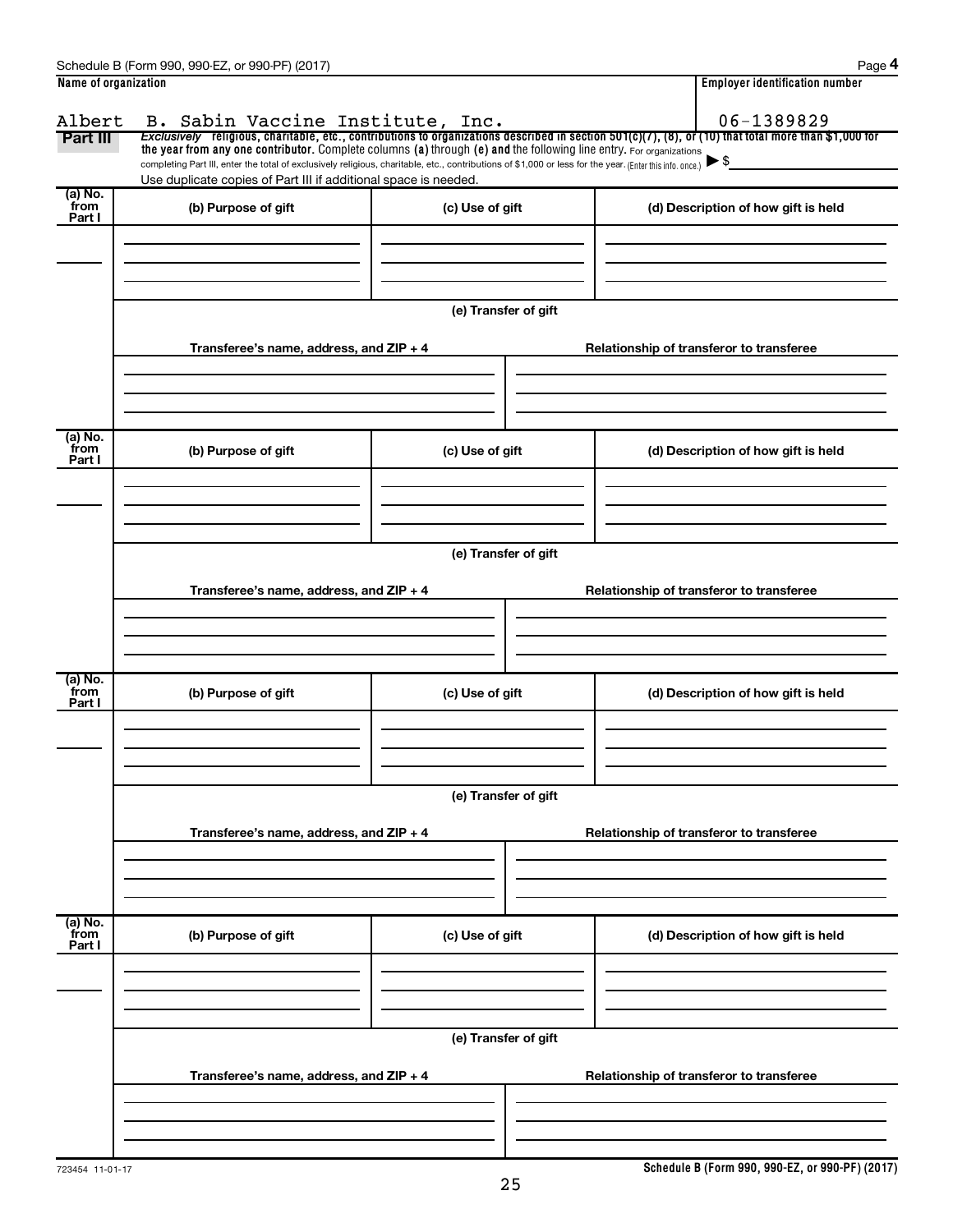| (Form 990 or 990-EZ)                                                                                                                                                                                                                                                                                                                                                                                                                                                                                                                                                                                                                                                                                                                                                                                                                                                                                                                                                                                                                                                                                                                                                                           |        | For Organizations Exempt From Income Tax Under section 501(c) and section 527                                                                                                                                                                      |           |                                                                             |                                                                                                                                                             |  |  |  |  |  |  |  |
|------------------------------------------------------------------------------------------------------------------------------------------------------------------------------------------------------------------------------------------------------------------------------------------------------------------------------------------------------------------------------------------------------------------------------------------------------------------------------------------------------------------------------------------------------------------------------------------------------------------------------------------------------------------------------------------------------------------------------------------------------------------------------------------------------------------------------------------------------------------------------------------------------------------------------------------------------------------------------------------------------------------------------------------------------------------------------------------------------------------------------------------------------------------------------------------------|--------|----------------------------------------------------------------------------------------------------------------------------------------------------------------------------------------------------------------------------------------------------|-----------|-----------------------------------------------------------------------------|-------------------------------------------------------------------------------------------------------------------------------------------------------------|--|--|--|--|--|--|--|
| Department of the Treasury<br>Internal Revenue Service                                                                                                                                                                                                                                                                                                                                                                                                                                                                                                                                                                                                                                                                                                                                                                                                                                                                                                                                                                                                                                                                                                                                         |        | Complete if the organization is described below.<br>Attach to Form 990 or Form 990-EZ.<br>Go to www.irs.gov/Form990 for instructions and the latest information.                                                                                   |           |                                                                             | <b>Open to Public</b><br>Inspection                                                                                                                         |  |  |  |  |  |  |  |
| If the organization answered "Yes," on Form 990, Part IV, line 3, or Form 990-EZ, Part V, line 46 (Political Campaign Activities), then<br>• Section 501(c)(3) organizations: Complete Parts I-A and B. Do not complete Part I-C.<br>• Section 501(c) (other than section 501(c)(3)) organizations: Complete Parts I-A and C below. Do not complete Part I-B.<br>• Section 527 organizations: Complete Part I-A only.<br>If the organization answered "Yes," on Form 990, Part IV, line 4, or Form 990-EZ, Part VI, line 47 (Lobbying Activities), then<br>• Section 501(c)(3) organizations that have filed Form 5768 (election under section 501(h)): Complete Part II-A. Do not complete Part II-B.<br>• Section 501(c)(3) organizations that have NOT filed Form 5768 (election under section 501(h)): Complete Part II-B. Do not complete Part II-A.<br>If the organization answered "Yes," on Form 990, Part IV, line 5 (Proxy Tax) (see separate instructions) or Form 990-EZ, Part V, line 35c (Proxy<br>Tax) (see separate instructions), then<br>• Section 501(c)(4), (5), or (6) organizations: Complete Part III.<br><b>Employer identification number</b><br>Name of organization |        |                                                                                                                                                                                                                                                    |           |                                                                             |                                                                                                                                                             |  |  |  |  |  |  |  |
| Part I-A                                                                                                                                                                                                                                                                                                                                                                                                                                                                                                                                                                                                                                                                                                                                                                                                                                                                                                                                                                                                                                                                                                                                                                                       | Albert | B. Sabin Vaccine Institute, Inc.<br>Complete if the organization is exempt under section 501(c) or is a section 527 organization.                                                                                                                  |           |                                                                             | 06-1389829                                                                                                                                                  |  |  |  |  |  |  |  |
| 1.<br>2<br>3                                                                                                                                                                                                                                                                                                                                                                                                                                                                                                                                                                                                                                                                                                                                                                                                                                                                                                                                                                                                                                                                                                                                                                                   |        | Provide a description of the organization's direct and indirect political campaign activities in Part IV.<br>Political campaign activity expenditures [11] matter contracts and contracts are political campaign activity expenditures             |           |                                                                             | $\triangleright$ \$                                                                                                                                         |  |  |  |  |  |  |  |
|                                                                                                                                                                                                                                                                                                                                                                                                                                                                                                                                                                                                                                                                                                                                                                                                                                                                                                                                                                                                                                                                                                                                                                                                |        | Part I-B $\vert$ Complete if the organization is exempt under section 501(c)(3).                                                                                                                                                                   |           |                                                                             |                                                                                                                                                             |  |  |  |  |  |  |  |
| 1.                                                                                                                                                                                                                                                                                                                                                                                                                                                                                                                                                                                                                                                                                                                                                                                                                                                                                                                                                                                                                                                                                                                                                                                             |        |                                                                                                                                                                                                                                                    |           |                                                                             | $\blacktriangleright$ \$                                                                                                                                    |  |  |  |  |  |  |  |
| 2                                                                                                                                                                                                                                                                                                                                                                                                                                                                                                                                                                                                                                                                                                                                                                                                                                                                                                                                                                                                                                                                                                                                                                                              |        |                                                                                                                                                                                                                                                    |           |                                                                             | Yes                                                                                                                                                         |  |  |  |  |  |  |  |
| З                                                                                                                                                                                                                                                                                                                                                                                                                                                                                                                                                                                                                                                                                                                                                                                                                                                                                                                                                                                                                                                                                                                                                                                              |        |                                                                                                                                                                                                                                                    |           |                                                                             | No<br><b>Yes</b><br><b>No</b>                                                                                                                               |  |  |  |  |  |  |  |
| <b>b</b> If "Yes," describe in Part IV.                                                                                                                                                                                                                                                                                                                                                                                                                                                                                                                                                                                                                                                                                                                                                                                                                                                                                                                                                                                                                                                                                                                                                        |        |                                                                                                                                                                                                                                                    |           |                                                                             |                                                                                                                                                             |  |  |  |  |  |  |  |
|                                                                                                                                                                                                                                                                                                                                                                                                                                                                                                                                                                                                                                                                                                                                                                                                                                                                                                                                                                                                                                                                                                                                                                                                |        | Part I-C   Complete if the organization is exempt under section 501(c), except section 501(c)(3).                                                                                                                                                  |           |                                                                             |                                                                                                                                                             |  |  |  |  |  |  |  |
| 1.                                                                                                                                                                                                                                                                                                                                                                                                                                                                                                                                                                                                                                                                                                                                                                                                                                                                                                                                                                                                                                                                                                                                                                                             |        | Enter the amount directly expended by the filing organization for section 527 exempt function activities                                                                                                                                           |           |                                                                             | $\blacktriangleright$ \$                                                                                                                                    |  |  |  |  |  |  |  |
| 2<br>exempt function activities                                                                                                                                                                                                                                                                                                                                                                                                                                                                                                                                                                                                                                                                                                                                                                                                                                                                                                                                                                                                                                                                                                                                                                |        | Enter the amount of the filing organization's funds contributed to other organizations for section 527                                                                                                                                             |           |                                                                             | $\blacktriangleright$ \$                                                                                                                                    |  |  |  |  |  |  |  |
| line 17b                                                                                                                                                                                                                                                                                                                                                                                                                                                                                                                                                                                                                                                                                                                                                                                                                                                                                                                                                                                                                                                                                                                                                                                       |        | 3 Total exempt function expenditures. Add lines 1 and 2. Enter here and on Form 1120-POL,                                                                                                                                                          |           |                                                                             | $\blacktriangleright$ \$                                                                                                                                    |  |  |  |  |  |  |  |
|                                                                                                                                                                                                                                                                                                                                                                                                                                                                                                                                                                                                                                                                                                                                                                                                                                                                                                                                                                                                                                                                                                                                                                                                |        |                                                                                                                                                                                                                                                    |           |                                                                             | Yes<br><b>No</b>                                                                                                                                            |  |  |  |  |  |  |  |
| 5                                                                                                                                                                                                                                                                                                                                                                                                                                                                                                                                                                                                                                                                                                                                                                                                                                                                                                                                                                                                                                                                                                                                                                                              |        | Enter the names, addresses and employer identification number (EIN) of all section 527 political organizations to which the filing organization                                                                                                    |           |                                                                             |                                                                                                                                                             |  |  |  |  |  |  |  |
|                                                                                                                                                                                                                                                                                                                                                                                                                                                                                                                                                                                                                                                                                                                                                                                                                                                                                                                                                                                                                                                                                                                                                                                                |        | made payments. For each organization listed, enter the amount paid from the filing organization's funds. Also enter the amount of political                                                                                                        |           |                                                                             |                                                                                                                                                             |  |  |  |  |  |  |  |
|                                                                                                                                                                                                                                                                                                                                                                                                                                                                                                                                                                                                                                                                                                                                                                                                                                                                                                                                                                                                                                                                                                                                                                                                |        | contributions received that were promptly and directly delivered to a separate political organization, such as a separate segregated fund or a<br>political action committee (PAC). If additional space is needed, provide information in Part IV. |           |                                                                             |                                                                                                                                                             |  |  |  |  |  |  |  |
| (a) Name                                                                                                                                                                                                                                                                                                                                                                                                                                                                                                                                                                                                                                                                                                                                                                                                                                                                                                                                                                                                                                                                                                                                                                                       |        | (b) Address                                                                                                                                                                                                                                        | $(c)$ EIN | (d) Amount paid from<br>filing organization's<br>funds. If none, enter -0-. | (e) Amount of political<br>contributions received and<br>promptly and directly<br>delivered to a separate<br>political organization.<br>If none, enter -0-. |  |  |  |  |  |  |  |
|                                                                                                                                                                                                                                                                                                                                                                                                                                                                                                                                                                                                                                                                                                                                                                                                                                                                                                                                                                                                                                                                                                                                                                                                |        |                                                                                                                                                                                                                                                    |           |                                                                             |                                                                                                                                                             |  |  |  |  |  |  |  |
|                                                                                                                                                                                                                                                                                                                                                                                                                                                                                                                                                                                                                                                                                                                                                                                                                                                                                                                                                                                                                                                                                                                                                                                                |        |                                                                                                                                                                                                                                                    |           |                                                                             |                                                                                                                                                             |  |  |  |  |  |  |  |
|                                                                                                                                                                                                                                                                                                                                                                                                                                                                                                                                                                                                                                                                                                                                                                                                                                                                                                                                                                                                                                                                                                                                                                                                |        |                                                                                                                                                                                                                                                    |           |                                                                             |                                                                                                                                                             |  |  |  |  |  |  |  |
|                                                                                                                                                                                                                                                                                                                                                                                                                                                                                                                                                                                                                                                                                                                                                                                                                                                                                                                                                                                                                                                                                                                                                                                                |        |                                                                                                                                                                                                                                                    |           |                                                                             |                                                                                                                                                             |  |  |  |  |  |  |  |
|                                                                                                                                                                                                                                                                                                                                                                                                                                                                                                                                                                                                                                                                                                                                                                                                                                                                                                                                                                                                                                                                                                                                                                                                |        |                                                                                                                                                                                                                                                    |           |                                                                             |                                                                                                                                                             |  |  |  |  |  |  |  |
|                                                                                                                                                                                                                                                                                                                                                                                                                                                                                                                                                                                                                                                                                                                                                                                                                                                                                                                                                                                                                                                                                                                                                                                                |        |                                                                                                                                                                                                                                                    |           |                                                                             |                                                                                                                                                             |  |  |  |  |  |  |  |

# **Political Campaign and Lobbying Activities**

**For Paperwork Reduction Act Notice, see the Instructions for Form 990 or 990-EZ. Schedule C (Form 990 or 990-EZ) 2017** LHA

**SCHEDULE C**

OMB No. 1545-0047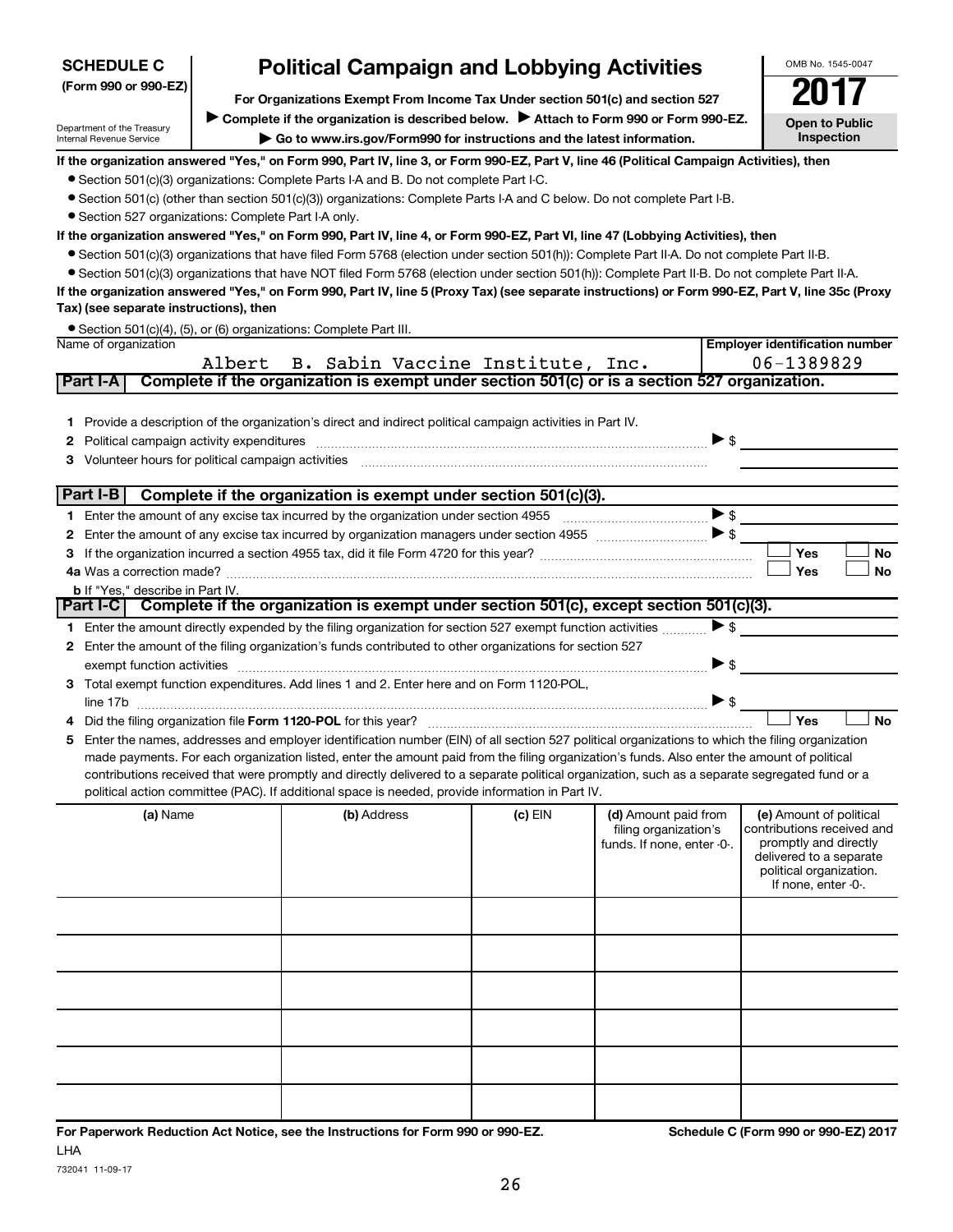| Schedule C (Form 990 or 990-EZ) 2017 Albert B. Sabin Vaccine Institute, Inc 06-1389829 Page2                    |            |                                        |                                                                                  |            |                                                                                                                                   |                                |
|-----------------------------------------------------------------------------------------------------------------|------------|----------------------------------------|----------------------------------------------------------------------------------|------------|-----------------------------------------------------------------------------------------------------------------------------------|--------------------------------|
| Complete if the organization is exempt under section 501(c)(3) and filed Form 5768 (election under<br>Part II-A |            |                                        |                                                                                  |            |                                                                                                                                   |                                |
| section 501(h)).                                                                                                |            |                                        |                                                                                  |            |                                                                                                                                   |                                |
| A Check $\blacktriangleright$                                                                                   |            |                                        |                                                                                  |            | if the filing organization belongs to an affiliated group (and list in Part IV each affiliated group member's name, address, EIN, |                                |
| expenses, and share of excess lobbying expenditures).                                                           |            |                                        |                                                                                  |            |                                                                                                                                   |                                |
| B Check $\blacktriangleright$                                                                                   |            |                                        | if the filing organization checked box A and "limited control" provisions apply. |            |                                                                                                                                   |                                |
|                                                                                                                 |            | <b>Limits on Lobbying Expenditures</b> | (The term "expenditures" means amounts paid or incurred.)                        |            | (a) Filing<br>organization's<br>totals                                                                                            | (b) Affiliated group<br>totals |
| <b>1a</b> Total lobbying expenditures to influence public opinion (grass roots lobbying) <i></i>                |            |                                        |                                                                                  |            |                                                                                                                                   |                                |
| <b>b</b> Total lobbying expenditures to influence a legislative body (direct lobbying)                          |            |                                        |                                                                                  |            | 980.                                                                                                                              |                                |
| c                                                                                                               | 980.       |                                        |                                                                                  |            |                                                                                                                                   |                                |
| d Other exempt purpose expenditures                                                                             |            | $10,565,691$ .                         |                                                                                  |            |                                                                                                                                   |                                |
|                                                                                                                 |            |                                        |                                                                                  |            | 10,566,671.                                                                                                                       |                                |
| f Lobbying nontaxable amount. Enter the amount from the following table in both columns.                        |            |                                        |                                                                                  |            | 678, 334.                                                                                                                         |                                |
| If the amount on line $1e$ , column (a) or (b) is:                                                              |            |                                        | The lobbying nontaxable amount is:                                               |            |                                                                                                                                   |                                |
| Not over \$500,000                                                                                              |            |                                        | 20% of the amount on line 1e.                                                    |            |                                                                                                                                   |                                |
| Over \$500,000 but not over \$1,000,000                                                                         |            |                                        | \$100,000 plus 15% of the excess over \$500,000.                                 |            |                                                                                                                                   |                                |
| Over \$1,000,000 but not over \$1,500,000                                                                       |            |                                        | \$175,000 plus 10% of the excess over \$1,000,000.                               |            |                                                                                                                                   |                                |
| Over \$1,500,000 but not over \$17,000,000                                                                      |            |                                        | \$225,000 plus 5% of the excess over \$1,500,000.                                |            |                                                                                                                                   |                                |
| Over \$17,000,000                                                                                               |            | \$1,000,000.                           |                                                                                  |            |                                                                                                                                   |                                |
|                                                                                                                 |            |                                        |                                                                                  |            |                                                                                                                                   |                                |
| g Grassroots nontaxable amount (enter 25% of line 1f)                                                           |            |                                        |                                                                                  |            | 169,584.                                                                                                                          |                                |
| h Subtract line 1g from line 1a. If zero or less, enter -0-                                                     |            |                                        |                                                                                  |            | 0.                                                                                                                                |                                |
| i Subtract line 1f from line 1c. If zero or less, enter 0-                                                      |            |                                        |                                                                                  |            | 0.                                                                                                                                |                                |
| If there is an amount other than zero on either line 1h or line 1i, did the organization file Form 4720         |            |                                        |                                                                                  |            |                                                                                                                                   |                                |
| reporting section 4911 tax for this year?                                                                       |            |                                        |                                                                                  |            |                                                                                                                                   | Yes<br>No                      |
|                                                                                                                 |            |                                        | 4-Year Averaging Period Under section 501(h)                                     |            |                                                                                                                                   |                                |
| (Some organizations that made a section 501(h) election do not have to complete all of the five columns below.  |            |                                        |                                                                                  |            |                                                                                                                                   |                                |
|                                                                                                                 |            |                                        | See the separate instructions for lines 2a through 2f.)                          |            |                                                                                                                                   |                                |
|                                                                                                                 |            |                                        | Lobbying Expenditures During 4-Year Averaging Period                             |            |                                                                                                                                   |                                |
| Calendar year<br>(or fiscal year beginning in)                                                                  | (a) $2014$ |                                        | $(b)$ 2015                                                                       | $(c)$ 2016 | $(d)$ 2017                                                                                                                        | (e) Total                      |
| 2a Lobbying nontaxable amount                                                                                   |            |                                        | $1,000,000.$ $1,000,000.$ $1,000,000.$                                           |            |                                                                                                                                   | $678, 334.$ 3, $678, 334.$     |
| <b>b</b> Lobbying ceiling amount<br>(150% of line 2a, column(e))                                                |            |                                        |                                                                                  |            |                                                                                                                                   | 5,517,501.                     |
| c Total lobbying expenditures                                                                                   |            | 2,692.                                 | 5,538.                                                                           | 4,263.     | 980.                                                                                                                              | 13,473.                        |
| d Grassroots nontaxable amount                                                                                  |            | 250,000.                               | 250,000.                                                                         | 250,000.   | 169,584.                                                                                                                          | 919,584.                       |
| e Grassroots ceiling amount                                                                                     |            |                                        |                                                                                  |            |                                                                                                                                   |                                |
| (150% of line 2d, column (e))                                                                                   |            |                                        |                                                                                  |            |                                                                                                                                   | 1,379,376.                     |
|                                                                                                                 |            |                                        |                                                                                  |            |                                                                                                                                   |                                |
| f Grassroots lobbying expenditures                                                                              |            | 1,217.                                 | 1,897.                                                                           | 784.       |                                                                                                                                   | 3,898.                         |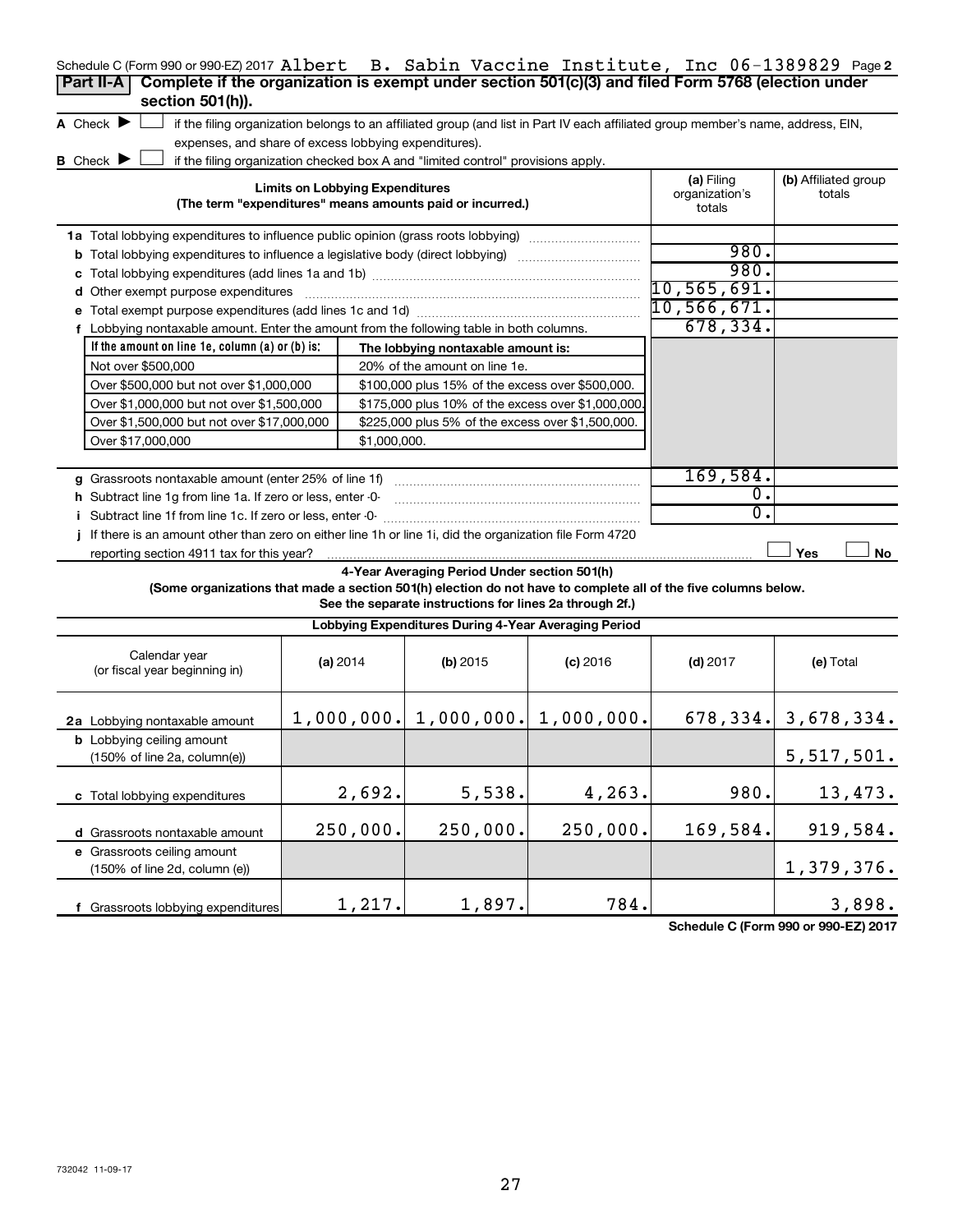## Schedule C (Form 990 or 990-EZ) 2017  ${\bf Al}$   ${\bf Bet}$   ${\bf B}$  .  ${\bf Sabin}$   ${\bf Vaccine}$   ${\bf Int}{\bf Lustute}$  ,  ${\bf Int}{\bf O}$   ${\bf O}-1389829$  Page 3 **Part II-B Complete if the organization is exempt under section 501(c)(3) and has NOT filed Form 5768 (election under section 501(h)).** Albert B. Sabin Vaccine Institute, Inc 06-1389829

|              | For each "Yes," response on lines 1a through 1i below, provide in Part IV a detailed description                                                                                                                                                                                                                                                                                                                                                                          | (a) |                | (b)    |    |
|--------------|---------------------------------------------------------------------------------------------------------------------------------------------------------------------------------------------------------------------------------------------------------------------------------------------------------------------------------------------------------------------------------------------------------------------------------------------------------------------------|-----|----------------|--------|----|
|              | of the lobbying activity.                                                                                                                                                                                                                                                                                                                                                                                                                                                 | Yes | No             | Amount |    |
| 1.           | During the year, did the filing organization attempt to influence foreign, national, state or<br>local legislation, including any attempt to influence public opinion on a legislative matter<br>or referendum, through the use of:                                                                                                                                                                                                                                       |     |                |        |    |
|              | <b>b</b> Paid staff or management (include compensation in expenses reported on lines 1c through 1i)?                                                                                                                                                                                                                                                                                                                                                                     |     |                |        |    |
|              |                                                                                                                                                                                                                                                                                                                                                                                                                                                                           |     |                |        |    |
|              |                                                                                                                                                                                                                                                                                                                                                                                                                                                                           |     |                |        |    |
|              |                                                                                                                                                                                                                                                                                                                                                                                                                                                                           |     |                |        |    |
|              |                                                                                                                                                                                                                                                                                                                                                                                                                                                                           |     |                |        |    |
|              | g Direct contact with legislators, their staffs, government officials, or a legislative body?                                                                                                                                                                                                                                                                                                                                                                             |     |                |        |    |
|              | h Rallies, demonstrations, seminars, conventions, speeches, lectures, or any similar means?                                                                                                                                                                                                                                                                                                                                                                               |     |                |        |    |
|              | <i>i</i> Other activities?<br>$\begin{minipage}{0.5\textwidth} \begin{tabular}{ l l l } \hline \multicolumn{1}{ l l l } \hline \multicolumn{1}{ l l } \multicolumn{1}{ l } \multicolumn{1}{ l } \multicolumn{1}{ l } \multicolumn{1}{ l } \multicolumn{1}{ l } \multicolumn{1}{ l } \multicolumn{1}{ l } \multicolumn{1}{ l } \multicolumn{1}{ l } \multicolumn{1}{ l } \multicolumn{1}{ l } \multicolumn{1}{ l } \multicolumn{1}{ l } \multicolumn{1}{ l } \multicolumn$ |     |                |        |    |
|              |                                                                                                                                                                                                                                                                                                                                                                                                                                                                           |     |                |        |    |
|              | 2a Did the activities in line 1 cause the organization to be not described in section 501(c)(3)?                                                                                                                                                                                                                                                                                                                                                                          |     |                |        |    |
|              |                                                                                                                                                                                                                                                                                                                                                                                                                                                                           |     |                |        |    |
|              | c If "Yes," enter the amount of any tax incurred by organization managers under section 4912                                                                                                                                                                                                                                                                                                                                                                              |     |                |        |    |
|              | d If the filing organization incurred a section 4912 tax, did it file Form 4720 for this year?                                                                                                                                                                                                                                                                                                                                                                            |     |                |        |    |
|              | Part III-A Complete if the organization is exempt under section 501(c)(4), section 501(c)(5), or section                                                                                                                                                                                                                                                                                                                                                                  |     |                |        |    |
|              | 501(c)(6).                                                                                                                                                                                                                                                                                                                                                                                                                                                                |     |                |        |    |
|              |                                                                                                                                                                                                                                                                                                                                                                                                                                                                           |     |                | Yes    | No |
| 1            |                                                                                                                                                                                                                                                                                                                                                                                                                                                                           |     | 1              |        |    |
| $\mathbf{2}$ |                                                                                                                                                                                                                                                                                                                                                                                                                                                                           |     | $\mathbf{2}$   |        |    |
| З            | Did the organization agree to carry over lobbying and political campaign activity expenditures from the prior year?                                                                                                                                                                                                                                                                                                                                                       |     | 3              |        |    |
|              | Part III-B Complete if the organization is exempt under section $501(c)(4)$ , section $501(c)(5)$ , or section<br>501(c)(6) and if either (a) BOTH Part III-A, lines 1 and 2, are answered "No," OR (b) Part III-A, line 3, is                                                                                                                                                                                                                                            |     |                |        |    |
|              | answered "Yes."                                                                                                                                                                                                                                                                                                                                                                                                                                                           |     |                |        |    |
| 1.           | Dues, assessments and similar amounts from members [11] matter content and stream and similar amounts from members [11] matter and similar amounts from members [11] matter and stream and stream and stream and stream and st                                                                                                                                                                                                                                            |     | 1              |        |    |
| 2            | Section 162(e) nondeductible lobbying and political expenditures (do not include amounts of political                                                                                                                                                                                                                                                                                                                                                                     |     |                |        |    |
|              | expenses for which the section 527(f) tax was paid).                                                                                                                                                                                                                                                                                                                                                                                                                      |     |                |        |    |
|              |                                                                                                                                                                                                                                                                                                                                                                                                                                                                           |     | 2a             |        |    |
|              | <b>b</b> Carryover from last year manufactured and content to the content of the content of the content of the content of the content of the content of the content of the content of the content of the content of the content of                                                                                                                                                                                                                                        |     | 2 <sub>b</sub> |        |    |
|              |                                                                                                                                                                                                                                                                                                                                                                                                                                                                           |     | 2 <sub>c</sub> |        |    |
| 3            |                                                                                                                                                                                                                                                                                                                                                                                                                                                                           |     | 3              |        |    |
| 4            | If notices were sent and the amount on line 2c exceeds the amount on line 3, what portion of the excess                                                                                                                                                                                                                                                                                                                                                                   |     |                |        |    |
|              | does the organization agree to carryover to the reasonable estimate of nondeductible lobbying and political                                                                                                                                                                                                                                                                                                                                                               |     |                |        |    |
|              |                                                                                                                                                                                                                                                                                                                                                                                                                                                                           |     | 4              |        |    |
| 5            |                                                                                                                                                                                                                                                                                                                                                                                                                                                                           |     | 5              |        |    |
|              | lPart IV ⊺<br><b>Supplemental Information</b>                                                                                                                                                                                                                                                                                                                                                                                                                             |     |                |        |    |
|              | Provide the descriptions required for Part I-A, line 1; Part I-B, line 4; Part I-C, line 5; Part II-A (affiliated group list); Part II-A, lines 1 and 2 (see                                                                                                                                                                                                                                                                                                              |     |                |        |    |

instructions); and Part II-B, line 1. Also, complete this part for any additional information.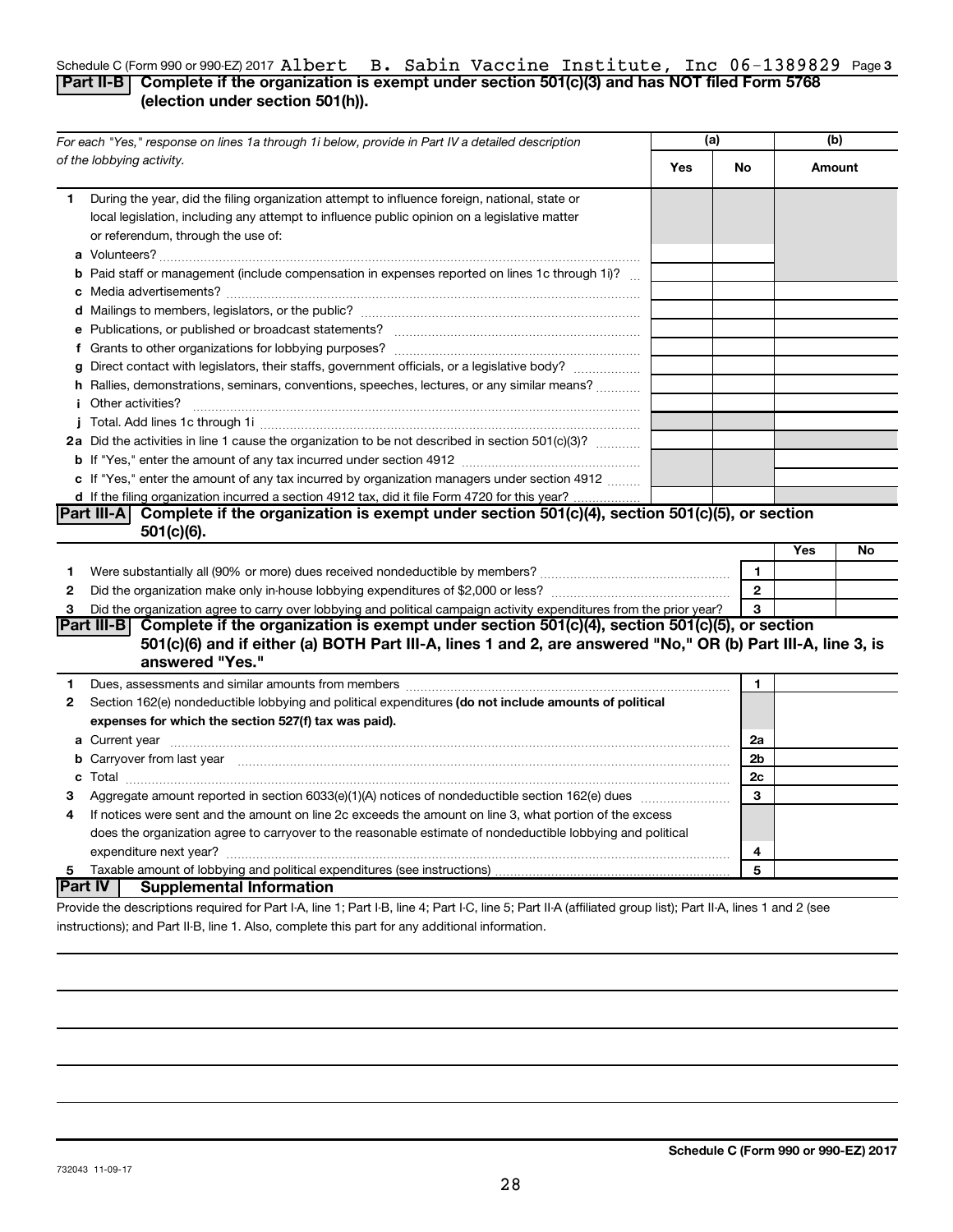|         | <b>SCHEDULE D</b>                                      |                                                                                                                                                                                                                                                | <b>Supplemental Financial Statements</b>                                                                                             |                          | OMB No. 1545-0047                     |
|---------|--------------------------------------------------------|------------------------------------------------------------------------------------------------------------------------------------------------------------------------------------------------------------------------------------------------|--------------------------------------------------------------------------------------------------------------------------------------|--------------------------|---------------------------------------|
|         | (Form 990)                                             |                                                                                                                                                                                                                                                | Complete if the organization answered "Yes" on Form 990,<br>Part IV, line 6, 7, 8, 9, 10, 11a, 11b, 11c, 11d, 11e, 11f, 12a, or 12b. |                          |                                       |
|         | Department of the Treasury<br>Internal Revenue Service |                                                                                                                                                                                                                                                | Attach to Form 990.<br>Go to www.irs.gov/Form990 for instructions and the latest information.                                        |                          | <b>Open to Public</b><br>Inspection   |
|         | Name of the organization                               |                                                                                                                                                                                                                                                |                                                                                                                                      |                          | <b>Employer identification number</b> |
|         |                                                        | Albert                                                                                                                                                                                                                                         | B. Sabin Vaccine Institute, Inc.                                                                                                     |                          | 06-1389829                            |
| Part I  |                                                        | Organizations Maintaining Donor Advised Funds or Other Similar Funds or Accounts. Complete if the                                                                                                                                              |                                                                                                                                      |                          |                                       |
|         |                                                        | organization answered "Yes" on Form 990, Part IV, line 6.                                                                                                                                                                                      | (a) Donor advised funds                                                                                                              |                          | (b) Funds and other accounts          |
|         |                                                        |                                                                                                                                                                                                                                                |                                                                                                                                      |                          |                                       |
| 1.<br>2 |                                                        |                                                                                                                                                                                                                                                |                                                                                                                                      |                          |                                       |
| з       |                                                        | Aggregate value of contributions to (during year)                                                                                                                                                                                              |                                                                                                                                      |                          |                                       |
| 4       |                                                        |                                                                                                                                                                                                                                                |                                                                                                                                      |                          |                                       |
| 5       |                                                        | Did the organization inform all donors and donor advisors in writing that the assets held in donor advised funds                                                                                                                               |                                                                                                                                      |                          |                                       |
|         |                                                        |                                                                                                                                                                                                                                                |                                                                                                                                      |                          | Yes<br><b>No</b>                      |
| 6       |                                                        | Did the organization inform all grantees, donors, and donor advisors in writing that grant funds can be used only                                                                                                                              |                                                                                                                                      |                          |                                       |
|         |                                                        | for charitable purposes and not for the benefit of the donor or donor advisor, or for any other purpose conferring                                                                                                                             |                                                                                                                                      |                          |                                       |
|         | impermissible private benefit?                         |                                                                                                                                                                                                                                                |                                                                                                                                      |                          | Yes<br>No                             |
|         | Part II                                                | Conservation Easements. Complete if the organization answered "Yes" on Form 990, Part IV, line 7.                                                                                                                                              |                                                                                                                                      |                          |                                       |
| 1       |                                                        | Purpose(s) of conservation easements held by the organization (check all that apply).                                                                                                                                                          |                                                                                                                                      |                          |                                       |
|         |                                                        | Preservation of land for public use (e.g., recreation or education)                                                                                                                                                                            | Preservation of a historically important land area                                                                                   |                          |                                       |
|         |                                                        | Protection of natural habitat                                                                                                                                                                                                                  | Preservation of a certified historic structure                                                                                       |                          |                                       |
|         |                                                        | Preservation of open space                                                                                                                                                                                                                     |                                                                                                                                      |                          |                                       |
| 2       |                                                        | Complete lines 2a through 2d if the organization held a qualified conservation contribution in the form of a conservation easement on the last                                                                                                 |                                                                                                                                      |                          |                                       |
|         | day of the tax year.                                   |                                                                                                                                                                                                                                                |                                                                                                                                      |                          | Held at the End of the Tax Year       |
| a       |                                                        |                                                                                                                                                                                                                                                |                                                                                                                                      | 2a                       |                                       |
| b       |                                                        |                                                                                                                                                                                                                                                |                                                                                                                                      | 2 <sub>b</sub>           |                                       |
| с       |                                                        | Number of conservation easements on a certified historic structure included in (a) manufacture included in (a)                                                                                                                                 |                                                                                                                                      | 2c                       |                                       |
|         |                                                        | d Number of conservation easements included in (c) acquired after 7/25/06, and not on a historic structure                                                                                                                                     |                                                                                                                                      |                          |                                       |
|         |                                                        |                                                                                                                                                                                                                                                |                                                                                                                                      | 2d                       |                                       |
| 3.      | $year \blacktriangleright$                             | Number of conservation easements modified, transferred, released, extinguished, or terminated by the organization during the tax                                                                                                               |                                                                                                                                      |                          |                                       |
| 4       |                                                        | Number of states where property subject to conservation easement is located $\blacktriangleright$                                                                                                                                              |                                                                                                                                      |                          |                                       |
| 5       |                                                        | Does the organization have a written policy regarding the periodic monitoring, inspection, handling of                                                                                                                                         |                                                                                                                                      |                          |                                       |
|         |                                                        |                                                                                                                                                                                                                                                |                                                                                                                                      |                          | Yes<br><b>No</b>                      |
| 6       |                                                        | Staff and volunteer hours devoted to monitoring, inspecting, handling of violations, and enforcing conservation easements during the year                                                                                                      |                                                                                                                                      |                          |                                       |
|         |                                                        |                                                                                                                                                                                                                                                |                                                                                                                                      |                          |                                       |
| 7       |                                                        | Amount of expenses incurred in monitoring, inspecting, handling of violations, and enforcing conservation easements during the year                                                                                                            |                                                                                                                                      |                          |                                       |
|         | ► \$                                                   |                                                                                                                                                                                                                                                |                                                                                                                                      |                          |                                       |
| 8       |                                                        | Does each conservation easement reported on line 2(d) above satisfy the requirements of section 170(h)(4)(B)(i)                                                                                                                                |                                                                                                                                      |                          |                                       |
|         |                                                        |                                                                                                                                                                                                                                                |                                                                                                                                      |                          | Yes<br>No                             |
| 9       |                                                        | In Part XIII, describe how the organization reports conservation easements in its revenue and expense statement, and balance sheet, and                                                                                                        |                                                                                                                                      |                          |                                       |
|         |                                                        | include, if applicable, the text of the footnote to the organization's financial statements that describes the organization's accounting for                                                                                                   |                                                                                                                                      |                          |                                       |
|         | conservation easements.                                |                                                                                                                                                                                                                                                |                                                                                                                                      |                          |                                       |
|         | Part III                                               | Organizations Maintaining Collections of Art, Historical Treasures, or Other Similar Assets.                                                                                                                                                   |                                                                                                                                      |                          |                                       |
|         |                                                        | Complete if the organization answered "Yes" on Form 990, Part IV, line 8.                                                                                                                                                                      |                                                                                                                                      |                          |                                       |
|         |                                                        | 1a If the organization elected, as permitted under SFAS 116 (ASC 958), not to report in its revenue statement and balance sheet works of art,                                                                                                  |                                                                                                                                      |                          |                                       |
|         |                                                        | historical treasures, or other similar assets held for public exhibition, education, or research in furtherance of public service, provide, in Part XIII,                                                                                      |                                                                                                                                      |                          |                                       |
|         |                                                        | the text of the footnote to its financial statements that describes these items.<br><b>b</b> If the organization elected, as permitted under SFAS 116 (ASC 958), to report in its revenue statement and balance sheet works of art, historical |                                                                                                                                      |                          |                                       |
|         |                                                        | treasures, or other similar assets held for public exhibition, education, or research in furtherance of public service, provide the following amounts                                                                                          |                                                                                                                                      |                          |                                       |
|         | relating to these items:                               |                                                                                                                                                                                                                                                |                                                                                                                                      |                          |                                       |
|         |                                                        |                                                                                                                                                                                                                                                |                                                                                                                                      |                          |                                       |
|         |                                                        | (ii) Assets included in Form 990, Part X                                                                                                                                                                                                       |                                                                                                                                      | - \$                     |                                       |
| 2       |                                                        | If the organization received or held works of art, historical treasures, or other similar assets for financial gain, provide                                                                                                                   |                                                                                                                                      |                          |                                       |
|         |                                                        | the following amounts required to be reported under SFAS 116 (ASC 958) relating to these items:                                                                                                                                                |                                                                                                                                      |                          |                                       |
|         |                                                        |                                                                                                                                                                                                                                                |                                                                                                                                      | $\blacktriangleright$ \$ |                                       |

732051 10-09-17 **For Paperwork Reduction Act Notice, see the Instructions for Form 990. Schedule D (Form 990) 2017** LHA

**b** Assets included in Form 990, Part X

| \$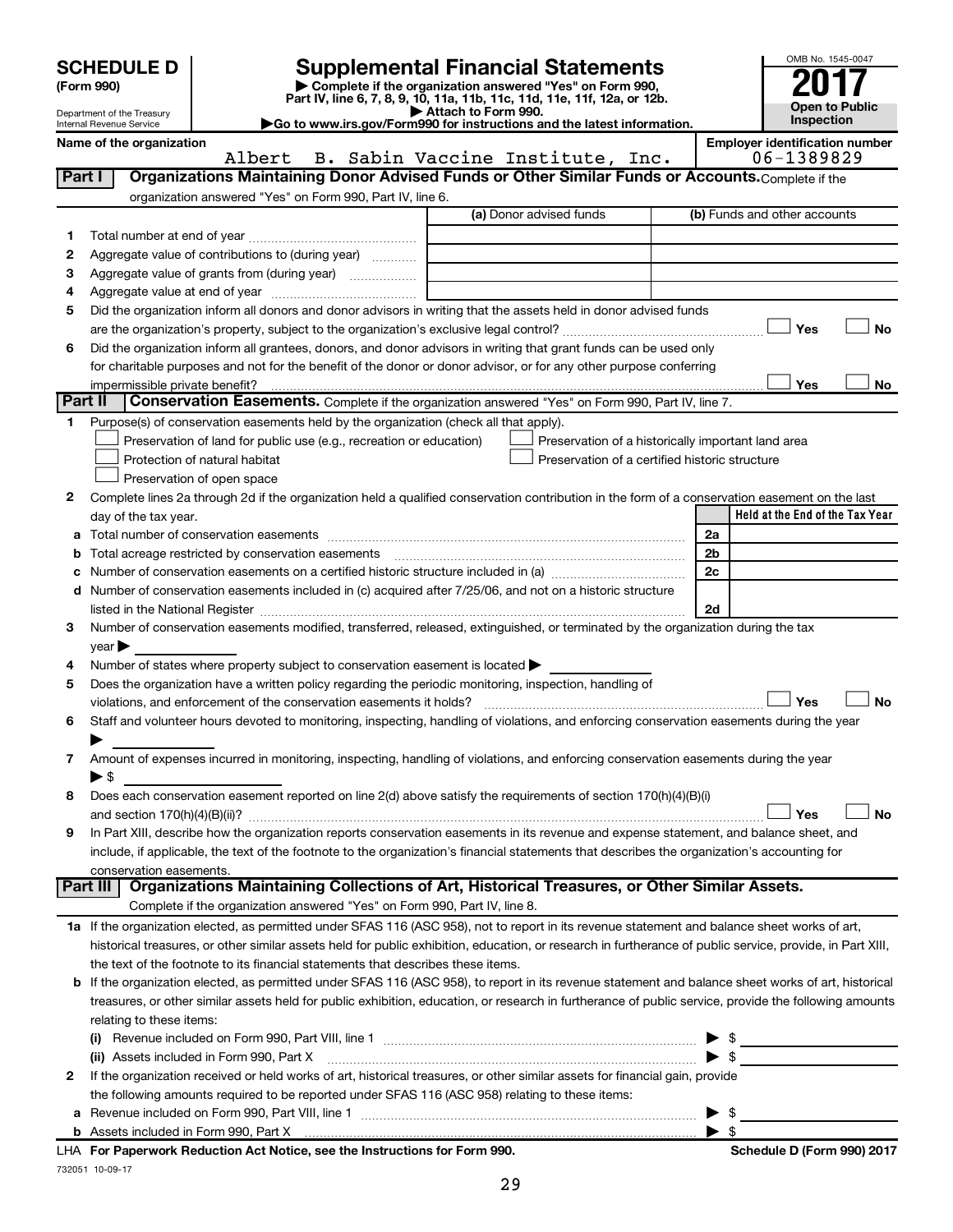|               | Albert<br>Schedule D (Form 990) 2017                                                                                                                                                                                           | B. Sabin Vaccine Institute, Inc. |   |                |                                                                                                                                                                                                                                |                 | 06-1389829     | Page 2              |
|---------------|--------------------------------------------------------------------------------------------------------------------------------------------------------------------------------------------------------------------------------|----------------------------------|---|----------------|--------------------------------------------------------------------------------------------------------------------------------------------------------------------------------------------------------------------------------|-----------------|----------------|---------------------|
|               | Part III<br>Organizations Maintaining Collections of Art, Historical Treasures, or Other Similar Assets (continued)                                                                                                            |                                  |   |                |                                                                                                                                                                                                                                |                 |                |                     |
| 3             | Using the organization's acquisition, accession, and other records, check any of the following that are a significant use of its collection items                                                                              |                                  |   |                |                                                                                                                                                                                                                                |                 |                |                     |
|               | (check all that apply):                                                                                                                                                                                                        |                                  |   |                |                                                                                                                                                                                                                                |                 |                |                     |
| a             | Public exhibition                                                                                                                                                                                                              | d                                |   |                | Loan or exchange programs                                                                                                                                                                                                      |                 |                |                     |
| b             | Scholarly research                                                                                                                                                                                                             | e                                |   |                | Other and the control of the control of the control of the control of the control of the control of the control of the control of the control of the control of the control of the control of the control of the control of th |                 |                |                     |
| c             | Preservation for future generations                                                                                                                                                                                            |                                  |   |                |                                                                                                                                                                                                                                |                 |                |                     |
| 4             | Provide a description of the organization's collections and explain how they further the organization's exempt purpose in Part XIII.                                                                                           |                                  |   |                |                                                                                                                                                                                                                                |                 |                |                     |
| 5             | During the year, did the organization solicit or receive donations of art, historical treasures, or other similar assets                                                                                                       |                                  |   |                |                                                                                                                                                                                                                                |                 |                |                     |
|               |                                                                                                                                                                                                                                |                                  |   |                |                                                                                                                                                                                                                                |                 | Yes            | No                  |
|               | <b>Part IV</b><br>Escrow and Custodial Arrangements. Complete if the organization answered "Yes" on Form 990, Part IV, line 9, or                                                                                              |                                  |   |                |                                                                                                                                                                                                                                |                 |                |                     |
|               | reported an amount on Form 990, Part X, line 21.                                                                                                                                                                               |                                  |   |                |                                                                                                                                                                                                                                |                 |                |                     |
|               | 1a Is the organization an agent, trustee, custodian or other intermediary for contributions or other assets not included                                                                                                       |                                  |   |                |                                                                                                                                                                                                                                |                 |                |                     |
|               |                                                                                                                                                                                                                                |                                  |   |                |                                                                                                                                                                                                                                |                 | Yes            | <b>No</b>           |
|               | b If "Yes," explain the arrangement in Part XIII and complete the following table:                                                                                                                                             |                                  |   |                |                                                                                                                                                                                                                                |                 |                |                     |
|               |                                                                                                                                                                                                                                |                                  |   |                |                                                                                                                                                                                                                                |                 | Amount         |                     |
|               | c Beginning balance measurements and the contract of the contract of the contract of the contract of the contract of the contract of the contract of the contract of the contract of the contract of the contract of the contr |                                  |   |                |                                                                                                                                                                                                                                | 1c              |                |                     |
|               |                                                                                                                                                                                                                                |                                  |   |                |                                                                                                                                                                                                                                | 1d              |                |                     |
|               | Distributions during the year manufactured and an account of the year manufactured and the year manufactured and the year manufactured and the year manufactured and the year manufactured and the year manufactured and the y |                                  |   |                |                                                                                                                                                                                                                                | 1e              |                |                     |
|               |                                                                                                                                                                                                                                |                                  |   |                |                                                                                                                                                                                                                                | 1f              |                |                     |
|               | 2a Did the organization include an amount on Form 990, Part X, line 21, for escrow or custodial account liability?                                                                                                             |                                  |   |                |                                                                                                                                                                                                                                |                 | Yes            | No                  |
| <b>Part V</b> | <b>b</b> If "Yes," explain the arrangement in Part XIII. Check here if the explanation has been provided on Part XIII<br>Endowment Funds. Complete if the organization answered "Yes" on Form 990, Part IV, line 10.           |                                  |   |                |                                                                                                                                                                                                                                |                 |                |                     |
|               |                                                                                                                                                                                                                                |                                  |   |                |                                                                                                                                                                                                                                |                 |                |                     |
|               |                                                                                                                                                                                                                                | (a) Current year                 |   | (b) Prior year | (c) Two years back $ $ (d) Three years back $ $                                                                                                                                                                                |                 |                | (e) Four years back |
| ٦а            | Beginning of year balance                                                                                                                                                                                                      |                                  |   |                |                                                                                                                                                                                                                                |                 |                |                     |
| b             |                                                                                                                                                                                                                                |                                  |   |                |                                                                                                                                                                                                                                |                 |                |                     |
|               | Net investment earnings, gains, and losses                                                                                                                                                                                     |                                  |   |                |                                                                                                                                                                                                                                |                 |                |                     |
|               |                                                                                                                                                                                                                                |                                  |   |                |                                                                                                                                                                                                                                |                 |                |                     |
|               | e Other expenditures for facilities                                                                                                                                                                                            |                                  |   |                |                                                                                                                                                                                                                                |                 |                |                     |
|               | and programs                                                                                                                                                                                                                   |                                  |   |                |                                                                                                                                                                                                                                |                 |                |                     |
|               | End of year balance                                                                                                                                                                                                            |                                  |   |                |                                                                                                                                                                                                                                |                 |                |                     |
| g<br>2        | Provide the estimated percentage of the current year end balance (line 1g, column (a)) held as:                                                                                                                                |                                  |   |                |                                                                                                                                                                                                                                |                 |                |                     |
| а             | Board designated or quasi-endowment                                                                                                                                                                                            |                                  | ℅ |                |                                                                                                                                                                                                                                |                 |                |                     |
|               | Permanent endowment                                                                                                                                                                                                            | %                                |   |                |                                                                                                                                                                                                                                |                 |                |                     |
|               | <b>c</b> Temporarily restricted endowment $\blacktriangleright$                                                                                                                                                                | %                                |   |                |                                                                                                                                                                                                                                |                 |                |                     |
|               | The percentages on lines 2a, 2b, and 2c should equal 100%.                                                                                                                                                                     |                                  |   |                |                                                                                                                                                                                                                                |                 |                |                     |
|               | 3a Are there endowment funds not in the possession of the organization that are held and administered for the organization                                                                                                     |                                  |   |                |                                                                                                                                                                                                                                |                 |                |                     |
|               | by:                                                                                                                                                                                                                            |                                  |   |                |                                                                                                                                                                                                                                |                 |                | Yes<br>No           |
|               | (i)                                                                                                                                                                                                                            |                                  |   |                |                                                                                                                                                                                                                                |                 | 3a(i)          |                     |
|               | (ii) related organizations                                                                                                                                                                                                     |                                  |   |                |                                                                                                                                                                                                                                |                 | 3a(ii)         |                     |
|               |                                                                                                                                                                                                                                |                                  |   |                |                                                                                                                                                                                                                                |                 | 3b             |                     |
|               | Describe in Part XIII the intended uses of the organization's endowment funds.                                                                                                                                                 |                                  |   |                |                                                                                                                                                                                                                                |                 |                |                     |
|               | Land, Buildings, and Equipment.<br>Part VI                                                                                                                                                                                     |                                  |   |                |                                                                                                                                                                                                                                |                 |                |                     |
|               | Complete if the organization answered "Yes" on Form 990, Part IV, line 11a. See Form 990, Part X, line 10.                                                                                                                     |                                  |   |                |                                                                                                                                                                                                                                |                 |                |                     |
|               | Description of property                                                                                                                                                                                                        | (a) Cost or other                |   |                | (b) Cost or other                                                                                                                                                                                                              | (c) Accumulated | (d) Book value |                     |
|               |                                                                                                                                                                                                                                | basis (investment)               |   |                | basis (other)                                                                                                                                                                                                                  | depreciation    |                |                     |
|               |                                                                                                                                                                                                                                |                                  |   |                |                                                                                                                                                                                                                                |                 |                |                     |
|               |                                                                                                                                                                                                                                |                                  |   |                |                                                                                                                                                                                                                                |                 |                |                     |
|               |                                                                                                                                                                                                                                |                                  |   |                | 833,755.                                                                                                                                                                                                                       | 69,479.         |                | 764, 276.           |
|               |                                                                                                                                                                                                                                |                                  |   |                | 323,784.                                                                                                                                                                                                                       | 311,114.        |                | 12,670.             |
|               |                                                                                                                                                                                                                                |                                  |   |                |                                                                                                                                                                                                                                |                 |                |                     |
|               | Total. Add lines 1a through 1e. (Column (d) must equal Form 990, Part X, column (B), line 10c.)                                                                                                                                |                                  |   |                |                                                                                                                                                                                                                                |                 |                | 776,946.            |

**Schedule D (Form 990) 2017**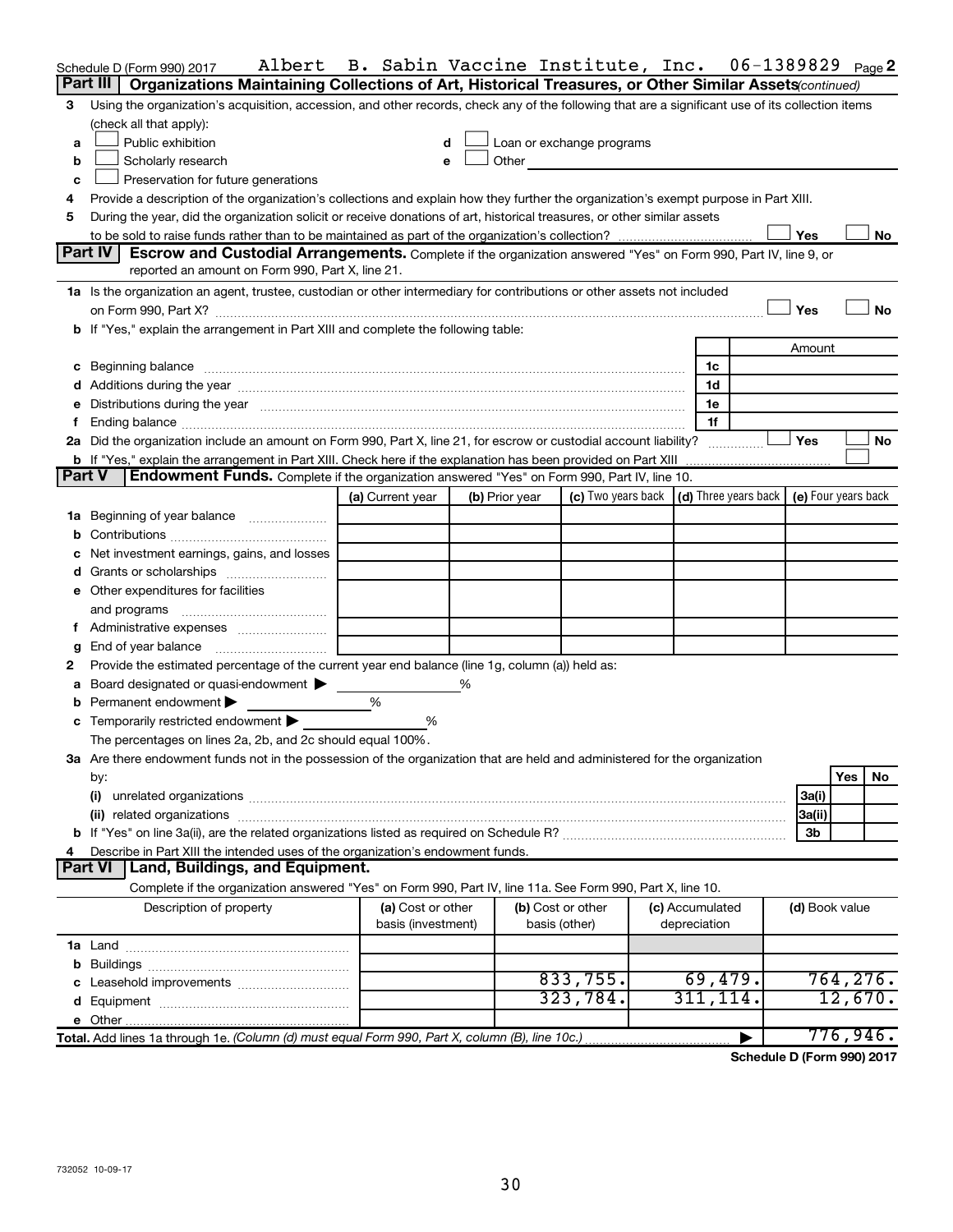|                  | Schedule D (Form 990) 2017                                                             | Albert                       |                 |                | B. Sabin Vaccine Institute, Inc.                                                                                  | 06-1389829                                                                                                                                                         | Page 3 |
|------------------|----------------------------------------------------------------------------------------|------------------------------|-----------------|----------------|-------------------------------------------------------------------------------------------------------------------|--------------------------------------------------------------------------------------------------------------------------------------------------------------------|--------|
| <b>Part VIII</b> | <b>Investments - Other Securities.</b>                                                 |                              |                 |                |                                                                                                                   |                                                                                                                                                                    |        |
|                  |                                                                                        |                              |                 |                | Complete if the organization answered "Yes" on Form 990, Part IV, line 11b. See Form 990, Part X, line 12.        |                                                                                                                                                                    |        |
|                  | (a) Description of security or category (including name of security)                   |                              |                 | (b) Book value |                                                                                                                   | (c) Method of valuation: Cost or end-of-year market value                                                                                                          |        |
|                  | (1) Financial derivatives                                                              |                              |                 |                |                                                                                                                   |                                                                                                                                                                    |        |
|                  |                                                                                        |                              |                 |                |                                                                                                                   |                                                                                                                                                                    |        |
| $(3)$ Other      |                                                                                        |                              |                 |                |                                                                                                                   |                                                                                                                                                                    |        |
| (A)              |                                                                                        |                              |                 |                |                                                                                                                   |                                                                                                                                                                    |        |
| (B)              |                                                                                        |                              |                 |                |                                                                                                                   |                                                                                                                                                                    |        |
| (C)              |                                                                                        |                              |                 |                |                                                                                                                   |                                                                                                                                                                    |        |
| (D)              |                                                                                        |                              |                 |                |                                                                                                                   |                                                                                                                                                                    |        |
| (E)              |                                                                                        |                              |                 |                |                                                                                                                   |                                                                                                                                                                    |        |
| (F)              |                                                                                        |                              |                 |                |                                                                                                                   |                                                                                                                                                                    |        |
| (G)              |                                                                                        |                              |                 |                |                                                                                                                   |                                                                                                                                                                    |        |
| (H)              |                                                                                        |                              |                 |                |                                                                                                                   |                                                                                                                                                                    |        |
|                  | Total. (Col. (b) must equal Form 990, Part X, col. (B) line 12.) $\blacktriangleright$ |                              |                 |                |                                                                                                                   |                                                                                                                                                                    |        |
|                  | Part VIII Investments - Program Related.                                               |                              |                 |                |                                                                                                                   |                                                                                                                                                                    |        |
|                  |                                                                                        |                              |                 |                | Complete if the organization answered "Yes" on Form 990, Part IV, line 11c. See Form 990, Part X, line 13.        |                                                                                                                                                                    |        |
|                  | (a) Description of investment                                                          |                              |                 | (b) Book value |                                                                                                                   | (c) Method of valuation: Cost or end-of-year market value                                                                                                          |        |
| (1)              |                                                                                        |                              |                 |                |                                                                                                                   |                                                                                                                                                                    |        |
| (2)              |                                                                                        |                              |                 |                |                                                                                                                   |                                                                                                                                                                    |        |
| (3)              |                                                                                        |                              |                 |                |                                                                                                                   |                                                                                                                                                                    |        |
| (4)              |                                                                                        |                              |                 |                |                                                                                                                   |                                                                                                                                                                    |        |
| (5)              |                                                                                        |                              |                 |                |                                                                                                                   |                                                                                                                                                                    |        |
| (6)              |                                                                                        |                              |                 |                |                                                                                                                   |                                                                                                                                                                    |        |
| (7)              |                                                                                        |                              |                 |                |                                                                                                                   |                                                                                                                                                                    |        |
| (8)              |                                                                                        |                              |                 |                |                                                                                                                   |                                                                                                                                                                    |        |
| (9)              |                                                                                        |                              |                 |                |                                                                                                                   |                                                                                                                                                                    |        |
|                  | Total. (Col. (b) must equal Form 990, Part X, col. (B) line 13.) $\blacktriangleright$ |                              |                 |                |                                                                                                                   |                                                                                                                                                                    |        |
| Part IX          | <b>Other Assets.</b>                                                                   |                              |                 |                |                                                                                                                   |                                                                                                                                                                    |        |
|                  |                                                                                        |                              |                 |                | Complete if the organization answered "Yes" on Form 990, Part IV, line 11d. See Form 990, Part X, line 15.        |                                                                                                                                                                    |        |
|                  |                                                                                        |                              | (a) Description |                |                                                                                                                   | (b) Book value                                                                                                                                                     |        |
| (1)              |                                                                                        |                              |                 |                |                                                                                                                   |                                                                                                                                                                    |        |
| (2)              |                                                                                        |                              |                 |                |                                                                                                                   |                                                                                                                                                                    |        |
| (3)              |                                                                                        |                              |                 |                |                                                                                                                   |                                                                                                                                                                    |        |
| (4)              |                                                                                        |                              |                 |                |                                                                                                                   |                                                                                                                                                                    |        |
| (5)              |                                                                                        |                              |                 |                |                                                                                                                   |                                                                                                                                                                    |        |
| (6)              |                                                                                        |                              |                 |                |                                                                                                                   |                                                                                                                                                                    |        |
| (7)              |                                                                                        |                              |                 |                |                                                                                                                   |                                                                                                                                                                    |        |
| (8)              |                                                                                        |                              |                 |                |                                                                                                                   |                                                                                                                                                                    |        |
| (9)              | Total. (Column (b) must equal Form 990, Part X, col. (B) line 15.)                     |                              |                 |                |                                                                                                                   |                                                                                                                                                                    |        |
| Part X           | <b>Other Liabilities.</b>                                                              |                              |                 |                |                                                                                                                   |                                                                                                                                                                    |        |
|                  |                                                                                        |                              |                 |                | Complete if the organization answered "Yes" on Form 990, Part IV, line 11e or 11f. See Form 990, Part X, line 25. |                                                                                                                                                                    |        |
| 1.               |                                                                                        | (a) Description of liability |                 |                | (b) Book value                                                                                                    |                                                                                                                                                                    |        |
| (1)              | Federal income taxes                                                                   |                              |                 |                |                                                                                                                   |                                                                                                                                                                    |        |
| (2)              | Deferred rent                                                                          |                              |                 |                | 1, 203, 868.                                                                                                      |                                                                                                                                                                    |        |
| (3)              | Deferred compensation liability                                                        |                              |                 |                | 294,729.                                                                                                          |                                                                                                                                                                    |        |
| (4)              |                                                                                        |                              |                 |                |                                                                                                                   |                                                                                                                                                                    |        |
| (5)              |                                                                                        |                              |                 |                |                                                                                                                   |                                                                                                                                                                    |        |
| (6)              |                                                                                        |                              |                 |                |                                                                                                                   |                                                                                                                                                                    |        |
| (7)              |                                                                                        |                              |                 |                |                                                                                                                   |                                                                                                                                                                    |        |
| (8)              |                                                                                        |                              |                 |                |                                                                                                                   |                                                                                                                                                                    |        |
| (9)              |                                                                                        |                              |                 |                |                                                                                                                   |                                                                                                                                                                    |        |
|                  | Total. (Column (b) must equal Form 990, Part X, col. (B) line 25.)                     |                              |                 |                | 1,498,597.                                                                                                        |                                                                                                                                                                    |        |
|                  |                                                                                        |                              |                 |                |                                                                                                                   | 2. Liability for uncertain tax positions. In Part XIII, provide the text of the footnote to the organization's financial statements that reports the               |        |
|                  |                                                                                        |                              |                 |                |                                                                                                                   | organization's liability for uncertain tax positions under FIN 48 (ASC 740). Check here if the text of the footnote has been provided in Part XIII $\vert X \vert$ |        |

**Schedule D (Form 990) 2017**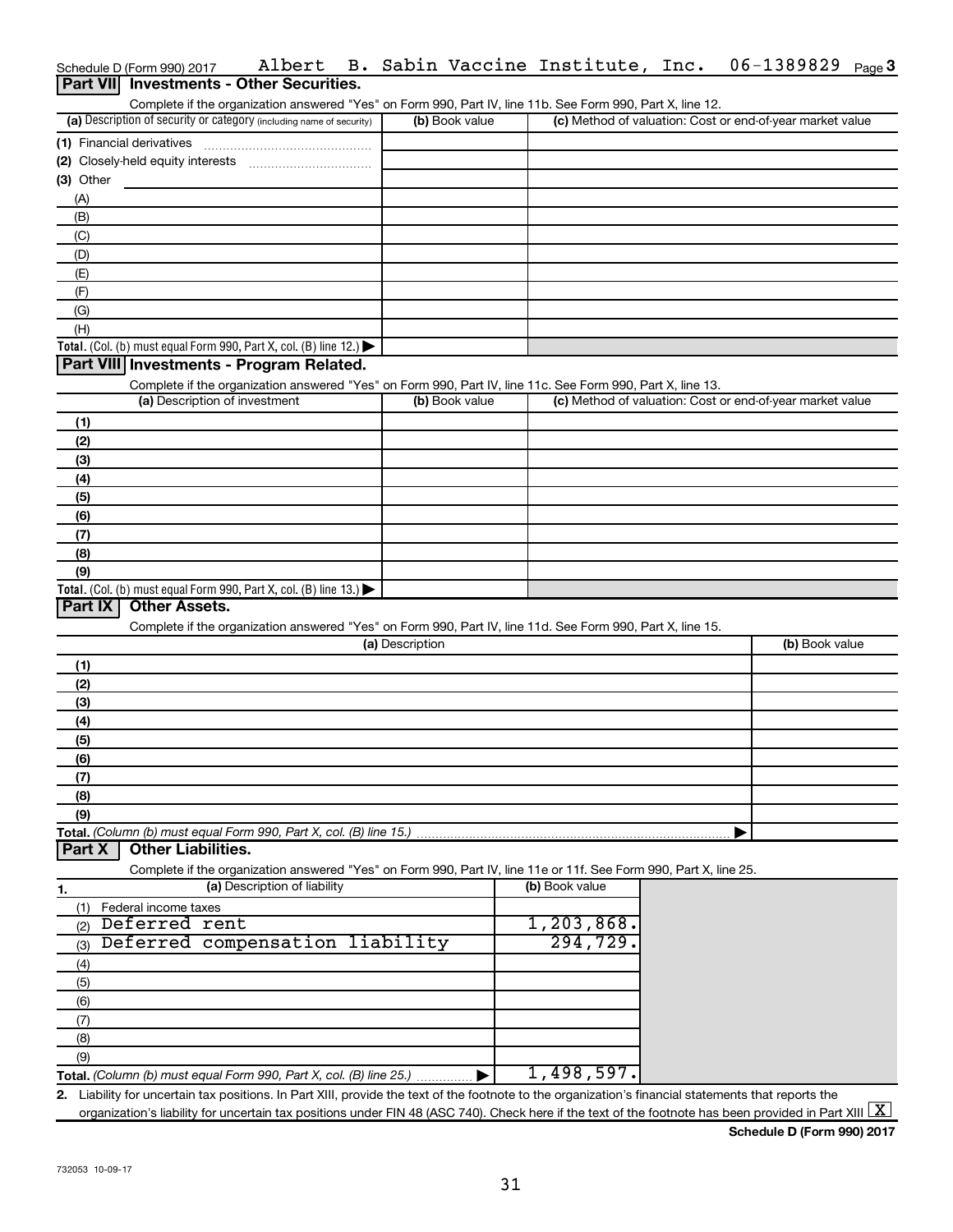|    | Albert B. Sabin Vaccine Institute, Inc. 06-1389829 Page4<br>Schedule D (Form 990) 2017                                                                                                                                              |                |          |              |               |
|----|-------------------------------------------------------------------------------------------------------------------------------------------------------------------------------------------------------------------------------------|----------------|----------|--------------|---------------|
|    | Reconciliation of Revenue per Audited Financial Statements With Revenue per Return.<br><b>Part XI</b>                                                                                                                               |                |          |              |               |
|    | Complete if the organization answered "Yes" on Form 990, Part IV, line 12a.                                                                                                                                                         |                |          |              |               |
| 1  | Total revenue, gains, and other support per audited financial statements                                                                                                                                                            |                |          | $\mathbf{1}$ | 8,472,524.    |
| 2  | Amounts included on line 1 but not on Form 990, Part VIII, line 12:                                                                                                                                                                 |                |          |              |               |
| a  |                                                                                                                                                                                                                                     | 2a             | 65, 215. |              |               |
| b  |                                                                                                                                                                                                                                     | 2 <sub>b</sub> | 288,024. |              |               |
| с  |                                                                                                                                                                                                                                     | 2c             |          |              |               |
| d  |                                                                                                                                                                                                                                     | 2d             |          |              |               |
| е  | Add lines 2a through 2d                                                                                                                                                                                                             |                |          | 2e           | 353,239.      |
| з  |                                                                                                                                                                                                                                     |                |          | $\mathbf{a}$ | 8,119,285.    |
|    | Amounts included on Form 990, Part VIII, line 12, but not on line 1:                                                                                                                                                                |                |          |              |               |
| a  |                                                                                                                                                                                                                                     | 4a             |          |              |               |
| b  |                                                                                                                                                                                                                                     | 4b             |          |              |               |
|    | Add lines 4a and 4b                                                                                                                                                                                                                 |                |          | 4с           |               |
| 5. |                                                                                                                                                                                                                                     |                |          | 5            | 8,119,285.    |
|    | Part XII   Reconciliation of Expenses per Audited Financial Statements With Expenses per Return.                                                                                                                                    |                |          |              |               |
|    |                                                                                                                                                                                                                                     |                |          |              |               |
| 1  | Complete if the organization answered "Yes" on Form 990, Part IV, line 12a.                                                                                                                                                         |                |          | $\mathbf{1}$ | 10,855,717.   |
| 2  | Amounts included on line 1 but not on Form 990, Part IX, line 25:                                                                                                                                                                   |                |          |              |               |
| a  |                                                                                                                                                                                                                                     | 2a             | 288,024. |              |               |
| b  |                                                                                                                                                                                                                                     | 2 <sub>b</sub> |          |              |               |
| c  |                                                                                                                                                                                                                                     | 2 <sub>c</sub> |          |              |               |
| d  |                                                                                                                                                                                                                                     | 2d             | 1,022.   |              |               |
| е  |                                                                                                                                                                                                                                     |                |          | 2e           | 289,046.      |
| 3  | Add lines 2a through 2d <b>contained a contained a contained a contained a</b> contained a contact the set of the set of the set of the set of the set of the set of the set of the set of the set of the set of the set of the set |                |          | $\mathbf{3}$ | 10, 566, 671. |
| 4  | Amounts included on Form 990, Part IX, line 25, but not on line 1:                                                                                                                                                                  |                |          |              |               |
| a  |                                                                                                                                                                                                                                     | 4a             |          |              |               |
|    | Other (Describe in Part XIII.)                                                                                                                                                                                                      | 4b             |          |              |               |
|    | Add lines 4a and 4b                                                                                                                                                                                                                 |                |          | 4c           | υ.            |
| 5  |                                                                                                                                                                                                                                     |                |          |              | 10,566,671.   |
|    | Part XIII Supplemental Information.                                                                                                                                                                                                 |                |          |              |               |

Provide the descriptions required for Part II, lines 3, 5, and 9; Part III, lines 1a and 4; Part IV, lines 1b and 2b; Part V, line 4; Part X, line 2; Part XI, lines 2d and 4b; and Part XII, lines 2d and 4b. Also complete this part to provide any additional information.

## Part X, Line 2:

|  | Management evaluated the Institute's tax positions and concluded that the |  |  |  |
|--|---------------------------------------------------------------------------|--|--|--|
|  |                                                                           |  |  |  |

Institute's financial statements do not include any uncertain tax

positions.

Part XII, Line 2d - Other Adjustments:

## Foreign exchange loss 1,022.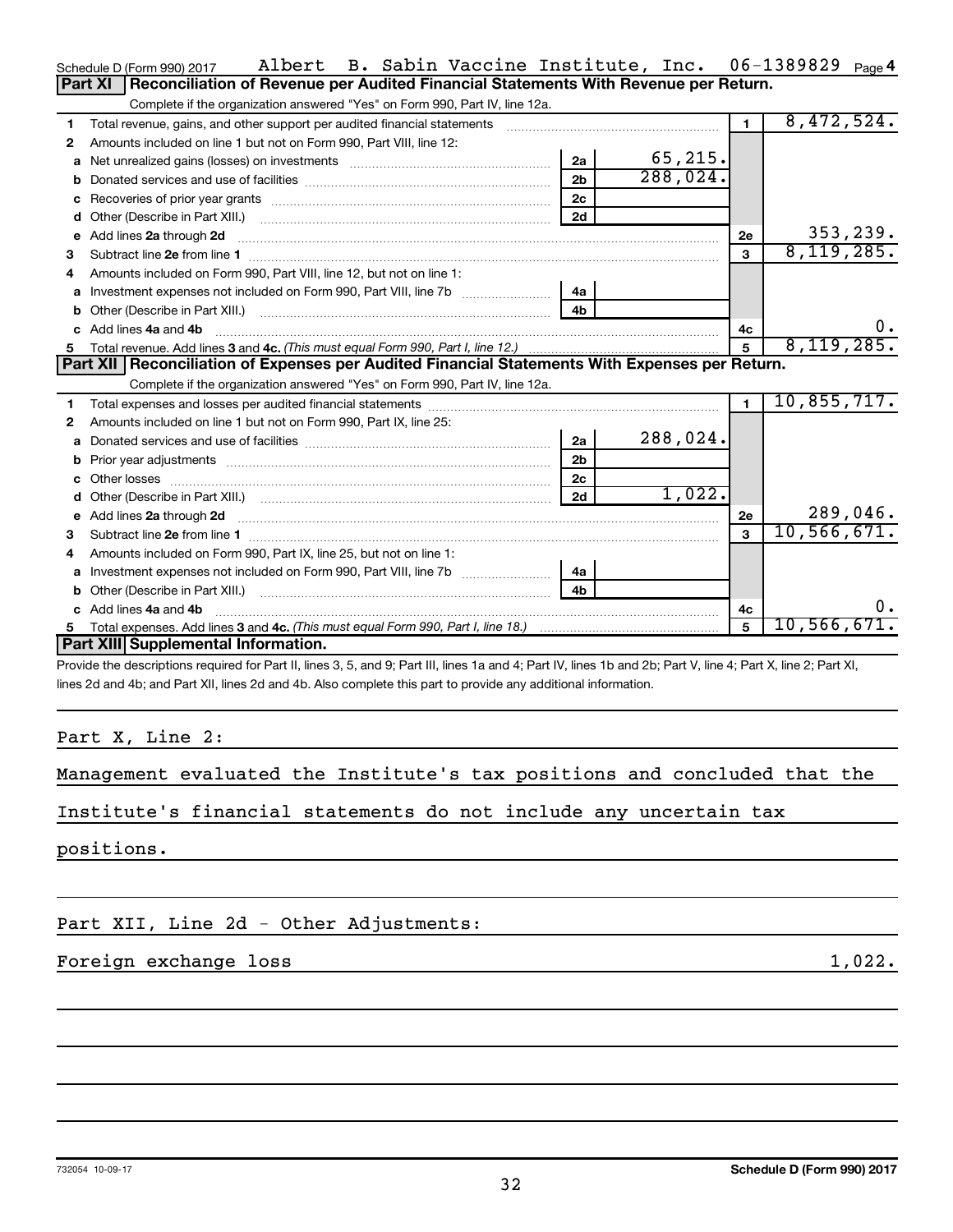| <b>SCHEDULE F</b>                                      |                                           |                                                                                           | <b>Statement of Activities Outside the United States</b>                                                                                                                                                                                             |                     |                                                                                                                 | OMB No. 1545-0047                                                    |
|--------------------------------------------------------|-------------------------------------------|-------------------------------------------------------------------------------------------|------------------------------------------------------------------------------------------------------------------------------------------------------------------------------------------------------------------------------------------------------|---------------------|-----------------------------------------------------------------------------------------------------------------|----------------------------------------------------------------------|
| (Form 990)                                             |                                           |                                                                                           | Complete if the organization answered "Yes" on Form 990, Part IV, line 14b, 15, or 16.                                                                                                                                                               |                     |                                                                                                                 |                                                                      |
| Department of the Treasury<br>Internal Revenue Service |                                           |                                                                                           | Attach to Form 990.<br>Go to www.irs.gov/Form990 for instructions and the latest information.                                                                                                                                                        |                     |                                                                                                                 | Open to Public<br><b>Inspection</b>                                  |
| Name of the organization                               |                                           |                                                                                           |                                                                                                                                                                                                                                                      |                     |                                                                                                                 | <b>Employer identification number</b>                                |
| Albert                                                 |                                           |                                                                                           | B. Sabin Vaccine Institute, Inc.                                                                                                                                                                                                                     |                     | 06-1389829                                                                                                      |                                                                      |
| Part I                                                 |                                           |                                                                                           | General Information on Activities Outside the United States. Complete if the organization answered "Yes" on                                                                                                                                          |                     |                                                                                                                 |                                                                      |
| Form 990, Part IV, line 14b.                           |                                           |                                                                                           |                                                                                                                                                                                                                                                      |                     |                                                                                                                 |                                                                      |
| $\mathbf{1}$                                           |                                           |                                                                                           | For grantmakers. Does the organization maintain records to substantiate the amount of its grants and other assistance,<br>the grantees' eligibility for the grants or assistance, and the selection criteria used to award the grants or assistance? |                     |                                                                                                                 | $\boxed{\text{X}}$ Yes<br><b>No</b>                                  |
| $\mathbf{2}$<br>United States.                         |                                           |                                                                                           | For grantmakers. Describe in Part V the organization's procedures for monitoring the use of its grants and other assistance outside the                                                                                                              |                     |                                                                                                                 |                                                                      |
| 3                                                      |                                           |                                                                                           | Activities per Region. (The following Part I, line 3 table can be duplicated if additional space is needed.)                                                                                                                                         |                     |                                                                                                                 |                                                                      |
| (a) Region                                             | (b) Number of<br>offices<br>in the region | (c) Number of<br>employees,<br>agents, and<br>independent<br>contractors<br>in the region | (d) Activities conducted in the region<br>(by type) (such as, fundraising, pro-<br>gram services, investments, grants to<br>recipients located in the region)                                                                                        |                     | (e) If activity listed in (d)<br>is a program service,<br>describe specific type<br>of service(s) in the region | (f) Total<br>expenditures<br>for and<br>investments<br>in the region |
|                                                        |                                           |                                                                                           | Grants to recipients                                                                                                                                                                                                                                 |                     |                                                                                                                 |                                                                      |
| South Asia                                             | 0                                         |                                                                                           | 0 located in region                                                                                                                                                                                                                                  | Typhoid study sites |                                                                                                                 | 529,850.                                                             |
|                                                        |                                           |                                                                                           | Grants to recipients                                                                                                                                                                                                                                 | Dengue vaccine      | effectiveness study &                                                                                           |                                                                      |
| South America                                          | 0                                         |                                                                                           | 0 located in region                                                                                                                                                                                                                                  | clinical trial site |                                                                                                                 | 211,288.                                                             |
| Europe (Including<br>Iceland & Greenland)              | 0                                         |                                                                                           | Grants to recipients<br>0 located in region                                                                                                                                                                                                          | advocacy            | Vaccine and NTD control                                                                                         | 54,082.                                                              |
|                                                        |                                           |                                                                                           |                                                                                                                                                                                                                                                      |                     |                                                                                                                 |                                                                      |
|                                                        |                                           |                                                                                           |                                                                                                                                                                                                                                                      |                     |                                                                                                                 |                                                                      |
| 3 a Sub-total                                          | ŋ                                         | 0                                                                                         |                                                                                                                                                                                                                                                      |                     |                                                                                                                 | 795,220.                                                             |
| <b>b</b> Total from continuation<br>sheets to Part I   |                                           | 0                                                                                         |                                                                                                                                                                                                                                                      |                     |                                                                                                                 | 0.                                                                   |
| c Totals (add lines 3a<br>and 3b)                      | 0                                         | 0                                                                                         |                                                                                                                                                                                                                                                      |                     |                                                                                                                 | 795,220.                                                             |

**For Paperwork Reduction Act Notice, see the Instructions for Form 990. Schedule F (Form 990) 2017** LHA

OMB No. 1545-0047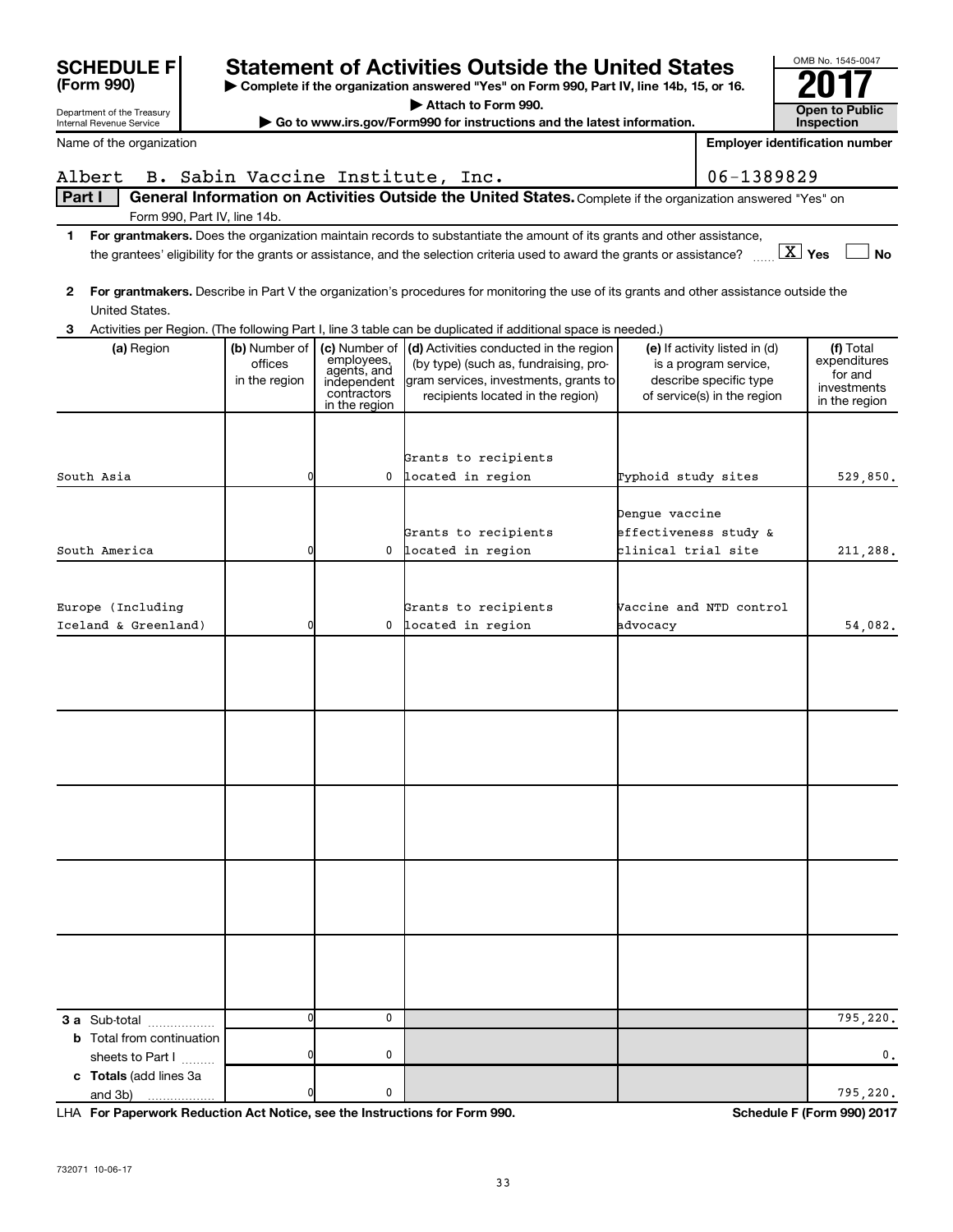Part II | Grants and Other Assistance to Organizations or Entities Outside the United States. Complete if the organization answered "Yes" on Form 990, Part IV, line 15, for any recipient who received more than \$5,000. Part II can be duplicated if additional space is needed.

| 1<br>(a) Name of organization                                         | (b) IRS code section<br>and EIN (if applicable) | (c) Region                     | (d) Purpose of<br>grant                                                                                                                      | (e) Amount<br>of cash grant | (f) Manner of<br>cash disbursement | (g) Amount of<br>noncash<br>assistance | (h) Description<br>of noncash<br>assistance | (i) Method of<br>valuation (book, FMV,<br>appraisal, other) |
|-----------------------------------------------------------------------|-------------------------------------------------|--------------------------------|----------------------------------------------------------------------------------------------------------------------------------------------|-----------------------------|------------------------------------|----------------------------------------|---------------------------------------------|-------------------------------------------------------------|
|                                                                       |                                                 |                                |                                                                                                                                              |                             |                                    |                                        |                                             |                                                             |
|                                                                       |                                                 | South Asia                     | Typhoid study sites                                                                                                                          | 208, 535. EFT               |                                    | $\mathbf{0}$ .                         |                                             |                                                             |
|                                                                       |                                                 |                                |                                                                                                                                              |                             |                                    |                                        |                                             |                                                             |
|                                                                       |                                                 |                                | Dengue vaccine                                                                                                                               |                             |                                    |                                        |                                             |                                                             |
|                                                                       |                                                 | South America                  | effectiveness study                                                                                                                          | 186,288. EFT                |                                    | $\mathbf{0}$ .                         |                                             |                                                             |
|                                                                       |                                                 |                                |                                                                                                                                              |                             |                                    |                                        |                                             |                                                             |
|                                                                       |                                                 |                                |                                                                                                                                              |                             |                                    |                                        |                                             |                                                             |
|                                                                       |                                                 | South Asia                     | Typhoid study sites                                                                                                                          | 175,000.EFT                 |                                    | $\mathbf{0}$ .                         |                                             |                                                             |
|                                                                       |                                                 |                                |                                                                                                                                              |                             |                                    |                                        |                                             |                                                             |
|                                                                       |                                                 | South America                  | Clinical trial site                                                                                                                          | 25,000.EFT                  |                                    | $\mathbf{0}$                           |                                             |                                                             |
|                                                                       |                                                 |                                |                                                                                                                                              |                             |                                    |                                        |                                             |                                                             |
|                                                                       |                                                 | Europe (Including<br>Iceland & | Vaccine and NTD                                                                                                                              |                             |                                    |                                        |                                             |                                                             |
|                                                                       |                                                 | Greenland)                     | control advocacy                                                                                                                             | 54,083.EFT                  |                                    | $\mathfrak o$ .                        |                                             |                                                             |
|                                                                       |                                                 |                                |                                                                                                                                              |                             |                                    |                                        |                                             |                                                             |
|                                                                       |                                                 |                                |                                                                                                                                              |                             |                                    |                                        |                                             |                                                             |
|                                                                       |                                                 | South Asia                     | Typhoid study sites                                                                                                                          | 146, 315. EFT               |                                    | $\mathbf{0}$ .                         |                                             |                                                             |
|                                                                       |                                                 |                                |                                                                                                                                              |                             |                                    |                                        |                                             |                                                             |
|                                                                       |                                                 |                                |                                                                                                                                              |                             |                                    |                                        |                                             |                                                             |
|                                                                       |                                                 |                                |                                                                                                                                              |                             |                                    |                                        |                                             |                                                             |
|                                                                       |                                                 |                                |                                                                                                                                              |                             |                                    |                                        |                                             |                                                             |
|                                                                       |                                                 |                                |                                                                                                                                              |                             |                                    |                                        |                                             |                                                             |
| $\mathbf{2}$                                                          |                                                 |                                | Enter total number of recipient organizations listed above that are recognized as charities by the foreign country, recognized as tax-exempt |                             |                                    |                                        |                                             | 6                                                           |
| Enter total number of other organizations or entities<br>$\mathbf{3}$ |                                                 |                                |                                                                                                                                              |                             |                                    |                                        |                                             |                                                             |

**Schedule F (Form 990) 2017**

**2**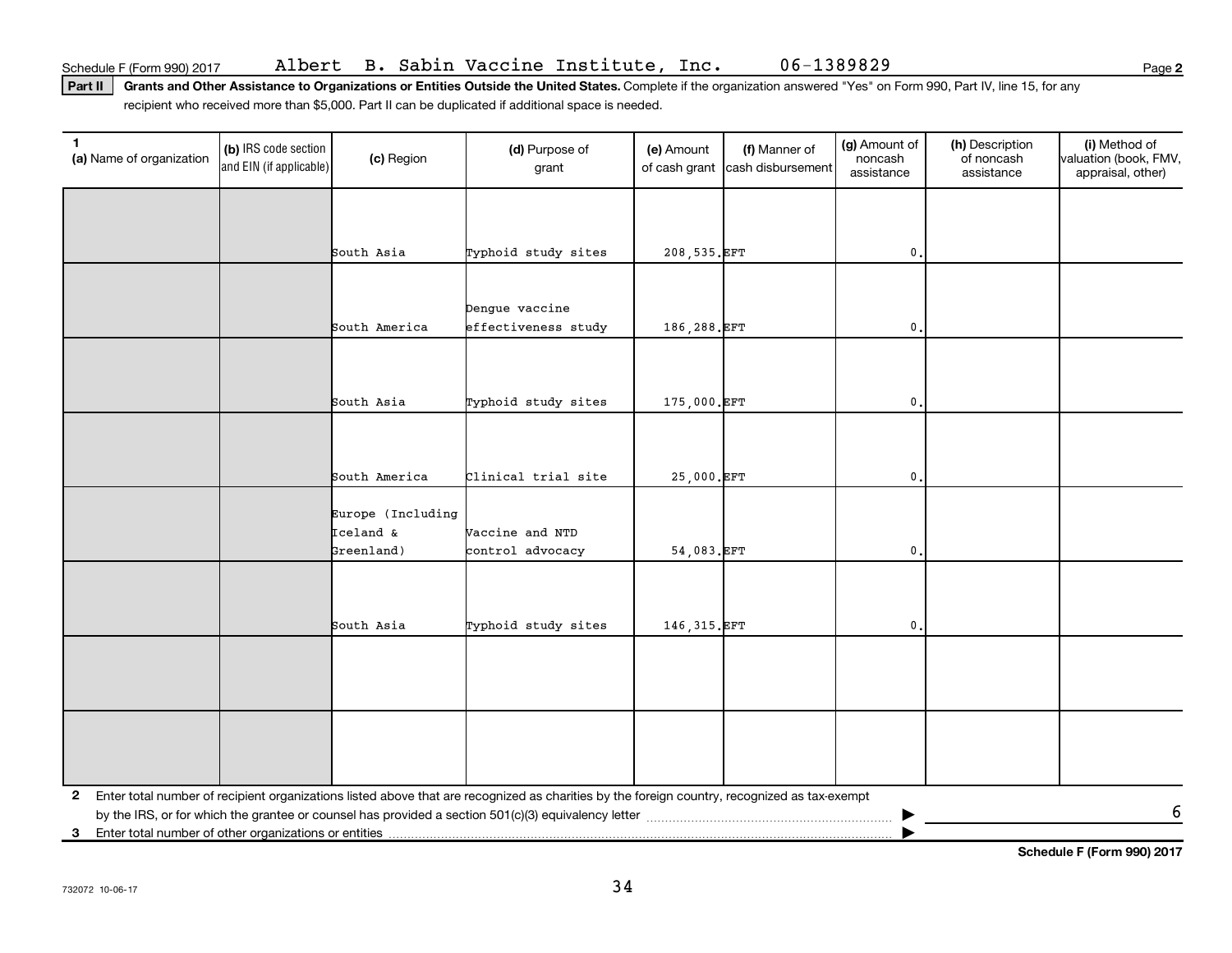**3**

Part III Grants and Other Assistance to Individuals Outside the United States. Complete if the organization answered "Yes" on Form 990, Part IV, line 16. Part III can be duplicated if additional space is needed.

| r art in car be depiled to a define it space to necessary.<br>(a) Type of grant or assistance | (b) Region | (c) Number of (d) Amount of<br>recipients cash grant | (e) Manner of<br>cash disbursement | (f) Amount of<br>noncash<br>assistance | (g) Description of<br>noncash assistance | (h) Method of<br>valuation<br>(book, FMV,<br>appraisal, other) |
|-----------------------------------------------------------------------------------------------|------------|------------------------------------------------------|------------------------------------|----------------------------------------|------------------------------------------|----------------------------------------------------------------|
|                                                                                               |            |                                                      |                                    |                                        |                                          |                                                                |
|                                                                                               |            |                                                      |                                    |                                        |                                          |                                                                |
|                                                                                               |            |                                                      |                                    |                                        |                                          |                                                                |
|                                                                                               |            |                                                      |                                    |                                        |                                          |                                                                |
|                                                                                               |            |                                                      |                                    |                                        |                                          |                                                                |
|                                                                                               |            |                                                      |                                    |                                        |                                          |                                                                |
|                                                                                               |            |                                                      |                                    |                                        |                                          |                                                                |
|                                                                                               |            |                                                      |                                    |                                        |                                          |                                                                |
|                                                                                               |            |                                                      |                                    |                                        |                                          |                                                                |
|                                                                                               |            |                                                      |                                    |                                        |                                          |                                                                |

**Schedule F (Form 990) 2017**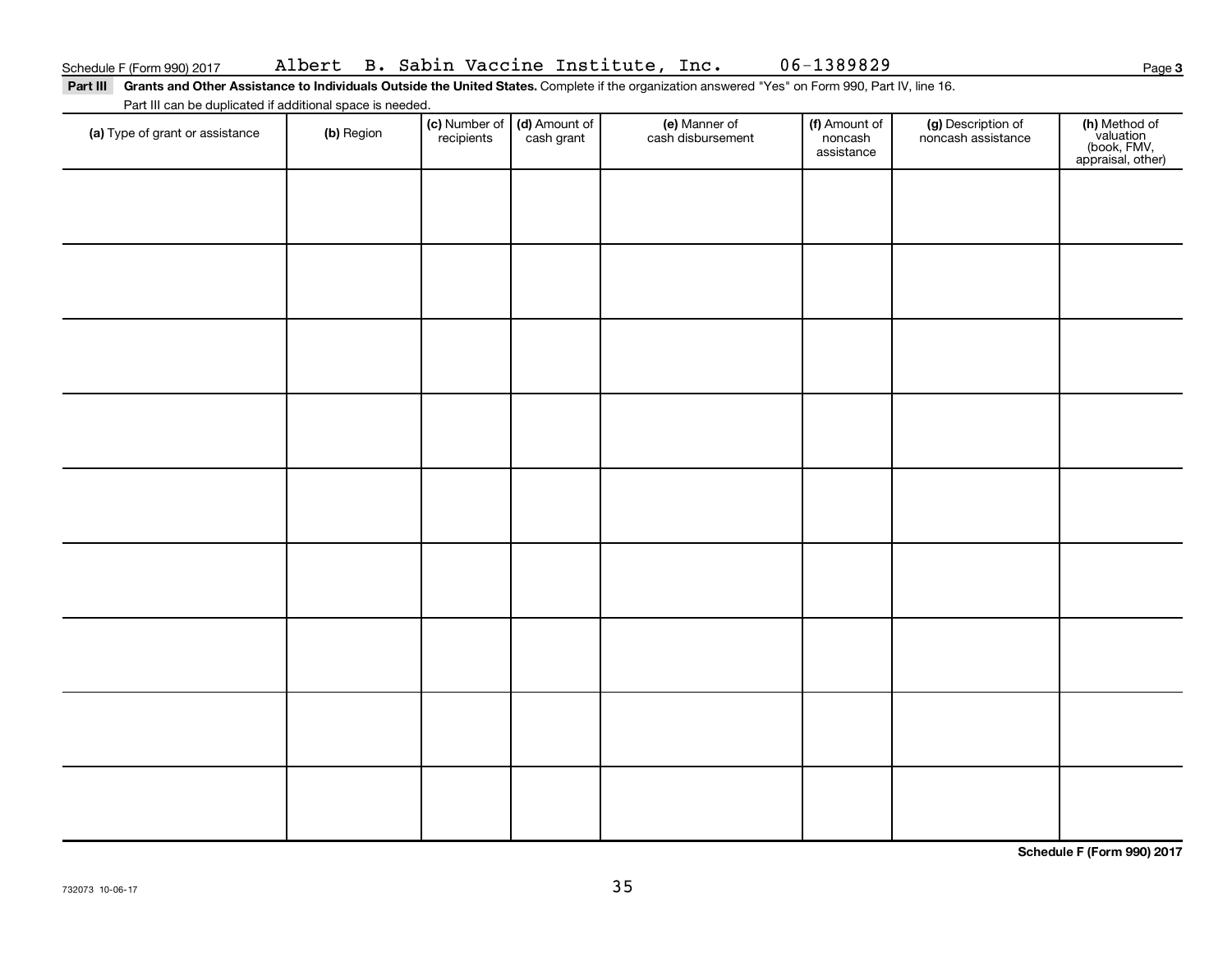### **4** Schedule F (Form 990) 2017 Albert B. Sabin Vaccine Institute, Inc. 06-1389829 <sub>Page</sub> **Part IV F** (Form 990) 2017 *i*<br>**Part IV Foreign Forms**

| 1              | Was the organization a U.S. transferor of property to a foreign corporation during the tax year? If "Yes," the<br>organization may be required to file Form 926, Return by a U.S. Transferor of Property to a Foreign<br>Corporation (see Instructions for Form 926) manufactured controller controller to the control of the control of                                                                               | Yes | $\overline{X}$ No |
|----------------|------------------------------------------------------------------------------------------------------------------------------------------------------------------------------------------------------------------------------------------------------------------------------------------------------------------------------------------------------------------------------------------------------------------------|-----|-------------------|
| $\overline{2}$ | Did the organization have an interest in a foreign trust during the tax year? If "Yes," the organization<br>may be required to separately file Form 3520, Annual Return To Report Transactions With Foreign<br>Trusts and Receipt of Certain Foreign Gifts, and/or Form 3520-A, Annual Information Return of Foreign<br>Trust With a U.S. Owner (see Instructions for Forms 3520 and 3520-A; don't file with Form 990) | Yes | $X _{\text{No}}$  |
| 3              | Did the organization have an ownership interest in a foreign corporation during the tax year? If "Yes,"<br>the organization may be required to file Form 5471, Information Return of U.S. Persons With Respect To                                                                                                                                                                                                      | Yes | $X _{\text{No}}$  |
| 4              | Was the organization a direct or indirect shareholder of a passive foreign investment company or a<br>qualified electing fund during the tax year? If "Yes," the organization may be required to file Form 8621,<br>Information Return by a Shareholder of a Passive Foreign Investment Company or Qualified Electing Fund<br>(see Instructions for Form 8621)                                                         | Yes | $X _{N_Q}$        |
| 5              | Did the organization have an ownership interest in a foreign partnership during the tax year? If "Yes,"<br>the organization may be required to file Form 8865, Return of U.S. Persons With Respect to Certain<br>Foreign Partnerships (see Instructions for Form 8865)                                                                                                                                                 | Yes | $X _{No}$         |
| 6              | Did the organization have any operations in or related to any boycotting countries during the tax year? If<br>"Yes," the organization may be required to separately file Form 5713, International Boycott Report (see                                                                                                                                                                                                  | Yes |                   |

**Schedule F (Form 990) 2017**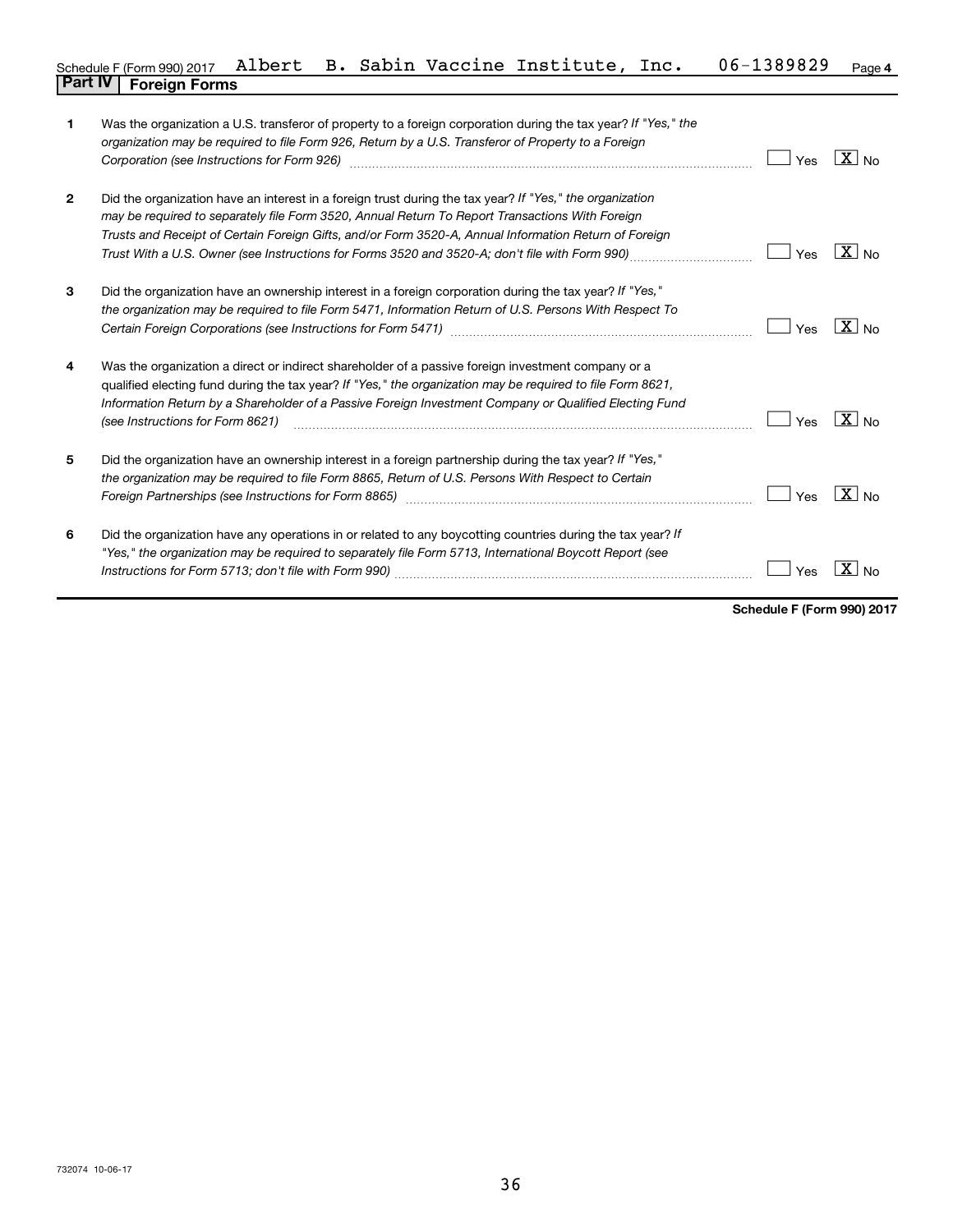| 06-1389829<br>Schedule F (Form 990) 2017 Albert B. Sabin Vaccine Institute, Inc.<br>Page 5                                            |
|---------------------------------------------------------------------------------------------------------------------------------------|
| <b>Supplemental Information</b><br><b>Part V</b>                                                                                      |
| Provide the information required by Part I, line 2 (monitoring of funds); Part I, line 3, column (f) (accounting method; amounts of   |
| investments vs. expenditures per region); Part II, line 1 (accounting method); Part III (accounting method); and Part III, column (c) |
| (estimated number of recipients), as applicable. Also complete this part to provide any additional information. See instructions.     |
|                                                                                                                                       |
| Part I, Line 2:                                                                                                                       |
|                                                                                                                                       |
| Grants are monitored in several ways. First, there is a due diligence                                                                 |
|                                                                                                                                       |
| process in awarding the grant. Second, a written and signed agreement is                                                              |
|                                                                                                                                       |
| executed, which includes a detailed scope of work, budget and reporting                                                               |
|                                                                                                                                       |
| requirements. Typically, payments are sent either when milestones are                                                                 |
|                                                                                                                                       |
| met or in accordance with an established payment schedule. Third, we                                                                  |
|                                                                                                                                       |
| require monthly, quarterly, and/or annual financial and technical reports                                                             |
|                                                                                                                                       |
| from recipients prior to sending the subsequent payment. Fourth, and as                                                               |
|                                                                                                                                       |
| needed, we conduct site visits. And finally, if deemed necessary, a                                                                   |
|                                                                                                                                       |
| third party reviews the accounting records of the recipient(s).                                                                       |
|                                                                                                                                       |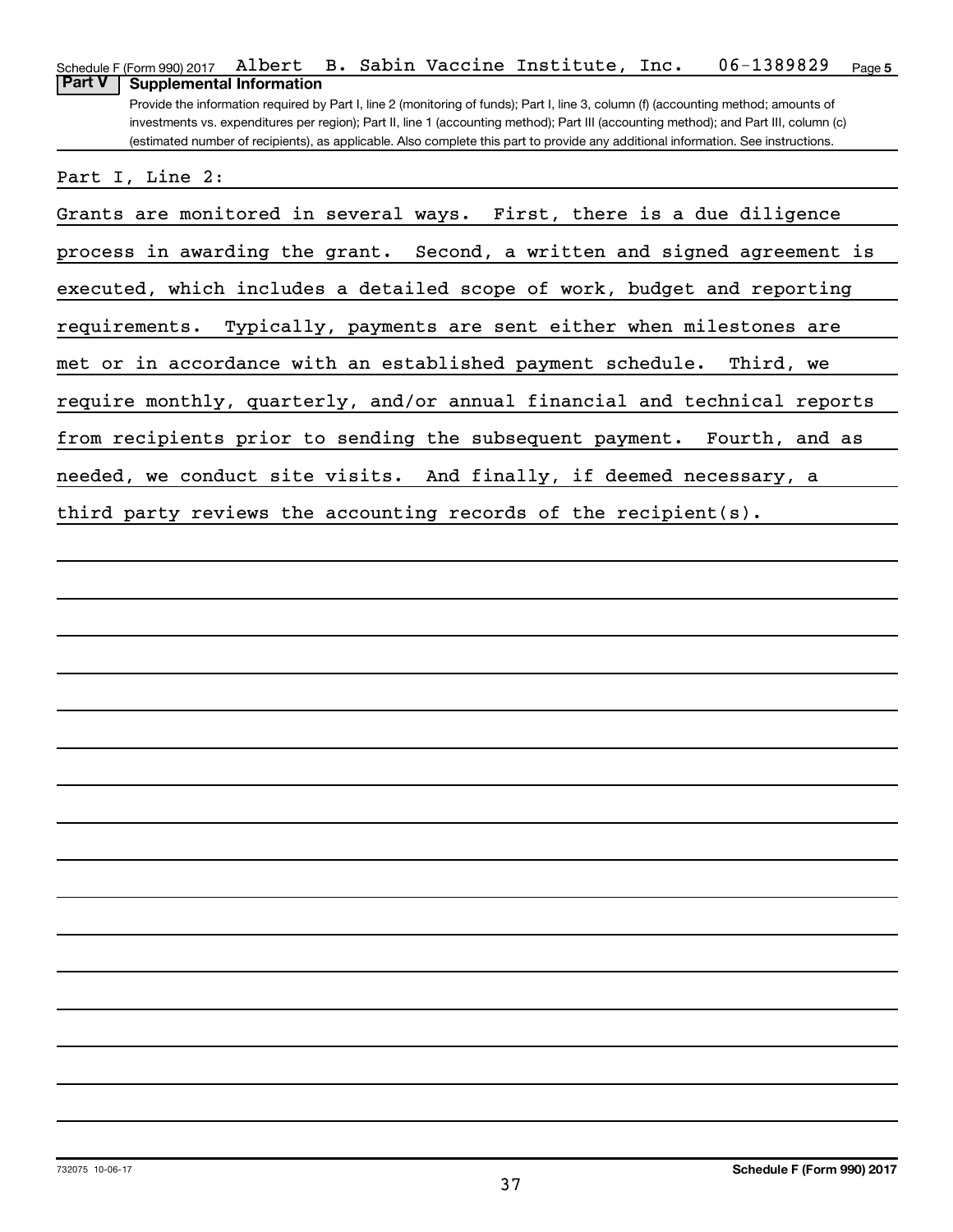| <b>SCHEDULE I</b><br>(Form 990)<br>Department of the Treasury<br>Internal Revenue Service                                                                                                                                                                                                                  | <b>Grants and Other Assistance to Organizations,</b><br>Governments, and Individuals in the United States<br>Complete if the organization answered "Yes" on Form 990, Part IV, line 21 or 22.<br>Attach to Form 990.<br>Go to www.irs.gov/Form990 for the latest information. |                                    |                             |                                         |                                                                |                                          |                                              |  |  |  |  |  |  |
|------------------------------------------------------------------------------------------------------------------------------------------------------------------------------------------------------------------------------------------------------------------------------------------------------------|-------------------------------------------------------------------------------------------------------------------------------------------------------------------------------------------------------------------------------------------------------------------------------|------------------------------------|-----------------------------|-----------------------------------------|----------------------------------------------------------------|------------------------------------------|----------------------------------------------|--|--|--|--|--|--|
| Name of the organization                                                                                                                                                                                                                                                                                   |                                                                                                                                                                                                                                                                               |                                    |                             |                                         |                                                                |                                          | <b>Employer identification number</b>        |  |  |  |  |  |  |
| Albert<br>Part I<br><b>General Information on Grants and Assistance</b>                                                                                                                                                                                                                                    |                                                                                                                                                                                                                                                                               | B. Sabin Vaccine Institute, Inc.   |                             |                                         |                                                                |                                          | 06-1389829                                   |  |  |  |  |  |  |
| Does the organization maintain records to substantiate the amount of the grants or assistance, the grantees' eligibility for the grants or assistance, and the selection<br>$\mathbf 1$<br>2 Describe in Part IV the organization's procedures for monitoring the use of grant funds in the United States. |                                                                                                                                                                                                                                                                               |                                    |                             |                                         |                                                                |                                          | $\boxed{\text{X}}$ Yes<br>l No               |  |  |  |  |  |  |
| Part II<br>Grants and Other Assistance to Domestic Organizations and Domestic Governments. Complete if the organization answered "Yes" on Form 990, Part IV, line 21, for any                                                                                                                              |                                                                                                                                                                                                                                                                               |                                    |                             |                                         |                                                                |                                          |                                              |  |  |  |  |  |  |
| recipient that received more than \$5,000. Part II can be duplicated if additional space is needed.                                                                                                                                                                                                        |                                                                                                                                                                                                                                                                               |                                    |                             |                                         |                                                                |                                          |                                              |  |  |  |  |  |  |
| <b>1 (a)</b> Name and address of organization<br>or government                                                                                                                                                                                                                                             | (b) EIN                                                                                                                                                                                                                                                                       | (c) IRC section<br>(if applicable) | (d) Amount of<br>cash grant | (e) Amount of<br>non-cash<br>assistance | (f) Method of<br>valuation (book,<br>FMV, appraisal,<br>other) | (g) Description of<br>noncash assistance | (h) Purpose of grant<br>or assistance        |  |  |  |  |  |  |
| National Foundation for the                                                                                                                                                                                                                                                                                |                                                                                                                                                                                                                                                                               |                                    |                             |                                         |                                                                |                                          |                                              |  |  |  |  |  |  |
| Centers for Disease Control and                                                                                                                                                                                                                                                                            |                                                                                                                                                                                                                                                                               |                                    |                             |                                         |                                                                |                                          |                                              |  |  |  |  |  |  |
| Prevention - 600 Peachtree Street                                                                                                                                                                                                                                                                          |                                                                                                                                                                                                                                                                               |                                    |                             |                                         |                                                                |                                          |                                              |  |  |  |  |  |  |
| NE, Suite 1000 - Atlanta, GA 30308                                                                                                                                                                                                                                                                         | 58-2106707                                                                                                                                                                                                                                                                    | 501C3                              | 218,696.                    | $\mathbf{0}$                            |                                                                |                                          | Typhoid study sites                          |  |  |  |  |  |  |
| Pan American Health Organization<br>525 23rd Street NW.<br>Washington, DC 20037                                                                                                                                                                                                                            | $23 - 7072046$                                                                                                                                                                                                                                                                |                                    | 1,034,405.                  | $\mathbf{0}$                            |                                                                |                                          | NTD control and vaccine<br>access and uptake |  |  |  |  |  |  |
| Stanford University<br>P.O. Box 44253<br>San Francisco, CA 94144                                                                                                                                                                                                                                           | 94-1156365                                                                                                                                                                                                                                                                    | 501C3                              | 90.748.                     | $\mathbf 0$ .                           |                                                                |                                          | Typhoid study sites                          |  |  |  |  |  |  |
| Baylor College of Medicine<br>1 Baylor Plaza<br>Houston, TX 77030                                                                                                                                                                                                                                          | 74-1613878                                                                                                                                                                                                                                                                    | 501C3                              | 1,121,003.                  | $\mathbf{0}$                            |                                                                |                                          | Vaccine development<br>program               |  |  |  |  |  |  |
| 2 Enter total number of section $501(c)(3)$ and government organizations listed in the line 1 table                                                                                                                                                                                                        |                                                                                                                                                                                                                                                                               |                                    |                             |                                         |                                                                |                                          | з.                                           |  |  |  |  |  |  |
| Enter total number of other organizations listed in the line 1 table<br>3                                                                                                                                                                                                                                  |                                                                                                                                                                                                                                                                               |                                    |                             |                                         |                                                                |                                          | ī.                                           |  |  |  |  |  |  |

**For Paperwork Reduction Act Notice, see the Instructions for Form 990. Schedule I (Form 990) (2017)** LHA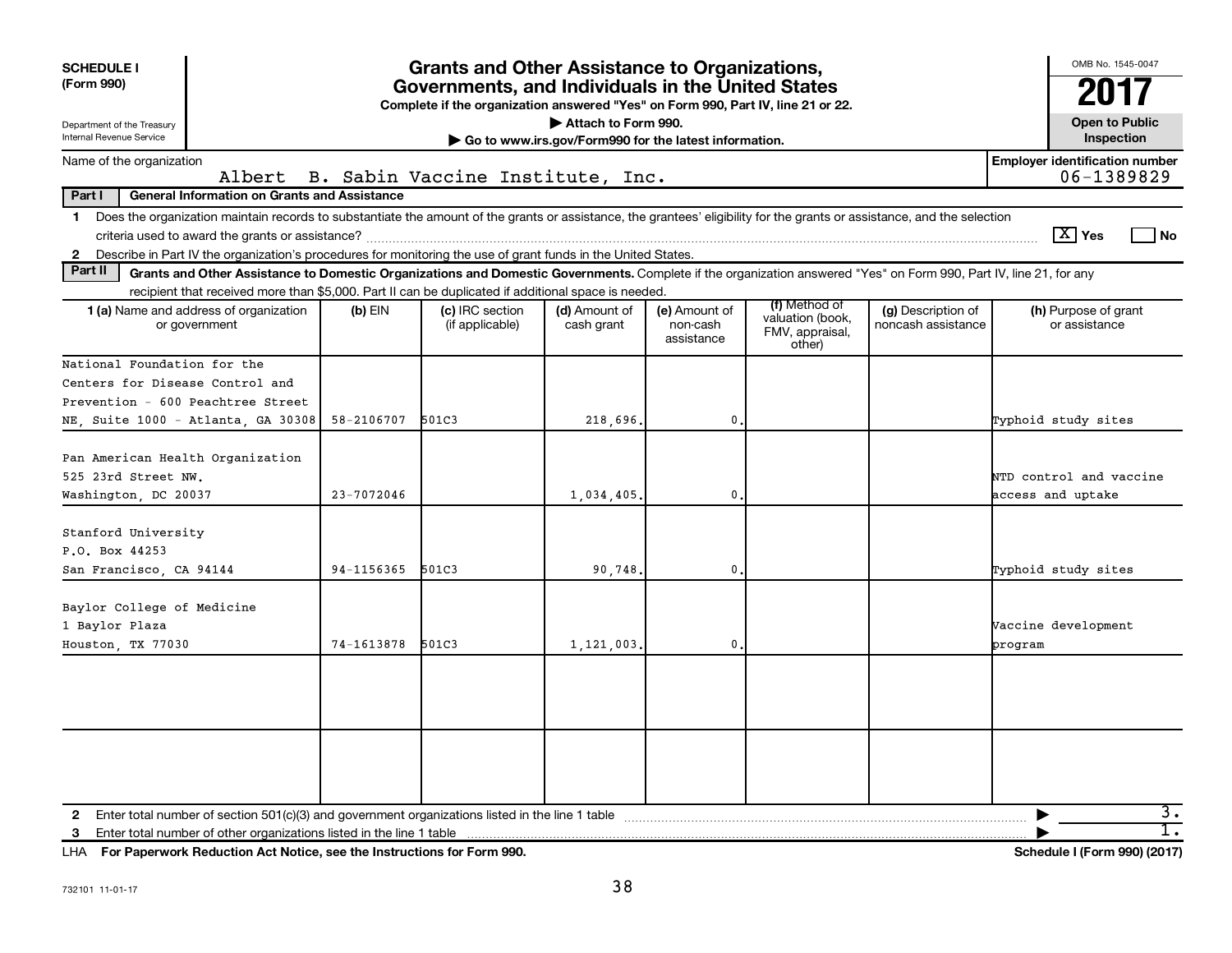**2**

Part III | Grants and Other Assistance to Domestic Individuals. Complete if the organization answered "Yes" on Form 990, Part IV, line 22. Part III can be duplicated if additional space is needed.

| (a) Type of grant or assistance                                                                                                                      | (b) Number of<br>recipients                                                | (c) Amount of<br>cash grant | (d) Amount of non-<br>cash assistance | (e) Method of valuation<br>(book, FMV, appraisal, other) | (f) Description of noncash assistance |  |  |  |  |  |  |  |  |  |
|------------------------------------------------------------------------------------------------------------------------------------------------------|----------------------------------------------------------------------------|-----------------------------|---------------------------------------|----------------------------------------------------------|---------------------------------------|--|--|--|--|--|--|--|--|--|
|                                                                                                                                                      |                                                                            |                             |                                       |                                                          |                                       |  |  |  |  |  |  |  |  |  |
|                                                                                                                                                      |                                                                            |                             |                                       |                                                          |                                       |  |  |  |  |  |  |  |  |  |
|                                                                                                                                                      |                                                                            |                             |                                       |                                                          |                                       |  |  |  |  |  |  |  |  |  |
|                                                                                                                                                      |                                                                            |                             |                                       |                                                          |                                       |  |  |  |  |  |  |  |  |  |
|                                                                                                                                                      |                                                                            |                             |                                       |                                                          |                                       |  |  |  |  |  |  |  |  |  |
|                                                                                                                                                      |                                                                            |                             |                                       |                                                          |                                       |  |  |  |  |  |  |  |  |  |
|                                                                                                                                                      |                                                                            |                             |                                       |                                                          |                                       |  |  |  |  |  |  |  |  |  |
|                                                                                                                                                      |                                                                            |                             |                                       |                                                          |                                       |  |  |  |  |  |  |  |  |  |
|                                                                                                                                                      |                                                                            |                             |                                       |                                                          |                                       |  |  |  |  |  |  |  |  |  |
|                                                                                                                                                      |                                                                            |                             |                                       |                                                          |                                       |  |  |  |  |  |  |  |  |  |
|                                                                                                                                                      |                                                                            |                             |                                       |                                                          |                                       |  |  |  |  |  |  |  |  |  |
| Part IV<br>Supplemental Information. Provide the information required in Part I, line 2; Part III, column (b); and any other additional information. |                                                                            |                             |                                       |                                                          |                                       |  |  |  |  |  |  |  |  |  |
| Part I, Line 2:                                                                                                                                      |                                                                            |                             |                                       |                                                          |                                       |  |  |  |  |  |  |  |  |  |
| Grants are monitored in several ways. First, there is a due diligence                                                                                |                                                                            |                             |                                       |                                                          |                                       |  |  |  |  |  |  |  |  |  |
| process in awarding the grant. Second, a written and signed agreement is                                                                             |                                                                            |                             |                                       |                                                          |                                       |  |  |  |  |  |  |  |  |  |
| executed, which includes a detailed scope of work, budget and reporting                                                                              |                                                                            |                             |                                       |                                                          |                                       |  |  |  |  |  |  |  |  |  |
| requirements. Typically, payments are sent either when milestones are met                                                                            |                                                                            |                             |                                       |                                                          |                                       |  |  |  |  |  |  |  |  |  |
| or in accordance with an established payment schedule. Third, we require                                                                             |                                                                            |                             |                                       |                                                          |                                       |  |  |  |  |  |  |  |  |  |
| monthly, quarterly, and/or annual financial and technical reports from                                                                               |                                                                            |                             |                                       |                                                          |                                       |  |  |  |  |  |  |  |  |  |
|                                                                                                                                                      | recipients prior to sending the subsequent payment. Fourth, and as needed, |                             |                                       |                                                          |                                       |  |  |  |  |  |  |  |  |  |
|                                                                                                                                                      |                                                                            |                             |                                       |                                                          |                                       |  |  |  |  |  |  |  |  |  |
| we conduct site visits. And finally, if deemed necessary, a third party                                                                              |                                                                            |                             |                                       |                                                          |                                       |  |  |  |  |  |  |  |  |  |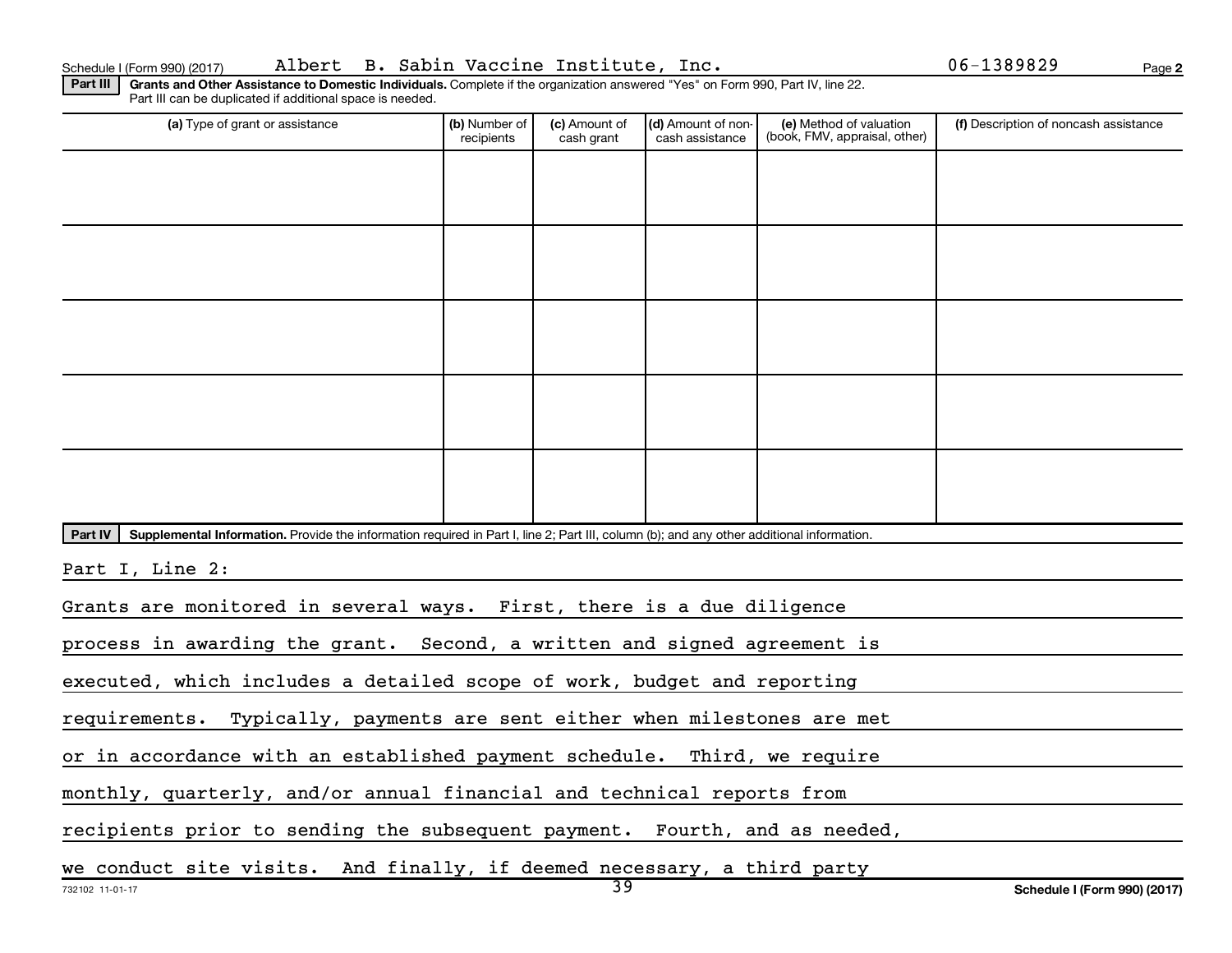|  | Schedule I (Form 990) Albert<br><b>Part IV</b> Supplemental Information |  |  |  |  |  | Albert B. Sabin Vaccine Institute, Inc. 06-1389829 Page2 |  |
|--|-------------------------------------------------------------------------|--|--|--|--|--|----------------------------------------------------------|--|
|  | reviews the accounting records of the recipient(s).                     |  |  |  |  |  |                                                          |  |
|  |                                                                         |  |  |  |  |  |                                                          |  |
|  |                                                                         |  |  |  |  |  |                                                          |  |
|  |                                                                         |  |  |  |  |  |                                                          |  |
|  |                                                                         |  |  |  |  |  |                                                          |  |
|  |                                                                         |  |  |  |  |  |                                                          |  |
|  |                                                                         |  |  |  |  |  |                                                          |  |
|  |                                                                         |  |  |  |  |  |                                                          |  |
|  |                                                                         |  |  |  |  |  |                                                          |  |
|  |                                                                         |  |  |  |  |  |                                                          |  |
|  |                                                                         |  |  |  |  |  |                                                          |  |
|  |                                                                         |  |  |  |  |  |                                                          |  |
|  |                                                                         |  |  |  |  |  |                                                          |  |
|  |                                                                         |  |  |  |  |  |                                                          |  |
|  |                                                                         |  |  |  |  |  |                                                          |  |
|  |                                                                         |  |  |  |  |  |                                                          |  |
|  |                                                                         |  |  |  |  |  |                                                          |  |
|  |                                                                         |  |  |  |  |  |                                                          |  |
|  |                                                                         |  |  |  |  |  |                                                          |  |
|  |                                                                         |  |  |  |  |  |                                                          |  |
|  |                                                                         |  |  |  |  |  |                                                          |  |
|  |                                                                         |  |  |  |  |  |                                                          |  |
|  |                                                                         |  |  |  |  |  |                                                          |  |
|  |                                                                         |  |  |  |  |  |                                                          |  |
|  |                                                                         |  |  |  |  |  |                                                          |  |
|  |                                                                         |  |  |  |  |  |                                                          |  |
|  |                                                                         |  |  |  |  |  |                                                          |  |
|  |                                                                         |  |  |  |  |  |                                                          |  |
|  |                                                                         |  |  |  |  |  |                                                          |  |
|  |                                                                         |  |  |  |  |  |                                                          |  |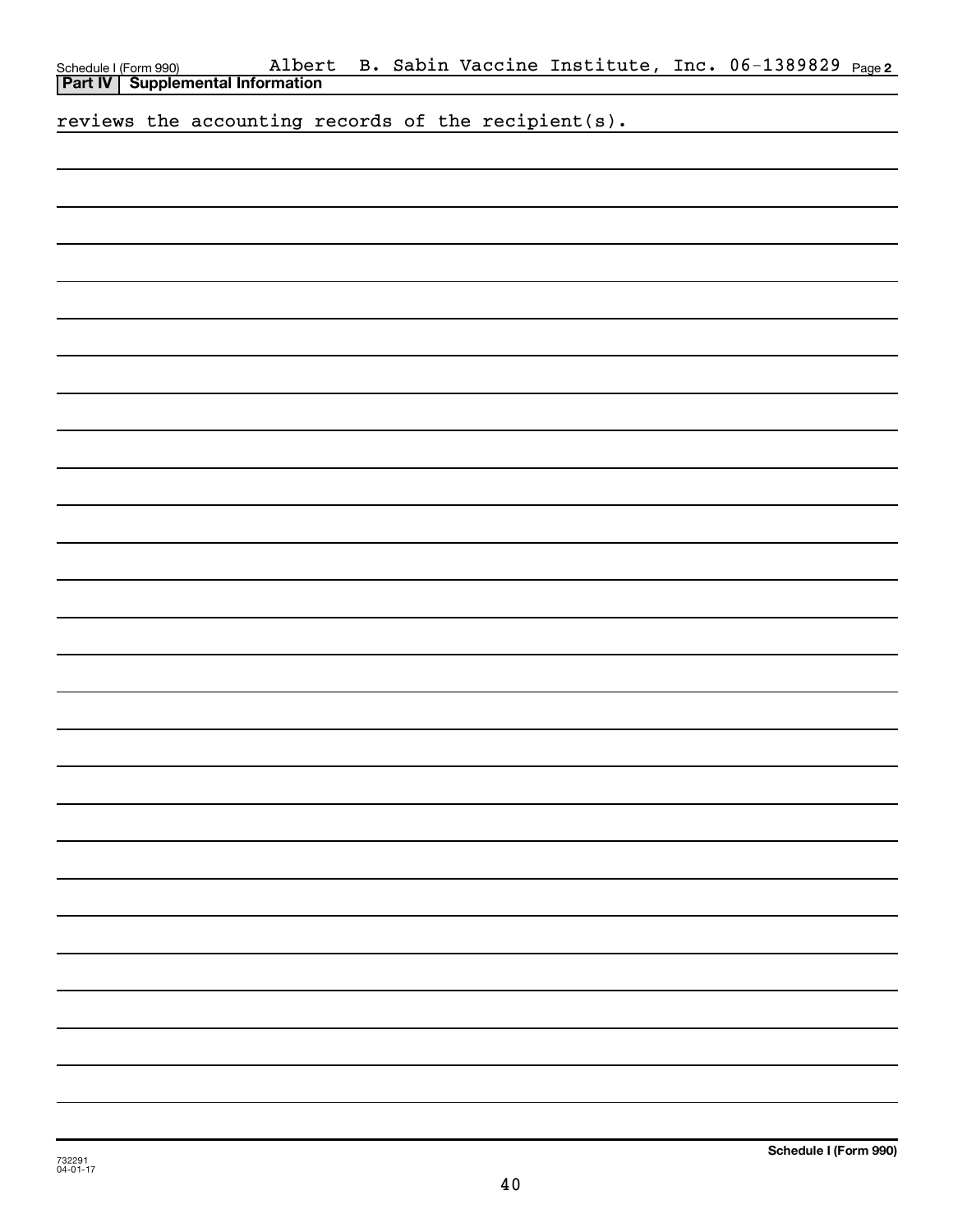|                                                                                | <b>SCHEDULE J</b>                                                                                                                              | <b>Compensation Information</b>                                                                                           |  | OMB No. 1545-0047          |     |                         |  |  |  |  |
|--------------------------------------------------------------------------------|------------------------------------------------------------------------------------------------------------------------------------------------|---------------------------------------------------------------------------------------------------------------------------|--|----------------------------|-----|-------------------------|--|--|--|--|
|                                                                                | (Form 990)                                                                                                                                     | For certain Officers, Directors, Trustees, Key Employees, and Highest                                                     |  | 2017                       |     |                         |  |  |  |  |
|                                                                                |                                                                                                                                                | <b>Compensated Employees</b>                                                                                              |  |                            |     |                         |  |  |  |  |
|                                                                                | Complete if the organization answered "Yes" on Form 990, Part IV, line 23.<br><b>Open to Public</b><br>Attach to Form 990.                     |                                                                                                                           |  |                            |     |                         |  |  |  |  |
|                                                                                | Department of the Treasury<br>Inspection<br>Go to www.irs.gov/Form990 for instructions and the latest information.<br>Internal Revenue Service |                                                                                                                           |  |                            |     |                         |  |  |  |  |
|                                                                                | <b>Employer identification number</b><br>Name of the organization                                                                              |                                                                                                                           |  |                            |     |                         |  |  |  |  |
|                                                                                |                                                                                                                                                | B. Sabin Vaccine Institute, Inc.<br>Albert                                                                                |  | 06-1389829                 |     |                         |  |  |  |  |
|                                                                                | Part I                                                                                                                                         | <b>Questions Regarding Compensation</b>                                                                                   |  |                            |     |                         |  |  |  |  |
|                                                                                |                                                                                                                                                |                                                                                                                           |  |                            | Yes | <b>No</b>               |  |  |  |  |
|                                                                                |                                                                                                                                                | Check the appropriate box(es) if the organization provided any of the following to or for a person listed on Form 990,    |  |                            |     |                         |  |  |  |  |
|                                                                                |                                                                                                                                                | Part VII, Section A, line 1a. Complete Part III to provide any relevant information regarding these items.                |  |                            |     |                         |  |  |  |  |
|                                                                                | First-class or charter travel                                                                                                                  | Housing allowance or residence for personal use                                                                           |  |                            |     |                         |  |  |  |  |
|                                                                                | Travel for companions                                                                                                                          | Payments for business use of personal residence                                                                           |  |                            |     |                         |  |  |  |  |
|                                                                                |                                                                                                                                                | Health or social club dues or initiation fees<br>Tax indemnification and gross-up payments                                |  |                            |     |                         |  |  |  |  |
|                                                                                |                                                                                                                                                | Discretionary spending account<br>Personal services (such as, maid, chauffeur, chef)                                      |  |                            |     |                         |  |  |  |  |
|                                                                                |                                                                                                                                                |                                                                                                                           |  |                            |     |                         |  |  |  |  |
|                                                                                |                                                                                                                                                | <b>b</b> If any of the boxes on line 1a are checked, did the organization follow a written policy regarding payment or    |  |                            |     |                         |  |  |  |  |
|                                                                                |                                                                                                                                                |                                                                                                                           |  | 1b                         |     |                         |  |  |  |  |
| 2                                                                              |                                                                                                                                                | Did the organization require substantiation prior to reimbursing or allowing expenses incurred by all directors,          |  |                            |     |                         |  |  |  |  |
|                                                                                |                                                                                                                                                |                                                                                                                           |  | $\mathbf{2}$               |     |                         |  |  |  |  |
|                                                                                |                                                                                                                                                |                                                                                                                           |  |                            |     |                         |  |  |  |  |
| З                                                                              |                                                                                                                                                | Indicate which, if any, of the following the filing organization used to establish the compensation of the organization's |  |                            |     |                         |  |  |  |  |
|                                                                                |                                                                                                                                                | CEO/Executive Director. Check all that apply. Do not check any boxes for methods used by a related organization to        |  |                            |     |                         |  |  |  |  |
| establish compensation of the CEO/Executive Director, but explain in Part III. |                                                                                                                                                |                                                                                                                           |  |                            |     |                         |  |  |  |  |
|                                                                                | $\lfloor x \rfloor$ Compensation committee<br>$\underline{\mathbf{X}}$ Written employment contract                                             |                                                                                                                           |  |                            |     |                         |  |  |  |  |
|                                                                                | $ \mathbf{X} $ Independent compensation consultant<br>$ \mathbf{X} $ Compensation survey or study                                              |                                                                                                                           |  |                            |     |                         |  |  |  |  |
|                                                                                | $ \mathbf{X} $ Form 990 of other organizations                                                                                                 | $\mathbf{X}$ Approval by the board or compensation committee                                                              |  |                            |     |                         |  |  |  |  |
|                                                                                |                                                                                                                                                |                                                                                                                           |  |                            |     |                         |  |  |  |  |
|                                                                                |                                                                                                                                                | During the year, did any person listed on Form 990, Part VII, Section A, line 1a, with respect to the filing              |  |                            |     |                         |  |  |  |  |
|                                                                                | organization or a related organization:                                                                                                        |                                                                                                                           |  |                            |     |                         |  |  |  |  |
| а                                                                              |                                                                                                                                                | Receive a severance payment or change-of-control payment?                                                                 |  | 4a                         | X   |                         |  |  |  |  |
| b                                                                              |                                                                                                                                                |                                                                                                                           |  | 4b                         |     | X                       |  |  |  |  |
|                                                                                |                                                                                                                                                |                                                                                                                           |  | 4c                         |     | X                       |  |  |  |  |
|                                                                                |                                                                                                                                                | If "Yes" to any of lines 4a-c, list the persons and provide the applicable amounts for each item in Part III.             |  |                            |     |                         |  |  |  |  |
|                                                                                |                                                                                                                                                |                                                                                                                           |  |                            |     |                         |  |  |  |  |
|                                                                                |                                                                                                                                                | Only section 501(c)(3), 501(c)(4), and 501(c)(29) organizations must complete lines 5-9.                                  |  |                            |     |                         |  |  |  |  |
|                                                                                |                                                                                                                                                | For persons listed on Form 990, Part VII, Section A, line 1a, did the organization pay or accrue any compensation         |  |                            |     |                         |  |  |  |  |
|                                                                                | contingent on the revenues of:                                                                                                                 |                                                                                                                           |  |                            |     |                         |  |  |  |  |
| a                                                                              |                                                                                                                                                |                                                                                                                           |  | 5а                         |     | x                       |  |  |  |  |
|                                                                                |                                                                                                                                                |                                                                                                                           |  | 5b                         |     | $\overline{\mathtt{x}}$ |  |  |  |  |
|                                                                                |                                                                                                                                                | If "Yes" on line 5a or 5b, describe in Part III.                                                                          |  |                            |     |                         |  |  |  |  |
|                                                                                |                                                                                                                                                | 6 For persons listed on Form 990, Part VII, Section A, line 1a, did the organization pay or accrue any compensation       |  |                            |     |                         |  |  |  |  |
|                                                                                | contingent on the net earnings of:                                                                                                             |                                                                                                                           |  |                            |     | x                       |  |  |  |  |
| a                                                                              |                                                                                                                                                |                                                                                                                           |  |                            |     |                         |  |  |  |  |
|                                                                                |                                                                                                                                                |                                                                                                                           |  | 6b                         |     | $\overline{\mathtt{x}}$ |  |  |  |  |
|                                                                                |                                                                                                                                                | If "Yes" on line 6a or 6b, describe in Part III.                                                                          |  |                            |     |                         |  |  |  |  |
|                                                                                |                                                                                                                                                | 7 For persons listed on Form 990, Part VII, Section A, line 1a, did the organization provide any nonfixed payments        |  |                            |     |                         |  |  |  |  |
|                                                                                |                                                                                                                                                |                                                                                                                           |  | 7                          |     | x                       |  |  |  |  |
| 8                                                                              |                                                                                                                                                | Were any amounts reported on Form 990, Part VII, paid or accrued pursuant to a contract that was subject to the           |  |                            |     |                         |  |  |  |  |
|                                                                                |                                                                                                                                                |                                                                                                                           |  | 8                          |     | x                       |  |  |  |  |
| 9                                                                              |                                                                                                                                                | If "Yes" on line 8, did the organization also follow the rebuttable presumption procedure described in                    |  |                            |     |                         |  |  |  |  |
|                                                                                |                                                                                                                                                |                                                                                                                           |  | 9                          |     |                         |  |  |  |  |
|                                                                                |                                                                                                                                                | LHA For Paperwork Reduction Act Notice, see the Instructions for Form 990.                                                |  | Schedule J (Form 990) 2017 |     |                         |  |  |  |  |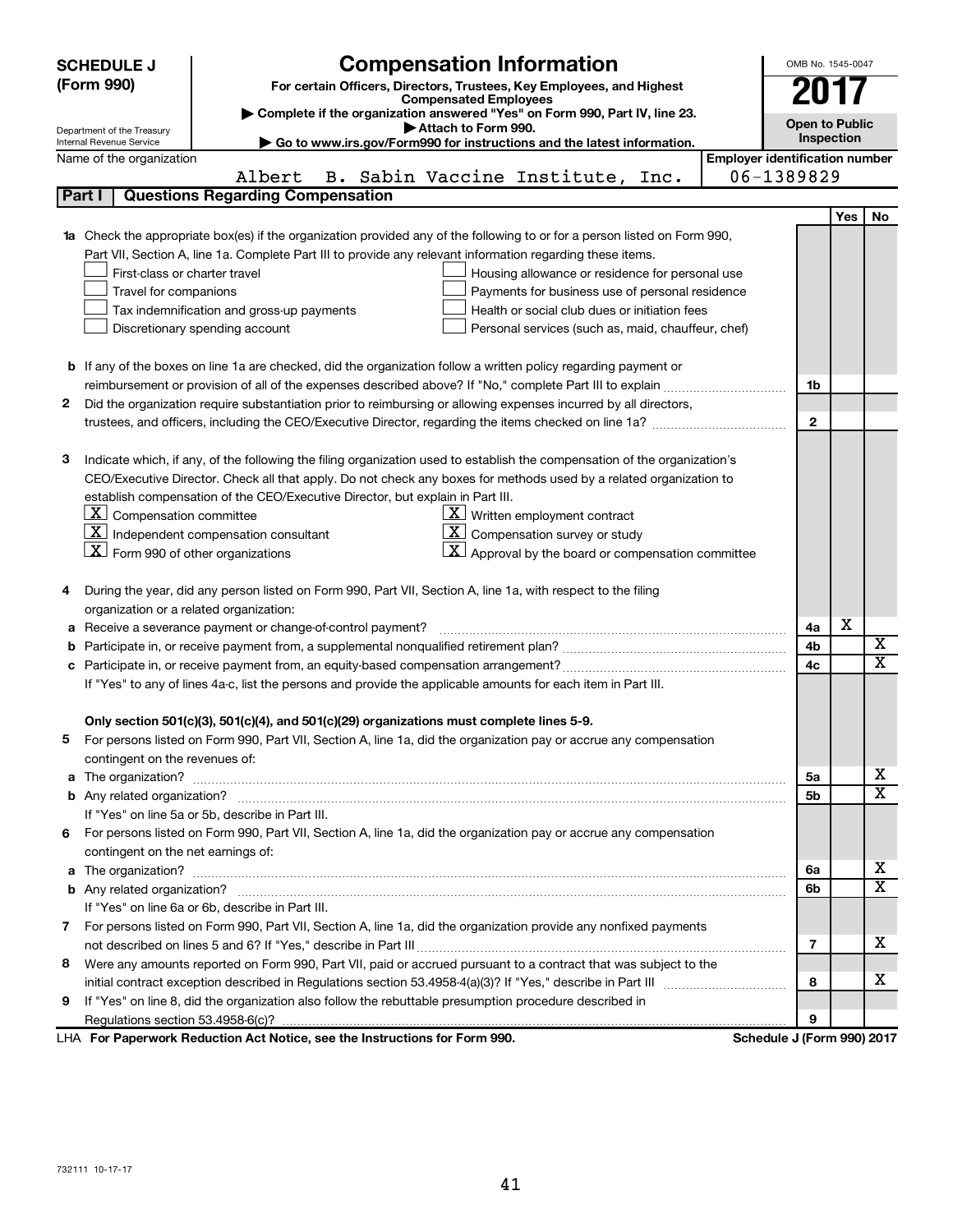## Part II | Officers, Directors, Trustees, Key Employees, and Highest Compensated Employees. Use duplicate copies if additional space is needed.

For each individual whose compensation must be reported on Schedule J, report compensation from the organization on row (i) and from related organizations, described in the instructions, on row (ii). Do not list any individuals that aren't listed on Form 990, Part VII.

Note: The sum of columns (B)(i)-(iii) for each listed individual must equal the total amount of Form 990, Part VII, Section A, line 1a, applicable column (D) and (E) amounts for that individual.

|                                  |      |                          | (B) Breakdown of W-2 and/or 1099-MISC compensation |                                           | (C) Retirement and<br>other deferred | (D) Nontaxable | (E) Total of columns | (F) Compensation                                           |
|----------------------------------|------|--------------------------|----------------------------------------------------|-------------------------------------------|--------------------------------------|----------------|----------------------|------------------------------------------------------------|
| (A) Name and Title               |      | (i) Base<br>compensation | (ii) Bonus &<br>incentive<br>compensation          | (iii) Other<br>reportable<br>compensation | compensation                         | benefits       | $(B)(i)-(D)$         | in column (B)<br>reported as deferred<br>on prior Form 990 |
| Amy Finan<br>(1)                 | (i)  | 340, 725.                | 37,000.                                            | 0.                                        | 10,800.                              | 11, 176.       | 399,701.             | 0.                                                         |
| CEO                              | (ii) | 0.                       | $\mathbf 0$ .                                      | 0.                                        | 0.                                   | 0              | 0.                   | $\overline{0}$ .                                           |
| (2)<br>Brian Davis               | (i)  | 212,713.                 | 35,000.                                            | 0.                                        | 8,858.                               | 22,771.        | 279, 342.            | $\overline{0}$ .                                           |
| COO                              | (ii) | Ο.                       | 0.                                                 | Ο.                                        | 0.                                   | 0              | Ω.                   | $\overline{0}$ .                                           |
| Bruce Gellin<br>(3)              | (i)  | 223, 324.                | $\overline{0}$ .                                   | о.                                        | 950.                                 | 6,800          | 231,074.             | $\overline{0}$ .                                           |
| President, Global Immunization   | (ii) | 0.                       | $\overline{0}$ .                                   | 0.                                        | 0.                                   | 0              | Ω.                   | $\overline{\mathbf{0}}$ .                                  |
| Jon Andrus<br>(4)                | (i)  | 39,782.                  | $\overline{0}$ .                                   | 125,000.                                  | 1,103.                               | 287            | 166, 172.            | $\overline{\mathbf{0}}$ .                                  |
| Executive VP (through Feb 2017)  | (ii) | 0.                       | 0.                                                 | Ο.                                        | $\overline{0}$ .                     | 0.             | Ω.                   | $\overline{0}$ .                                           |
| Ana Carvalho<br>(5)              | (i)  | 191,024.                 | $\overline{0}$                                     | $\overline{0}$ .                          | 8,004.                               | 19,748.        | 218,776.             | $\overline{0}$ .                                           |
| Director                         | (ii) | 0.                       | $\overline{0}$ .                                   | Ο.                                        | σ.                                   | 0.             | 0.                   | $\overline{0}$ .                                           |
| Denise Garrett<br>(6)            | (i)  | 206,531.                 | $\overline{0}$ .                                   | $\overline{0}$ .                          | 8,414.                               | 14,724.        | 229,669.             | $\overline{0}$ .                                           |
| VP, Typhoid Programs             | (ii) | $\overline{0}$ .         | $\overline{0}$ .                                   | 0.                                        | о.                                   | 0.             | 0.                   | $\overline{0}$ .                                           |
| Tara Hayward<br>(7)              | (i)  | 143,807.                 | $\overline{0}$ .                                   | $\overline{0}$ .                          | 6,080.                               | 14,891         | 164,778.             | $\overline{0}$ .                                           |
| VP, Resource Development, Policy | (ii) | $\overline{0}$ .         | 0.                                                 | 0.                                        | 0.                                   | 0.             | 0.                   | $\overline{\mathfrak{o}}$ .                                |
|                                  | (i)  |                          |                                                    |                                           |                                      |                |                      |                                                            |
|                                  | (ii) |                          |                                                    |                                           |                                      |                |                      |                                                            |
|                                  | (i)  |                          |                                                    |                                           |                                      |                |                      |                                                            |
|                                  | (ii) |                          |                                                    |                                           |                                      |                |                      |                                                            |
|                                  | (i)  |                          |                                                    |                                           |                                      |                |                      |                                                            |
|                                  | (ii) |                          |                                                    |                                           |                                      |                |                      |                                                            |
|                                  | (i)  |                          |                                                    |                                           |                                      |                |                      |                                                            |
|                                  | (ii) |                          |                                                    |                                           |                                      |                |                      |                                                            |
|                                  | (i)  |                          |                                                    |                                           |                                      |                |                      |                                                            |
|                                  | (ii) |                          |                                                    |                                           |                                      |                |                      |                                                            |
|                                  | (i)  |                          |                                                    |                                           |                                      |                |                      |                                                            |
|                                  | (ii) |                          |                                                    |                                           |                                      |                |                      |                                                            |
|                                  | (i)  |                          |                                                    |                                           |                                      |                |                      |                                                            |
|                                  | (ii) |                          |                                                    |                                           |                                      |                |                      |                                                            |
|                                  | (i)  |                          |                                                    |                                           |                                      |                |                      |                                                            |
|                                  | (ii) |                          |                                                    |                                           |                                      |                |                      |                                                            |
|                                  | (i)  |                          |                                                    |                                           |                                      |                |                      |                                                            |
|                                  | (ii) |                          |                                                    |                                           |                                      |                |                      |                                                            |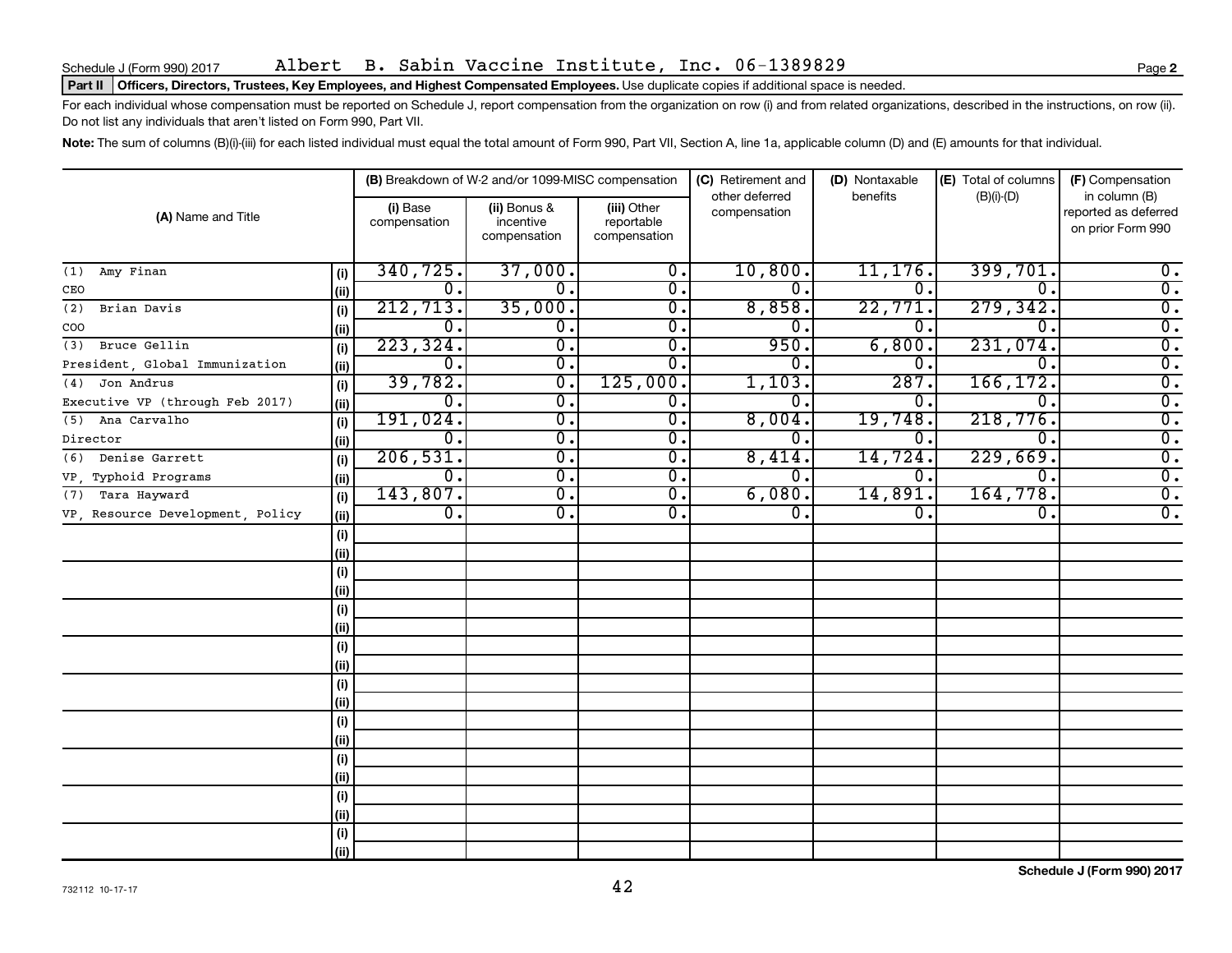**Part III Supplemental Information**

Provide the information, explanation, or descriptions required for Part I, lines 1a, 1b, 3, 4a, 4b, 4c, 5a, 5b, 6a, 6b, 7, and 8, and for Part II. Also complete this part for any additional information.

## Part I, Line 4a:

Jon Andrus received severance payments in 2017 totaling \$125,000.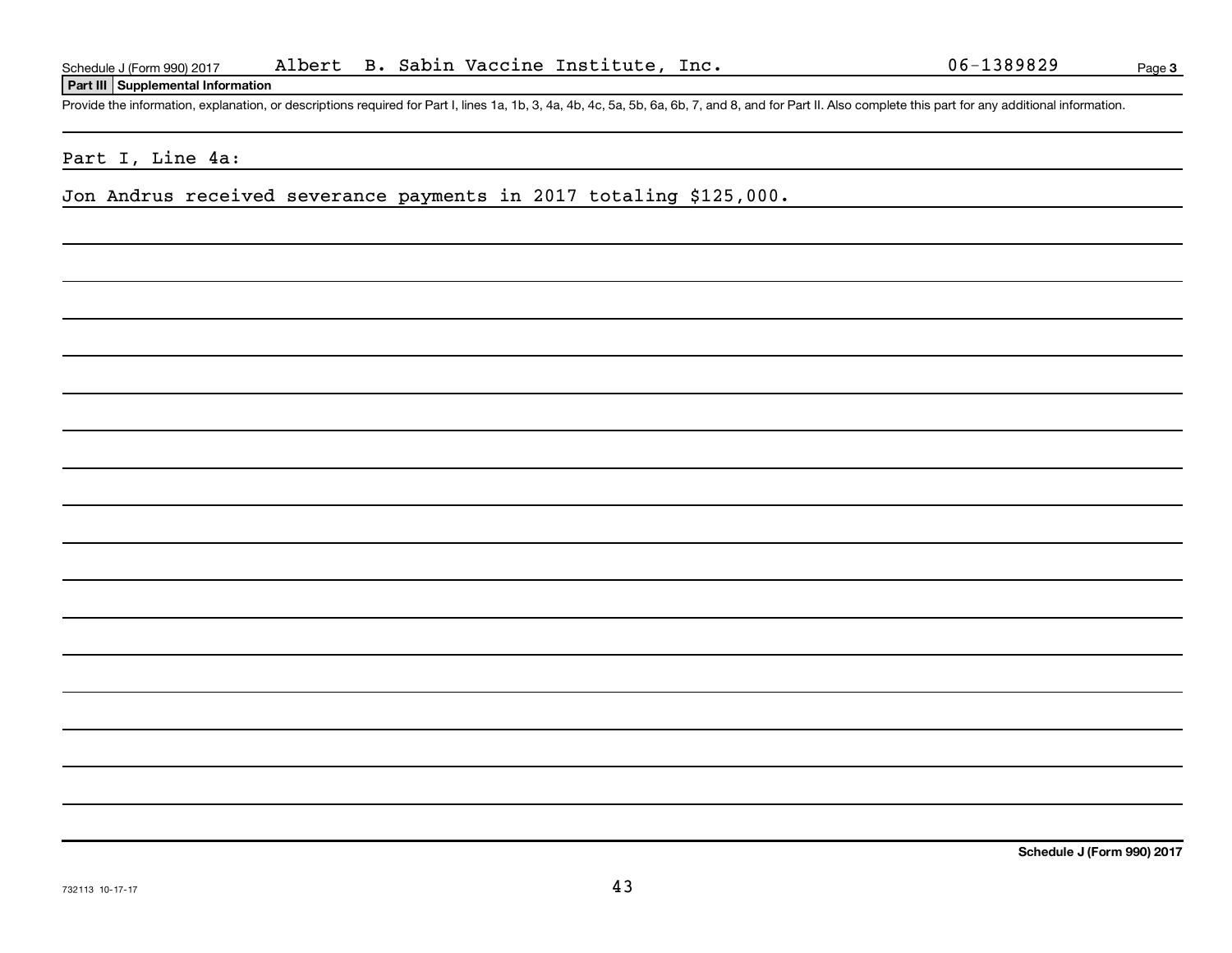| <b>SCHEDULE O</b><br>(Form 990 or 990-EZ)<br>Department of the Treasury<br><b>Internal Revenue Service</b> | OMB No. 1545-0047<br><b>Open to Public</b><br>Inspection                |  |                                         |  |  |  |                                                     |
|------------------------------------------------------------------------------------------------------------|-------------------------------------------------------------------------|--|-----------------------------------------|--|--|--|-----------------------------------------------------|
| Name of the organization                                                                                   |                                                                         |  | Albert B. Sabin Vaccine Institute, Inc. |  |  |  | <b>Employer identification number</b><br>06-1389829 |
|                                                                                                            | Form 990, Part III, Line 2, New Program Services:                       |  |                                         |  |  |  |                                                     |
|                                                                                                            | After a significant strategic review in 2016, Sabin relaunched its      |  |                                         |  |  |  |                                                     |
|                                                                                                            | advocacy focal areas as Vaccine Access & Uptake and Vaccine Knowledge & |  |                                         |  |  |  |                                                     |
| Innovation.                                                                                                | This is not a major departure from our history; however,                |  |                                         |  |  |  |                                                     |
|                                                                                                            | it does represent an intentional strategic shift moving forward and we  |  |                                         |  |  |  |                                                     |
|                                                                                                            | expect this will help us achieve our vision of a world free from        |  |                                         |  |  |  |                                                     |
|                                                                                                            | vaccine-preventable diseases and will help us deliver sustainable,      |  |                                         |  |  |  |                                                     |
|                                                                                                            | evidence-based solutions that extend the benefits of immunization to    |  |                                         |  |  |  |                                                     |
| everyone, everywhere. We are excited about the opportunities ahead.                                        |                                                                         |  |                                         |  |  |  |                                                     |
|                                                                                                            |                                                                         |  |                                         |  |  |  |                                                     |
|                                                                                                            | Form 990, Part III, Line 3, Changes in Program Services:                |  |                                         |  |  |  |                                                     |
| After more than a decade of progress, the Global Network for Neglected                                     |                                                                         |  |                                         |  |  |  |                                                     |

Tropical Diseases concluded its activities. This is in alignment with

Sabin's strategic vision to focus on vaccine R&D, access, uptake and

expanding the related knowledge base.

LHA For Paperwork Reduction Act Notice, see the Instructions for Form 990 or 990-EZ. Schedule O (Form 990 or 990-EZ) (2017) Sabin is proud of its decade-long contribution toward eliminating NTDs and helping to raise the profile of the millions suffering from NTDs as a cause worthy of greater attention, funding and collective response. Through the Global Network, Sabin shaped the international dialogue about NTDs. Since 2006, Sabin has brought NTDs onto the global agenda, generating political will among endemic and donor countries and working to obtain a place for NTDs in the Sustainable Development Goals. Sabin expanded treatment for NTDs across more than 80 countries by helping countries draft national plans to implement and expand treatment programs, secured more than \$165 million in funding to support NTD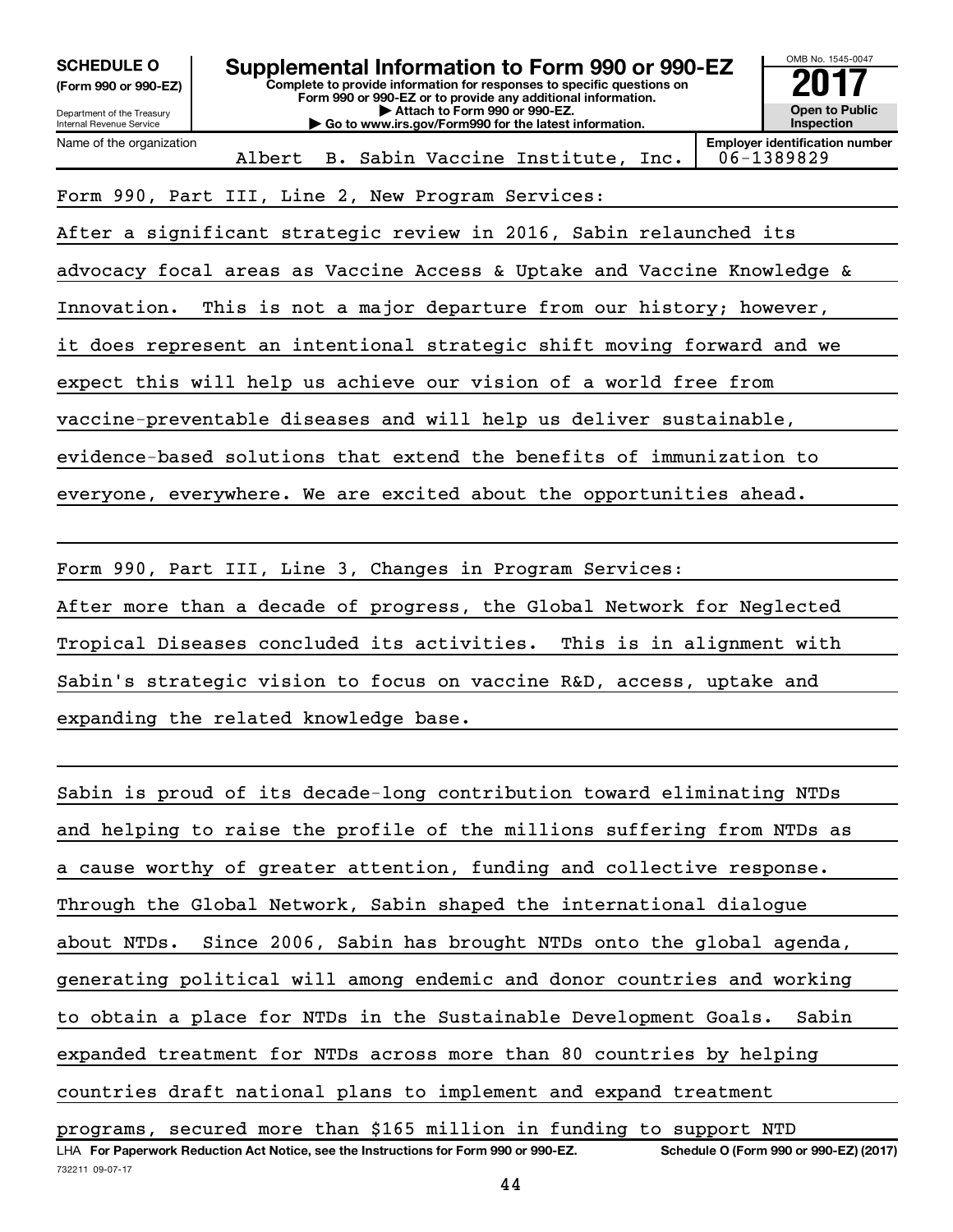| Schedule O (Form 990 or 990-EZ) (2017)                                 | Page 2                                              |
|------------------------------------------------------------------------|-----------------------------------------------------|
| Name of the organization<br>Albert B. Sabin Vaccine Institute, Inc.    | <b>Employer identification number</b><br>06-1389829 |
| treatment, and galvanized advocates for political and financial        |                                                     |
| commitments to fight NTDs, from heads of state to the general public.  |                                                     |
| Sabin's award-winning END7 campaign built a grassroots movement to     |                                                     |
| garner public support for the effort to end the seven most common NTDs |                                                     |
| through advocacy, fundraising and creative digital and social media    |                                                     |
| promotion. The campaign helped provide treatment for more than 50      |                                                     |
| million people in over a dozen countries by raising \$1.2 million from |                                                     |
| the public to support NTD treatment programs.                          |                                                     |
|                                                                        |                                                     |
| Form 990, Part III, Line 4a, Program Service Accomplishments:          |                                                     |
| and protect immunization systems for generations to come.              |                                                     |
|                                                                        |                                                     |
| Sabin is an adviser, a convener and a catalyst of systemic change,     |                                                     |
| bringing together researchers, national government officials and       |                                                     |
| immunization specialists at all levels to support the introduction and |                                                     |

expansion of new and under-utilized vaccines. In order to make informed

decisions about vaccine introduction and implementation, countries

require high-quality information and evidence. Sabin supports

surveillance programs and conducts research to generate essential

epidemiological data for well-designed and efficiently implemented

immunization programs. By establishing and sharing best practices, we

help countries evaluate and streamline vaccine introduction and

scale-up.

732212 09-07-17 **Schedule O (Form 990 or 990-EZ) (2017)** Collaboration across continents and sectors is critical to extend the benefits of immunization around the globe. Through our international scientific meetings, Sabin fosters dialogue between global health leaders, researchers and implementers to unify global efforts to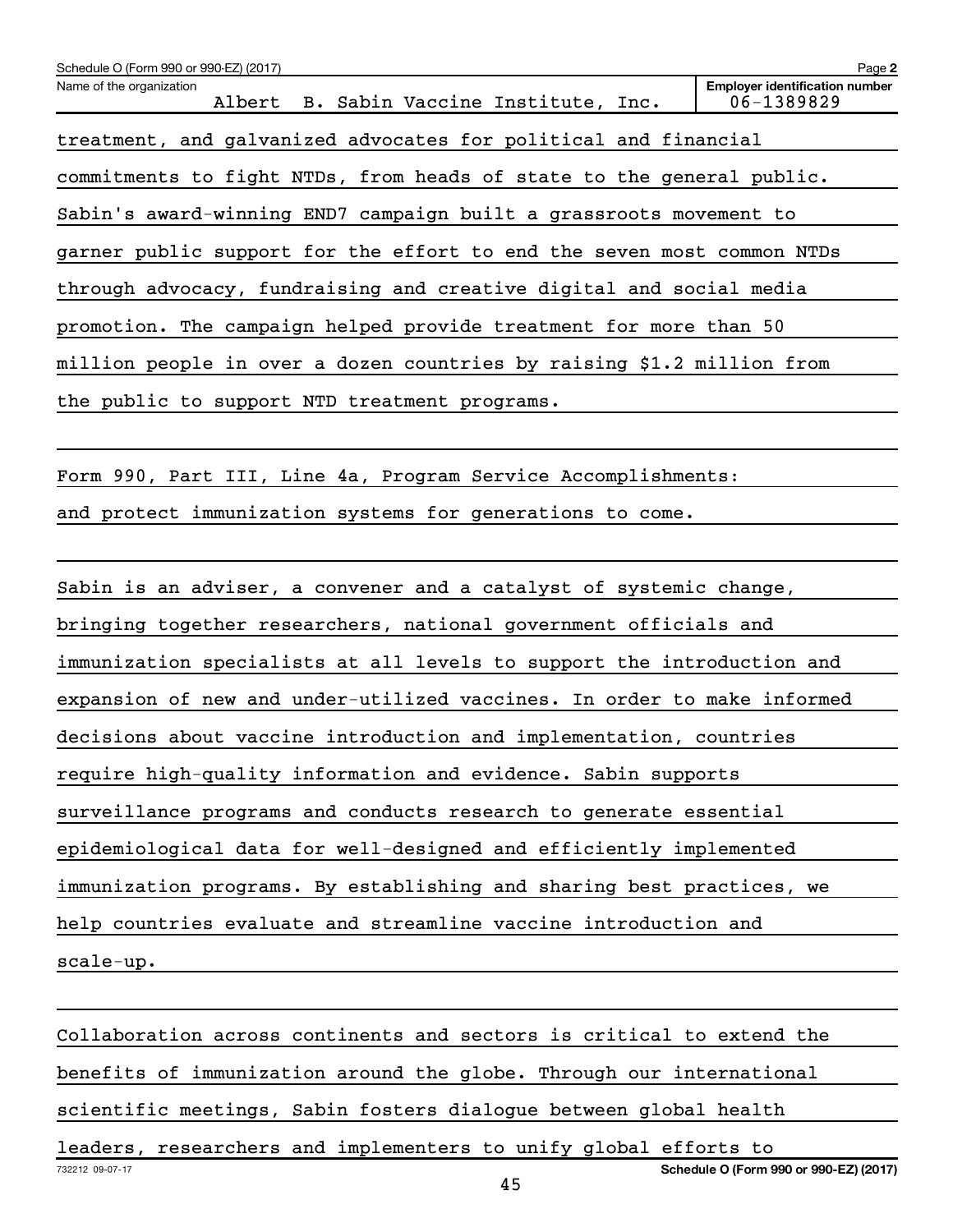| Schedule O (Form 990 or 990-EZ) (2017) |  |                                                       |  | Page 2                                              |
|----------------------------------------|--|-------------------------------------------------------|--|-----------------------------------------------------|
| Name of the organization               |  | Albert B. Sabin Vaccine Institute, Inc.               |  | <b>Employer identification number</b><br>06-1389829 |
|                                        |  | accelerate access to new and under-utilized vaccines. |  |                                                     |

Form 990, Part III, Line 4b, Program Service Accomplishments:

Sabin connects immunization professionals with the resources they need to overcome barriers to vaccination and improve vaccine uptake and coverage in their countries. Our scientific meetings, trainings and workshops provide professionals with the skills and tools to strengthen their countries' vaccine research capabilities, foster vaccination program resiliency and implement successful immunization campaigns.

Sabin works to shape the vaccine conversation by amplifying reliable information on vaccines. We serve as a leading voice on critical issues in global immunization, including vaccine confidence, vaccine safety and global health innovation. We also work to drive more effective, accurate media coverage on vaccines by equipping journalists with the latest information on disease burden and immunization.

732212 09-07-17 **Schedule O (Form 990 or 990-EZ) (2017)** Form 990, Part III, Line 4d, Other Program Services: Global Network for Neglected Tropical Diseases (Global Network) Program: After more than a decade of progress, the Global Network for Neglected Tropical Diseases concluded its activities. In 2017, we provided support to the Pan American Health Organization for lymphatic filariasis control and elimination activities in Guyana in Region 4 which includes the Georgetown capital and municipality areas with a total population of 299,759 people, accounting for 56% of the total target population for mass drug administration (MDA). The project aims to achieve two key outcomes: (i) 80% program coverage for the 2018 MDA round in Region 4 (ii) achieve 65% epidemiological coverage for the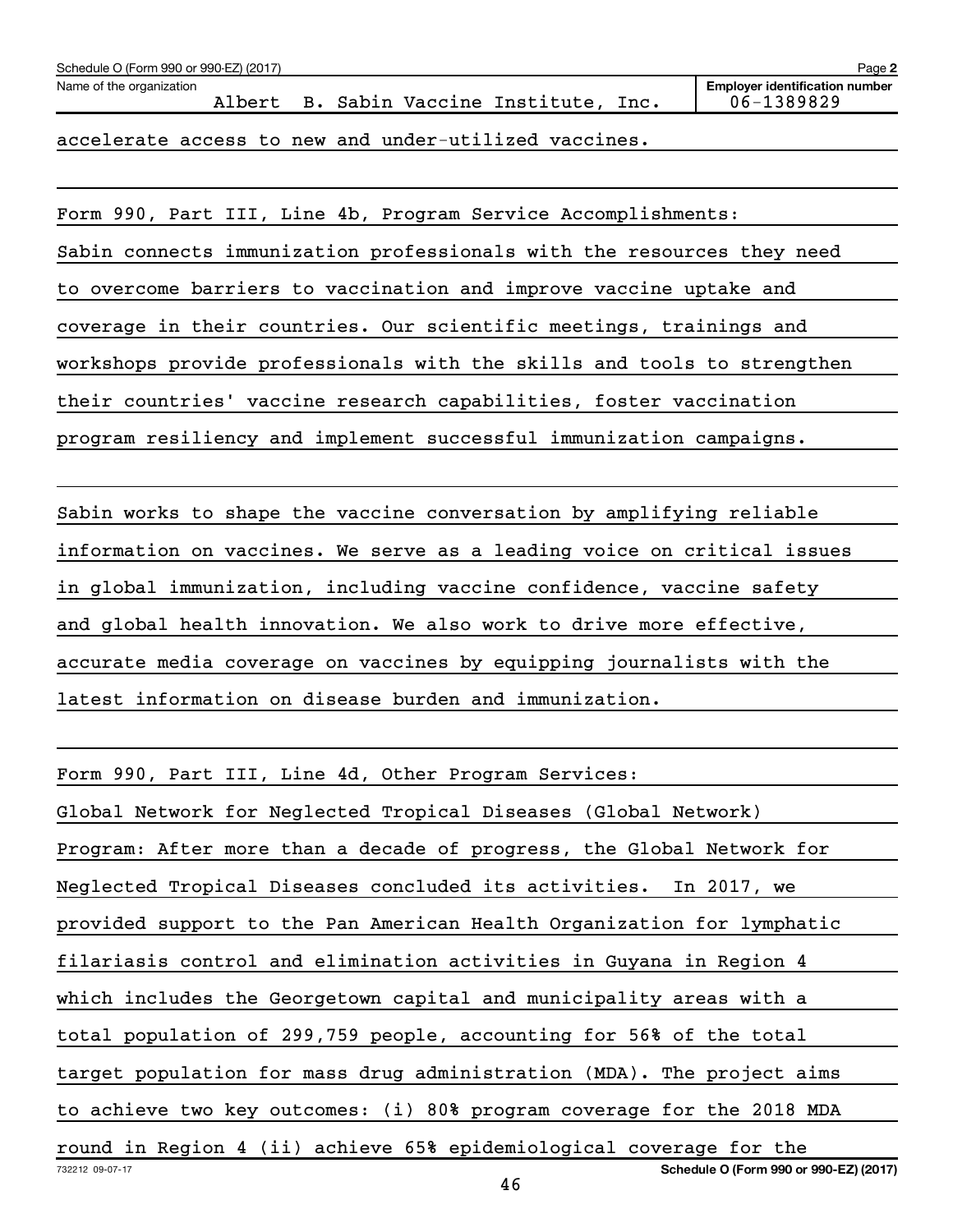| Schedule O (Form 990 or 990-EZ) (2017)<br>Page 2 |  |  |  |  |                                         |  |                                                     |  |  |  |  |
|--------------------------------------------------|--|--|--|--|-----------------------------------------|--|-----------------------------------------------------|--|--|--|--|
| Name of the organization                         |  |  |  |  | Albert B. Sabin Vaccine Institute, Inc. |  | <b>Employer identification number</b><br>06-1389829 |  |  |  |  |
| 2018 MDA round in Region 4.                      |  |  |  |  |                                         |  |                                                     |  |  |  |  |

Through the Global Network, Sabin shaped the international dialogue about NTDs. Since 2006, Sabin has brought NTDs onto the global agenda, generating political will among endemic and donor countries and working to obtain a place for NTDs in the Sustainable Development Goals. Sabin expanded treatment for NTDs across more than 80 countries by helping countries draft national plans to implement and expand treatment programs, secured more than \$165 million in funding to support NTD treatment, and galvanized advocates for political and financial commitments to fight NTDs, from heads of state to the general public. Sabin's award-winning END7 campaign built a grassroots movement to garner public support for the effort to end the seven most common NTDs through advocacy, fundraising and creative digital and social media promotion. The campaign helped provide treatment for more than 50 million people in over a dozen countries by raising \$1.2 million from the public to support NTD treatment programs.

Form 990, Part VI, Section B, line 11b:

732212 09-07-17 **Schedule O (Form 990 or 990-EZ) (2017)** The Form 990 is prepared by an outside tax accounting firm based on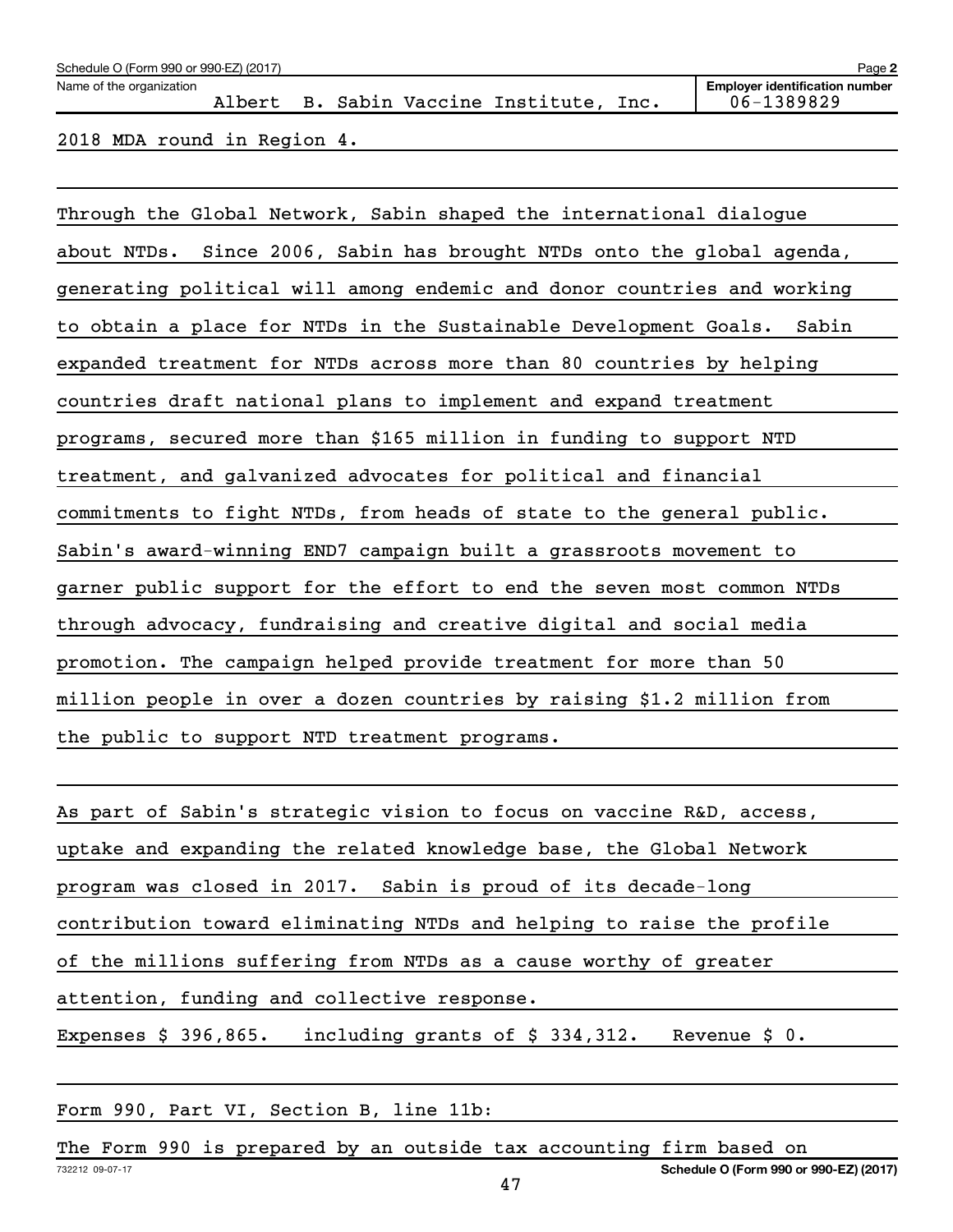| Schedule O (Form 990 or 990-EZ) (2017)                                     |  |                                         |                                                     | Page 2  |
|----------------------------------------------------------------------------|--|-----------------------------------------|-----------------------------------------------------|---------|
| Name of the organization                                                   |  | Albert B. Sabin Vaccine Institute, Inc. | <b>Employer identification number</b><br>06-1389829 |         |
| independently audited financial statements. The Form 990 is then reviewed  |  |                                         |                                                     |         |
| by the Director, Accounting and COO. Then the Form 990 is presented to the |  |                                         |                                                     |         |
| CEO and Finance and Audit Committee for their review and approval.         |  |                                         |                                                     | Finally |
| it is presented to the full Board of Trustees for their review before      |  |                                         |                                                     |         |
| filing.                                                                    |  |                                         |                                                     |         |
|                                                                            |  |                                         |                                                     |         |
|                                                                            |  |                                         |                                                     |         |

Form 990, Part VI, Section B, Line 12c:

Sabin's management, Board Chair and Governance Committee are reponsible for ensuring the conflict of interest policy is up-to-date and adhered to by the Trustees.

Form 990, Part VI, Section B, Line 15:

Compensation of officers and/or key employees is set in consultation with input from the Board, Executive Committe or Chair as appropriate. Sabin uses a mix of data points including: independent salary surveys; comparable pay by similar organizations; compensation firms and our own internal pay scale.

Form 990, Part VI, Section C, Line 19:

Governing documents (upon request), conflict of interest policy (upon

request), and financial statement and Form 990 (Sabin's website).

Form 990, Part XI, line 9, Changes in Net Assets:

Foreign exchange loss -1,022.

Form 990, Part XII, Line 2c:

The Organization has a Finance and Audit Committee that assumes

responsibility for oversight of the audit. This process is consistent

**Schedule O (Form 990 or 990-EZ) (2017)**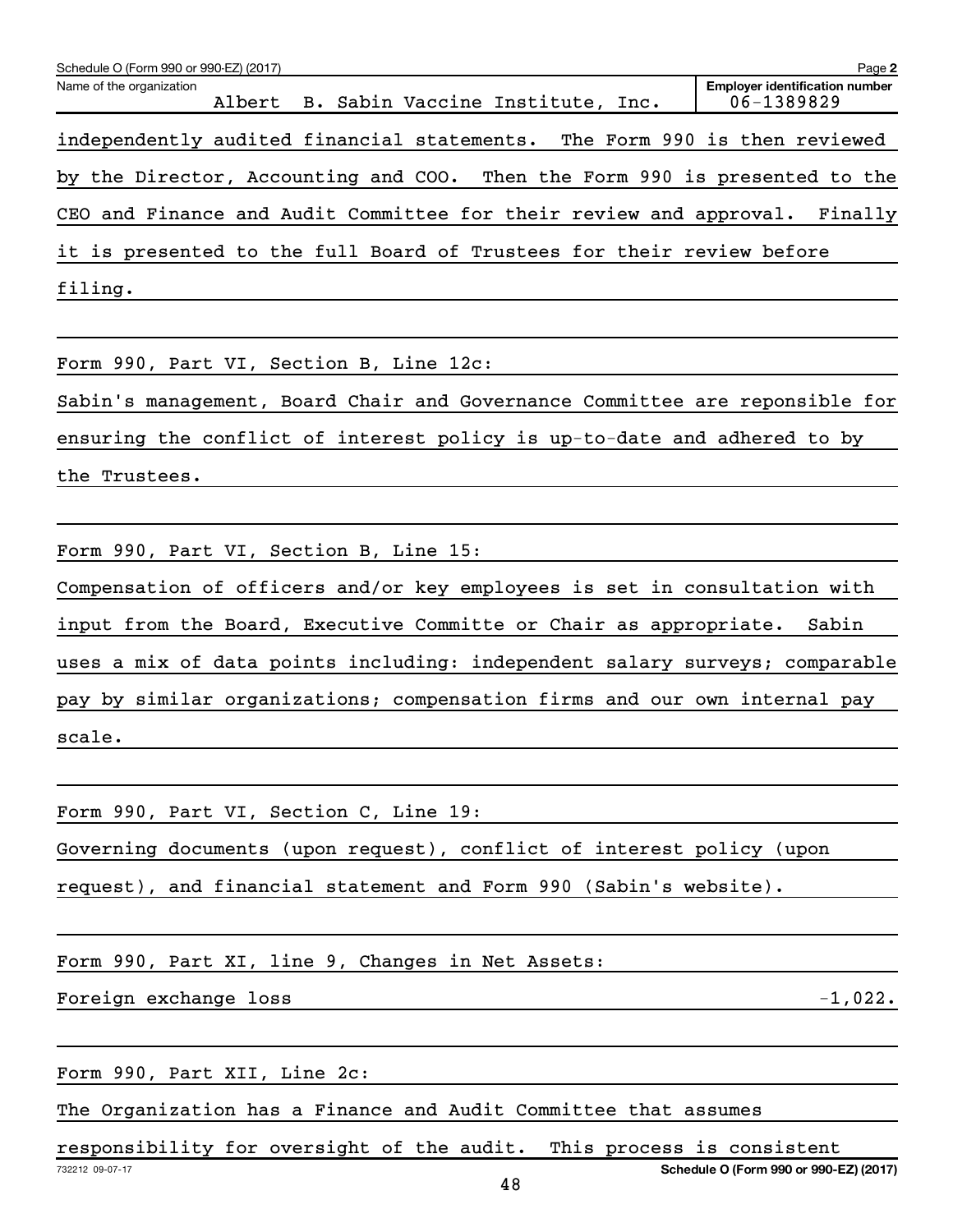| Schedule O (Form 990 or 990-EZ) (2017) |        |  |                                  | Page 2                                           |
|----------------------------------------|--------|--|----------------------------------|--------------------------------------------------|
| Name of the organization               | Albert |  | B. Sabin Vaccine Institute, Inc. | Employer identification number<br>$06 - 1389829$ |
| with prior years.                      |        |  |                                  |                                                  |
|                                        |        |  |                                  |                                                  |
|                                        |        |  |                                  |                                                  |
|                                        |        |  |                                  |                                                  |
|                                        |        |  |                                  |                                                  |
|                                        |        |  |                                  |                                                  |
|                                        |        |  |                                  |                                                  |
|                                        |        |  |                                  |                                                  |
|                                        |        |  |                                  |                                                  |
|                                        |        |  |                                  |                                                  |
|                                        |        |  |                                  |                                                  |
|                                        |        |  |                                  |                                                  |
|                                        |        |  |                                  |                                                  |
|                                        |        |  |                                  |                                                  |
|                                        |        |  |                                  |                                                  |
|                                        |        |  |                                  |                                                  |
|                                        |        |  |                                  |                                                  |
|                                        |        |  |                                  |                                                  |
|                                        |        |  |                                  |                                                  |
|                                        |        |  |                                  |                                                  |
|                                        |        |  |                                  |                                                  |
|                                        |        |  |                                  |                                                  |
|                                        |        |  |                                  |                                                  |
|                                        |        |  |                                  |                                                  |
|                                        |        |  |                                  |                                                  |
|                                        |        |  |                                  |                                                  |
|                                        |        |  |                                  |                                                  |
|                                        |        |  |                                  |                                                  |